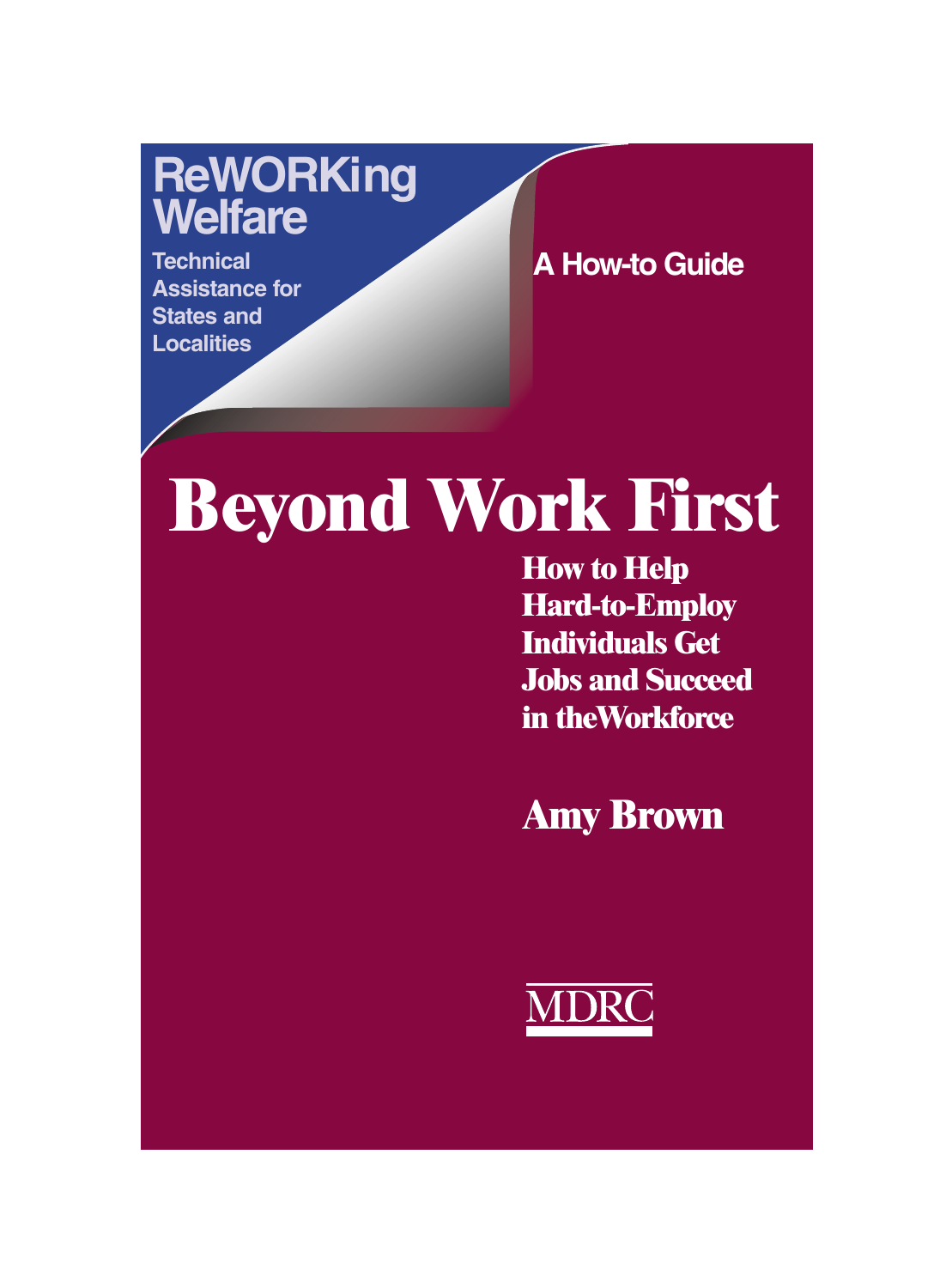## **Board of Directors**

#### **ROBERT SOLOW**, *Chairman* Institute Professor Massachusetts Institute of Technology

**RUDOLPH G. PENNER**, *Treasurer* Senior Fellow Urban Institute

**MARY JO BANE** Professor of Public Policy John F. Kennedy School of Government Harvard University

**REBECCA M. BLANK** Dean Gerald R. Ford School of Public Policy University of Michigan

**JAMES H. JOHNSON, JR.** E. Maynard Adams Professor of Business, Geography, and Sociology Director, Urban Investment Strategies Center University of North Carolina

#### **RICHARD J. MURNANE**

Professor of Education Graduate School of Education Harvard University

#### **MARION O. SANDLER**

Chairman and CEO Golden West Financial Corporation and World Savings and Loan Association

#### **ISABEL V. SAWHILL**

Senior Fellow Brookings Institution

#### **LAWRENCE J. STUPSKI**

Chairman Stupski Family Foundation

#### **WILLIAM JULIUS WILSON**

Malcolm Wiener Professor of Social Policy John F. Kennedy School of Government Harvard University

**JUDITH M. GUERON**

President Manpower Demonstration Research Corporation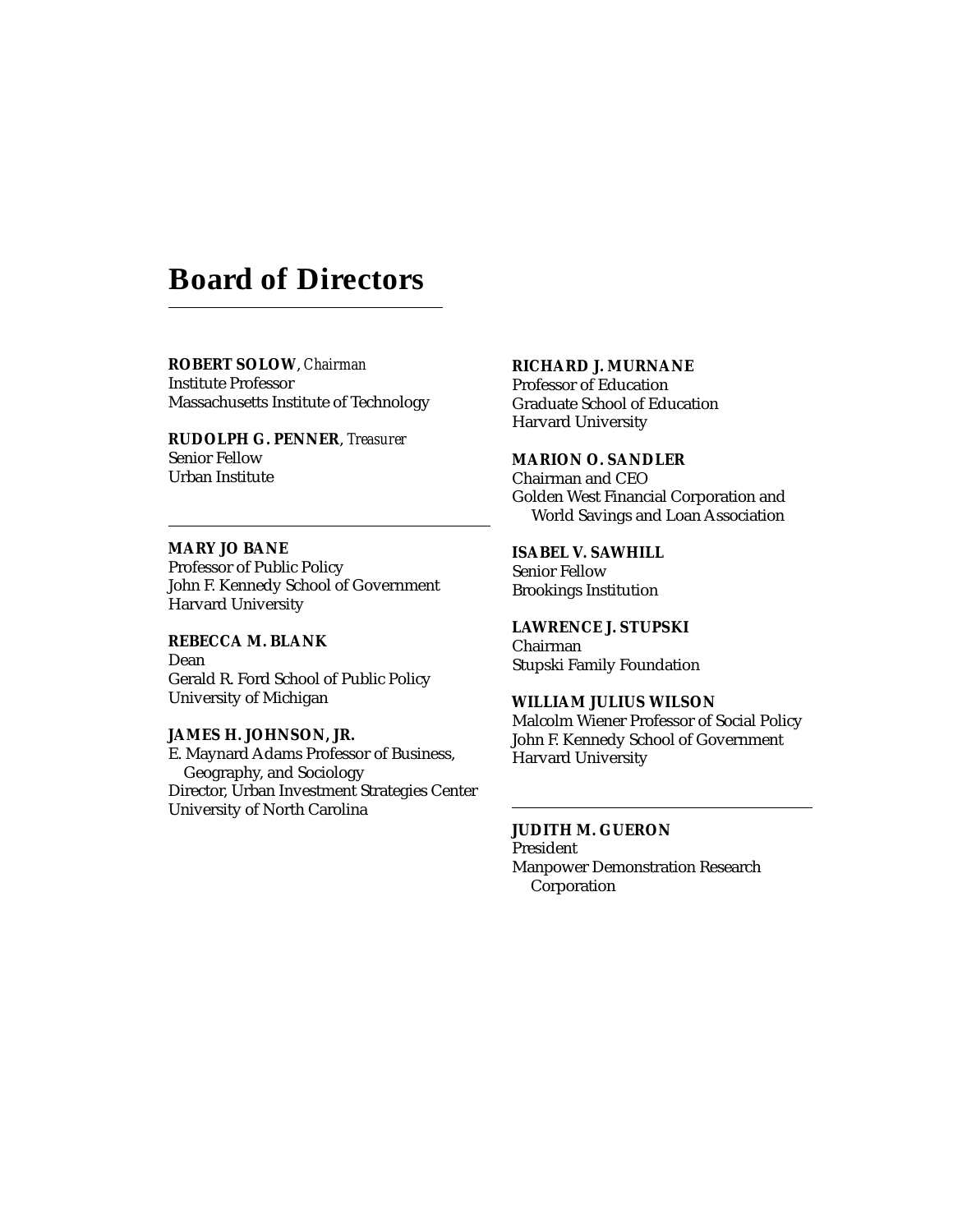## **ReWORKing Welfare**

**Technical Assistance for States and Localities**

**A How-to Guide**

## **Beyond Work First**

**How to Help Hard-to-Employ Individuals Get Jobs and Succeed in the Workforce**

**Amy Brown**

**April 2001**



**Manpower Demonstration Research Corporation**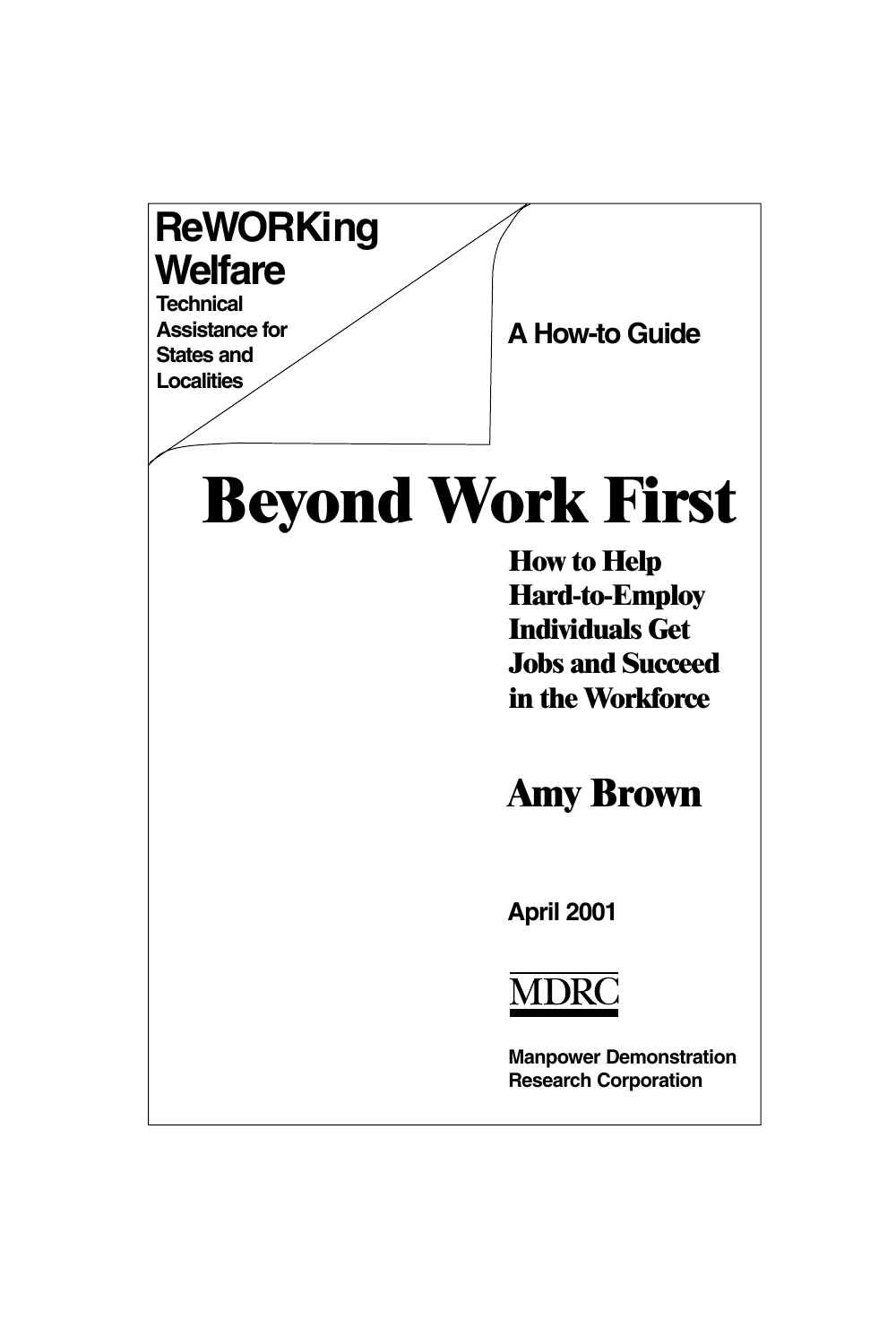**This guide was prepared with the support of the Annie E. Casey Foundation, the Charles Stewart Mott Foundation, and the David and Lucile Packard Foundation. It is being published and disseminated as part of MDRC's ReWORKing Welfare technical assistance project.**

#### **ReWORKing Welfare Funders**

The Annie E. Casey Foundation The California Wellness Foundation Charles Stewart Mott Foundation The David and Lucile Packard Foundation Ewing Marion Kauffman Foundation (through the Local Investment Commission of Greater Kansas City, Missouri) Ford Foundation The George Gund Foundation The James Irvine Foundation Welfare Information Network Commonwealth of Kentucky County of Cuyahoga, Ohio State of Oregon

State of Washington State of West Virginia

Dissemination of MDRC publications is also supported by the following foundations that help finance MDRC's public policy outreach and expanding efforts to communicate the results and implications of our work to policymakers, practitioners, and others: the Ford, Ewing Marion Kauffman, Ambrose Monell, Alcoa, George Gund, Grable, Anheuser-Busch, New York Times Company, Heinz Family, and Union Carbide Foundations; and the Open Society Institute.

The findings and conclusions presented herein do not necessarily represent the official positions or policies of the funders.

For information about MDRC and copies of our publications, see our Web site: www.mdrc.org. MDRC® is a registered trademark of the Manpower Demonstration Research Corporation.

Copyright © 2001 by the Manpower Demonstration Research Corporation. All rights reserved.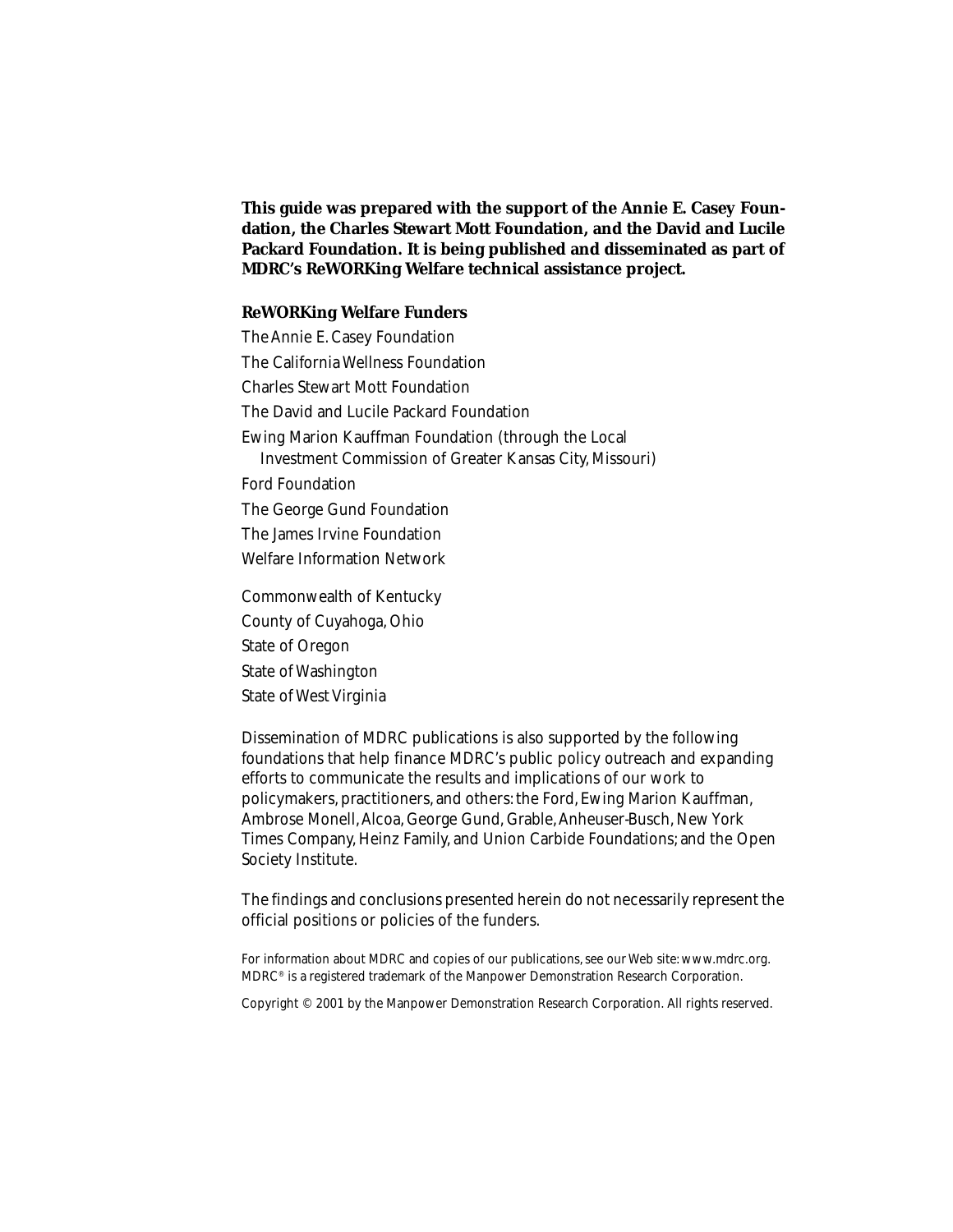## **Contents**

| <b>List of Text Boxes</b> | V   |
|---------------------------|-----|
| Preface                   | vii |
| Acknowledgments           | ix  |

#### **I.**

| <b>Introduction</b>                                                |              |
|--------------------------------------------------------------------|--------------|
| 1. Who Are the Hard-to-Employ?                                     | $\mathbf{2}$ |
| <b>2.</b> How Common Are Barriers to Employment?                   | 7            |
| 3. How Effective Were Past Welfare-to-Work Efforts for This Group? | 11           |
| <b>4.</b> About This Guide                                         | 15           |

#### **II.**

|    | <b>Policy and Program Design</b>                      | 17 |
|----|-------------------------------------------------------|----|
| 5. | <b>Implications for State and Local Policy</b>        | 18 |
| 6. | <b>Identifying and Assessing Barriers</b>             | 24 |
|    | <b>Staff Development and Interagency Partnerships</b> | 30 |
| 8. | Program Models                                        | 36 |
| 9. | <b>Best Practices</b>                                 | 42 |
|    |                                                       |    |

#### **III.**

#### Addressing Barriers 51

[Sections 11 through 17 are each organized as follows: *Overview of the Issue, Screening and Assessment, Service Strategies, Labor Market Strategies, Staff Development and Interagency Partnerships*, and *Best Practices*. Each section concludes with a text box describing program examples related to the key topic.]

| <b>10.</b> Multiple Barriers                                 | 52 |
|--------------------------------------------------------------|----|
|                                                              |    |
| <b>11. Substance Abuse</b>                                   | 55 |
| <b>12.</b> Domestic Violence                                 | 62 |
| <b>13.</b> Physical Disabilities and Chronic Health Problems | 68 |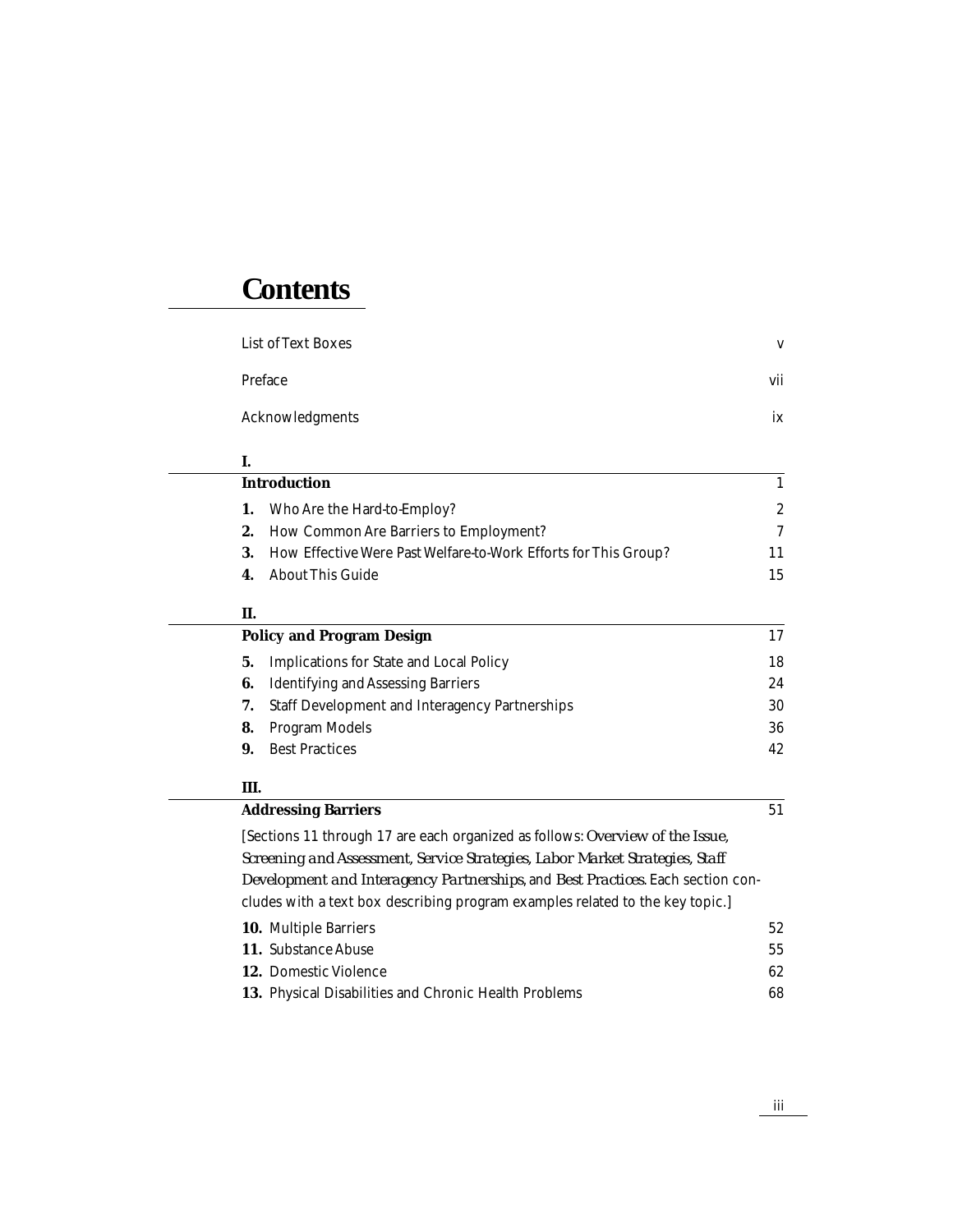#### Contents in the content of the content of the content of the content of the contents of the content of the content of the content of the content of the content of the content of the content of the content of the content of

 $\mathcal{L}$ 

| <b>14.</b> Depression and Other Mental Health Problems     | 75  |
|------------------------------------------------------------|-----|
| <b>15. Criminal Records</b>                                | 82  |
| <b>16.</b> Very Low Basic Skills and Learning Disabilities | 88  |
| 17. Language Barriers                                      | 96  |
| <b>Appendix</b>                                            |     |
| Programs, Organizations, and Contact Information           | 103 |
| References and Further Reading                             | 108 |
| <b>Recent Publications on MDRC Projects</b>                | 117 |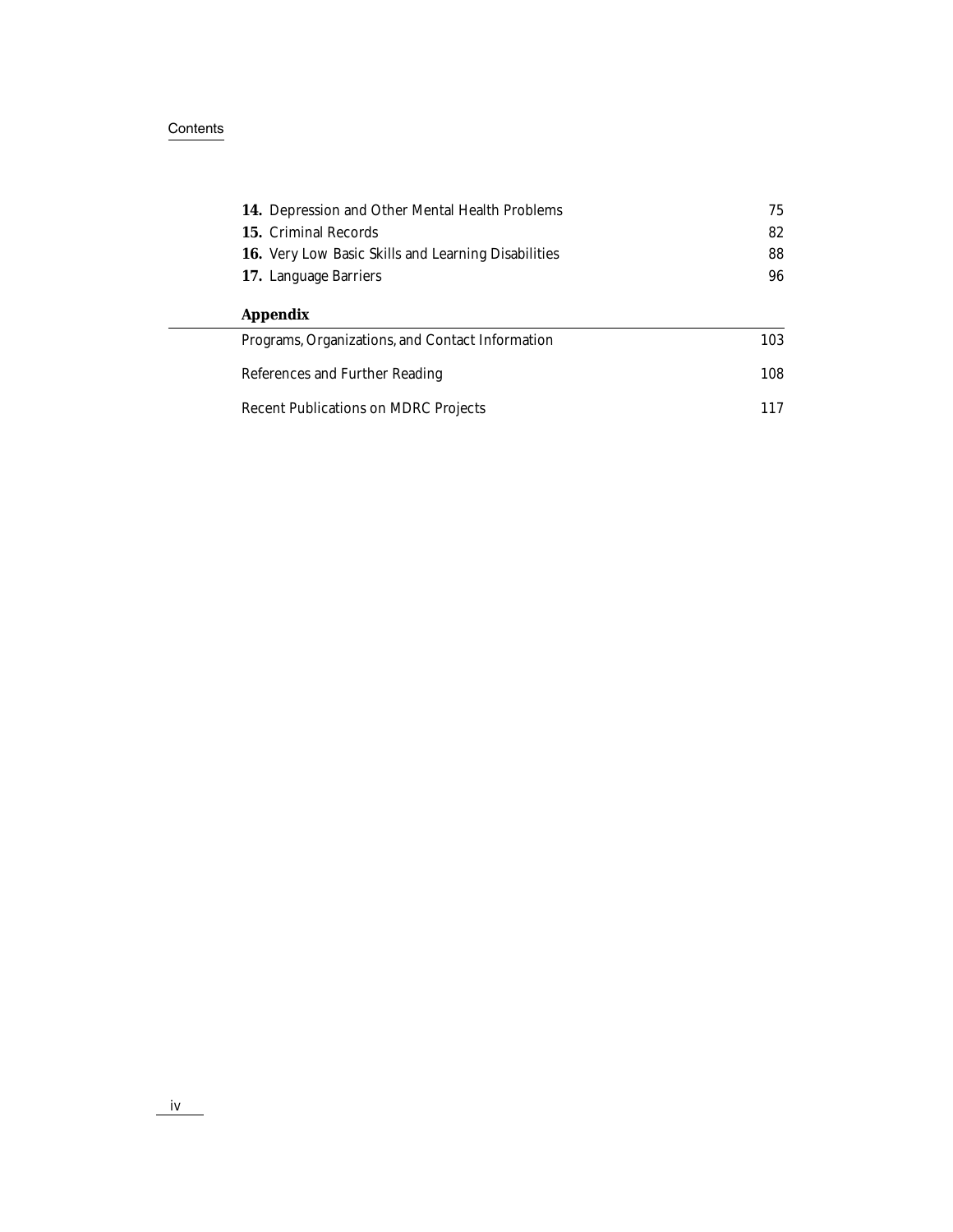## **List of Text Boxes**

| Box                                                                 |     |
|---------------------------------------------------------------------|-----|
| The Department of Labor Welfare-to-Work Grants Program<br>1.        | 6   |
| <b>Participation Requirements: Key Questions</b><br>2.              | 18  |
| <b>Time Limits: Key Questions</b><br>3.                             | 21  |
| <b>Encouraging the Use of Transitional Benefits</b><br>4.           | 23  |
| <b>Screening and Assessment: Key Questions</b><br>5.                | 25  |
| Staff Development and Interagency Partnerships: Key Questions<br>6. | 31  |
| Program Examples: Modified Work First<br>7.                         | 37  |
| <b>Program Examples: Supported Work</b><br>8.                       | 39  |
| Program Example: The Incremental Ladder<br>9.                       | 40  |
| 10. Program Examples: Substance Abuse                               | 61  |
| 11. The Family Violence Option                                      | 64  |
| 12. Program Examples: Domestic Violence                             | 67  |
| 13. The Americans with Disabilities Act                             | 71  |
| 14. Program Examples: Physical Disabilities                         | 74  |
| 15. Program Examples: Mental Health Problems                        | 81  |
| 16. The Federal Bonding Program                                     | 82  |
| 17. Program Examples: Criminal Records                              | 87  |
| 18. Improving Adult Learner Persistence                             | 90  |
| 19. Program Examples: Very Low Basic Skills                         | 95  |
| 20. Program Examples: Language Barriers                             | 101 |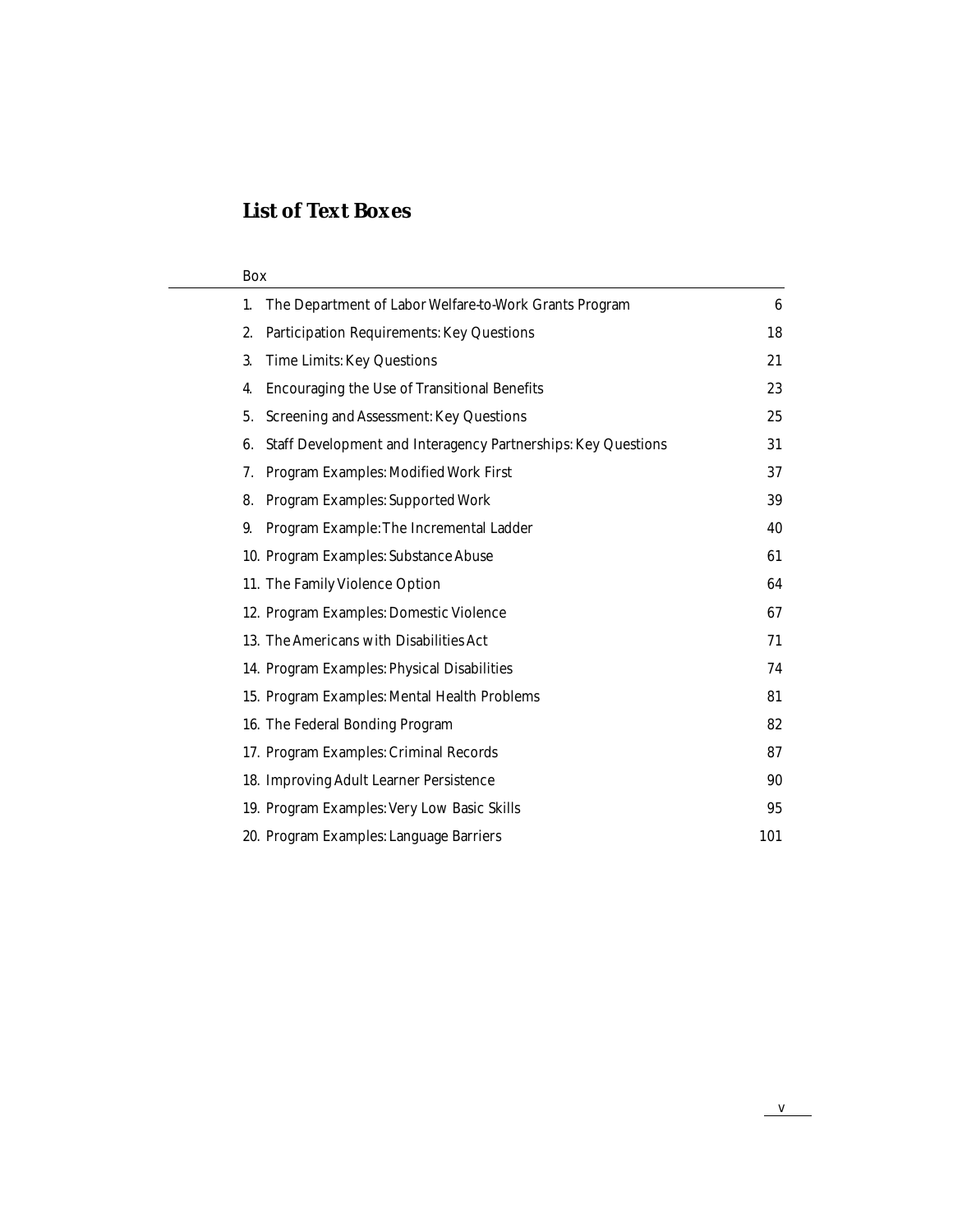## **Preface**

Since passage of the Personal Responsibility and Work Opportunity Reconciliation Act in 1996, the number of Americans on cash assistance has dropped dramatically — nearly 50 percent. But the story does not end there. Even with this sharp decline, many people have not made a successful transition from welfare to work. Some long-term recipients have been unable to benefit from welfareto-work programs, even with the help of a very strong economy. Others cycle on and off welfare, unable to maintain steady employment. Employment programs are attempting to identify and ameliorate the difficulties faced by these individuals, which include such complex problems as substance abuse, domestic violence, physical and mental health barriers, and learning disabilities.

In the past, most welfare-to-work programs did not serve people with the most serious barriers to employment. The research, however, does provide some guidance about the effectiveness of different program approaches in helping these people make the transition into employment. Moreover, many lessons can be learned from the long experience of rehabilitation and clinical treatment programs and from the emerging experience of welfare-to-work practitioners. This guide distills these lessons into practical advice for policymakers and practitioners to help them better understand the issues facing this population and design effective program responses. It identifies promising practices across a wide range of service delivery issues and the various health and behavioral problems associated with being "hard to employ."

Prepared with the support of the Annie E. Casey Foundation, the Charles Stewart Mott Foundation, and the David and Lucile Packard Foundation, this book is the eighth in a series of "how-to" guides that are part of our ReWORKing Welfare technical assistance project. The project seeks to synthesize and share lessons from our research and experience in the field to assist states and localities to make informed decisions in this new environment. We are grateful to the funders of ReWORKing Welfare, which are listed at the front of this guide.

> Judith M. Gueron President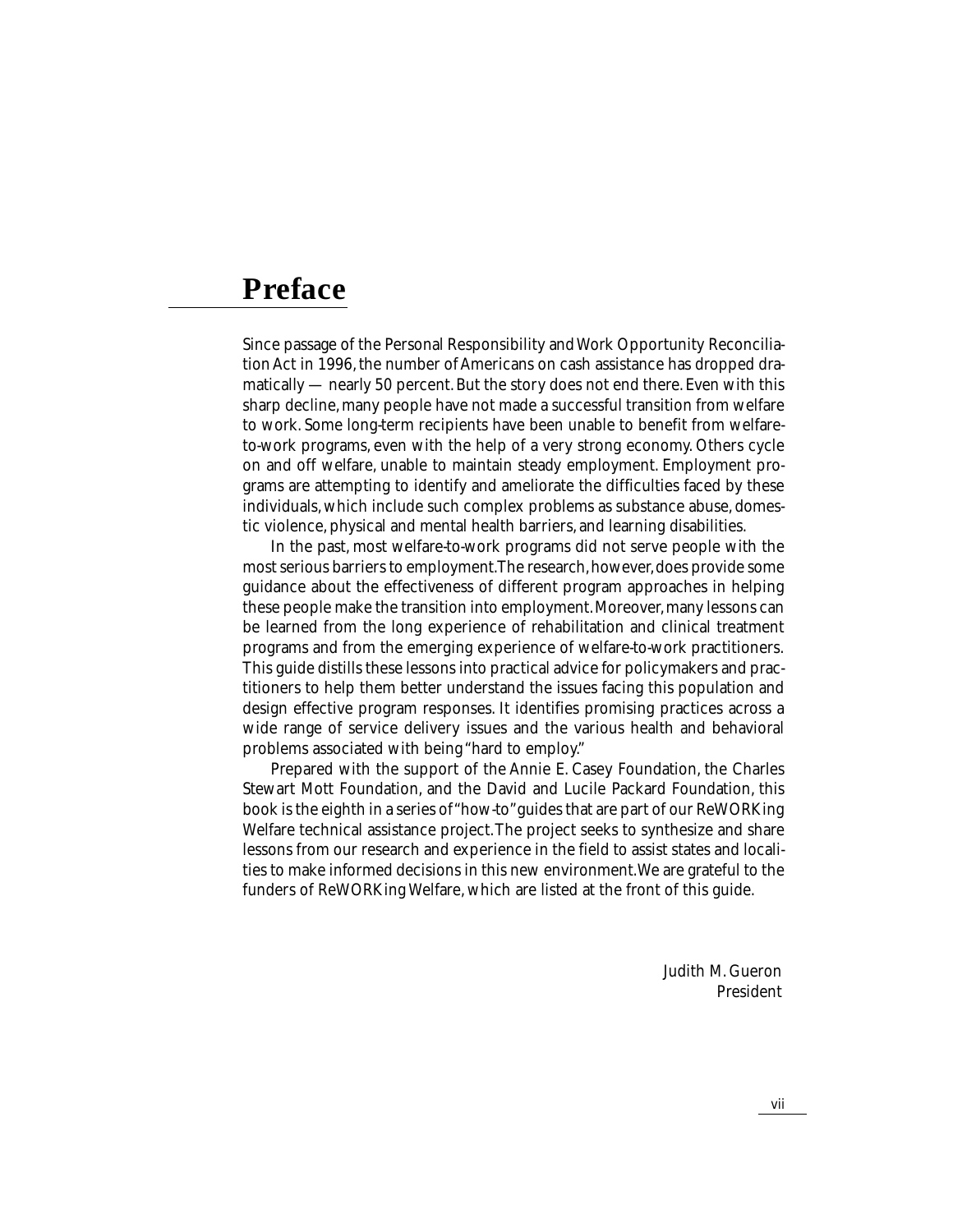## **Acknowledgments**

This book represents the input and expertise of many different people, and I am grateful to all those who took the time to share their knowledge and ideas, to review drafts, and to help in the development of this guide.

I especially appreciate the contributions of program practitioners from across the country, without whose real-world experience this guide could never have been completed: Vesta Kimble, Anne Arundel County, Maryland, Department of Social Services; Sandra Naylor Goodwin, California Institute for Mental Health; Rebekah Levin, Center for Impact Research; Richard Jimenez, Center Point Women and Children's Program; Andres Muro, El Paso Community College; Diane Dykstra, Kansas Department of Social and Rehabilitative Services; Glenn Young, National Institute for Literacy; Steven M. Fishbein, New Jersey Division of Mental Health Services; Sue Ford and Carol Krager, Oregon Department of Human Resources; Dale Brown, President's Committee on Employment of People with Disabilities; Ron Tonn, Safer Foundation; John Rakis, South Forty Corporation; Ruth Johnson, Vermont Department of Employment and Training; Mike Edwards, Wisconsin Department of Health and Family Services; and Wendy Fleischer. I would also like to thank all the state and local staff who contributed information for the program examples described throughout the guide.

I am also indebted to the literature on this topic. All sources are listed in the references section at the end of the guide, but three overviews provided helpful starting points: *Ancillary Services to Support Welfare-to-Work* (Johnson and Meckstroth, 1998), *Reaching All Job-Seekers* (Dion et al., 1999), and *Designing Welfare-to-Work Programs for Families Facing Personal or Family Challenges* (Pavetti et al., 1996).

Many of my colleagues at MDRC provided invaluable guidance and insight. I would especially like to acknowledge the contributions of David Butler, Gordon Berlin, Robert Anselmi, Dan Bloom, Daniel Grulich, Robert Ivry, Suzanne Lynn, John Martinez, and Charles Michalopoulos. Dina Berin did much of the initial research, fact-checked the document, coordinated the review process, and compiled the program contact information. Sylvia Newman edited the document; Robert Weber assisted in the editorial process; and Judith Greissman supervised publication. Stephanie Cowell did the word processing.

The Author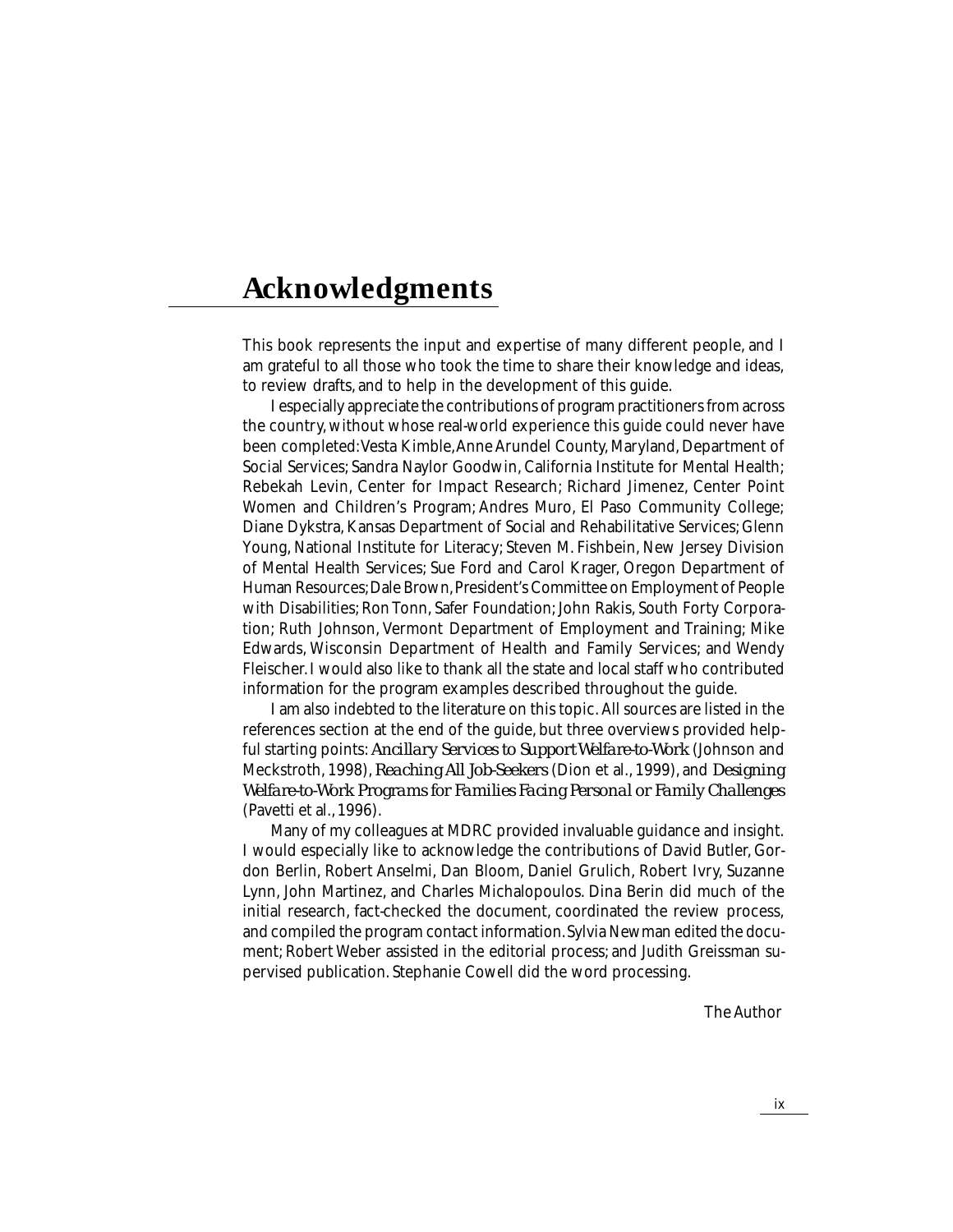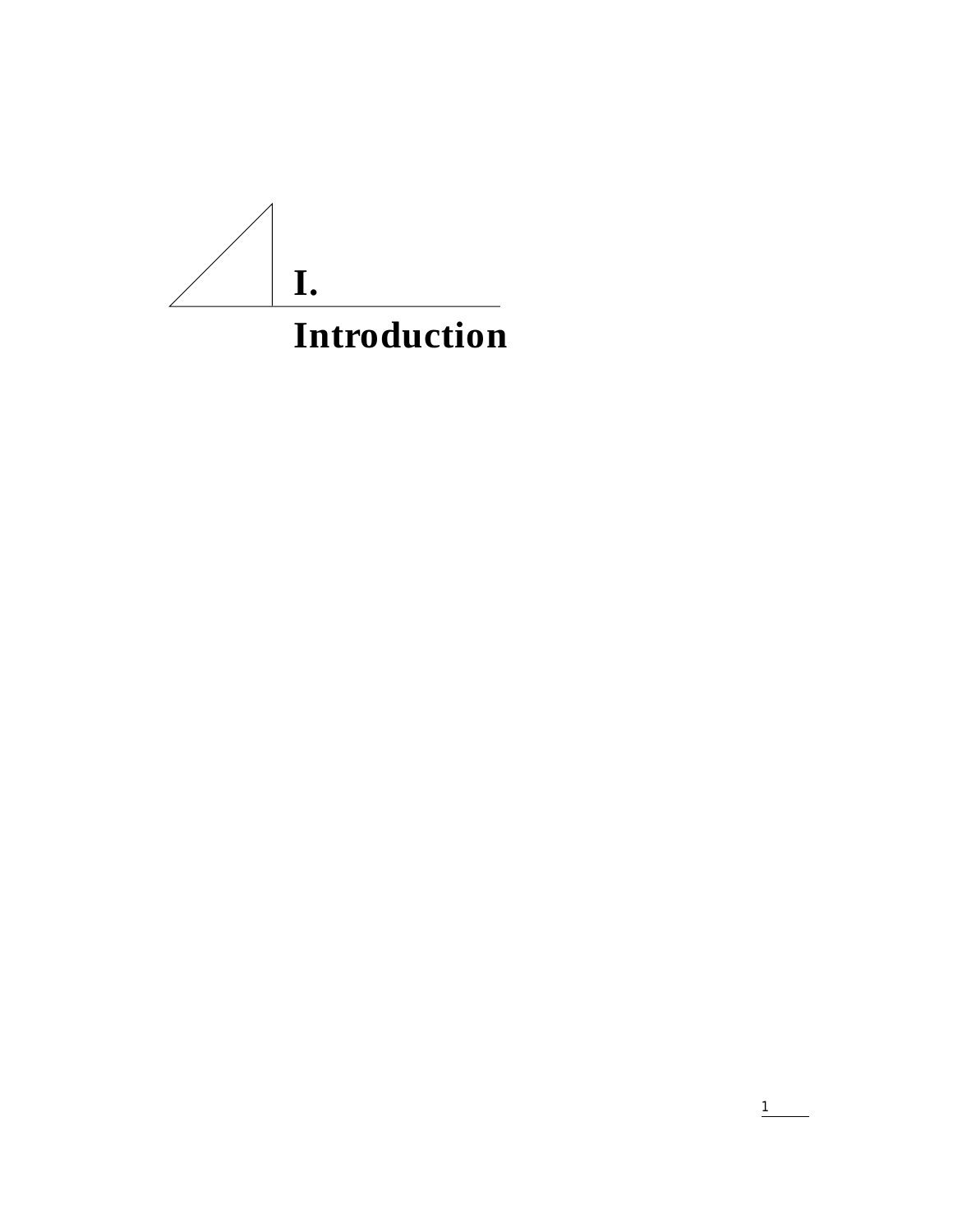### **1. Who Are the Hard-to-Employ?**

Welfare caseloads across the country have dropped nearly 50 percent since 1996, when the Personal Responsibility and Work Opportunity Reconciliation Act (PRWORA) was signed into law.<sup>1</sup> Employment was the central focus of the new Temporary Assistance for Needy Families (TANF) block grant created by PRWORA, and under state TANF programs large numbers of welfare recipients have moved into the workforce.<sup>2</sup> They have done so under pressure from welfare time limits and work requirements and with the aid of a booming national economy and increased employment-related services, such as job placement assistance and expanded child care subsidies.

Many families, however, have not made the transition from welfare to work, and they are the families who concern us here. Some are long-term recipients who have been unable to respond to welfare-to-work efforts or take advantage of the strong labor market. Still others cycle between work and welfare, unable to maintain a steady attachment to the labor market. Pressure to reduce welfare caseloads even further is causing local welfare-to-work programs to confront the barriers to employment faced by these individuals. Time limits add a concern that if programs cannot help them, these recipients may be left with neither a job nor a safety net.

While they are a diverse group, those still on welfare may be more likely to have lower levels of education, less work experience, and fewer skills than those who have already made the transition to work. Many face serious personal and family barriers to employment, such as depression, substance abuse, physical health problems, and learning disabilities; these recipients pose new challenges for policymakers and employment program staff. Most programs have little experience working with these individuals, who were often exempted from participation in the past. And the fact that they remain on welfare suggests that current employment efforts are not sufficient to help them. New strategies need to be developed. This book provides guidance for policymakers, administrators, and line staff in welfare-to-work and other employment programs on how to help hard-to-employ individuals find jobs and sustain employment.

Because these job seekers are new to most welfare-to-work programs, there is little research evidence on what strategies are most effective for them. Fortunately, however, this guide is able to draw lessons from vocational rehabilitation services, treatment programs, and community organizations that have had long experience working with individuals who face these challenges. Many welfare-

<sup>1.</sup> U.S. Department of Health and Human Services, 2000. PRWORA replaced the previous Aid to Families with Dependent Children (AFDC), the nation's main safety net for poor families, with Temporary Assistance for Needy Families (TANF), a block grant under which states have broad flexibility to implement their own approaches.

<sup>2.</sup> There is no clear estimate for how many of those who have left welfare have moved into jobs. A national study (Loprest, 1999) found that 30 percent of those who had left welfare later returned to the rolls and 40 percent of those who were still off welfare were not working. Even for those who had jobs, many remained in poverty — median monthly earnings were \$1,149.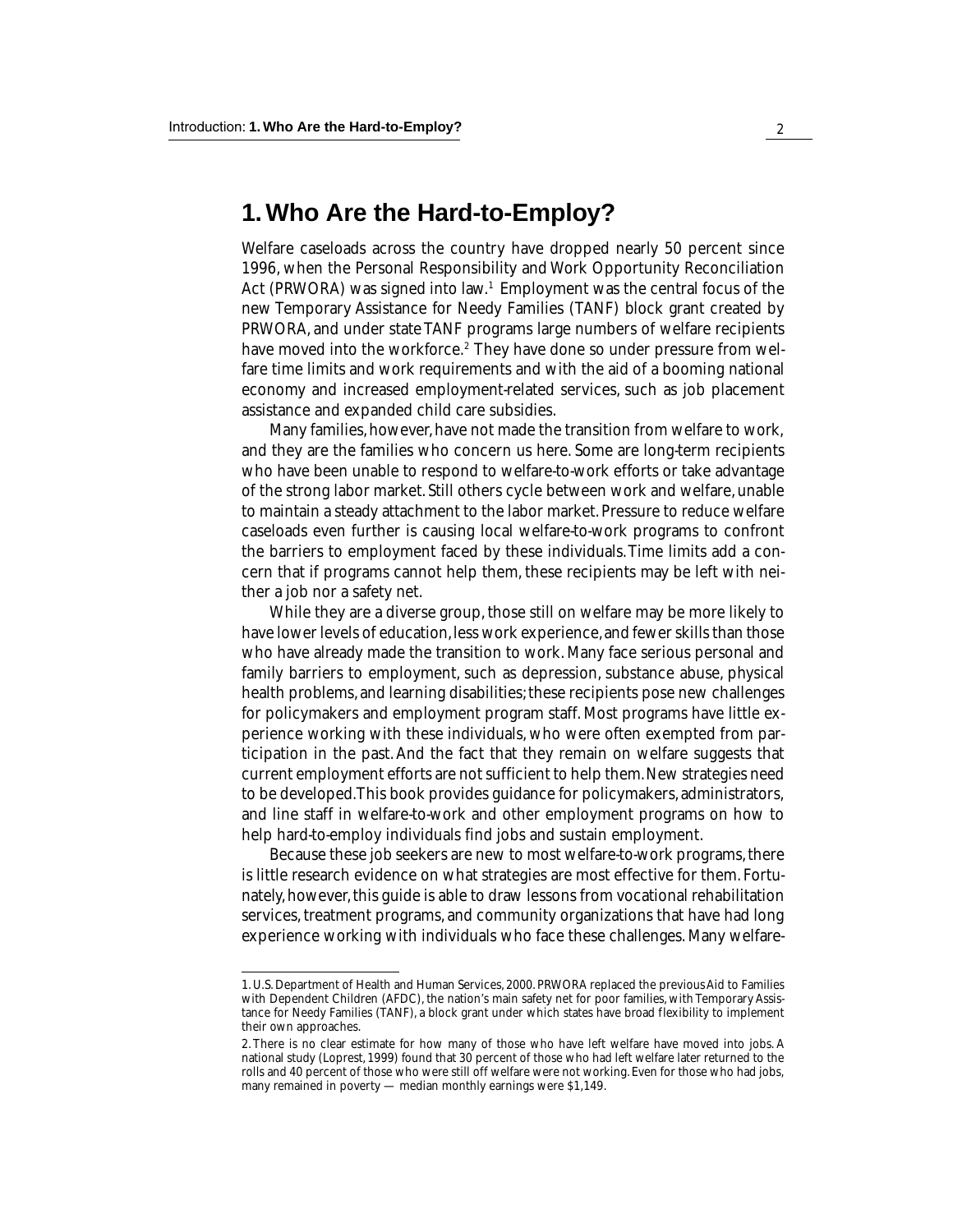to-work programs have begun to develop partnerships with these institutions and service providers. The partnerships take different forms and use varied strategies to link employment activities with other services, but they share the objective of enabling welfare-to-work program staff to focus primarily on employment.

There are other reasons for optimism. The flexibility provided by federal block grants gives states unprecedented freedom to test innovative approaches for working with hard-to-employ welfare recipients. To date, states have barely made use of their ability to spend TANF funds in new and different ways (see Section 5). Because of fixed block grants and large caseload reductions, states now have more funding than ever available for those persons who are receiving assistance. States can use these funds to invest in additional services to address the barriers that those who remain on welfare face.

#### **Potential Barriers to Employment**

A variety of issues can interfere with successful employment for welfare recipients, ranging from personal factors such as physical and mental health problems to situational factors such as housing instability, family-related factors such as caretaker responsibilities, and social factors such as lack of support networks. Nearly all parents on welfare must address some common issues — such as the need to find safe, reliable, and affordable child care — before moving to work. Many states and communities have made progress on these broader issues, for example, by increasing access to child care subsidies and helping to link parents with available care.

Since we cannot attempt to address all potential issues, we deal here with seven factors that have emerged through both research and program experience as significant barriers to employment for a subset of welfare recipients:

- substance abuse
- ▼ ▼  $\blacktriangleright$ domestic violence
- physical disabilities and chronic health problems
- depression and other mental health problems
- $\blacktriangleright$  criminal records
- $\triangleright$  very low basic skills and learning disabilities
- ▶ language barriers

Many of these issues are related, and welfare recipients may have multiple barriers. For example, women who abuse drugs are likely to also have mental health problems or histories of domestic violence.<sup>3</sup> Identifying and addressing multiple barriers will be crucial in helping individuals succeed in employment (rimplaned by the physical disa<br>
• criminal recovery low bas<br>
• language bar<br>
• Many of thes<br>
barriers. For examely health problems<br>
multiple barriers<br>
(see Section 10).

<sup>3.</sup> Fleischer, Dressner, Herzog, and Hong, 2000.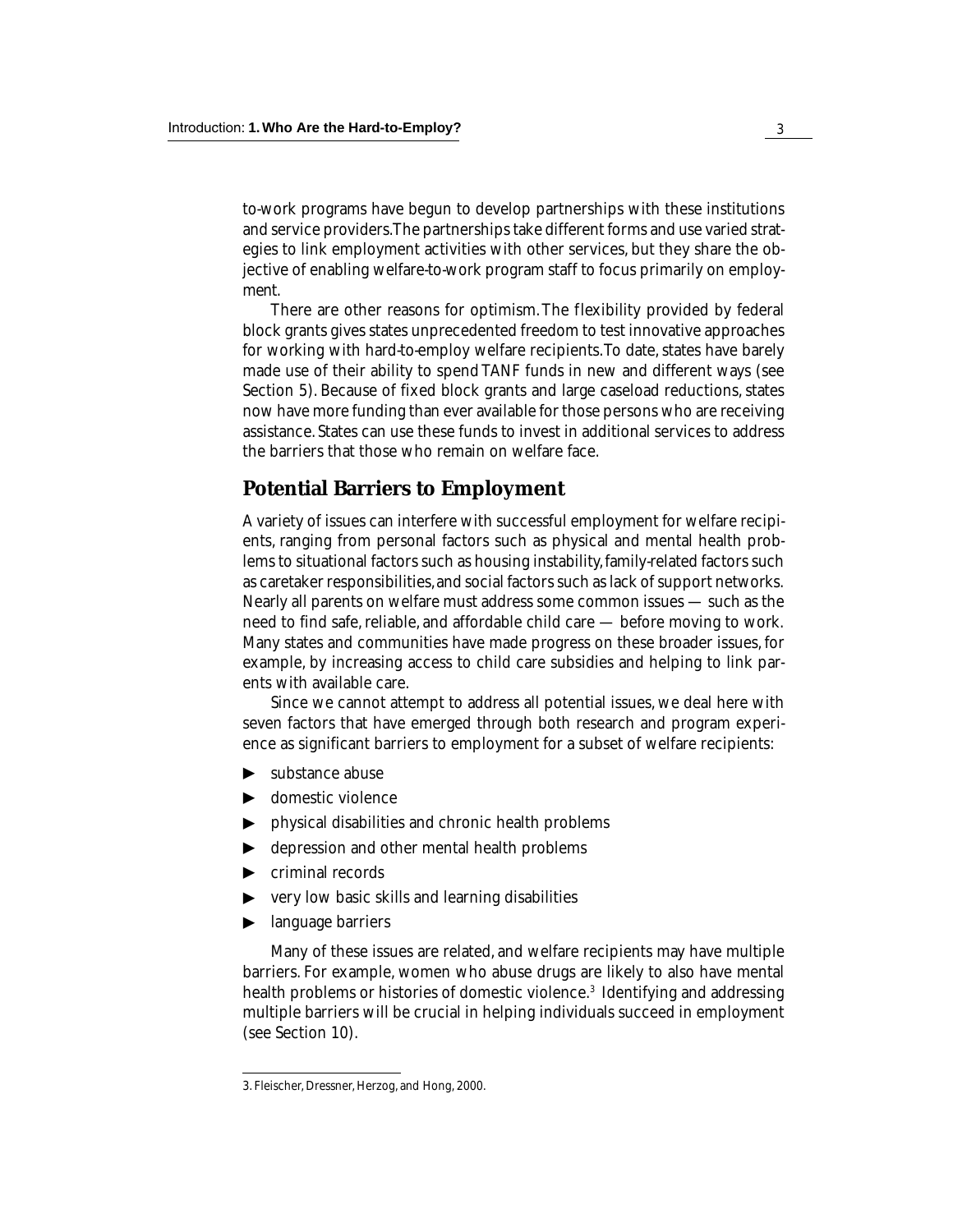#### **Are All Those Still on Welfare Hard to Employ?**

It is tempting to consider all those still on welfare as hard to employ. Arguably, given low unemployment levels nationwide, it seems likely that those most able to go to work have already done so. Yet even the current welfare caseload is diverse, and it is important to keep in perspective the extent to which their barriers to employment define those receiving assistance (see Section 2).4

Many welfare recipients are relatively recent applicants who are using TANF as temporary support during a period of unemployment or family crisis; these individuals will likely soon be able to reenter the labor market with only limited assistance. An increasing number of recipients are already working, combining low-wage or part-time jobs with supplemental welfare grants. Others have cycled back and forth between welfare and employment; for them the challenge is less about getting a job than sustaining employment. Still others have little work experience and have been on welfare continuously for long periods. For recipients in these last two groups, the barriers discussed in this guide may have played a role in impeding their labor market success.

However, we should not assume that individuals who face any of the barriers outlined above will be unable to find a job or sustain employment. Many working people face these same barriers and succeed in the labor market. For this reason, it is important not to operate with preconceived notions about who is and who is not employable based on individual characteristics. Indeed, the term "hard to employ" itself, with its focus on barriers, can lead to self-fulfilling prophesies about who will succeed. *This guide strongly recommends that programs focus on individuals' strengths as well as barriers and set high expectations for their success — an approach that has long been used by programs for the mentally and physically disabled.* Programs also need to have the flexibility to respond over time if it becomes clear that some individuals need additional support.

Finally, the extent to which the presence of barriers makes the current challenge of welfare-to-work programs more difficult than it has been in the past is not altogether clear. The most successful programs to date have had impacts across major subgroups, including the more disadvantaged welfare recipients (though they generally did not work with the most disadvantaged groups).<sup>5</sup> In addition, a recent national survey found that participation in work activities is at a historic high, despite the fact that more than 40 percent of recipients reported at least two significant obstacles to work. The study concluded that there does not seem to be a relationship between recent caseload reductions and barriers to employment.<sup>6</sup>

<sup>4.</sup> It is also important to note, as discussed later in this guide, that caseload reductions include many hardto-employ individuals, whose barriers may make it difficult for them to comply with program requirements.

<sup>5.</sup> Scrivener et al., 1998; Riccio, Friedlander, and Freedman, 1994; Michalopoulos and Schwartz, 2000. 6. Zedlewski, 1999a, 1999b.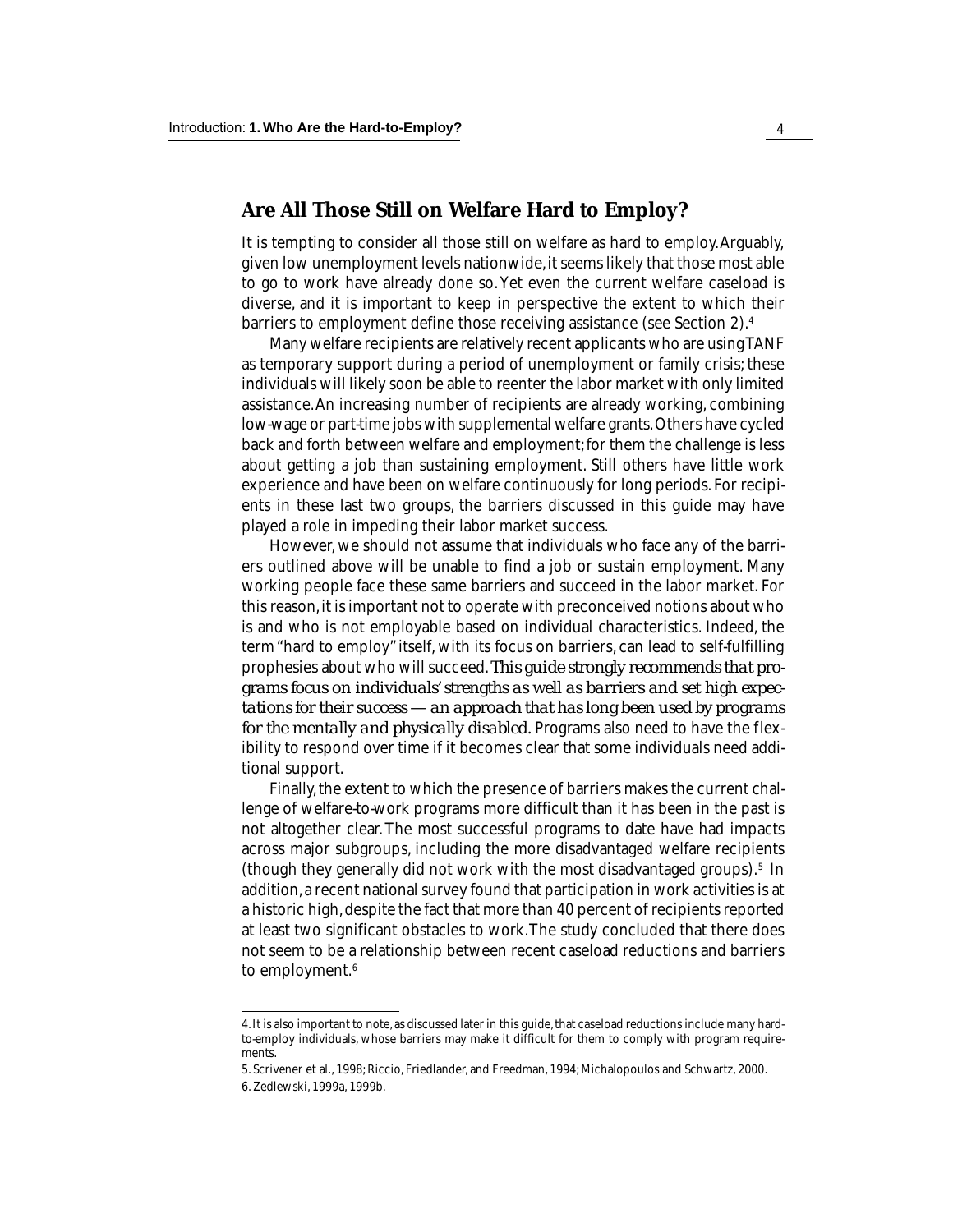#### **Some Key Points**

There is no one model for designing welfare-to-work programs for hard-to-employ individuals and no clear best strategy for helping all welfare recipients succeed in the workforce. Instead, this guide presents advice and best practices to help states and localities make informed choices in implementing their own programs.

Readers should bear in mind these key points:

- $\blacktriangleright$  Helping individuals with barriers succeed in employment will require both service strategies that address the barriers directly, for example, through counseling or treatment, and labor market strategies that identify or create employment opportunities in which individuals with barriers can succeed. This guide presents recommendations for both types of strategies.
- ▶ The path from welfare to work is not linear. Some problems must be addressed before individuals begin work, others can be addressed while they are working, and still others may not even emerge until after they have begun to work.
- Because participants often face multiple barriers to employment, pro- $\blacktriangleright$ ▼ ▼ grams must be prepared to use multiple strategies, at different intensities and in different combinations, to adequately meet their individual needs.
- A key lesson that emerges from the experience of practitioners who have worked successfully with even severely disabled individuals — and which welfare-to-work programs should bear in mind — is that programs cannot, and need not, address all of individuals' problems in order to clear the path to employment.
- Serving individuals with serious barriers will require new investments of resources in staffing, staff training, and service delivery. Fortunately, states currently have resources available — from TANF block grant funds, U.S. Department of Labor Welfare-to-Work grants (see Box 1), and increased revenues — to invest in this way. All three allow a great deal of state and local flexibility in developing innovative approaches that draw on local opportunities and meet local needs. ▼
- Helping individuals address barriers will require additional support services, beyond those traditionally provided by welfare-to-work programs (such as child care and transportation). These include mental health counseling, shelter for victims of domestic violence, and substance abuse treatment. Programs will need to form partnerships with community-based providers of these services, making sure the supports are both available and accessible to program participants.  $\blacktriangleright$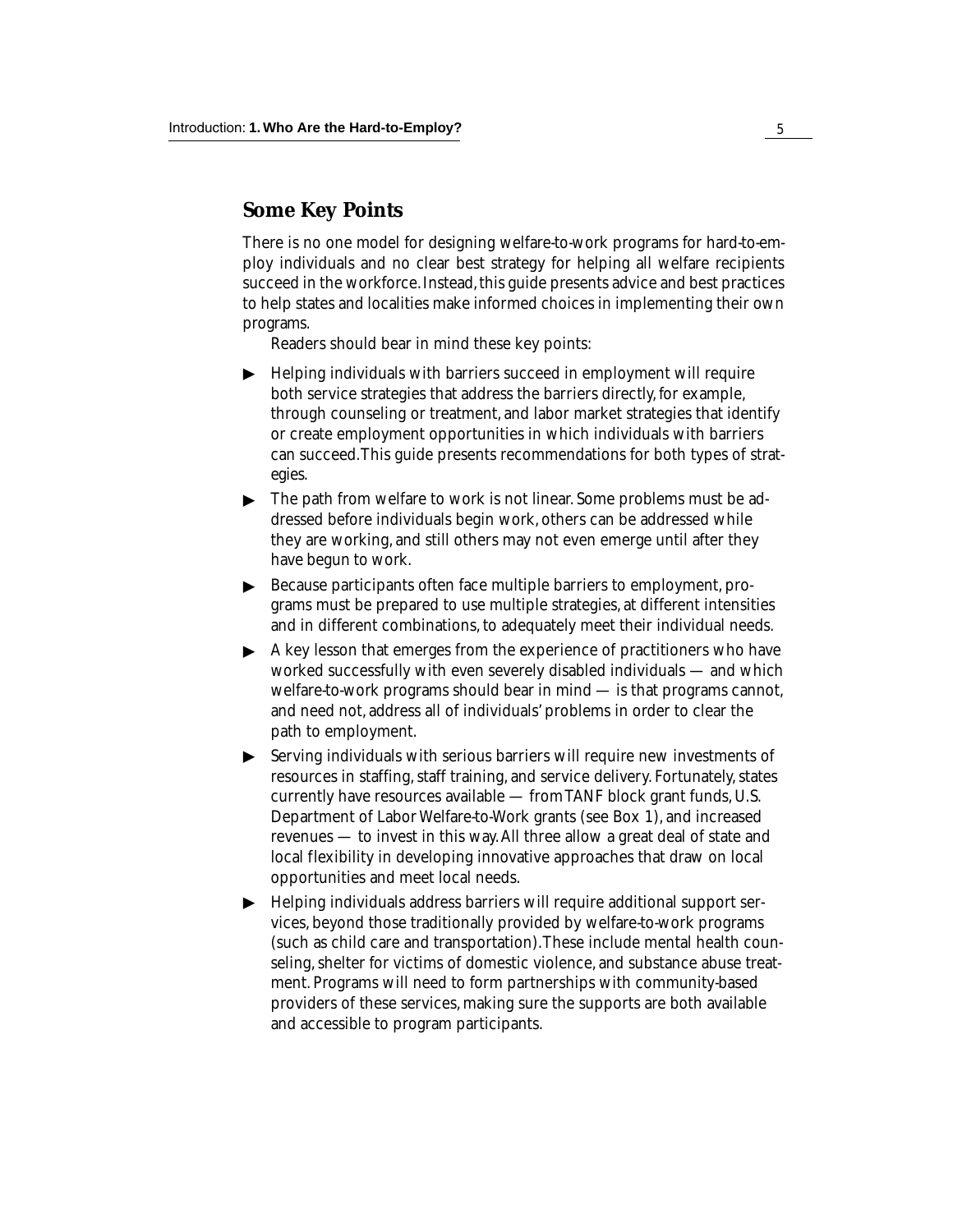#### **Box 1**

#### **The Department of Labor Welfare-to-Work Grants**

The Balanced Budget Act of 1997 included funding for welfare-to-work activities targeted to individuals who are considered hard to employ. The Welfare-to-Work grants, funded through the U.S. Department of Labor (DOL), can be used for services to individuals who meet specific eligibility requirements, such as long-term welfare receipt, low skills in reading and math, substance abuse, and a poor work history.

For the purposes of this guide, it is important to distinguish between characteristics that are used to *define eligibility* — as in the Welfare-to-Work grants — and characteristics that present a *barrier to employment* for a given individual. The first case determines who gets in the door to receive program services. The second determines whether the individual needs special services and what those services should be.

As noted in this section, the presence of a characteristic does not necessarily mean that an individual will be hard to employ. Therefore, not all individuals who meet the DOL eligibility criteria will have difficulty succeeding in the labor market, and others who do not qualify may in fact be unable to find and sustain work. States may therefore want to consider both further assessment within programs funded by the Welfare-to-Work grants and the use of other funding to provide additional services to hard-to-employ individuals who are not eligible to be served under the DOL grants.

Despite the best efforts of both individuals and employment program staff, some people may need long-term safety net support. States should have policies and programs in place for these individuals. ▼

#### **The Challenge Ahead**

The challenge of identifying strategies to help hard-to-employ welfare recipients is heightened by several factors:

**Welfare-to-work programs have limited experience with this group.** Many of those now considered hard to employ were exempted from participation in Job Opportunities and Basic Skills Training (JOBS), the welfare-to-work program that preceded PRWORA. Individuals commonly exempted included those with health problems and those who were caring for an ill or incapacitated family member. Under TANF, however, states have taken a much broader view of who should participate in employment-related services. ▼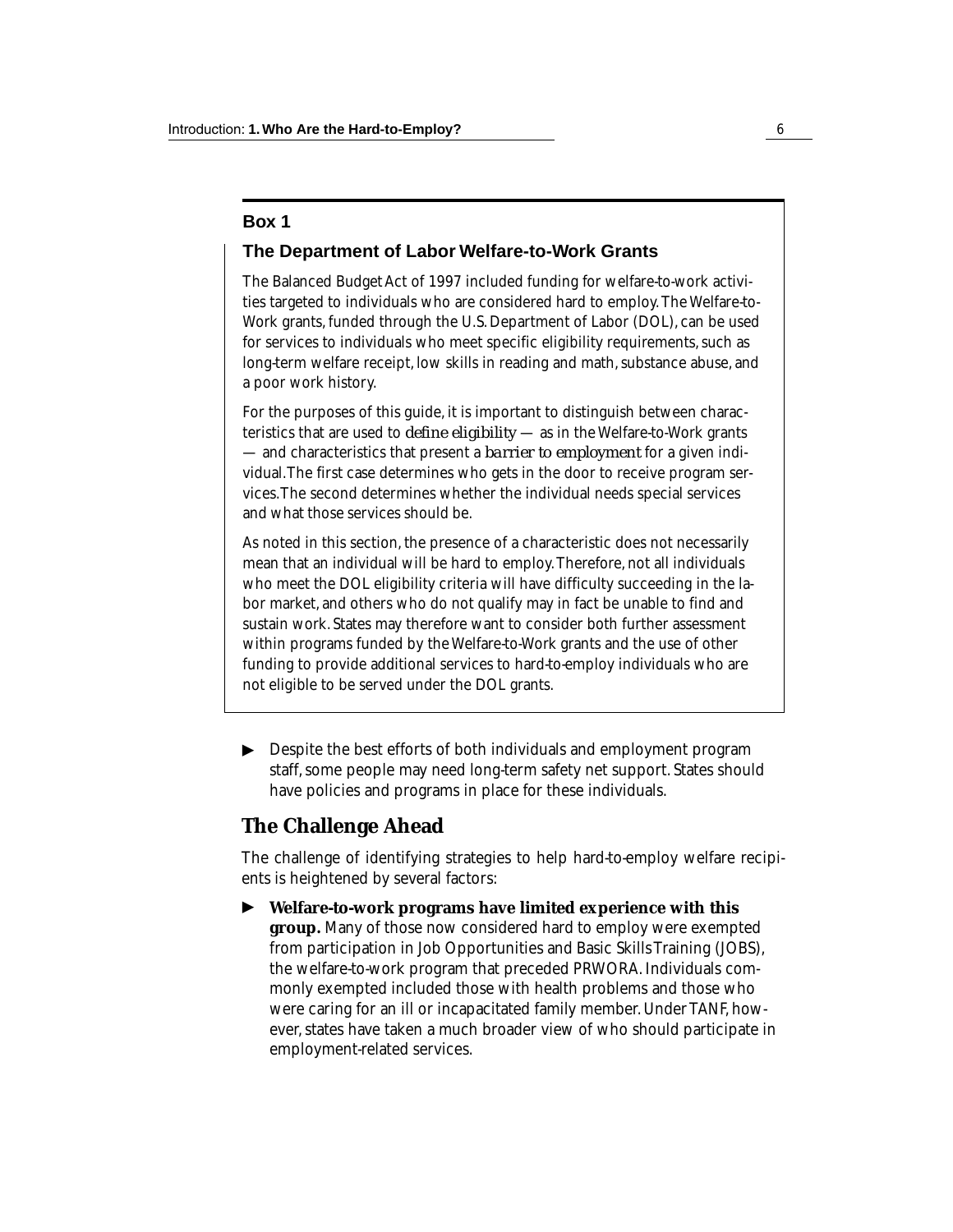- ▼ **Welfare time limits increase the urgency of working with this group.** PRWORA places a five-year limit on the use of federal funds to provide ongoing cash assistance to most families, and many states have adopted even shorter time limits. While states have the option to exempt 20 percent of their caseload from the federal time limit (plus an additional percentage for those who are victims of domestic violence), it is impossible to predict exactly who will and will not find jobs. Therefore, time limits raise the stakes for welfare-to-work programs and add to the importance of working with *all* recipients before they reach the end of their time limit.
- ▼ **It can be difficult to identify barriers to employment.** Barriers to work may not be readily apparent. Welfare recipients may be reluctant to disclose information about certain issues, such as domestic violence or substance abuse. Other issues, such as depression or learning disabilities, may be at first difficult to recognize. And still others, such as family problems related to the parent's employment, may not even surface until after an individual has begun to work.
- ▶ Individuals are not defined by simple characteristics. The presence of barriers does not necessarily mean that individuals will have difficulty moving to work. Employability depends on a variety of factors, including the number and severity of barriers, the presence of counterbalancing strengths, individuals' own motivation and social support networks, the availability of support services, and other factors.

## **2. How Common Are Barriers to Employment?**

Before considering strategies to help welfare recipients overcome barriers to employment, it is helpful to understand how common the barriers are. This section presents estimates — from both national and local data — of the prevalence of key barriers among welfare recipients. In order to put those figures in perspective, this section also provides information about the prevalence of those same barriers in the national population.

#### **The Prevalence of Potential Barriers Among Welfare Recipients and in the National Population**

A large body of fairly reliable national data gathered over many years is available on the demographic characteristics, economic conditions, and welfare and employment patterns of welfare recipients. Unfortunately, a similar body of data does not exist on the prevalence of potential barriers to employment. While a number of national and state studies have attempted to identify barriers, the results do not yield reliable estimates about true prevalence rates. This is not surprising for the following reasons: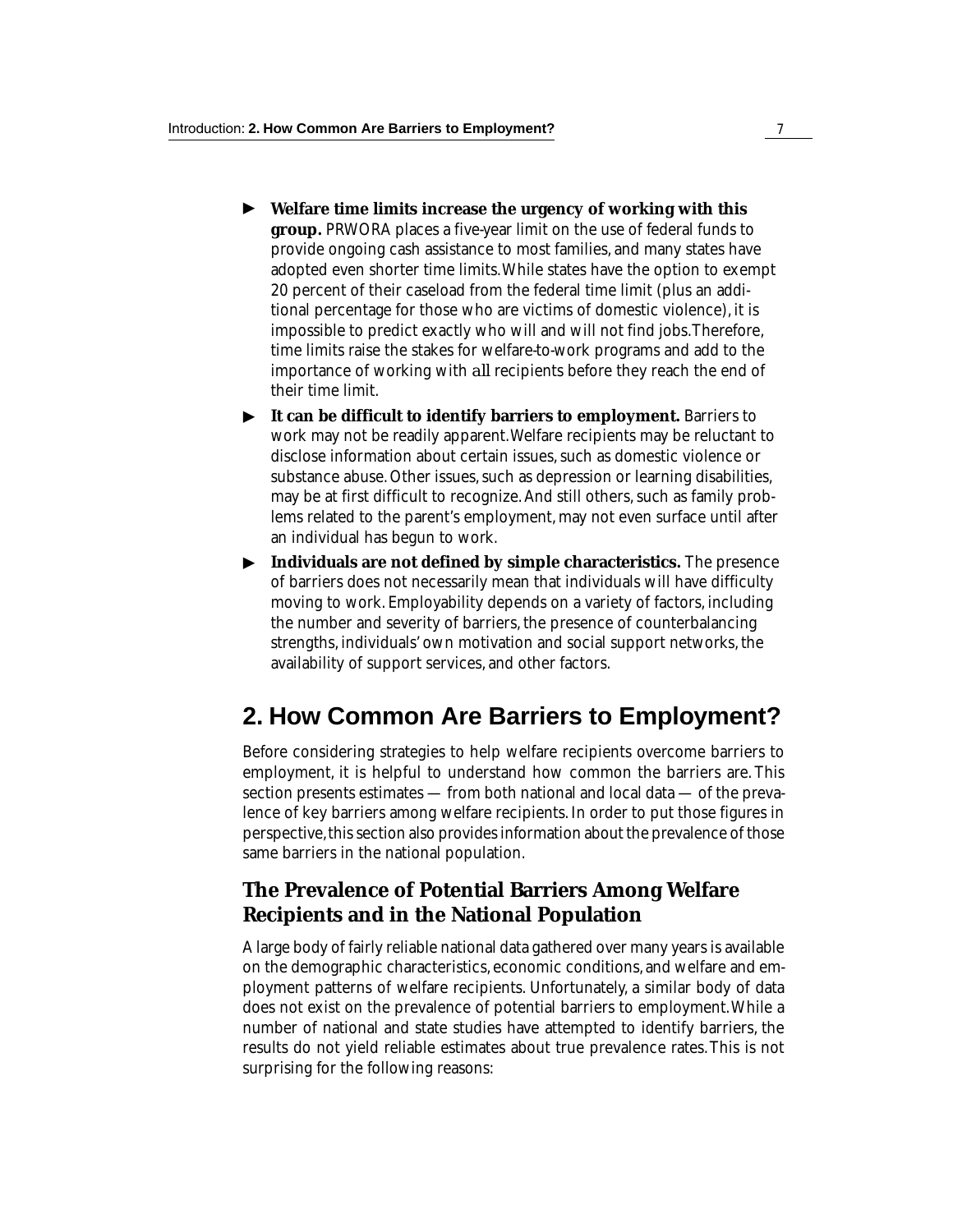- $\blacktriangleright$  It is inherently difficult to identify barriers such as substance abuse, depression, and learning disabilities using large surveys or administrative records data.
- ▶ Different studies have used various definitions, criteria, and assessment tools for identifying barriers.
- Different studies have taken place at various times and locations. ▼

One study that reviewed the available research concluded that at least 25 percent of the caseload is likely to face a serious barrier and experience difficulty entering the labor force. When those who work only intermittently are included, 51 percent of the caseload is likely to need additional assistance to achieve long-term employment.7

Table 1 presents estimated ranges for the prevalence of the barriers discussed in Part III of this guide. *Because of the problems noted above, the estimates include wide ranges that limit their usefulness in drawing conclusions about the welfare caseload. Despite this, we present them here because they represent the best available knowledge on the prevalence of these barriers.*

Both the national and welfare estimates may underrepresent true prevalence because of individuals' reluctance to acknowledge barriers. In addition, in light of recent caseload declines, the estimates for welfare recipients may underrepresent the extent to which the current welfare population faces these barriers. At the same time, not everyone who faces them will have difficulty moving to work; therefore, the percentages may overestimate the degree to which recipients are hard to employ.

As Table 1 shows, the issues addressed in this guide are not unique to welfare recipients. It is important to recognize that many working people face these same barriers. *It is also important that programs not become preoccupied with identifying and attempting to address all of the problems that participants face.* Rather, they should focus on recognizing those barriers that directly or indirectly inhibit the ability of participants to find or sustain work.

Having said that, there is reason to pay special attention to these issues in the context of welfare-to-work efforts, for the following reasons:

The research strongly indicates that the prevalence of these barriers is higher among welfare recipients than in the population at large. For example, a national study found that 24 percent of welfare recipients reported being depressed at least three days in a week compared with only 11 percent of women in the same age group who were not receiving welfare. Similarly, 33 percent of welfare recipients had extremely low basic skills (in the bottom decile of test scores) compared with only 8 percent of nonrecipients.<sup>8</sup> ▼

<sup>7.</sup> Olson and Pavetti, 1996.

<sup>8.</sup> Olson and Pavetti, 1996; Danziger et al., 1999.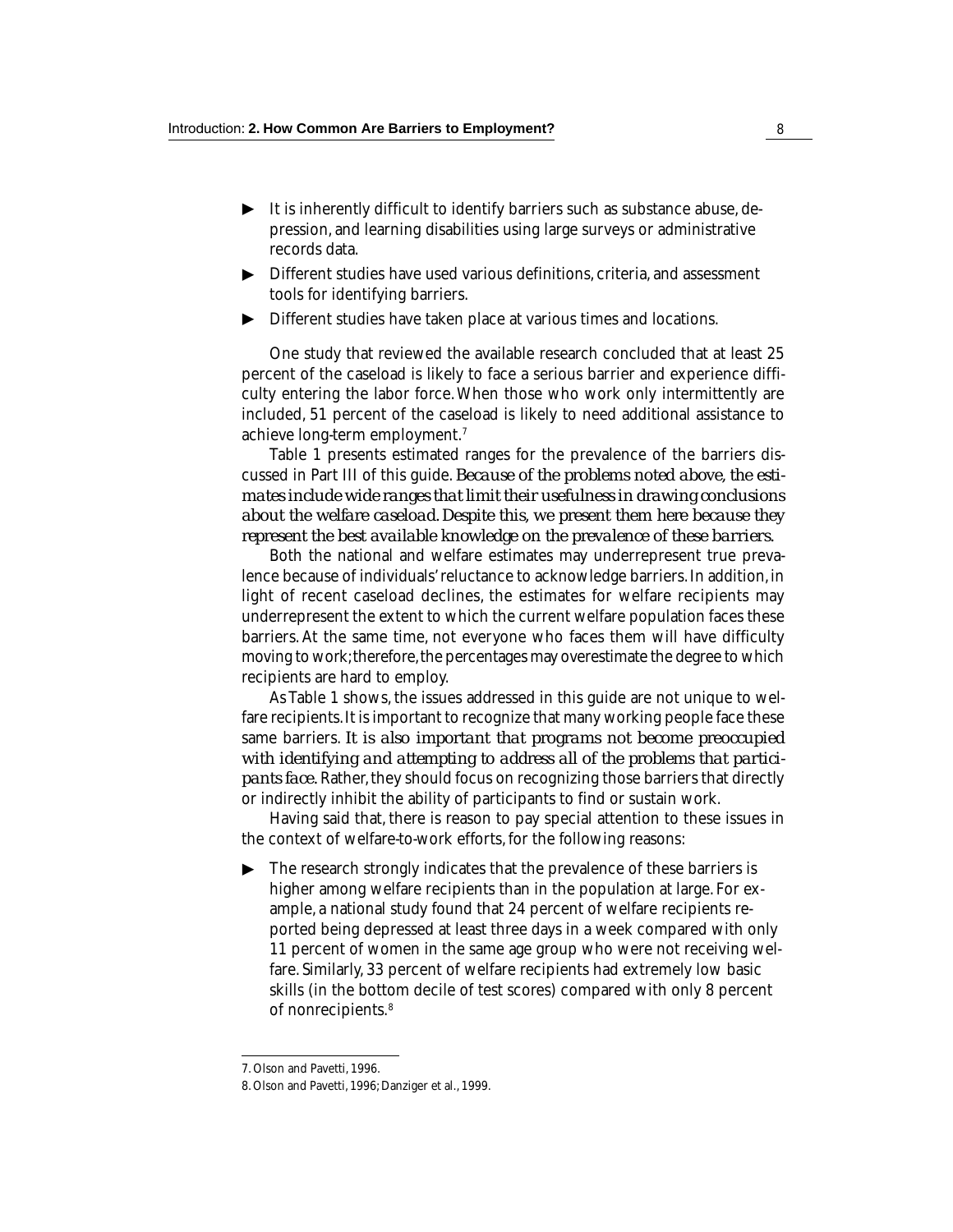#### Table 1

| Potential<br><b>Barrier</b>                       | <b>Estimate of</b><br><b>Prevalence Among</b><br>Welfare Recipients <sup>a</sup><br>$(\%)$ | <b>Estimate of</b><br>Prevalence in<br>National Population <sup>b</sup><br>$(\%)$ |
|---------------------------------------------------|--------------------------------------------------------------------------------------------|-----------------------------------------------------------------------------------|
| Substance abuse                                   | 5-60                                                                                       | 9.5                                                                               |
| Domestic violence <sup>c</sup>                    | 15-34<br>29-65                                                                             | 1.5<br>25                                                                         |
| Physical disability or<br>chronic health problems | 10-31                                                                                      | 11                                                                                |
| Mental health, depression,<br>or other problems   | 2-39                                                                                       | 20                                                                                |
| Criminal records                                  | 46 <sup>d</sup>                                                                            | 5 <sup>e</sup>                                                                    |
| Very low basic skills<br>or learning disabilities | 10-66                                                                                      | 21                                                                                |
| Language barriers                                 | $7-20$                                                                                     | 5                                                                                 |
|                                                   |                                                                                            |                                                                                   |

#### **Potential Barriers to Employment Among Welfare Recipients and in the National Population**

NOTES: <sup>a</sup>Compiled from the following studies and reports: Johnson and Meckstroth, 1998; Kramer, 1998; Loprest and Acs, 1996; Olson and Pavetti, 1996; Pavetti et al., 1997; Zedlewski, 1999a, 1999b.

**bCompiled from the following studies and reports: California Institute for Mental Health, 1997;** Tjaden and Thoennes, 2000; Stoddard, Jans, Ripple, and Kraus, 1998; National Institute of Mental Health, as cited in Behney, Hall, and Keller, 1997; U.S. Department of Justice, Bureau of Justice Statistics, 2000; U.S. Department of Education, National Center for Education Statistics, 1992; Fix and Passel, 1994.

c The first estimate is for current and recent victims of domestic violence; the second estimate is for those who were victims at some time in their life.

d This estimate is for noncustodial parents of children on welfare, a population targeted by many programs. Data from the Parents' Fair Share Demonstration show that approximately 75 percent of the noncustodial parents who were served in that program had been arrested and that 46 percent had been convicted of a crime (Bloom and Sherwood, 1994).

e The U.S. Department of Justice estimates that if recent incarceration rates remain unchanged, 1 person of every 20 will serve time in a prison during his or her lifetime (U.S. Department of Justice, Bureau of Justice Statistics, 2000).

Few studies control for income and demographic factors in making these comparisons, but those that do indicate that these barriers occur more frequently among welfare recipients than among comparable workingpoor families. A study of current and former welfare recipients in four urban areas found that health problems were strongly related to employment status — that is, women who were working were in substantially better physical and mental health than were women who did not work.<sup>9</sup> ▼

<sup>9.</sup> Polit, London, and Martinez, forthcoming.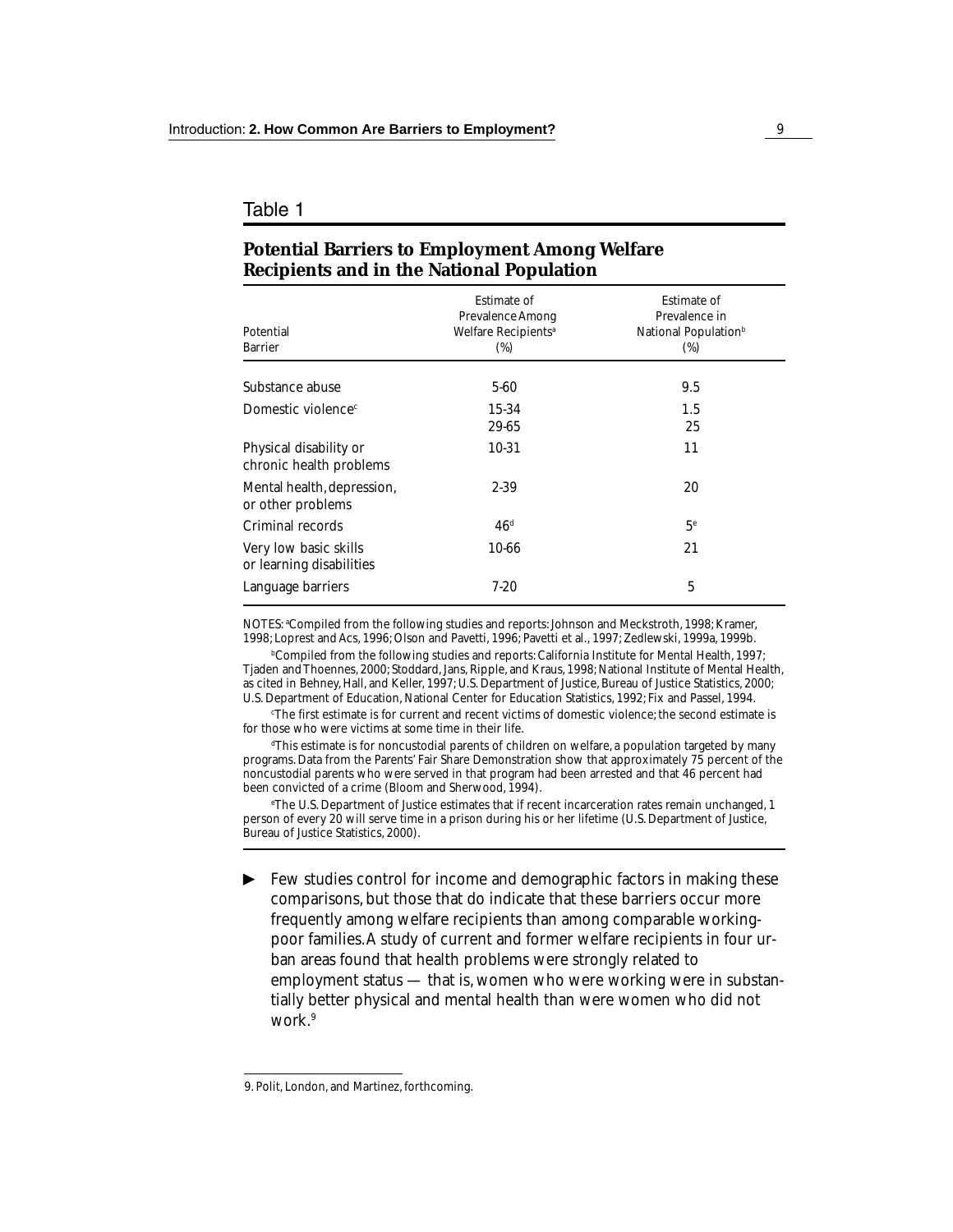▶ Studies that have looked at the welfare population alone have found that recipients with more barriers or more severe barriers are less likely to work (see below).

Because of the wide variation in the estimates above and because the prevalence of each barrier may vary greatly from community to community, the data presented here should serve only as a starting point and should be supplemented with local information. Welfare departments, workforce agencies, and welfareto-work providers may collect data on some of these issues. Other potential sources of information include universities, advocacy groups, treatment programs, and other community organizations.

#### **Other Issues to Consider**

In considering the extent to which potential barriers affect welfare recipients, readers should bear in mind the following additional points:

- **The severity of barriers matters.** As noted briefly above, one difficulty in estimating the prevalence of barriers is that it is unclear how to define and measure them in the context of employment. For example, research suggests that having a disability does not significantly affect the likelihood of leaving welfare, while having a severe disability does.<sup>10</sup> Similarly, low basic skills (in the  $10<sup>th</sup>$  to  $25<sup>th</sup>$  percentile of test scores) are not strongly linked to labor market attachment, while extremely low basic skills (in the bottom decile) are. Welfare recipients who report being depressed three to five days in a week are not less likely to work than the caseload as a whole, while those reporting being depressed five to seven days in a week are.<sup>11</sup> ▼
- ▶ Many individuals face multiple barriers. Another difficulty is that many welfare recipients face more than one potential barrier to employment. A recent national survey found that 78 percent of welfare recipients experienced at least one barrier to employment; 44 percent experienced two or more barriers; and 17 percent experienced three or more barriers.12 Indeed, some of the barriers discussed in this guide are likely to go hand in hand. (See Section 10 for more on multiple barriers.)
- ▶ Correlation is not the same as causation. The higher prevalence of barriers among welfare recipients suggests a correlation between these barriers and difficulty sustaining employment. But the fact that an individual faces a particular barrier does not necessarily mean the barrier is the *cause* of her or his employment struggles. Other factors may be at work.

<sup>10.</sup> Acs and Loprest, 1995, as cited in Olson and Pavetti, 1996.

<sup>11.</sup> Pavetti et al., 1997.

<sup>12.</sup> Zedlewski, 1999b. The barriers examined by the survey include less than high school education, last worked three or more years ago, child under age 1, reports either very poor mental health or health limits on work, caring for a child on SSI, and English-language limitation.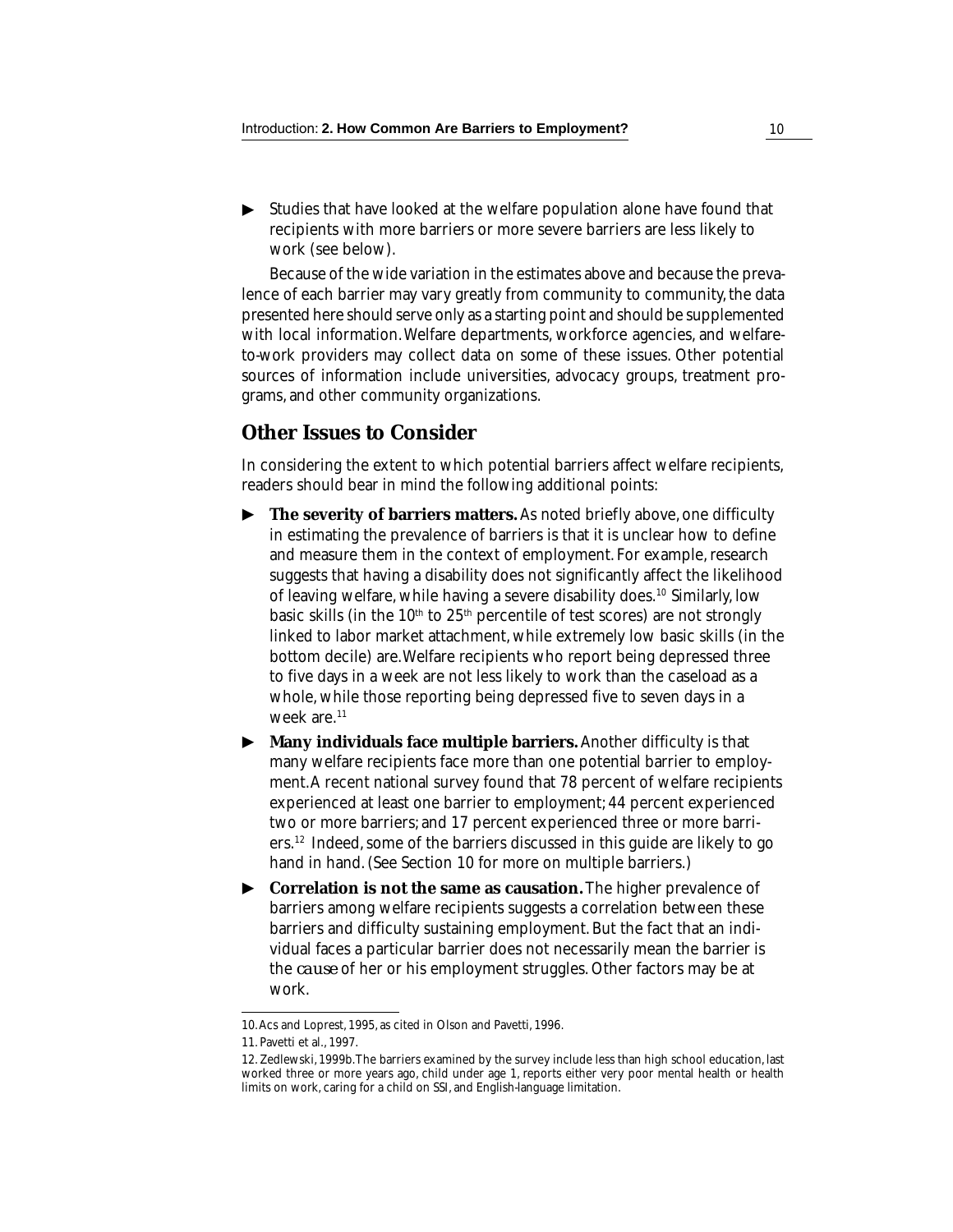## **3. How Effective Were Past Welfare-to-Work Efforts for This Group?**

Evaluations by MDRC and others have examined the extent to which welfareto-work programs can increase employment among welfare recipients. This section reviews the research, focusing in particular on the impact that the programs had on individuals facing serious barriers to employment.

Before discussing the research, a few caveats should be mentioned:

- This is not a comprehensive review of the research on welfare-to-work  $\blacktriangleright$ programs. It draws mostly from MDRC's own research and focuses on the effects of programs on the more disadvantaged welfare recipients.
- Most of the programs included in this section did not specifically target  $\blacktriangleright$ hard-to-employ individuals for services. In fact, many programs exempted individuals with serious barriers, such as physical or mental health problems, from participation.
- $\blacktriangleright$  Most of the programs were designed and run before the implementation of TANF. Therefore, only a few include elements such as time limits and broad participation mandates that are typical of current welfare-to-work programs.
- The studies described here have not examined results for all the subgroups discussed in this guide. For example, several studies provided information about education levels, health problems, and risk of depression, but none examined substance abuse, domestic violence, or criminal records.
- Finally, the results here are presented in terms of impacts, not outcomes. Using a random assignment research design, impacts measure the *difference* between outcomes for program participants and those for a control group. For example, if 80 percent of a program's participants find jobs but 75 percent of control group members also do so, the impact is only 5 percentage points. A program in which only 50 percent of participants find jobs and (perhaps because of a weak labor market) 40 percent of control group members do so would have a larger, 10 percentage-point impact. While impacts are a better measure of a program's effectiveness, even a successful program can leave many individuals behind. → Thi profit<br>
→ Thi profit<br>
→ Mo hau ind profit<br>
→ Mo of bro profit<br>
→ Mo of bro profit<br>
→ Thi gro infit<br>
series are like the difference of the challen<br>
the conding been challen<br>
Depart<br>
the Challen<br>
Depart<br>
in the 13. Se  $\blacktriangleright$

Despite these caveats, the research presented here can inform the current challenge. And newer studies, including an evaluation of programs funded by Department of Labor Welfare-to-Work grants, will provide valuable information on the effectiveness of programs in the current environment.<sup>13</sup>

<sup>13.</sup> See Nightingale et al., 2000, and Perez-Johnson, Hershey, and Bellotti, 2000, for early implementation research.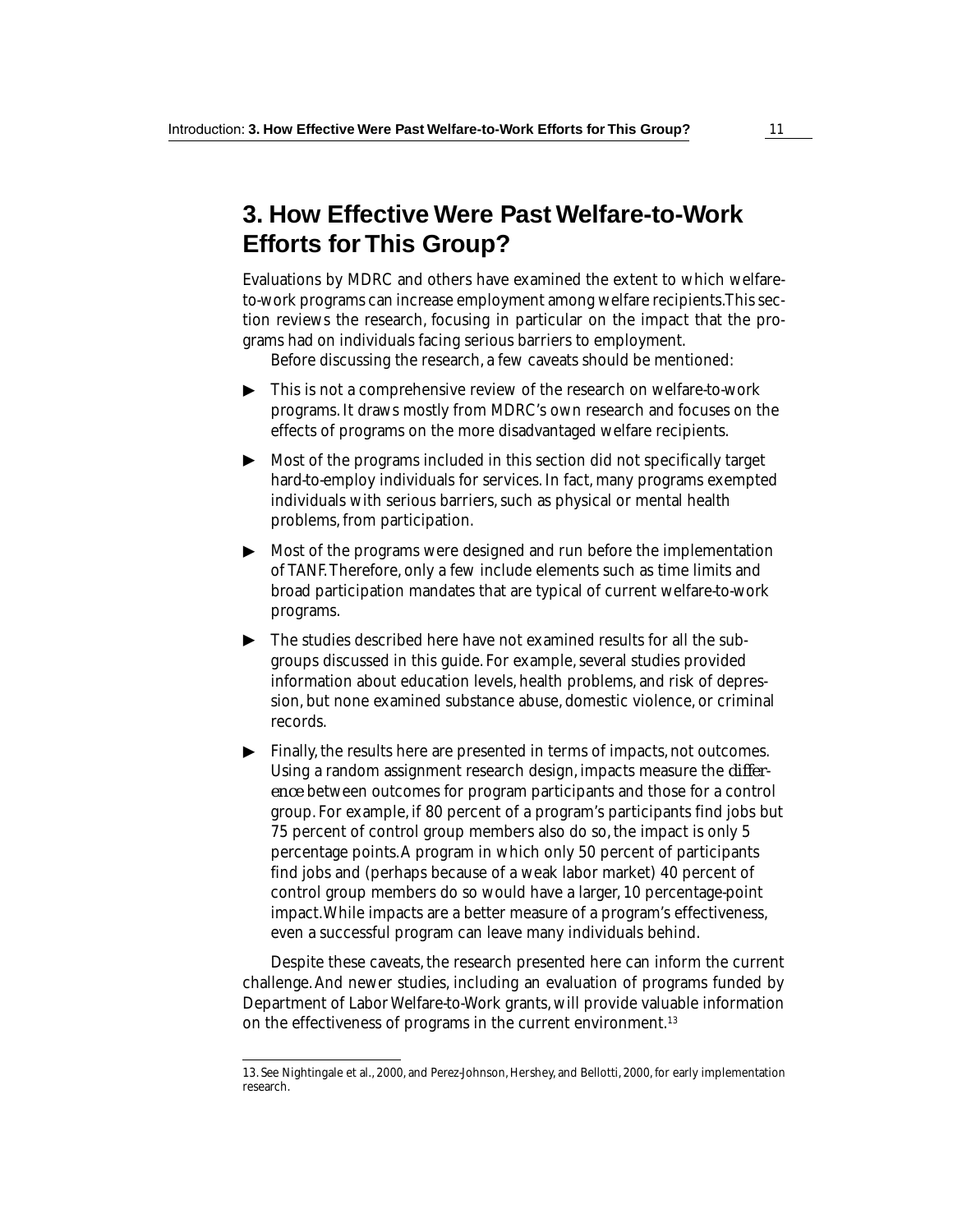#### **Research on State and Local Welfare-to-Work Programs**

Over the past 10 years, MDRC has conducted numerous evaluations of welfareto-work efforts in states and counties across the country. A synthesis of information from 20 of those programs provides reasons for both optimism and caution in working with individuals with serious barriers to employment.

The programs used a variety of approaches: five encouraged or required nearly all individuals to look for work; seven focused on basic education for most participants; and eight used a mixed approach, requiring the more jobready participants to look for work but allowing others to build skills through basic education. All the programs served a range of welfare recipients, but no programs specifically targeted individuals with serious barriers, and few provided services explicitly designed to address those barriers.<sup>14</sup>

The barriers identified in the analysis include long-term welfare receipt, lack of a high-school diploma or General Educational Development (GED) certificate, lack of earnings in the prior year, depression, work-related parental concerns, and physical health and emotional problems. Individuals were considered the most disadvantaged if they were long-term recipients, had not graduated from high school, and had no prior-year earnings. Overall, the programs produced the following results:

- The programs increased earnings and reduced welfare for almost every subgroup, including the most disadvantaged. The amount by which earnings increased was about the same for the more disadvantaged groups as for the less disadvantaged groups (about \$500 per person per year in 1997 dollars). ▼
- However, the more disadvantaged groups tended to earn much less than others, and earnings for some groups were very low. ▼ ▼
- ▶ The programs did not increase earnings for those at high risk of depression. Aside from depression, there was little relationship between the presence of potential barriers and earnings impacts.
- $\blacktriangleright$   $\;$  Employment-focused programs that offered a variety of activities  $$ including job search, basic education, short-term training, and work experience — were generally the most effective for all welfare recipients, including the most disadvantaged.

The results of these 20 programs suggest that strong traditional welfare-towork models, emphasizing employment but providing a variety of activities and services, can help many welfare recipients with barriers move to work. *The outcome of most concern, however, is that despite positive program impacts,*

<sup>14.</sup> Michalopoulos and Schwartz, 2000. The programs operated in Alameda, Butte, Los Angeles, Riverside, San Diego, and Tulare Counties, California; Escambia County, Florida; Atlanta, Georgia; Columbus, Ohio; Detroit and Grand Rapids, Michigan; Portland, Oregon; and several Minnesota counties. Some sites ran more than one program.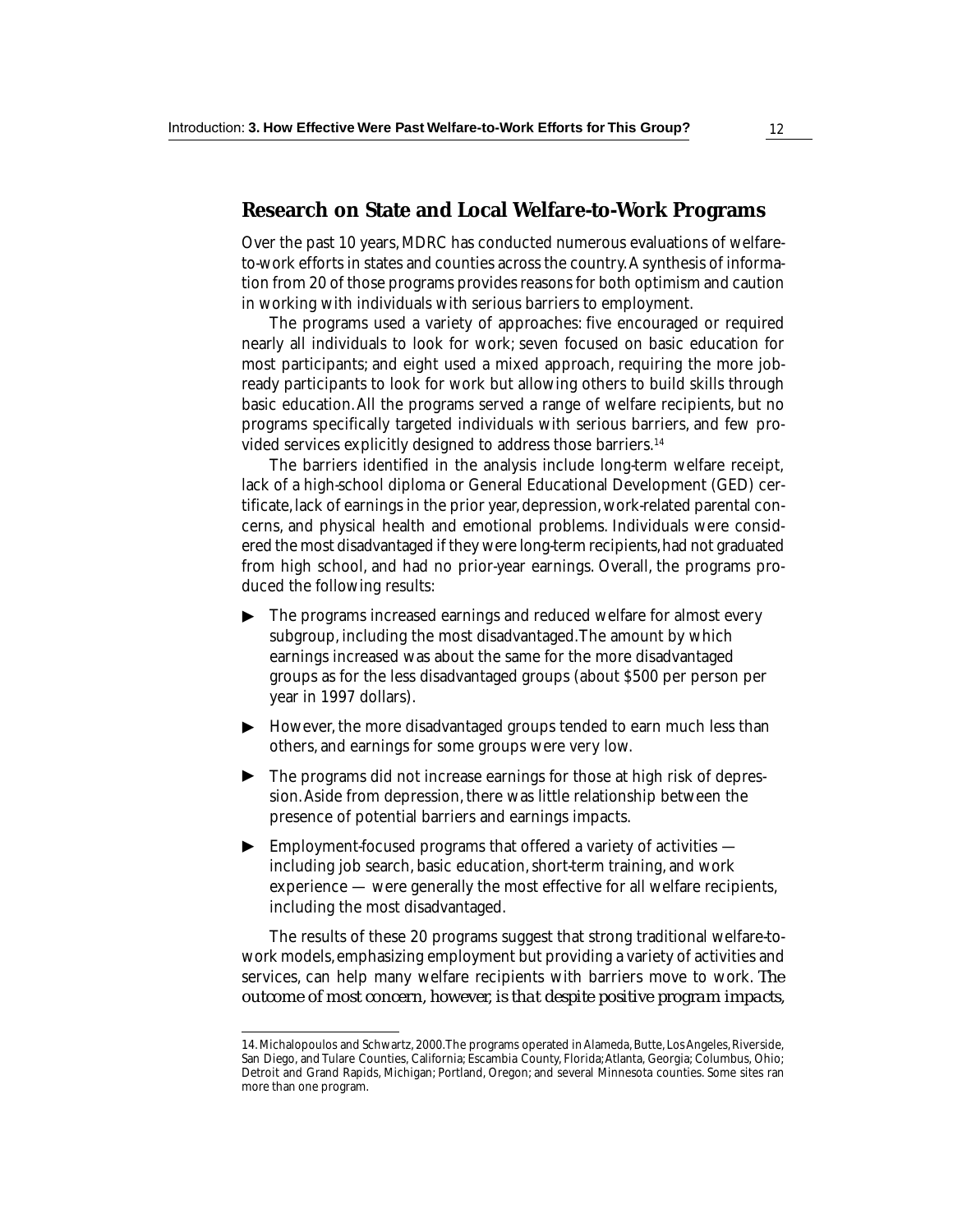*average earnings remained very low for the most disadvantaged group.* Average annual earnings for program group members over the three-year follow-up period were \$1,387 compared with \$6,086 for the least disadvantaged group.

#### **The National Supported Work Demonstration**

The National Supported Work Demonstration<sup>15</sup> tested a work experience model specifically designed for individuals with serious barriers to employment. The voluntary program targeted four hard-to-employ groups: long-term welfare recipients (those who had received welfare for at least 30 of the previous 36 months), ex-addicts, ex-offenders, and young high school dropouts. Welfare recipients in the program averaged more than 8.5 years on assistance.

Participants were placed in structured worksites, operated by nonprofit corporations, under conditions of close supervision, peer group support, and gradually increasing demands. Jobs performed by the work crews included rehabilitating and painting houses, operating a daycare center and gas station, building and selling office furniture, and performing janitorial services. The fulltime positions paid wages (subsidized by welfare grants) and were time-limited to 12 or 18 months.

Supported work proved more effective for long-term welfare recipients than for the other three target groups.<sup>16</sup> The model was able to produce sustained effects on earnings and welfare receipt for this group. In the third year of follow-up, program group members earned an average of \$5,779 (in 1985 dollars), or 23 percent more than control group members, and they were 10 percent less likely to be receiving welfare. The impacts for supported work were largest for those welfare recipients who did less well on their own: older women, women who had not completed high school, those who had been on welfare for a particularly long time, and those with no prior work experience.

Key features of the supported work model that contributed to its success include:

- small work crews of 10 or fewer individuals
- close supervision, with the supervisor acting as both crew foreman and counselor-helper
- $\blacktriangleright$  graduated stress, with structured increases in job demands over time
- development of job skills and resolution of job-related problems that arose on the worksite ▼
- conversion of welfare checks into paychecks ▼

<sup>15.</sup> Gueron and Pauly, 1991; Manpower Demonstration Research Corporation, 1980; Bloom, 1997.

<sup>16.</sup> The program also had impacts on employment and earnings for ex-addicts, though not as strong as for welfare recipients. The program had only marginal impacts for ex-offenders and did not yield longterm positive results for youth.<br>
■ The same state of postering the state of the state of the state of the state of the state of the state of the state of the state of the state of the state of the state of the state of t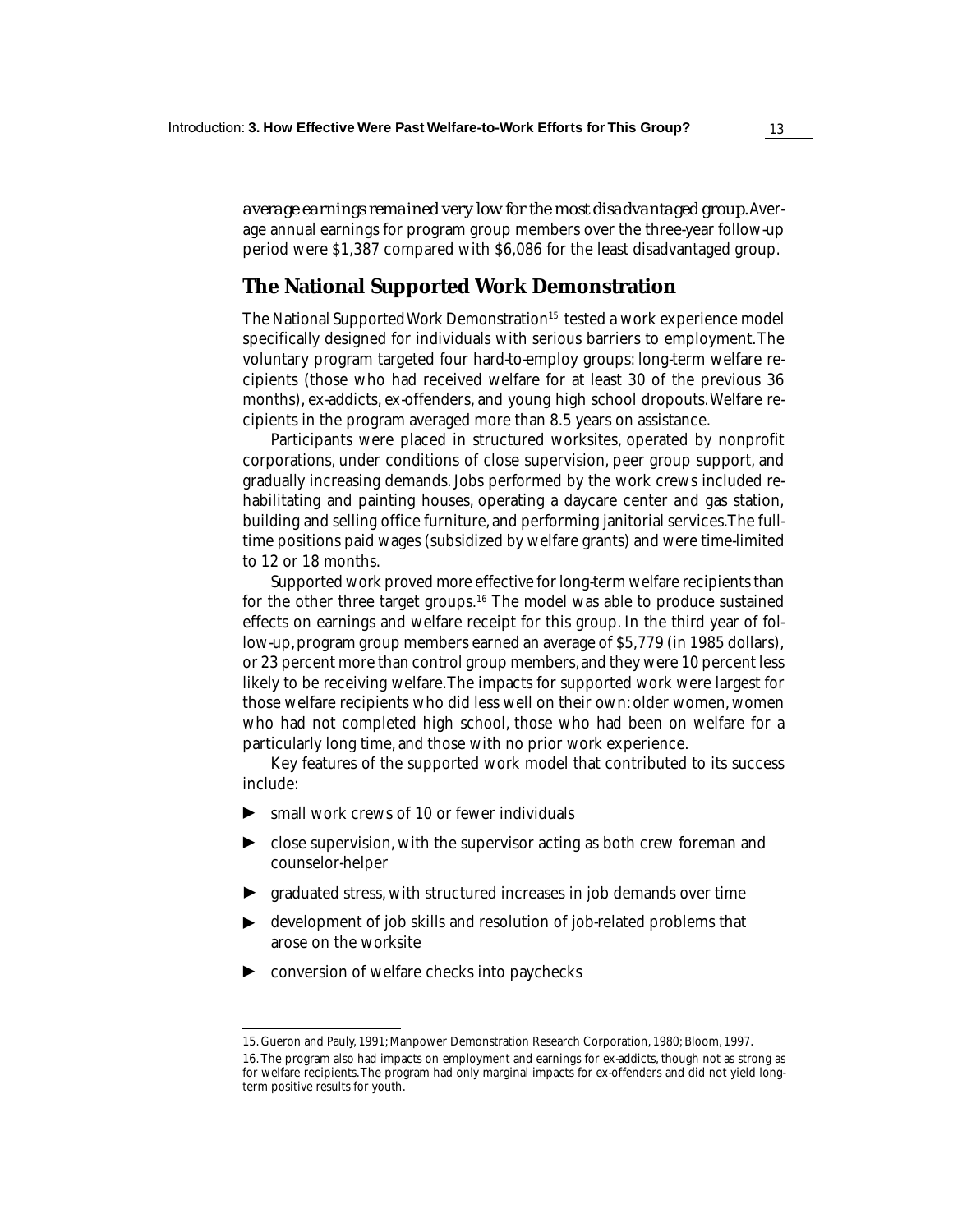- ▶ time-limiting of positions
- ▶ jobs that were real and productive
- $\blacktriangleright$  -peer support provided by work crews that contained like individuals

One limitation of the program was that many participants failed to transition from the work crews to unsubsidized employment. The average stay in supported work was longer for welfare recipients — 9.5 months — than for any other group, largely because they were less likely to move to other jobs. Almost 25 percent of participants successfully completed their maximum time in the program but did not obtain other employment. More aggressive job development and placement efforts might have made a difference in this area.

Another major drawback of the supported work program was that it cost more than \$20,000 per person (including wages and benefits) in 1993 dollars, although it did prove cost-effective after five years. One reason for the high cost was the start-up and capital expenses for the businesses in which work crews were engaged. A model that incorporates the practices above into work experience positions in existing worksites may accomplish similar results at a lower cost.

#### **Open Questions**

Because this is still a new area for welfare-to-work programs, the research to date provides only limited guidance for how to help hard-to-employ individuals succeed in work. Further research is needed to answer the following questions:

- What are the most effective strategies to help people with serious barriers become and stay employed? ▼
- ▶ Are different treatment strategies more or less successful for different subgroups?
- $\blacktriangleright$  What screening instruments and protocols to identify barriers to employment are the most reliable and easiest to use?
- $\blacktriangleright$  Is it better to screen individuals for barriers when they first enter a program or at a later stage?
- ▶ Are there reliable, quick, low-cost assessments that can identify both appropriate clinical treatment and employment services?
- $\blacktriangleright$  What kinds of training and supervision do staff need to assist job seekers with serious barriers?
- ▶ How should programs approach individuals with multiple barriers?
- $\blacktriangleright\;$  How should clinical treatment be linked to employment and training services?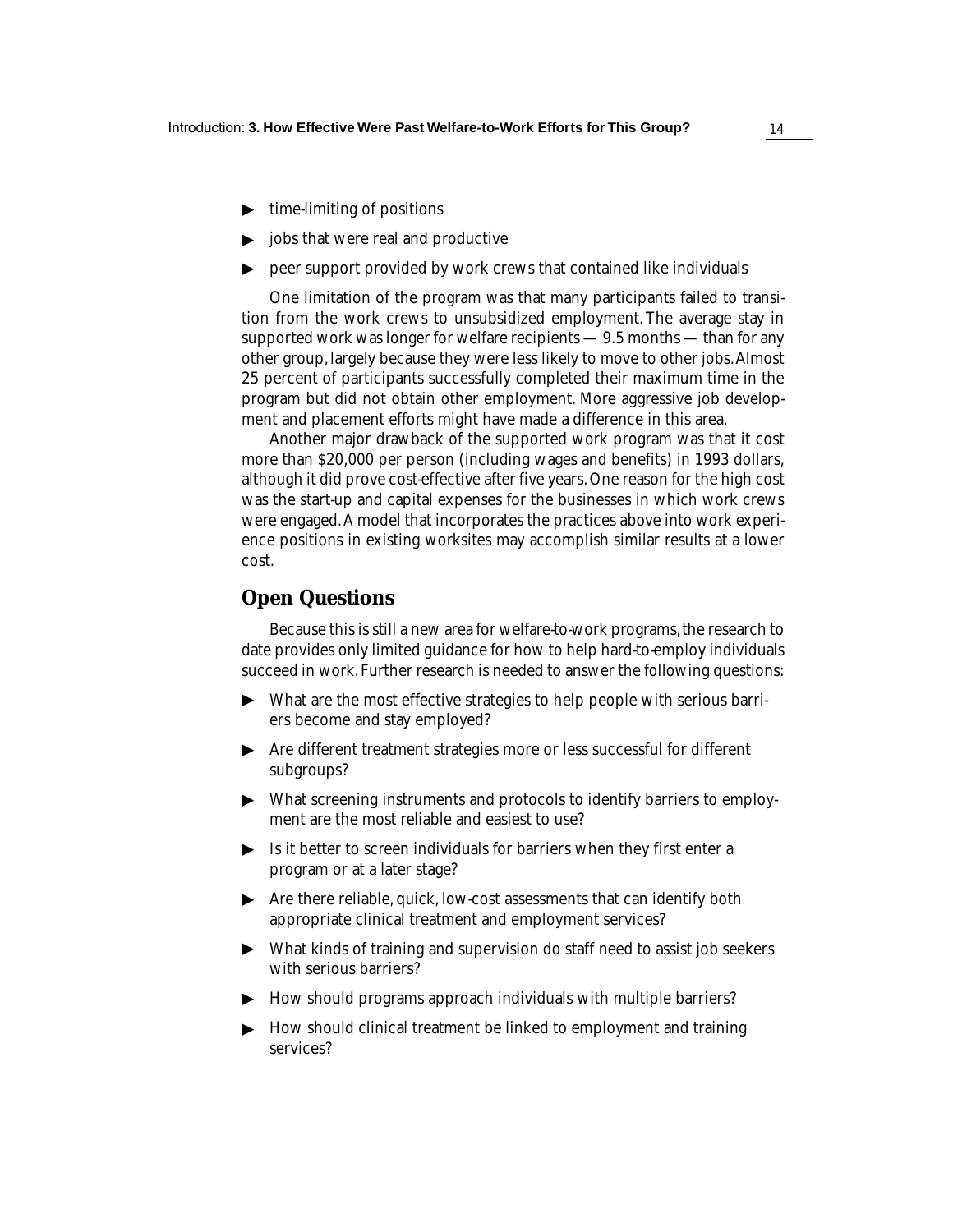- ▶ How can programs engage employers in opening up employment opportunities for these individuals?
- ▶ What are the best methods to get welfare recipients to enter and stay in treatment?

## **4. About This Guide**

This guide provides practical advice for designing and implementing programs to help hard-to-employ individuals succeed in the labor market. While it is geared largely to programs serving welfare recipients, the lessons and strategies are relevant to other low-income, unemployed or underemployed individuals. The target audience for the guide includes policymakers, program administrators, and line staff who are involved in welfare-to-work and other employment efforts. They may work for government agencies, nonprofit organizations, or forprofit companies. In particular, the guide is for readers who find that they face special challenges when working with individuals with serious barriers to employment.

Readers are expected to have a basic understanding of employment programs and best practices for job readiness, job search, job placement, and postemployment follow-up. Those who want more information in these areas may want to refer to previous guides in this series, in particular: $17$ 

- *Work First: How to Implement an Employment-Focused Approach to Welfare Reform* ▼
- *Business Partnerships: How to Involve Employers in Welfare Reform*
- *Steady Work and Better Jobs: How to Help Low-Income Parents Sustain Employment and Advance in the Workforce*

The guide is divided into three parts, each containing a number of short sections.

- **Part I** (Sections 1-4) introduces readers to the topic and the guide and provides a framework for understanding the issue and developing a response. It presents the research knowledge about the hard-to-employ, including the prevalence of barriers to employment and the experience of past welfare-to-work efforts. *Business Partnerships: How to Involve Employers in Welk*<br> *Steady Work and Better Jobs: How to Help Low-Income P.*<br> *Employment and Advance in the Workforce*<br>
The guide is divided into three parts, each containing a r<br> ▼
- ▶ Part II (Sections 5-9) discusses policy implications and general program strategies for working with hard-to-employ individuals. It includes information on options and best practices for identifying and assessing barriers, staff development, and interagency partnerships, and gives examples of program models designed to serve a broad cross-section of the hard-to-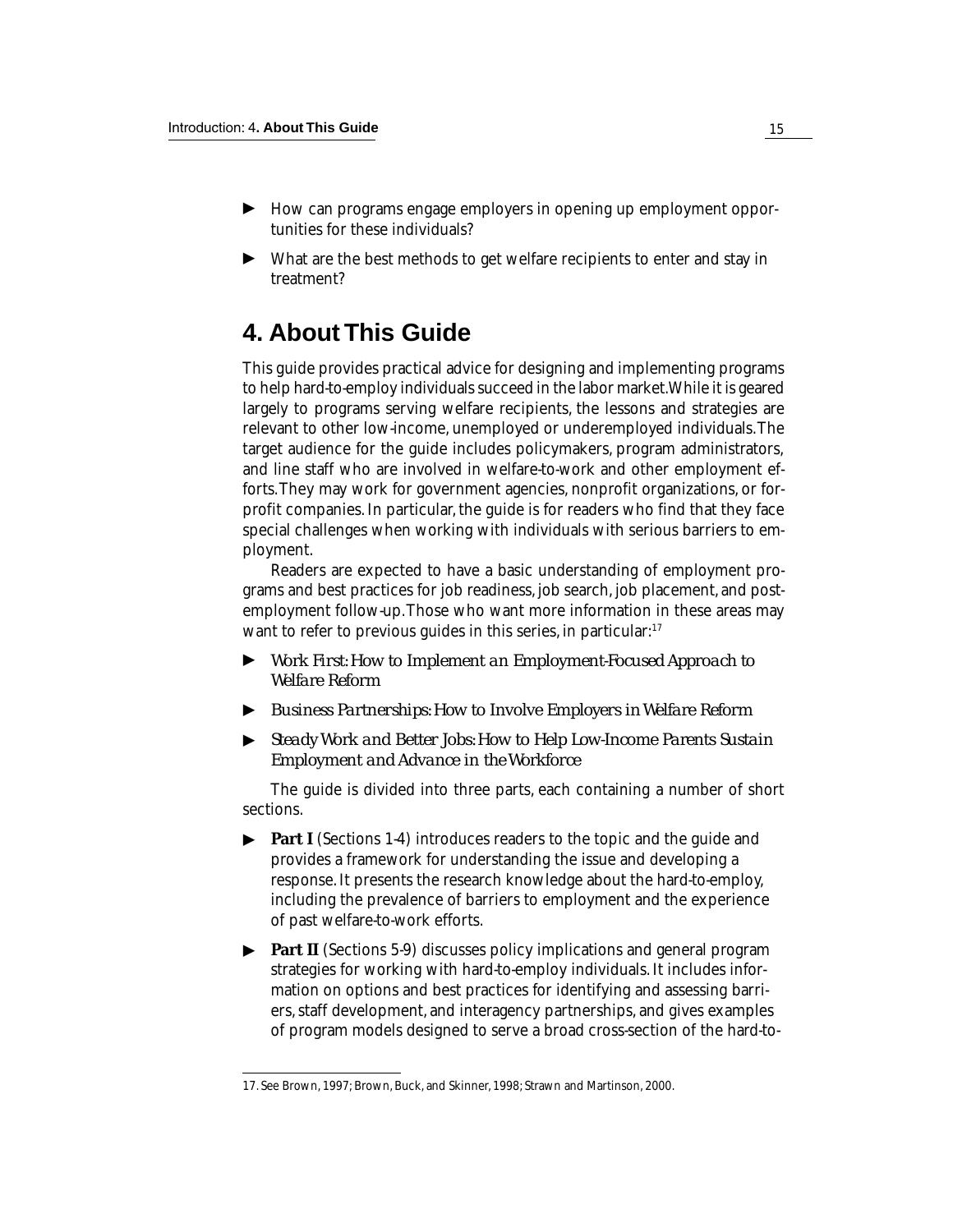employ. Part II ends with a discussion of best practices for employmentfocused efforts targeting these individuals.

- ▶ Part III (Sections 10-17) presents suggestions for working with individuals who face specific barriers to employment. After offering guidance concerning individuals who face multiple barriers, it addresses the following issues: substance abuse, domestic violence, physical disabilities and chronic health problems, depression and other mental health problems, criminal records, very low basic skills and learning disabilities, and language barriers. Each section in Part III follows the same basic outline, so that similar information is presented on each issue. The topics include:
	- an overview of the issue ▼
	- screening and assessment
	- ► screening and ass<br>► service strategies
	- ▶ labor market strategies
	- staff development and interagency partnerships ▼
	- best practices ▼
	- program examples ▼

The guide is structured so that readers can quickly identify and turn to those sections that are most relevant to their own situation or role. While the sections can be read independently, many issues overlap, and so cross-references are provided to assist readers in making those connections. Throughout the guide, you will find bulleted material and checklists. The bullets highlight important points and thus make the guide easier to use. The checklists denote specific suggestions for readers.

The guide draws from research conducted by MDRC and others, as well as from the experience of welfare-to-work programs, other employment programs for low-income individuals, and programs that have expertise in each of the issue areas. *Program examples are included throughout the guide, and contact information for those programs can be found in the appendix.* The mention of a program should not imply that the program has been evaluated or has been proven to be successful. The references are intended to provide concrete examples of programs that have attempted to address the challenges raised in this guide in a variety of ways. The appendix also includes contact information for other agencies and organizations that may be helpful to readers.

This guide does not provide a complete welfare-to-work program model, nor does it provide all the answers for helping individuals with serious personal and family problems. Each section could easily be expanded into its own lengthy paper and would still not adequately address the subject. However, the ideas presented here can help readers begin to identify strategies for working with hard-to-employ individuals, building on your current program services and tailoring the suggestions contained here to local challenges and opportunities.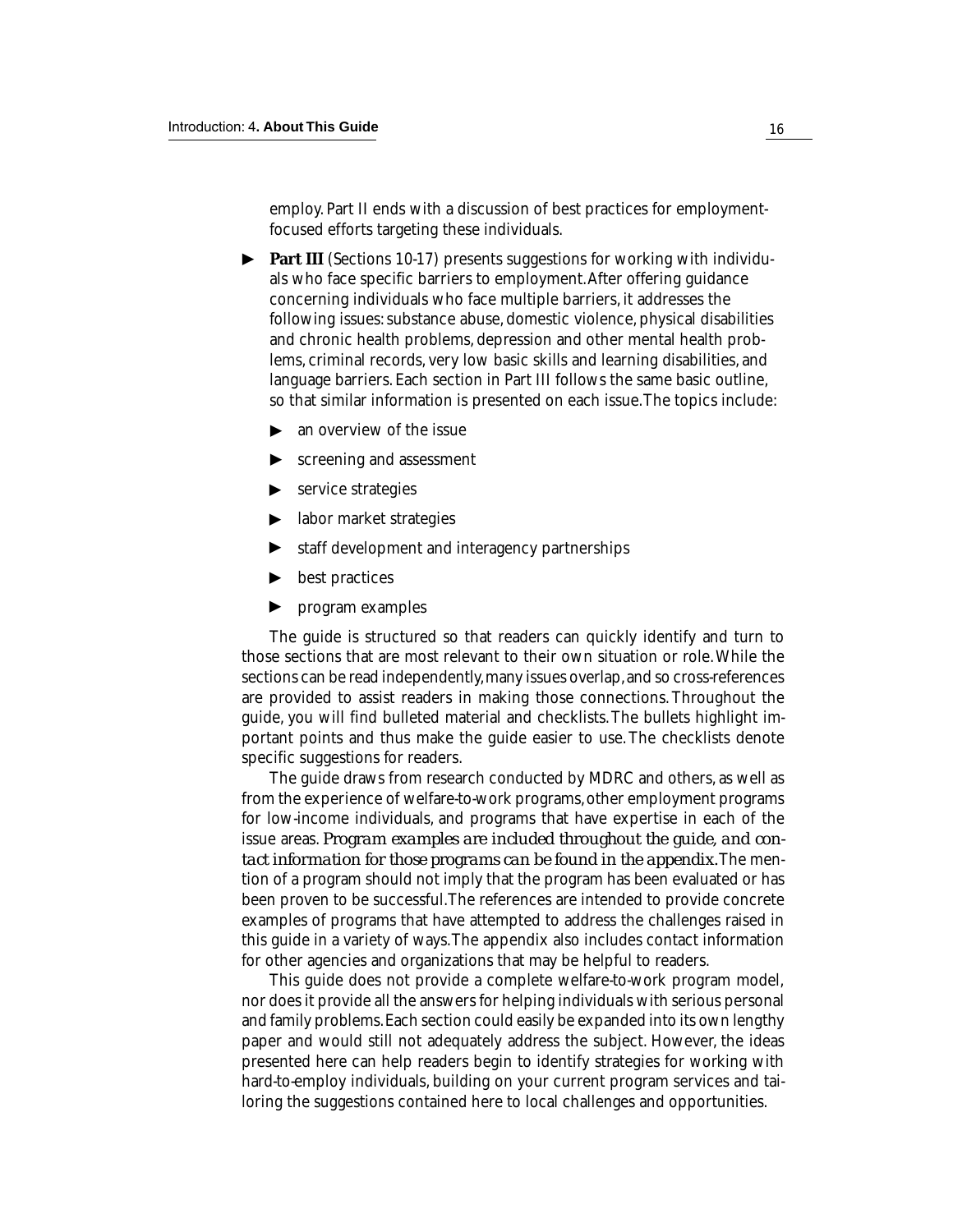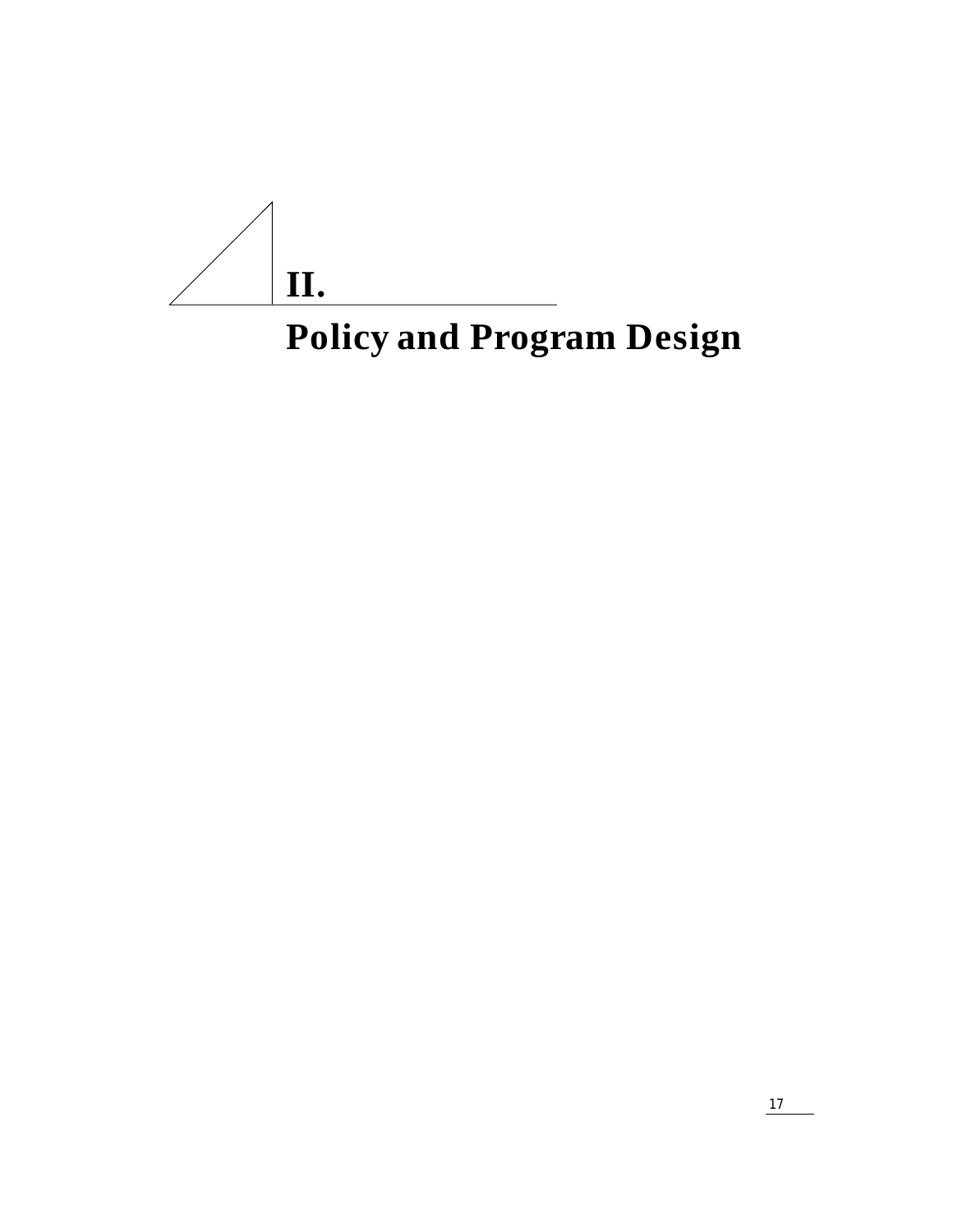### **5. Implications for State and Local Policy**

While state and local TANF policies generally apply to all welfare recipients, they may have particular implications for those who have the most difficulty moving to work. In addition to implementing the programmatic recommendations of this guide, we therefore encourage policymakers to review and reconsider TANF policy. This section discusses policy implications in five areas: participation and work requirements, sanction policies, time limits, financial incentives, and transitional benefits.

#### **Participation and Work Requirements**

Welfare agencies generally require individuals to participate in employment or employment-related activities as a condition of receiving benefits. In order to receive full federal TANF funding under PRWORA, a certain percentage of the annual caseload in each state must participate in defined work-related activities for a given number of hours each week. These include unsubsidized or subsidized employment, work experience, on-the-job training, job search, and some education and training activities. The work requirements can make it difficult for welfare recipients to engage in other activities, such as counseling or treatment, designed to address barriers to employment.

State and local participation requirements tend to roughly parallel those in the federal law. However, states have the flexibility under PRWORA to set whatever participation requirements they like. In addition, the federal rates are reduced by the percentage decline in a state's caseload, and dramatic caseload declines nationwide mean that few states are currently at risk of not meeting the federal rates (though this may change in the future). States that want to maximize their flexibility and are concerned about meeting the federal rates

#### **Box 2**

#### **Participation Requirements: Key Questions**

- ▼ Will participants be encouraged to address barriers before or concurrent with employment activities?
- ▶ How much will treatment or other services be integrated with employmentfocused activities?
- Will participation in services to address barriers count toward participation requirements? ▼ ▼
- Will participation in treatment or other services be mandatory or voluntary?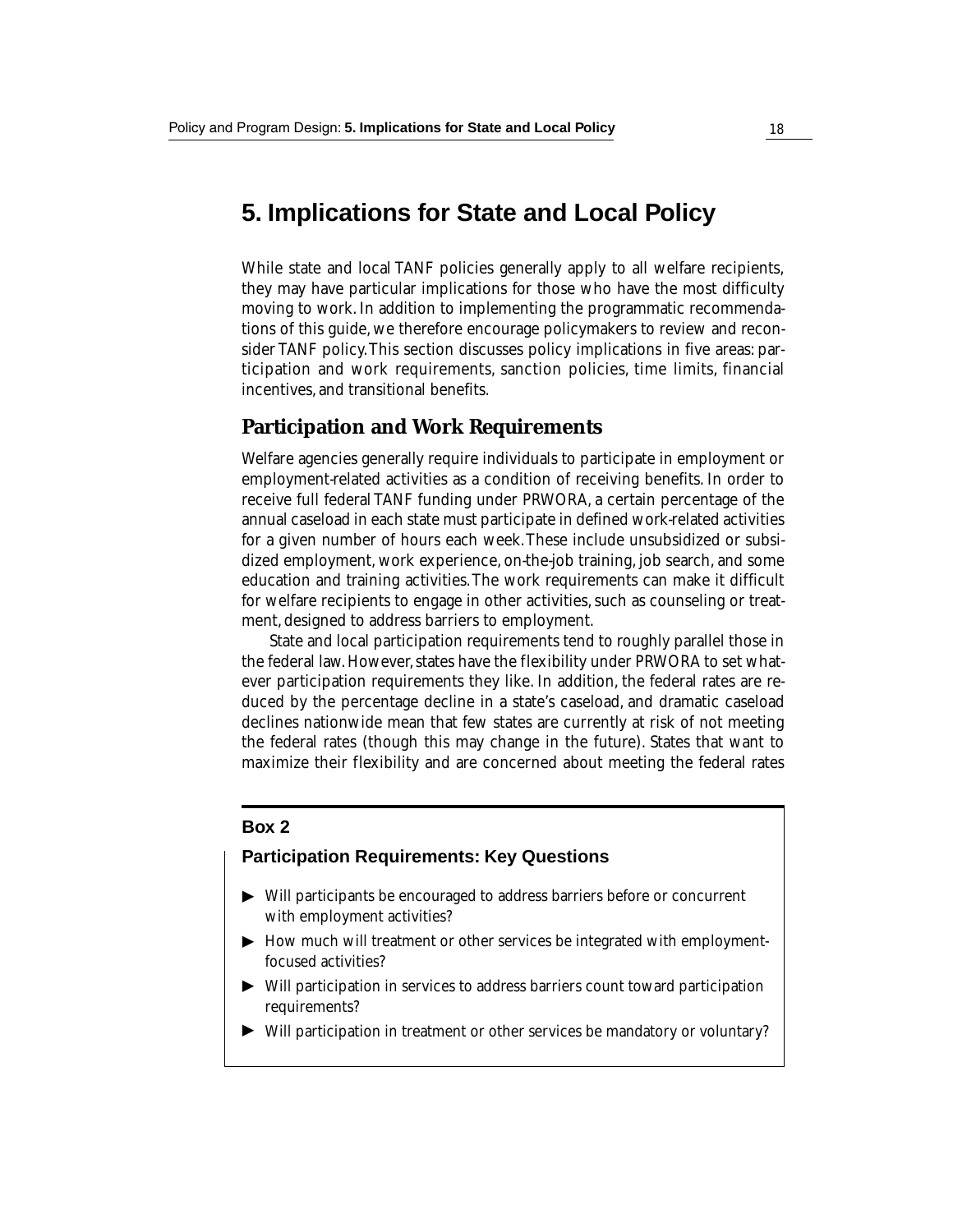can use segregated state funds to provide assistance to certain recipients, and those individuals will not count in calculating the federal participation rates.

In order to support participation by recipients with barriers to employment, Utah and Oregon require that everyone participate in some way, but have expanded the definition of allowable activities so that participation is possible for all recipients. Allowable activities include substance abuse and mental health treatment. Other states have made narrower exceptions to their participation requirements. For example, Tennessee allows welfare recipients who test at or below 8.9 on the Test of Adult Basic Education to participate in educational activities for 20 hours a week instead of fulfilling the regular 40-hour work requirement, so long as they make progress in these activities.<sup>1</sup>

#### **Sanction Policies**

The same issues that present barriers to employment also make it difficult for some individuals to comply with program requirements. *For this reason, sanctions for noncompliance can affect hard-to-employ individuals especially harshly.* In Minnesota, sanctioned families were four times as likely to report chemical dependence, twice as likely to report mental health problems, twice as likely to report family violence, and three times as likely to report a family health problem.<sup>2</sup> In Utah, workers who made home visits to families who were scheduled to lose assistance found that as many as half of those threatened with termination had serious family or personal problems or did not understand the program's rules.3

States can take a number of steps to protect individuals who may have barriers from the harshest effects of sanctions. In San Bernadino County, California, home visits to sanctioned clients found that many seemed to have substance abuse, mental health, or domestic violence problems, and that a high percentage could be brought into compliance.4 Partial grant reductions, as opposed to full-family sanctions or grant termination, can keep individuals in contact with the welfare agency for follow-up efforts to engage them. Graduated sanctions (which become harsher with each incidence of noncompliance) can protect individuals from quickly losing all assistance. Once an individual is identified as having a barrier, programs can require that additional efforts be made to engage and support the individual before a sanction can be imposed.

Programs also need to decide whether participation in activities such as substance abuse treatment or counseling will be mandatory and enforced with sanctions. Making these activities mandatory provides a way for case managers

<sup>1.</sup> National Governors' Association, 1998.

<sup>2.</sup> Minnesota Department of Human Services, as cited in Pavetti et al., 1997.

<sup>3.</sup> Strawn, 1997.

<sup>4.</sup> California Institute for Mental Health, 2000.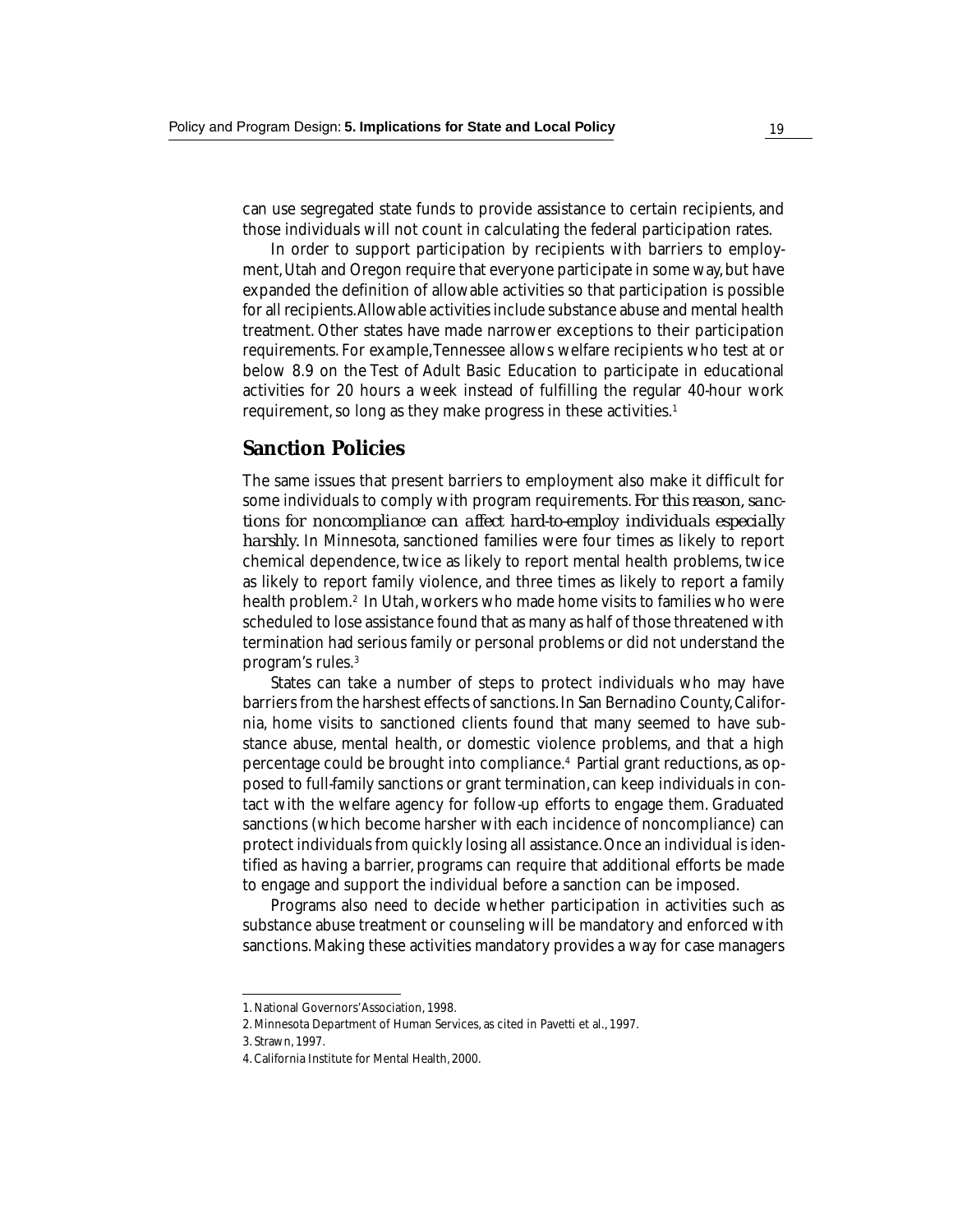to hold individuals accountable for addressing barriers. At the same time, programs will lose their opportunity to work with individuals who are quickly sanctioned off of welfare. In addition, many programs believe that voluntary participation is important to the success of these kinds of activities. Programs can choose to apply sanctions only for certain types of noncompliance  $-$  for example, for program violations related to employment (such as failure to attend job search workshops) but not for those related to barriers (such as failure to attend a doctor's appointment). This would focus mandates on employmentrelated requirements while still encouraging participation in other services.

Finally, programs should consider reaching out to individuals who become sanctioned to identify whether a barrier may have played a role in the noncompliance. If so, steps should be taken to address the barrier, while making it easy for the individuals to return to compliance. Lifting sanctions immediately after individuals begin to participate sends a signal that the program is interested in working with recipients even when they have serious barriers.

#### **Time Limits**

PRWORA restricts states from using federal TANF funds to provide benefits to most families for more than 60 cumulative months. *Although there are no categorical exemptions from the federal time limit, states have great flexibility in designing their own time-limit policies.* Because individuals with serious barriers to employment may need more time to make the transition to work, states should use this flexibility to allow those individuals to take the time they need. State policies should also recognize that in some cases recipients may never be fully self-sufficient and should therefore build in the possibility of longterm safety net support.

State flexibility regarding time limits comes from two main provisions of the law. The first allows up to 20 percent of a state's caseload to exceed the time limit at any point. States can therefore exempt this percentage of individuals or extend the time limit for them without facing a federal penalty. States can exempt additional individuals — beyond the 20 percent — if they are victims of domestic violence. The second provision states that the federal time limit applies only to federal funds. States can choose to use their own funds to provide assistance to individuals without that assistance counting against the federal time limit. In order to do this, states need to account separately for the funds, either within the TANF program or in a separate state-only program.

States can structure time-limit policies in a variety of ways to provide additional flexibility for individuals facing serious barriers to employment.

Provide up-front temporary or permanent exemptions. Twenty-four states have exempted individuals with disabilities from time limits, though they ▼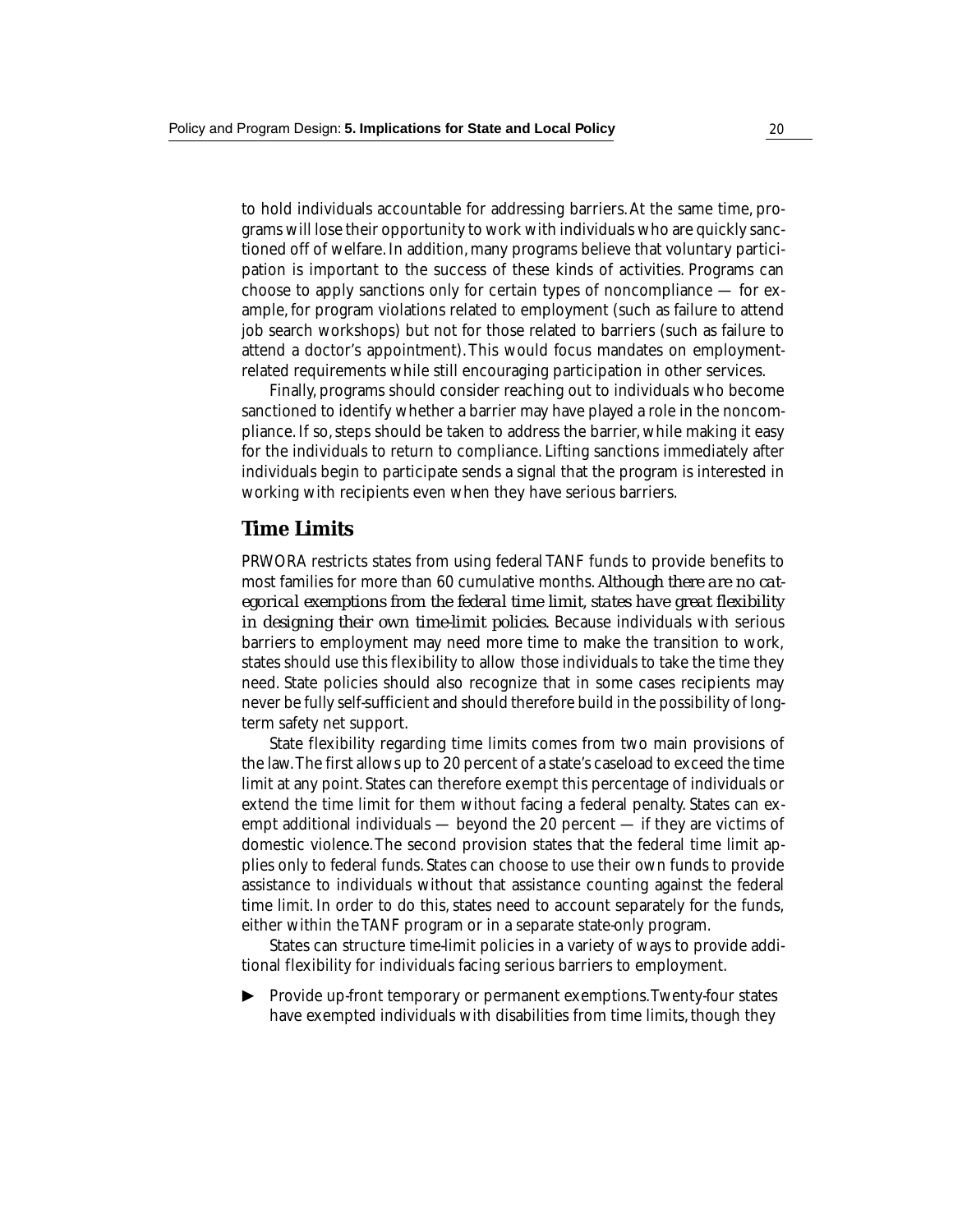define disabilities in a variety of ways. States have been especially likely to do this when the local time limit is shorter than the federal limit.<sup>5</sup> However, programs are generally reluctant to permanently exempt people up front, preferring to send a message that employment is expected of all recipients. Up-front exemptions can allow individuals to work on addressing barriers without using up months of their time on welfare.

- ▶ Provide temporary or permanent exemptions once the time limit **is reached.** In this situation, individuals reach their time limit, but may receive extensions under certain conditions. Vermont provides short-term exemptions for individuals with serious health problems; the need for the exemption is reviewed at the end of the period and extended if warranted. Some states, including Minnesota and Maine, plan to use state funds to provide assistance to individuals who still need assistance after the federal time limit is reached, in effect exempting them from the time limit.
- **Stop the time-limit clock for individuals in certain activities.** A third option is to temporarily stop the time-limit clock when individuals are involved in approved activities, such as substance abuse treatment or counseling. This permits individuals to work on addressing serious barriers without using up months of their time limit. It also provides the flexibility for case managers to individualize plans, as some welfare recipients may need more time to address barriers than others. ▼

5. Kramer, 1999.

#### **Box 3**

#### **Time Limits: Key Questions**

- $\blacktriangleright$  Will different time-limit policies apply to recipients with barriers to employment?
- Will there be opportunities for exemptions from or extensions of the time limit? If so, what will be the allowable circumstances, and who will make the decision? ▼ ▼
- Will there be circumstances under which the time-limit clock stops ticking, such as when an individual is in a long-term treatment program?
- What will happen if someone reaches a time limit but still has not been able to move to work? ► What will happen if someone reaches a time limit but still has not been<br>able to move to work?<br>► How will time limits affect recipients with barriers who are able to work
- part time but remain on welfare?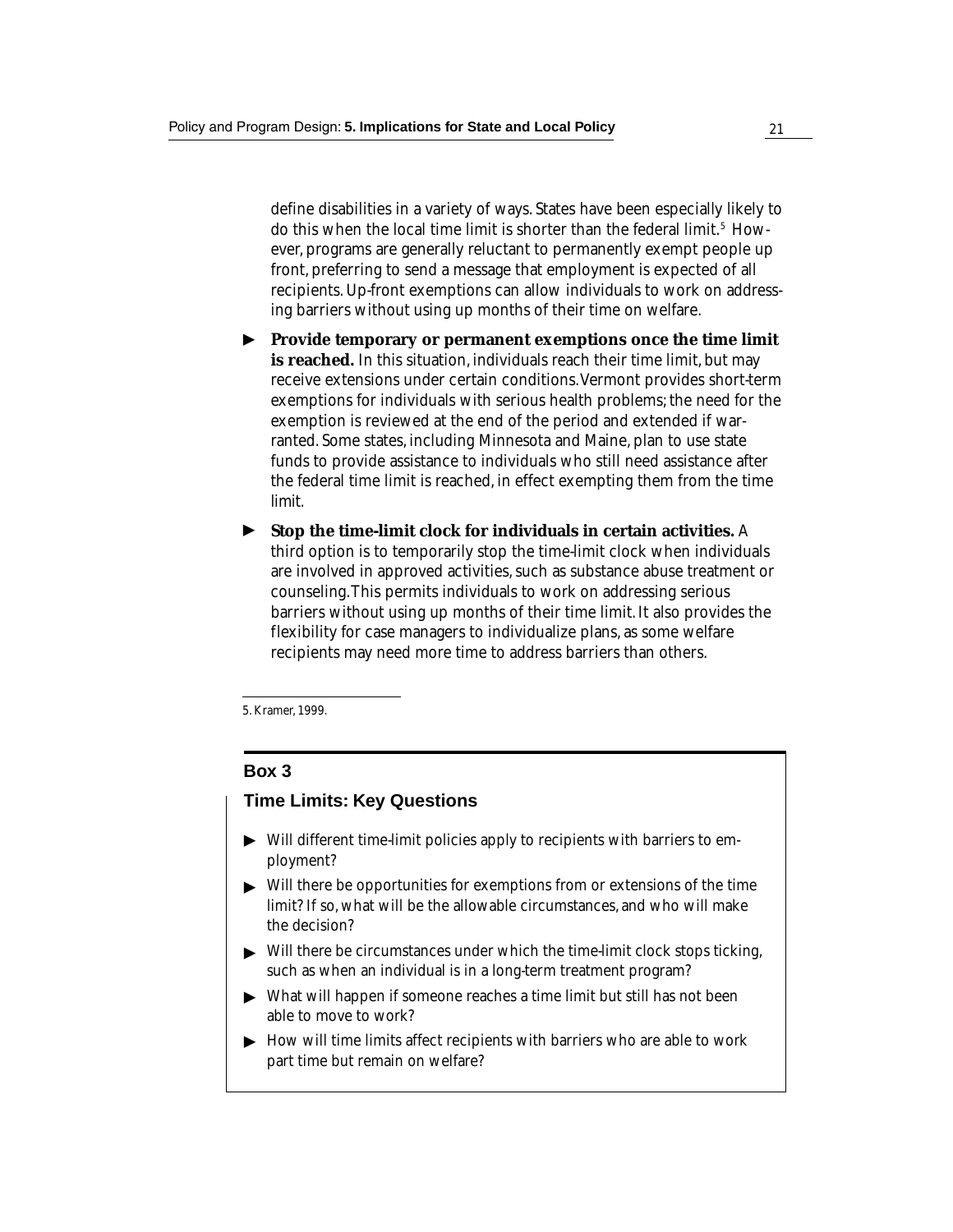**Set different time limits for different recipients.** Florida has two time limits: 24 months in any 60-month period for most recipients, but 36 months in any 72-month period for those with greater barriers to employment (including long-term recipients and those without a high school diploma and little work history). All welfare recipients face a cumulative 48-month lifetime limit on benefits. ▼

#### **Financial Incentives**

Financial incentives are an important element of welfare-to-work efforts. Most stateTANF policies include earned income disregards, so that welfare recipients who go to work do not lose their benefits as quickly as they otherwise would have lost them. Research has shown that these make-work-pay efforts can both increase employment and reduce poverty (as well as yield other benefits, such as improved outcomes for children).

Financial incentives may be particularly effective for welfare recipients with barriers to employment. Early results from programs in Minnesota and Canada found employment and earnings gains that, especially for long-term recipients, were larger than those found in previously evaluated welfare-to-work programs. The programs also produced unprecedented income gains and poverty reductions, and both were effective for a broad cross-section of welfare recipients. In Minnesota, the program also resulted in significantly reduced incidence of both domestic abuse and depression among long-term welfare recipients.6

Two elements may have been key to these results. First, the programs combined financial incentives with participation requirements and employmentrelated services. The combination proved to be more effective than either incentives or services on their own — and may have helped both encourage and support recipients who otherwise would not have been successful. Second, the programs targeted long-term welfare recipients, effectively focusing resources on those least likely to go to work on their own. In both programs, employment, earnings, and income effects were largest for the longer-term recipients.

For incentives to make a difference, however, welfare recipients must know about and understand them. Without marketing, only people who would have gone to work anyway would receive the payments, thus making no difference for the hard-to-employ. States offering financial incentives should review their outreach, marketing, and staff training to make sure that incentives are promoted and used.

In addition, because financial incentives can increase the amount of time that individuals stay on welfare (by raising the point at which they would no longer be eligible because of earnings), they can conflict with time-limit policies that are intended to push people more quickly off the rolls. Recognizing this contradiction, Illinois stops the time-limit clock (using segregated state TANF funds) for those recipients who work at least 25 hours a week.

<sup>6.</sup> Berlin, 2000; Gennetian and Miller, 2000; Michalopoulos and Schwartz, 2000.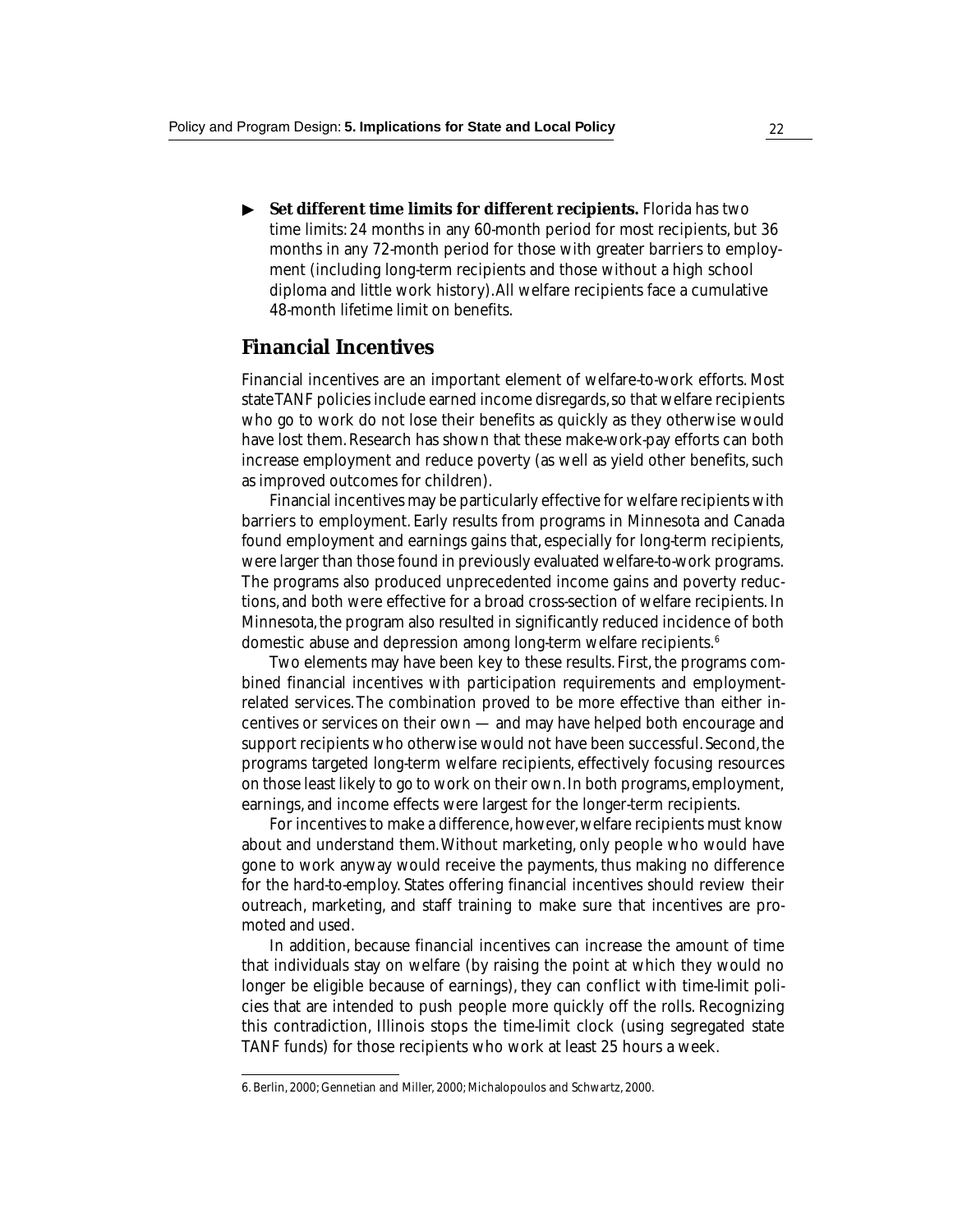#### **Transitional Benefits**

Finding a job is only the first step to long-term employment, and for many welfare recipients keeping a job may be more difficult than getting one. Transitional benefits such as child care, health insurance, and post-employment case management are crucial supports for job retention, and they may be especially important for individuals with barriers. For example, individuals with physical or mental health problems will need medical coverage to receive ongoing treatment. For others, the added difficulty of overcoming severe barriers may make it harder to sustain work when typical job retention issues emerge.

Individuals leaving welfare for work are generally eligible for child care assistance (including transitional child care or subsidies for low-income working families) and transitional Medicaid for up to 12 months (followed by coverage through Medicaid expansions or, in some states, separate state programs). Some families with earnings may qualify for Medicaid even if they do not qualify

#### **Box 4**

#### **Encouraging the Use of Transitional Benefits**

Programs should take active steps to promote the use of transitional benefits. The following are some promising strategies:\*

- $\blacktriangleright$  Market transitional benefits from the beginning of an individual's involvement with welfare, and repeat the information regularly through a variety of both verbal and written methods.
- $\boldsymbol{\mathcal{p}}$  Create procedures to identify and enroll eligible families.
- $\blacktriangleright$  Train staff in marketing and administering the benefits.
- Facilitate applications by extending office hours to accommodate working individuals, extending recertification periods, or allowing recertification by mail or telephone. ✔
- $\blacktriangleright$  Follow up with recipients whose cases are closed for failure to attend an eligibility review to inform them that they may be eligible for transitional benefits if they are working.
- $\blacktriangleright$  Institute supervisory review of all cases in which Food Stamp and Medicaid benefits stop along with cash benefits.
- ✔ Partner with community organizations to distribute information, publicize the benefits, and help enroll families.

\*Strawn and Martinson, 2000; Quint and Widom, 2001.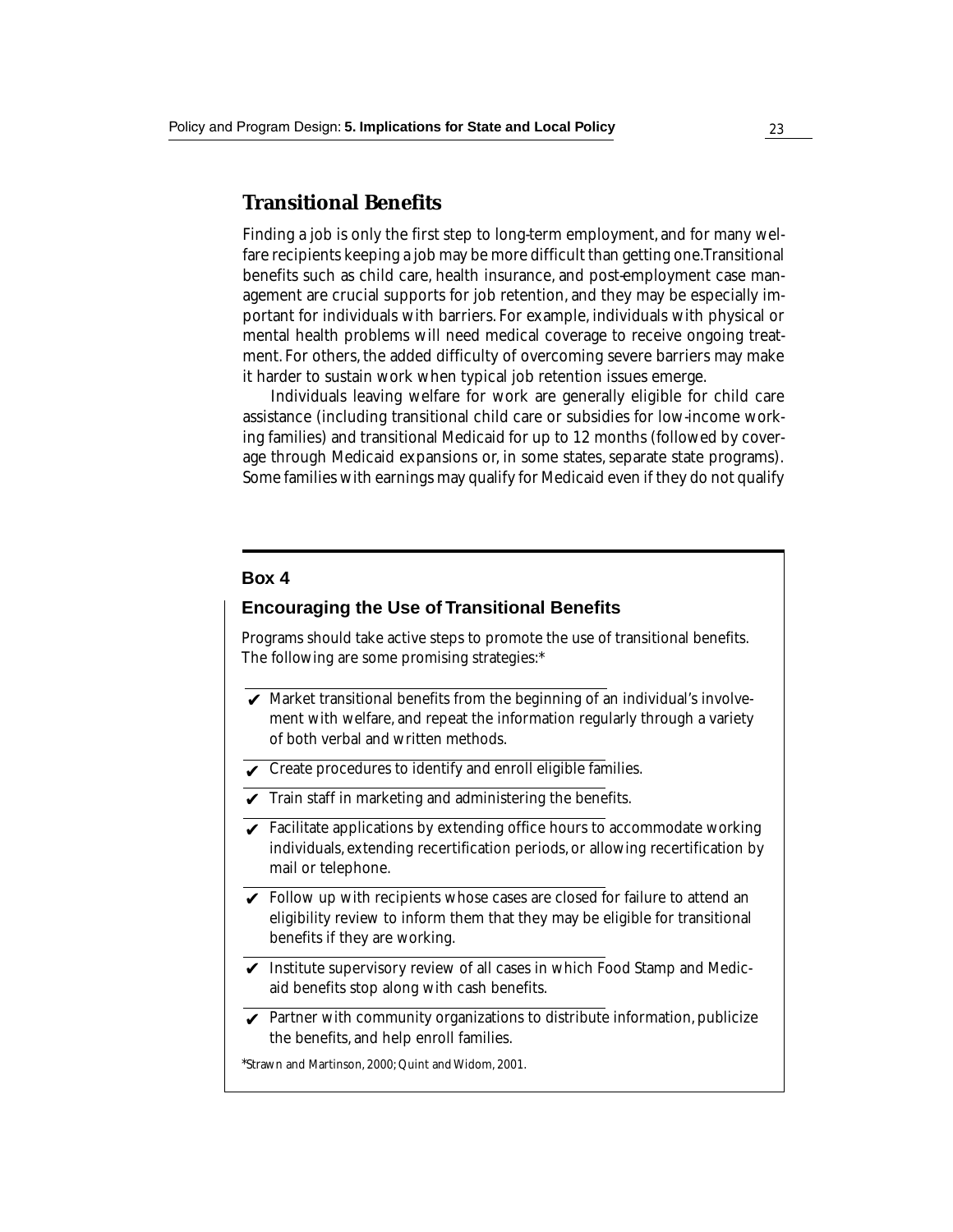for cash assistance.<sup>7</sup> Low-income working families are also likely to remain eligible for Food Stamp benefits.

However, studies have shown that many former welfare recipients do not receive these benefits. One study found that only 12 to 22 percent of employed welfare recipients and recent former recipients who used child care were receiving any subsidy.8 Even before welfare reform, utilization rates for transitional Medicaid were as low as 20 to 30 percent.<sup>9</sup> Food Stamp caseloads declined 25 percent nationwide between August 1996, when the federal welfare law was signed, and September 1998. About two-thirds of families who no longer received Food Stamps were still eligible for benefits, and most of the families left welfare as well.<sup>10</sup>

The following are some reasons for the low utilization of transitional benefits:11

- ◆ Welfare recipients often receive inadequate information about transitional benefits, and many do not know they are eligible.
- ◆ Welfare agency staff may receive inadequate training about transitional benefits.
- ▶ Case closings, when entered into computer systems for reasons other than increased earnings, generally do not trigger follow-up with regard to transitional benefits.
- Welfare recipients who find jobs often fail to appear for their next eligibility review, unaware that nonattendance may result in loss of transitional benefits. ▼
- ▶ Many welfare recipients incorrectly believe that time limits on cash assistance apply to these benefits as well.

## **6. Identifying and Assessing Barriers**

As discussed in Section 1, it is difficult to identify ahead of time who will be hard to employ. Few participants enter employment programs with barriers already diagnosed. Often, barriers such as mental health problems, domestic violence, and learning disabilities are hard to recognize, and thus are misinterpreted as problems with motivation and attitude or a lack of soft skills. Even if individuals do have barriers, it does not necessarily mean that they cannot suc-

<sup>7.</sup> A family member qualifies for Medicaid if he or she meets the income, resource, and family composition rules that applied to the state's AFDC program on July 16, 1996 — regardless of whether or not the person qualifies for TANF.

<sup>8.</sup> Meyers and Heintze, 1998. See also Freedman et al., 2000.

<sup>9.</sup> Kaplan, 1997. See also Greenberg, 1998.

<sup>10.</sup> Zedlewski and Brauner, 1999.

<sup>11.</sup> Quint and Widom, 2001.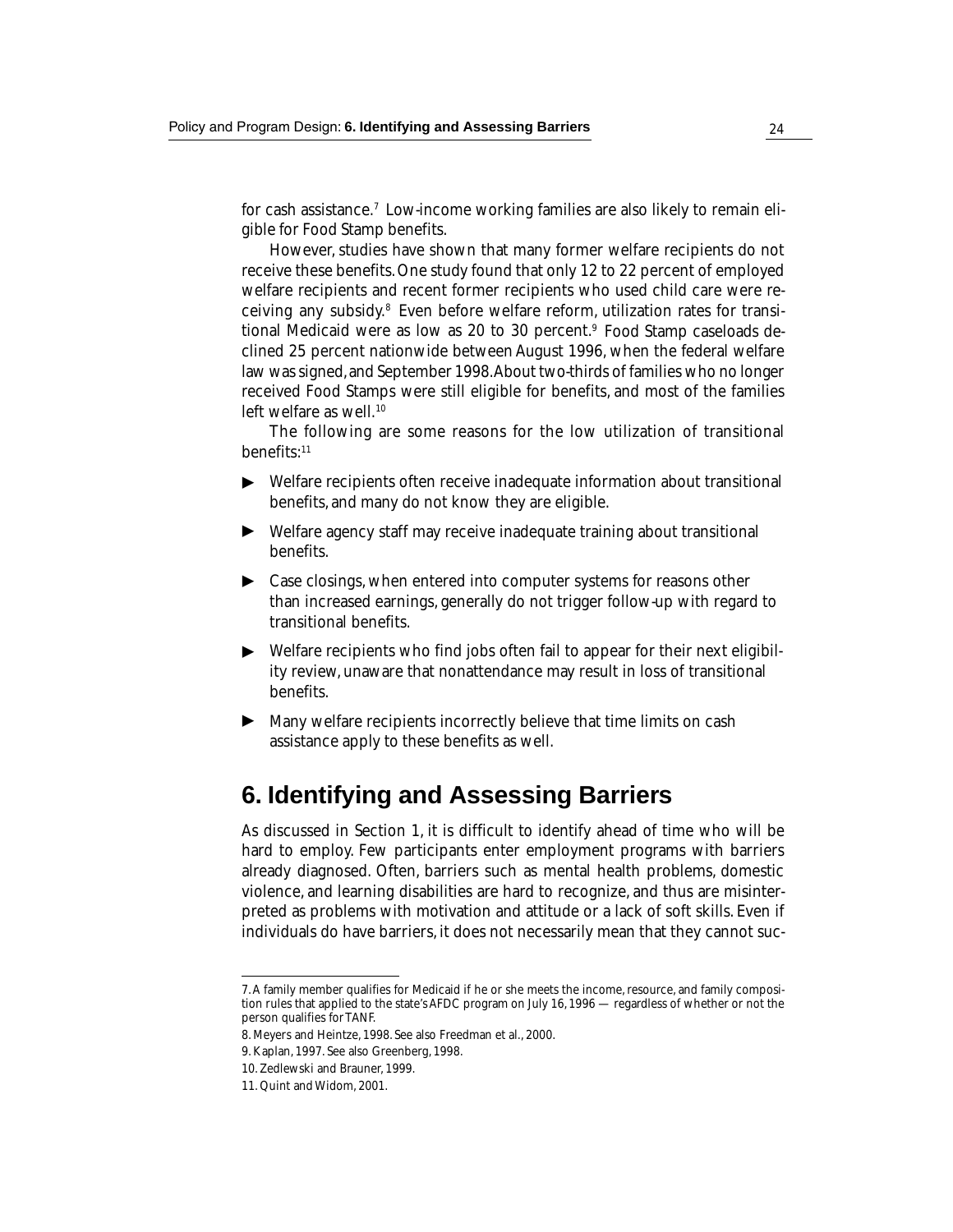ceed in employment. Because of these difficulties, there is no easy or proven method for identifying those individuals who need extra assistance. Programs have three basic choices:

- Take no steps to identify barriers at the beginning of program participation, and instead wait until issues surface in the course of participation in activities or employment. This option promotes an expectation that all individuals can work, but it risks setting up those who have serious barriers for failure (or for sanctions — see Section 5). ▼
- ▶ Conduct an initial brief screening of welfare recipients, to test for the presence of barriers. These screenings tend to be unreliable and miss many individuals with the barriers (largely because they rely on selfdisclosure), but they can function as a first step in identifying some participants for special assistance.
- ▶ Conduct a full assessment of all welfare recipients. This option is the surest way to identify barriers, but it is expensive and time-consuming and wastes resources on many individuals who do not need extra help. Assessing all recipients can also send an unwanted early message that the program does not believe recipients can succeed.

The most practical and effective approach will likely be a combination of the three: an up-front screening of those welfare recipients most likely to face barriers together with ongoing identification of barriers as they become evident, followed by full assessment of those individuals identified by either method.

It is important to distinguish between the two phases of the screening and assessment process. We use "screening" to describe the initial step of identifying a potential barrier and "assessment" to refer to a more in-depth determination of the existence, nature, and severity of a barrier. The results of the screening determine who will receive an assessment; the results of the assessment are used to identify the services and activities that can enable each individual to succeed in employment. Screening can often be done by employment program staff with some additional training. Assessment, on the other hand, should usually be

#### **Box 5**

#### **Screening and Assessment: Key Questions**

- ▶ At what point in the program will screening and assessment occur?
- $\blacktriangleright$  Will certain groups be targeted for screening and assessment?
- ▶ Who will conduct the screening and assessment?
- ▶ What screening and assessment tools will be used?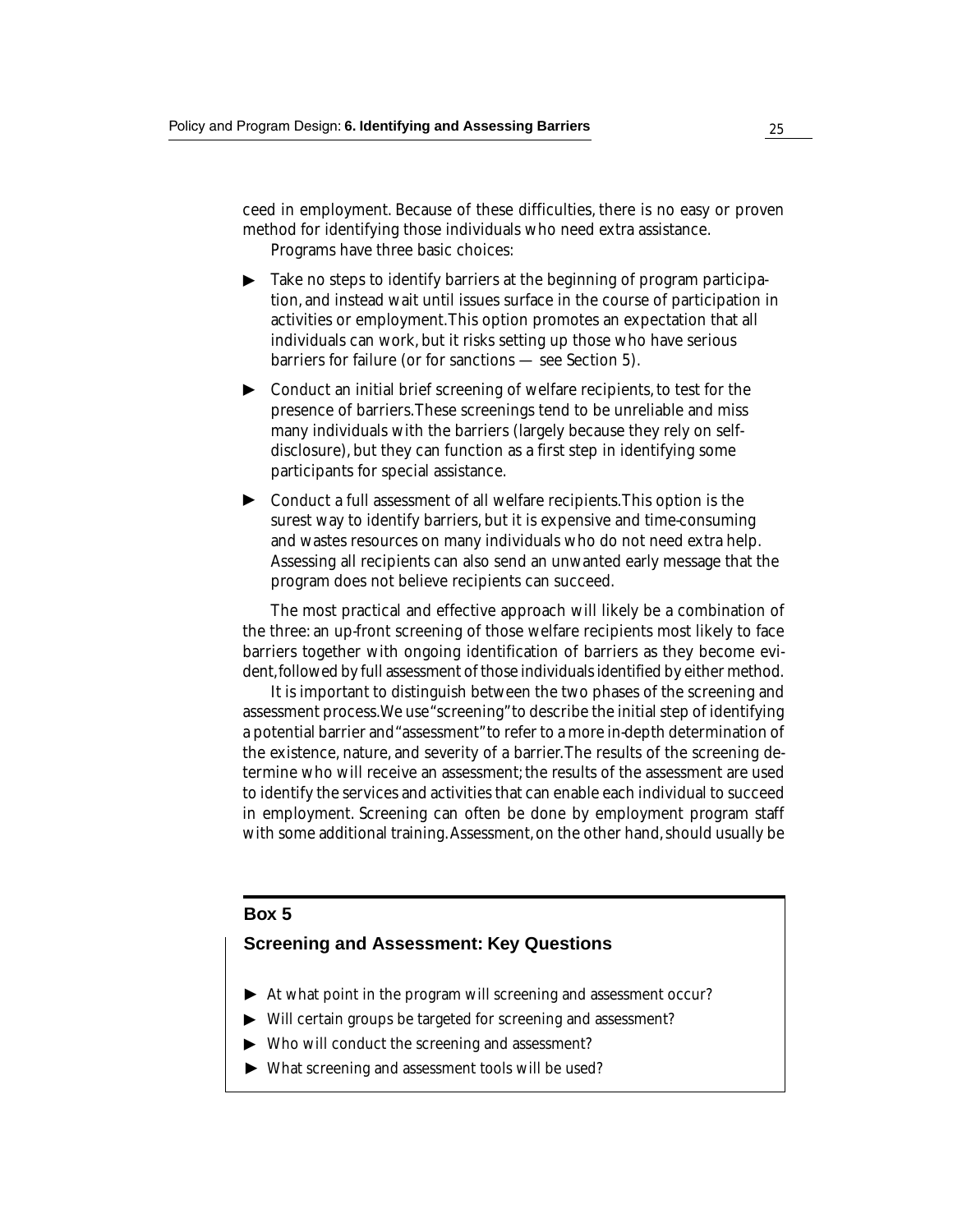done by specialized staff who have clinical expertise in a particular area. (See Section 7.)

Programs should limit both screening and assessment to obtaining information that will be helpful in the context of employment planning and the options available to participants. In-depth assessments may provide more information than is needed in this context.

Programs should also be aware that screening for barriers can tilt the focus of staff and participants away from employment. To balance the focus, identification of potential barriers should be only part of the assessment process. Staff should work jointly with participants to determine their interests, skills, experience, goals, and support networks. Focusing on assets will not only help motivate participants and guide them in their employment efforts, but can also help them get a better job than they might otherwise find — one that makes use of their strengths, fits their interests and needs, and offers a path to longer-term employment goals.

#### **At What Point in the Program Will Screening and Assessment Occur?**

A key decision involves timing: screening and assessment can take place when individuals enter the program or after they have participated in some activities. Some programs try to identify potential barriers as early as possible, conducting in-depth assessments as an initial step. Case managers use the information obtained to determine who should receive additional services before or concurrent with job search. By anticipating problems, staff can avoid failure later on.

However, an up-front assessment will not identify everyone who needs extra help. Experienced practitioners report that often very little is learned through initial assessments and that only after a relationship of trust is developed do some individuals disclose problems that may be barriers to work. (In order to encourage recipients to answer screening questions honestly, Los Angeles provides information about the availability of substance abuse and mental health services before administering the screening.) In other cases, problems become evident only when individuals attempt to participate or to work (and, for example, a domestic partner tries to sabotage employment efforts). Equally important, an up-front assessment will misidentify other individuals who do not need special help; as noted in Section 3, many individuals with potential barriers succeed in employment. Finally, and not of least concern to program administrators, it is both costly and time-consuming to assess every incoming program participant for a full range of potential barriers to employment.

Some programs, therefore, begin with job search for all, or almost all, participants. They assess only more practical needs, such as child care and transportation, which can interfere with participation, and interests and skills, which can help direct the employment plan. Expecting participation before looking for barriers also communicates a strong message that participation and employ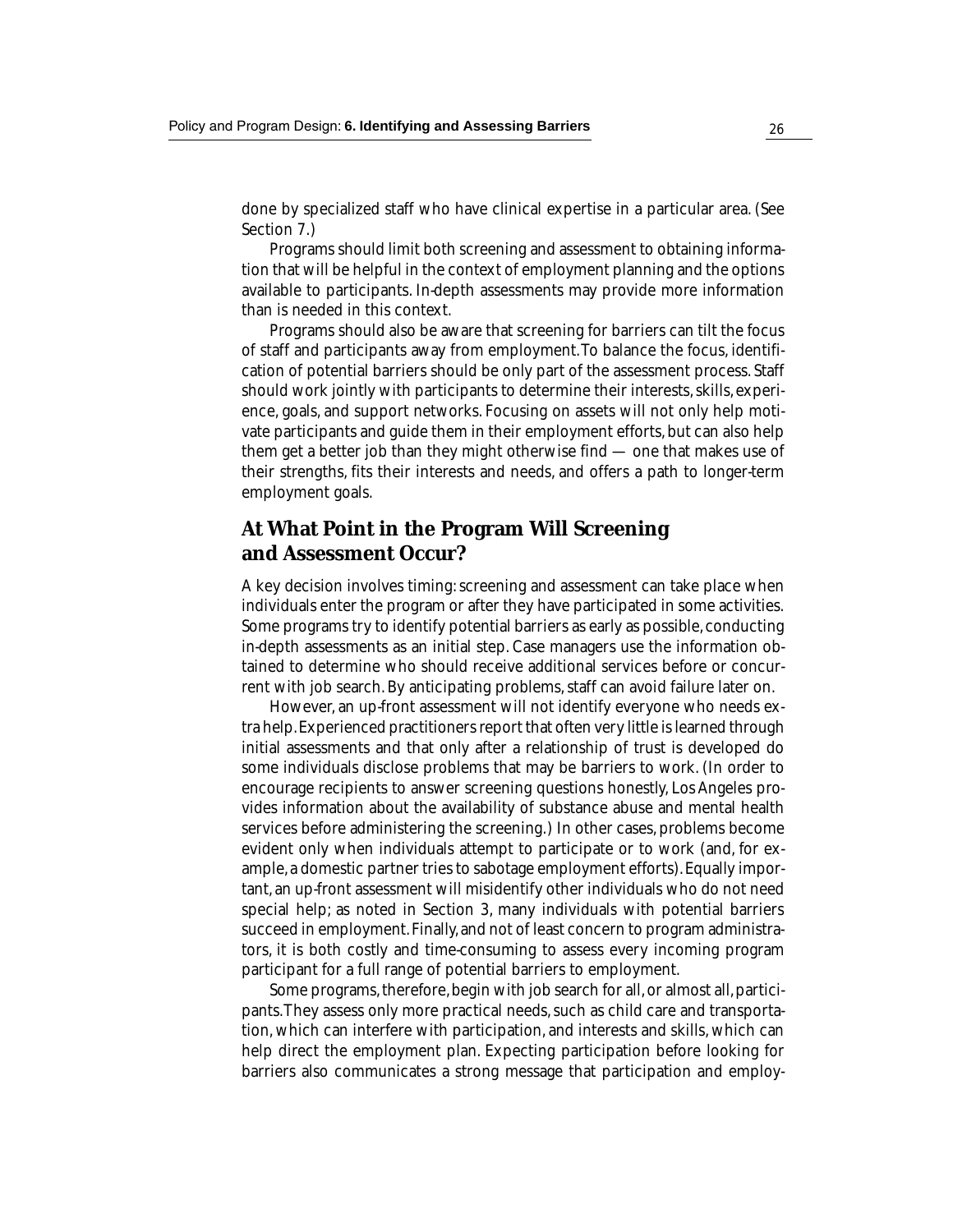ment are expected of everyone. The risk of delaying assessment is that some individuals with barriers may have difficulty complying with participation requirements and drop out or face sanctions before receiving extra assistance.

#### **Will Certain Groups Be Targeted for Screening and Assessment?**

Although it is impossible to predict who will succeed in employment, some groups of welfare recipients may be more likely than others to have difficulty moving to work. Rather than assessing all welfare recipients, programs can try to target those subgroups who may be more likely to face barriers. They include:

- **Those without recent labor market experience.** Recent work history is perhaps the best predictor of employment success. In MDRC studies, program group members who did not work in the year before entering the program were significantly less likely to work during the follow-up period. The difference in earnings was even more stark. Those without recent work experience earned an average of only \$2,325 per year over three years of follow-up, compared with \$7,505 for those who had worked in the previous year.<sup>12</sup> ▼
- ▶ Th**ose who are unsuccessful in a job search.** Perhaps the most practical targeting method is to have all welfare recipients test the labor market through job search. Research has found that the most successful programs have high expectations for participants and believe they can succeed. Up-front job search promotes this expectation and reserves additional services for those who are not able to find work.
- **Those who have been on welfare for a long period.** Because many recipients find jobs and quickly leave welfare on their own, services might target recipients who have been on the rolls for at least a year. This strategy also focuses attention on those who are closer to reaching a time limit on assistance. ▼
- **Those referred by program staff.** In the course of interactions with participants, staff may identify individuals who appear to have barriers to employment. Staff training should include information on how to recognize barriers, and programs should develop procedures that allow staff to refer participants for screening or assessment. ▼
- **Those facing related barriers.** Many participants face multiple barriers (see Section 10), and often barriers are related. Programs may therefore want to screen participants with one barrier for other commonly related ▼

<sup>12.</sup> Michalopoulos and Schwartz, 2000. Figures are in 1997 dollars. The previous-work-experience group includes those with earnings of at least \$5,000 in the previous year.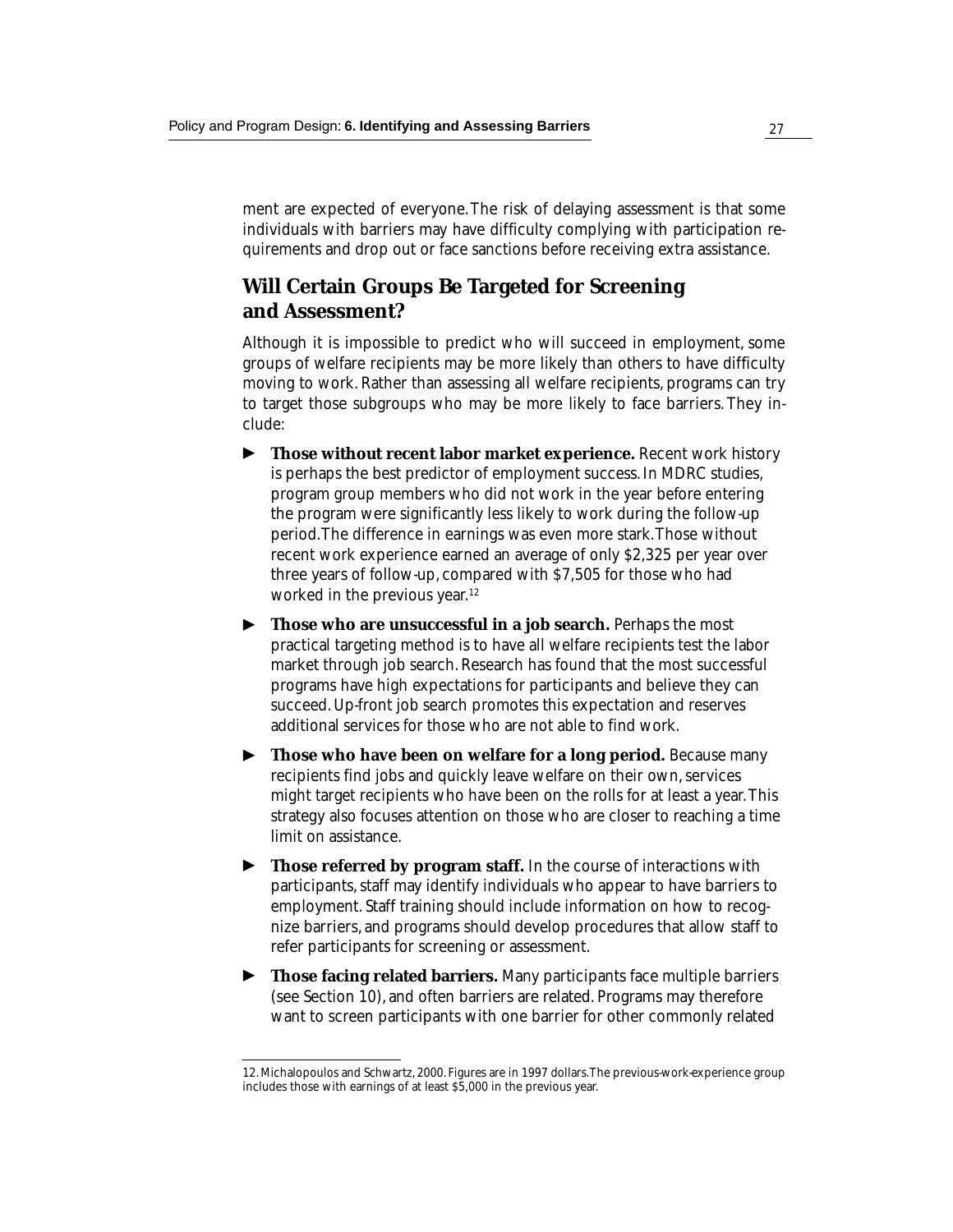ones. This may identify those participants most in need of special attention, since the more barriers that individuals face, the less likely they are to move from welfare to work.

- ▶ Those in sanction status. Many of the same issues that make it difficult for an individual to succeed in employment may also make it difficult to comply with program requirements. Programs may therefore want to target individuals whose welfare grants have been reduced or terminated for noncompliance or those at risk of sanction (for example, those who have received an intent-to-sanction notice or are in the conciliation process).
- ▶ Those who cycle back onto welfare. Success in employment means not just getting a job but staying attached to the labor market, and many barriers may become evident only after someone begins work. Programs might target individuals who quickly lose jobs and return to welfare, or who cycle through multiple jobs.

Because none of these targeting strategies will be wholly accurate, programs should make sure to leave opportunities to identify participants who may not fit any of these categories but still have difficulty moving to work.

## **Who Will Conduct the Screening and Assessment?**

There are four basic options, described below, for determining who will conduct a screening or assessment. While some functions can be performed by general program staff, others require specialized clinical training and experience (see Section 7).

- **Intake staff at employment programs.** These staff members are generally the first to see participants and would likely conduct any upfront screening. Screening tools will need to be easy to use, however, and staff will need training in using them. These staff members should not be expected to do more than an initial screening to identify individuals for further assessment. ▼
- **Employment case managers.** These staff members are likely to have the closest relationships with participants and may be able to identify potential barriers through regular interactions and monitoring of participation. They will need training in recognizing potential barriers and learning how to use any formal screening tools. These staff members should generally not conduct more in-depth assessments. ▼
- **Specialized staff working on-site in employment program offices.** ▼These staff members, with clinical training and expertise in the different barriers that participants may face, might be hired directly by the program or outstationed by a partner agency. They are more qualified to conduct both initial screening and in-depth assessment of barriers and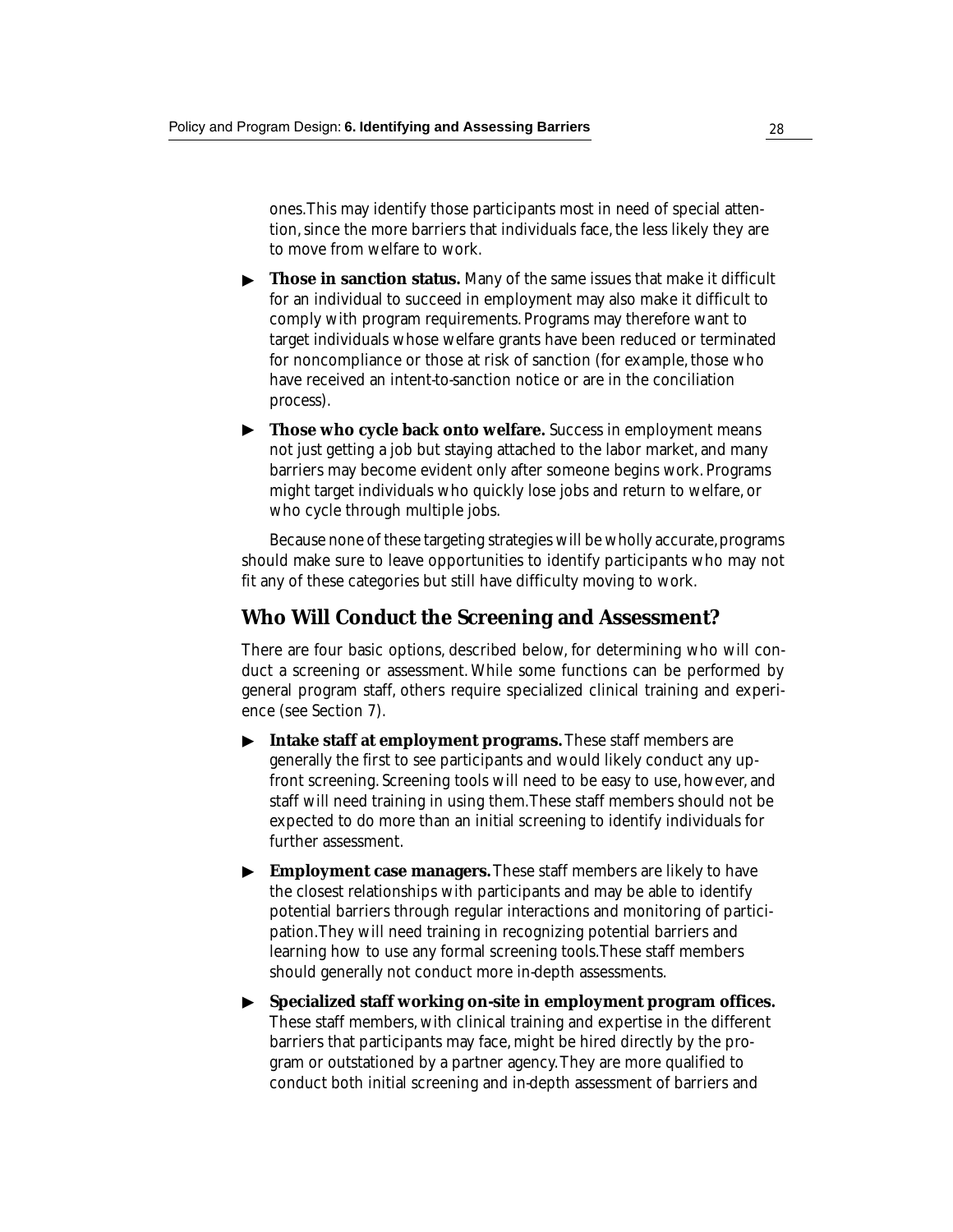can also provide support to program staff in working with participants who have barriers.

▶ Professional staff from outside agencies, working off-site. Professionally trained staff should be involved in assessment of barriers such as mental illness and substance abuse. When referrals are made to outside specialists, however, systems must be in place for communication of the assessment results and coordination in using the results to develop a plan for addressing any barriers identified.

A nonjudgmental, trusting environment is an important factor in encouraging individuals to divulge problems such as drug use and domestic violence. Some programs have found that recipients are unwilling to divulge information that they fear may affect their eligibility or benefits. One way to promote disclosure is to separate the functions of employment case management and benefits determination, so that the case manager is not the same person who imposes sanctions or terminations.

Other programs bypass this issue by using staff from other agencies to conduct screening on-site at the employment program office. This can both increase the number of participants identified with a potential barrier and facilitate referrals to specialized service providers. It may be that welfare program staff simply by nature of the control they have over recipients' economic security are not the best people to conduct screenings for sensitive issues.

## **What Screening and Assessment Tools Will Be Used?**

A number of screening and assessment tools are available for programs to use in identifying potential barriers to employment. Some programs use formal pencil-and-paper tests and others use informal staff-participant interactions or program participation as a "real-world" screening tool. By making the program mirror a work environment (for example, by beginning activities promptly at 9:00 A.M.), problems that could jeopardize employment will likely surface. Individuals can then be referred for additional assessment to determine the nature and extent of the barrier.

Employment programs have experimented with various screening and assessment tools and have found that some work better than others, depending on the situation. Programs may need to use a variety of tools targeted to different potential barriers. In the context of this guide, we do not recommend any specific tools, but caution overall that such tools have generally not been particularly effective as predictors of employment success. Programs should therefore carefully choose and test screening and assessment tools and provide more than one opportunity for barriers to be identified.

The test of a screening or assessment tool is whether it provides staff and participants with information that they can understand and use in making practical decisions about next steps. In choosing tools, programs should consider the following questions: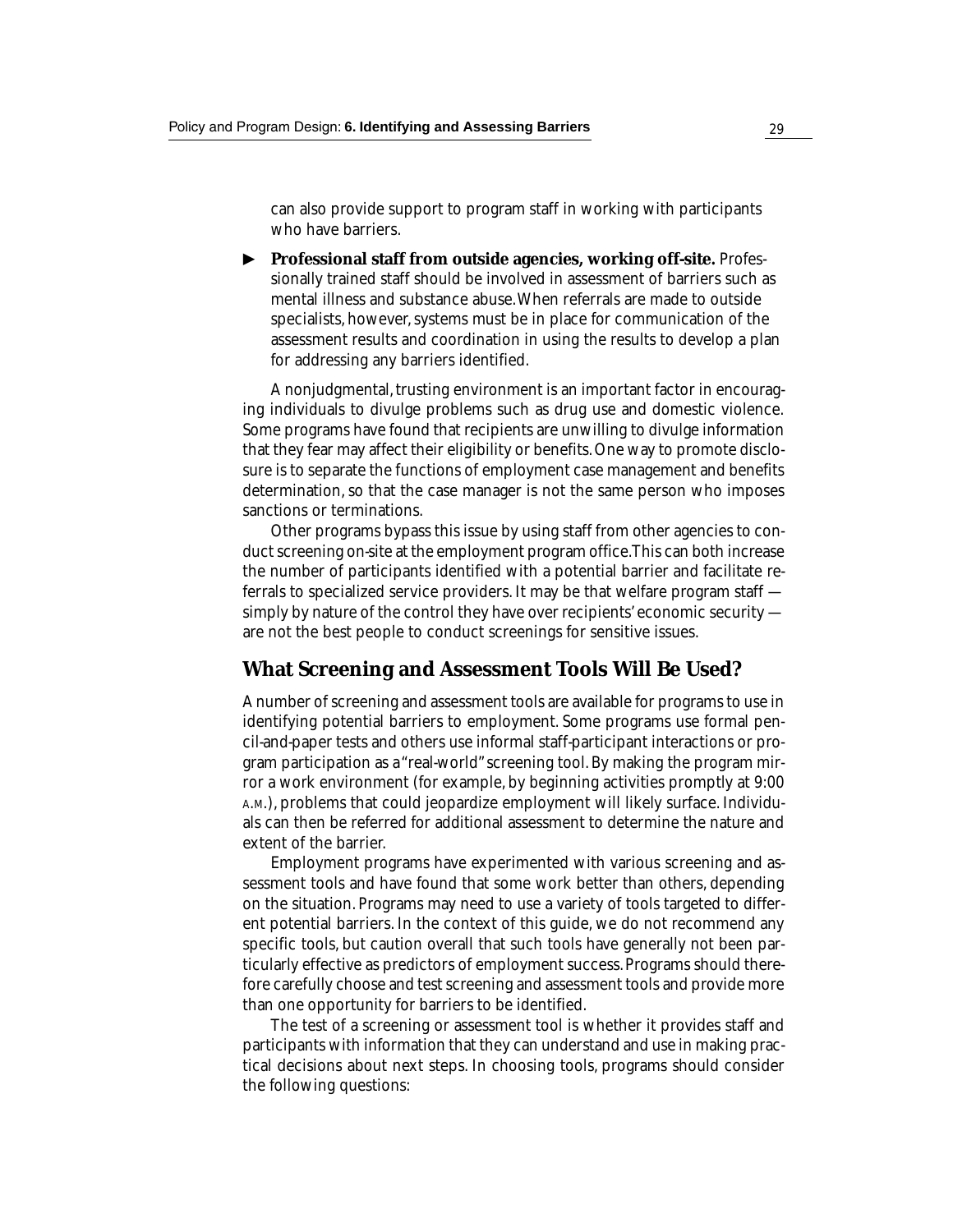- ▶ What will the tool be used for? Is it an initial screening to identify potential barriers or an assessment to determine the nature and severity of a barrier?
- ▶ How accurate is it? How well will it identify those with barriers, and how often will it misidentify those without?
- **What is the cost of using the tool?** Costs include training of staff and ▼ time needed to administer and score the tool.
- **Who will administer it?** Is the tool appropriate for employment program staff, or is specialized training required? ▼
- ▶ How easy is the tool to use? What special training or staffing is needed to administer and score it?
- **What information can the tool uncover?** Will it uncover sufficient, ▼but not superfluous, information about employment-related issues?

In general, the choice of a tool will depend on the purpose of using it. If the goal is to quickly and easily identify individuals for whom more in-depth assessment is warranted, then programs should look for short questionnaires that can be completed by participants individually, as part of a group activity, or through question-and-answer sessions with program staff. If the goal is to determine the nature and severity of a barrier, then a more detailed assessment tool is required, probably conducted by a specially trained professional.

Whatever tools staff use, questions about barriers should not be posed to participants without informing them how the information will be used and what confidentiality policies apply. In addition, program administrators and staff should be aware that asking individuals about certain barriers may infringe on their legal rights. Programs should take care in how they frame questions and should consult legal counsel before implementing screening procedures.

# **7. Staff Development and Interagency Partnerships**

For most employment programs, staff development and interagency partnerships will be needed to increase the ability of the programs to serve hard-toemploy individuals. Employment programs do not need to become substance abuse treatment providers or mental health experts, but they do need to have a basic understanding of these issues and their effect on employment, be able to help participants develop plans to overcome barriers, and coordinate with other agencies to provide specialized services to participants.

Two best practices are key to successful staffing in this context. First, all staff members need to clearly understand where their roles begin and end in helping participants address barriers, what roles belong to other staff members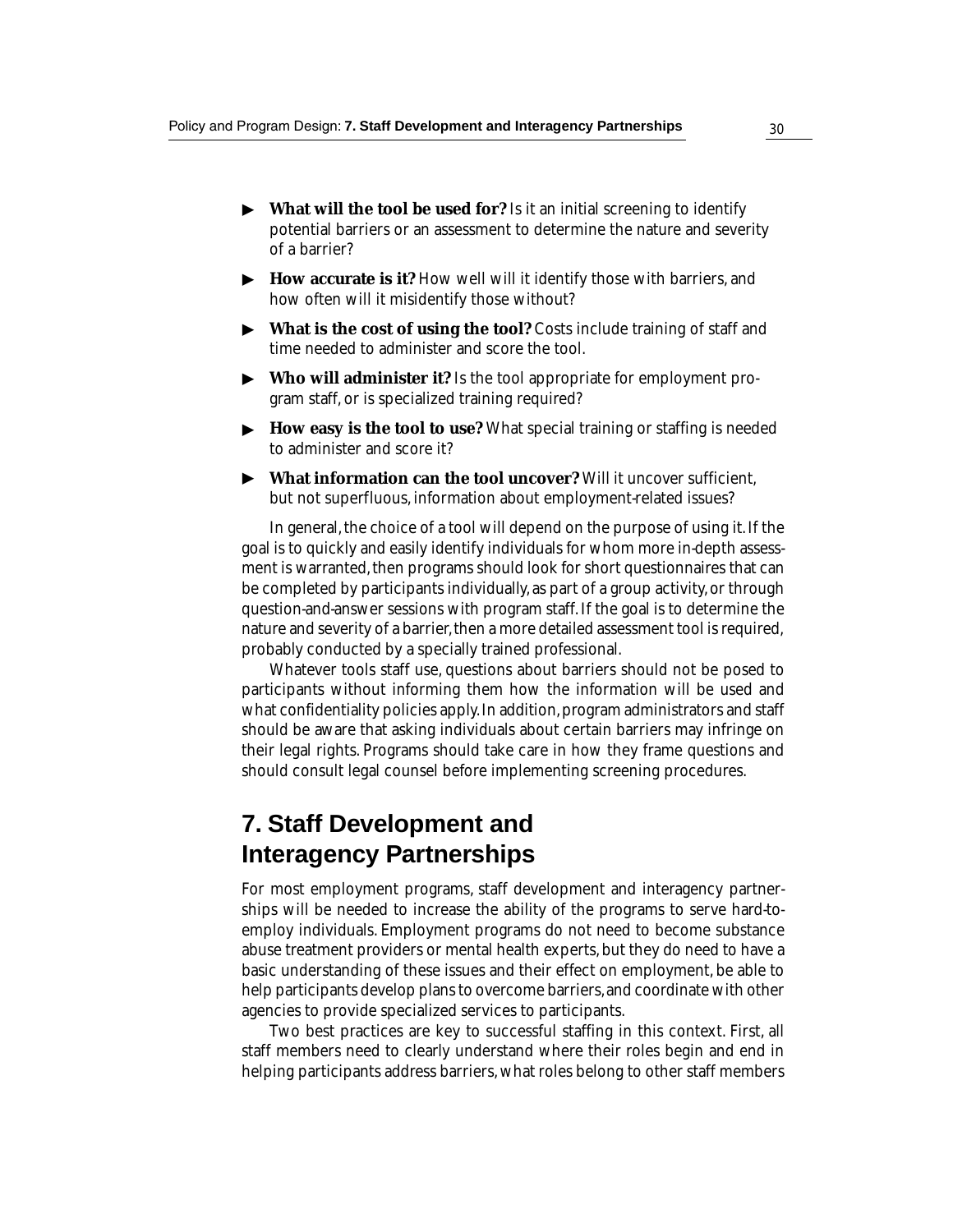and partner agencies, and how communication will occur among the various parties. Second, staff workloads must take into account the amount of time needed to assist hard-to-employ individuals, provide the extra support needed, and coordinate with outside providers.

## **Bringing Specialized Staff On-Site**

Hiring staff with specialized expertise and experience, or bringing such staff on-site from a partner agency, can immediately enhance a program's capacity to work with individuals with serious barriers. These staff can function in a variety of roles, including:

- ▶ providing training and support to case managers
- ▶ conducting screening and assessment to identify barriers
- coordinating referrals to outside providers for treatment, counseling, and other services ▼ ▼
- carrying a specialized caseload of individuals with barriers

In Nevada, 30 social workers and two supervisors have been added to the staff in the state's 19 district welfare offices. The social workers provide a variety of services for TANF participants with severe barriers to work, including psychological assessments, treatment referrals, home visits, and support services. Staff members also help build bridges between the welfare agency, treatment providers, and other partner agencies.<sup>13</sup>

### **Box 6**

## **Staff Development and Interagency Partnerships: Key Questions**

- ▶ What will program staff do, and what will be done by partners?
- What additional training will be provided to staff, and who will provide the training? ▼ ▼
- What other organizations would be helpful partners?
- What will be the role and responsibility of each partner and each staff member? ▼ ▼
- Will specialized staff be on-site, or will people be referred to outside providers?
- ▶ How will participation in services with outside providers be monitored?

<sup>13.</sup> National Center on Addiction and Substance Abuse at Columbia University, 1999.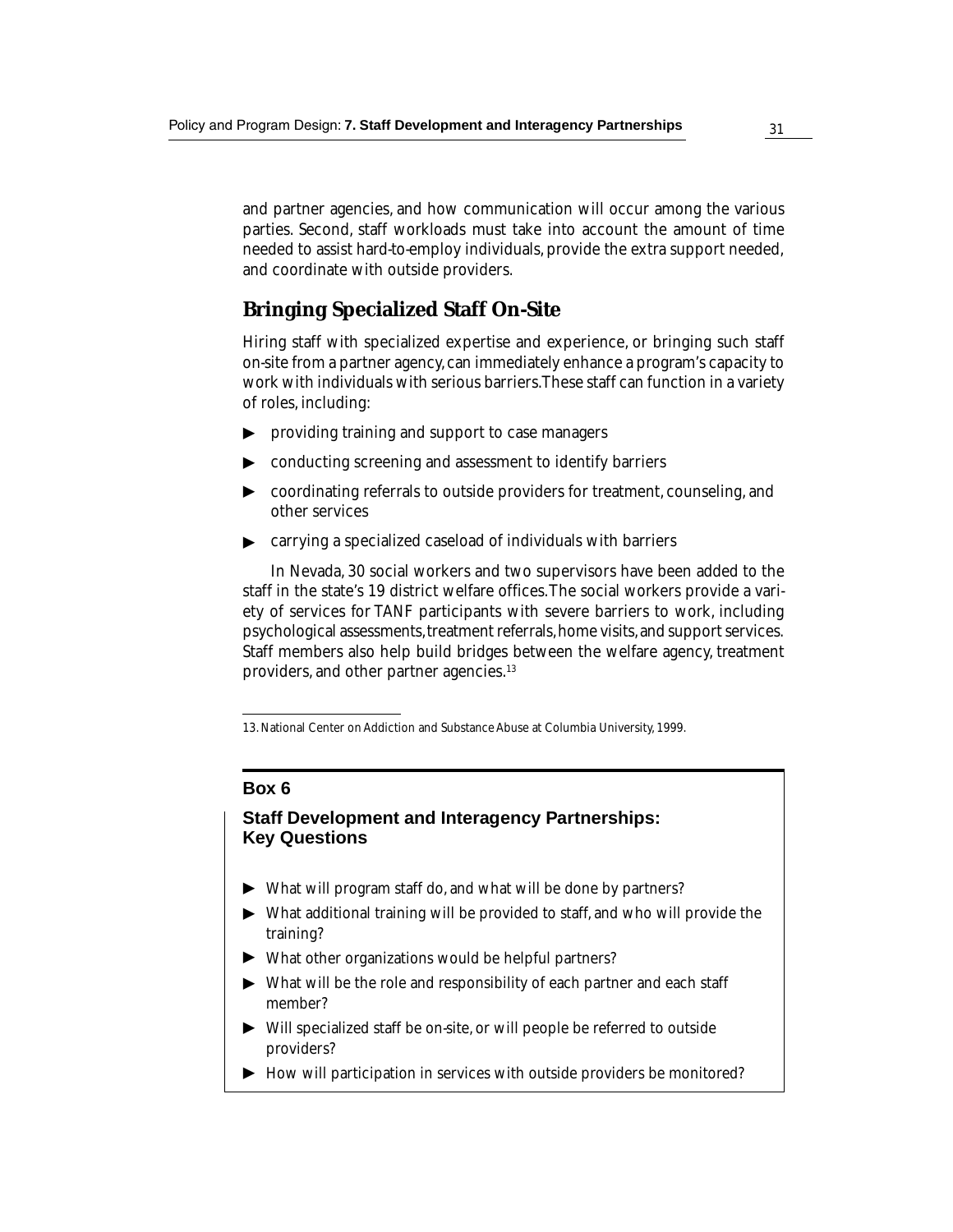If the caseload in the locality is small or barriers are not prevalent enough to warrant a full-time staff member, offices in the same region can share staff, who spend a specified amount of time at each office every week. Alternatively, programs can contract with outside agencies to have staff visit the site either at regular hours or as needed. In Oregon, certified alcohol and drug treatment professionals are on-site in local welfare offices for a scheduled time each week; they screen participants for alcohol and drug problems, provide referrals for treatment, and help develop self-sufficiency plans.14 Some programs, in particular those operated by nonprofit organizations, make use of social work students who have a required field placement or internship.

Specialized staff working on-site in employment programs can be most effective when the following elements are in place:<sup>15</sup>

- ▶ They have the full support of agency leadership.
- They provide training for other staff, in part to let staff get to know them and establish a habit of interacting with them. ▼
- They spend a significant portion of time on-site. ▼
- Their roles and responsibilities are clearly defined and understood by all ▶ ▼ ▼ staff.
- $\blacktriangleright$ Their work is integrated into the program's operations, and they attend staff meetings and other staff activities.

Another staffing recommendation advised by several programs is to hire former welfare recipients and other individuals who face or have overcome the same barriers as program participants. These staff members act as role models for participants, proving that barriers do not preclude employment success. They can motivate participants in employment efforts and provide advice and encouragement from their own experience.

## **The Role of Employment Case Managers**

The role of employment program case managers should be clearly defined and should not extend beyond their expertise. In general, their role is to package individual service plans and monitor progress, while maintaining a focus on the employment goal. More specifically, the role of case managers includes:

- being alert to potential barriers and referring participants for further assessment when a barrier is suspected
- developing individual employment plans, in consultation with participants and partner agency staff, and revising those plans as needed being alert to potential l<br>assessment when a barr<br>developing individual er<br>pants and partner agenc<br>14. Kirby, Pavetti, Kauff, and Taponga,<br>15. Burt, Zweig, and Schlichter, 2000.

<sup>14.</sup> Kirby, Pavetti, Kauff, and Taponga, 1999.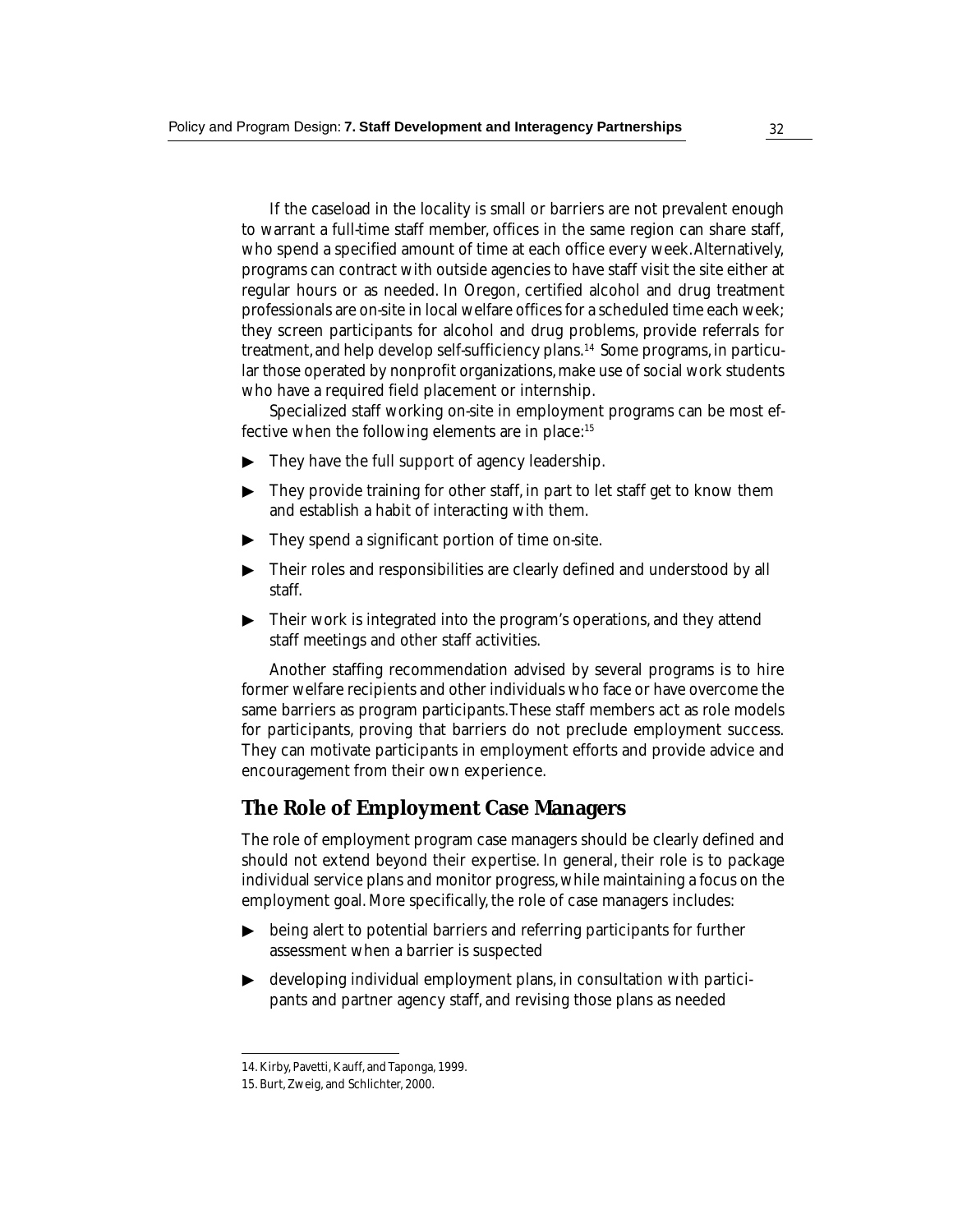- monitoring participants' progress in all activities, through communication with service providers ▼ ▼
- providing ongoing motivation and encouragement to participants
- coordinating the provision of any needed support services, such as child  $\blacktriangleright$ ▼ ▼ care and transportation assistance
- enforcing program rules and requirements

In order to accomplish the goals of this guide, it must be clear to case managers that each of the above roles is part of their job description. A staff survey in California found that 40 percent of workers feel that identifying issues is not part of their job or that they are not prepared to do so.<sup>16</sup>

Staff workloads should be adjusted to allow case managers the time needed to perform these tasks. Identifying issues, counseling participants, and monitoring referrals to service providers all consume a great deal of staff time and energy. When staff are overwhelmed, they are likely to focus on eligibility, participation in core program activities, and those participants who require less individualized attention. Workloads can be adjusted by reducing caseload size, using specialized case managers to work with some participants, delegating tasks to administrative staff, and upgrading computer systems to perform additional functions.

It is important to clearly define staff roles whenever there might be overlap or confusion. For example, if an employment program case manager refers an individual for services at a community-based mental health agency and the individual does not show up for the appointment, who is responsible for following up with the participant and rescheduling the appointment? If roles are not clearly defined, it is likely that individuals will fall through the cracks.

## **Staff Training**

Because employment programs have traditionally focused on the more job-ready segment of the population, program staff may not have experience working with individuals who face the issues discussed in this guide. Staff training should provide information about the various barriers that participants face, as well as guidance as to how they are expected to work with these participants. Training should cover the following areas:

- basic understanding of various barriers: their prevalence, characteristics,  $\blacktriangleright$ ▼ ▼ and associated behaviors
- $\blacktriangleright$  the relationship between the barriers and employment
- staff comfort in discussing barriers with participants, including how to broach the subject, deal with denial, and handle confrontations ▼

<sup>16.</sup> California Institute for Mental Health, 2000.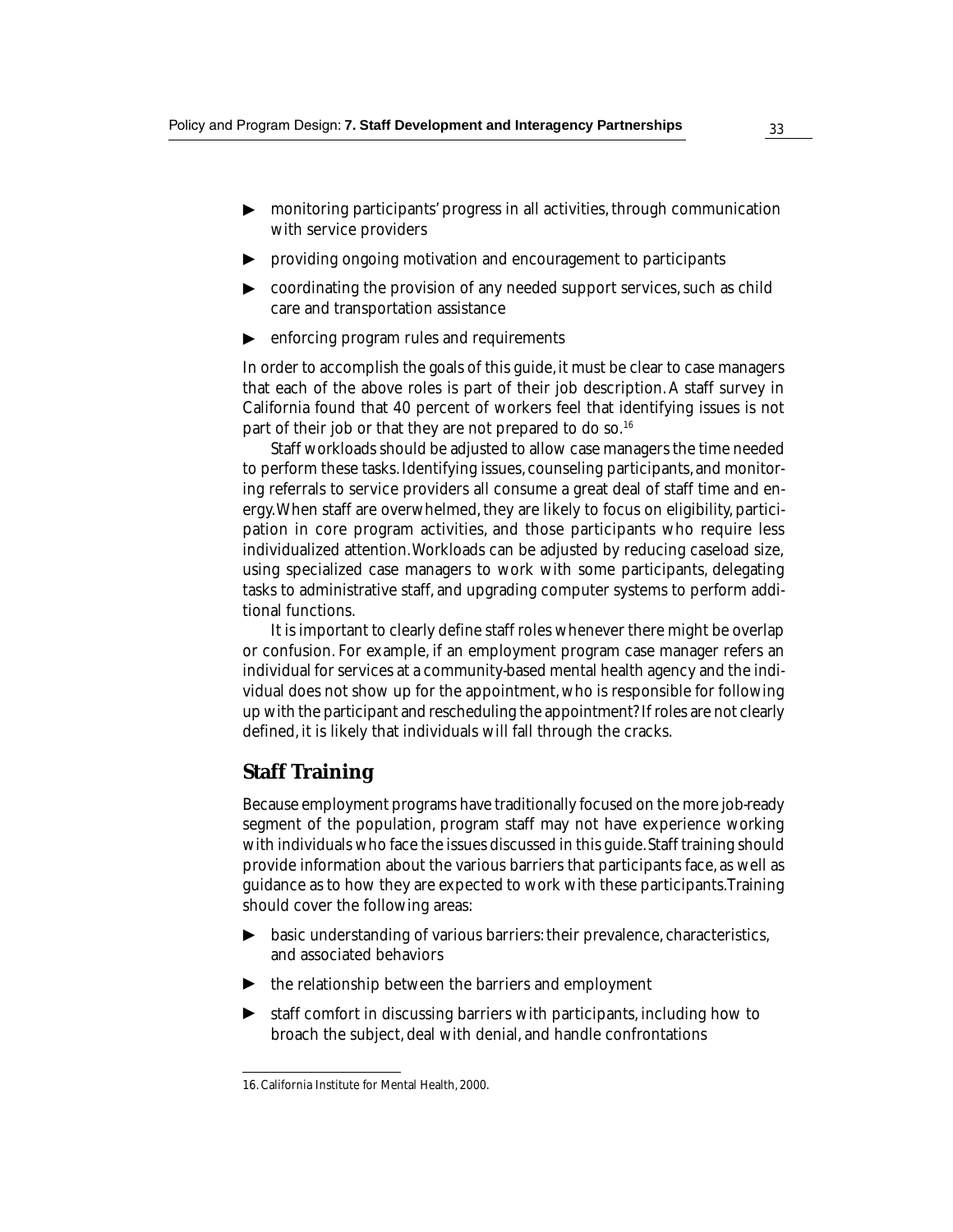- ▶ how to identify participants who might have barriers
- ◆ how to use screening tools to identify the potential presence of a barrier
- $\blacktriangleright\;$  policies and procedures of service providers, including how to refer participants for assessment and treatment
- the specific roles of staff members from partner agencies ▼

One key goal of staff training should be to make sure that staff working with participants have consistent and informed attitudes toward individuals with barriers to employment. Workers are likely to come to the program with widely differing attitudes, stemming from stereotypes, their own training, and their personal experience. It is important that staff recognize their own biases, increase their knowledge about the reality of barriers, and understand the program's philosophy and policies concerning these participants.

In order to avoid overwhelming staff, training should be narrowly focused on topics that staff need to know in order to do their jobs. In particular, it should focus on issues related to employment rather than treatment of barriers.

It is also important to remember that staff training is not sufficient to ensure a change in practice. Training is not a one-time event; it must take into account staff turnover and be regularly reinforced through review and supervision. Developing formal policies and procedures around identifying and addressing barriers can help ensure that training translates into practice. One study found that identification rates for domestic violence doubled not because of staff training provided on the topic but because of the addition of an automatic prompt on client record charts.17

## **Interagency Partnerships**

One of the basic recommendations of this guide is that employment programs should maintain their focus on employment and not attempt to become providers of mental health services, drug treatment, or other services for individuals with serious barriers to work. Even assessing these barriers is generally best left to those with specialized or clinical expertise. Assisting these individuals, therefore, requires employment programs to form partnerships with other organizations that can provide additional services.

Key potential partners include:

- ▶ state and local departments of vocational rehabilitation, health, mental health, substance abuse, and education
- ◆ community-based programs providing drug, alcohol, health, and mental health treatment and other services

<sup>17.</sup> Heise, Ellsberg, and Gottemoeller, 1999.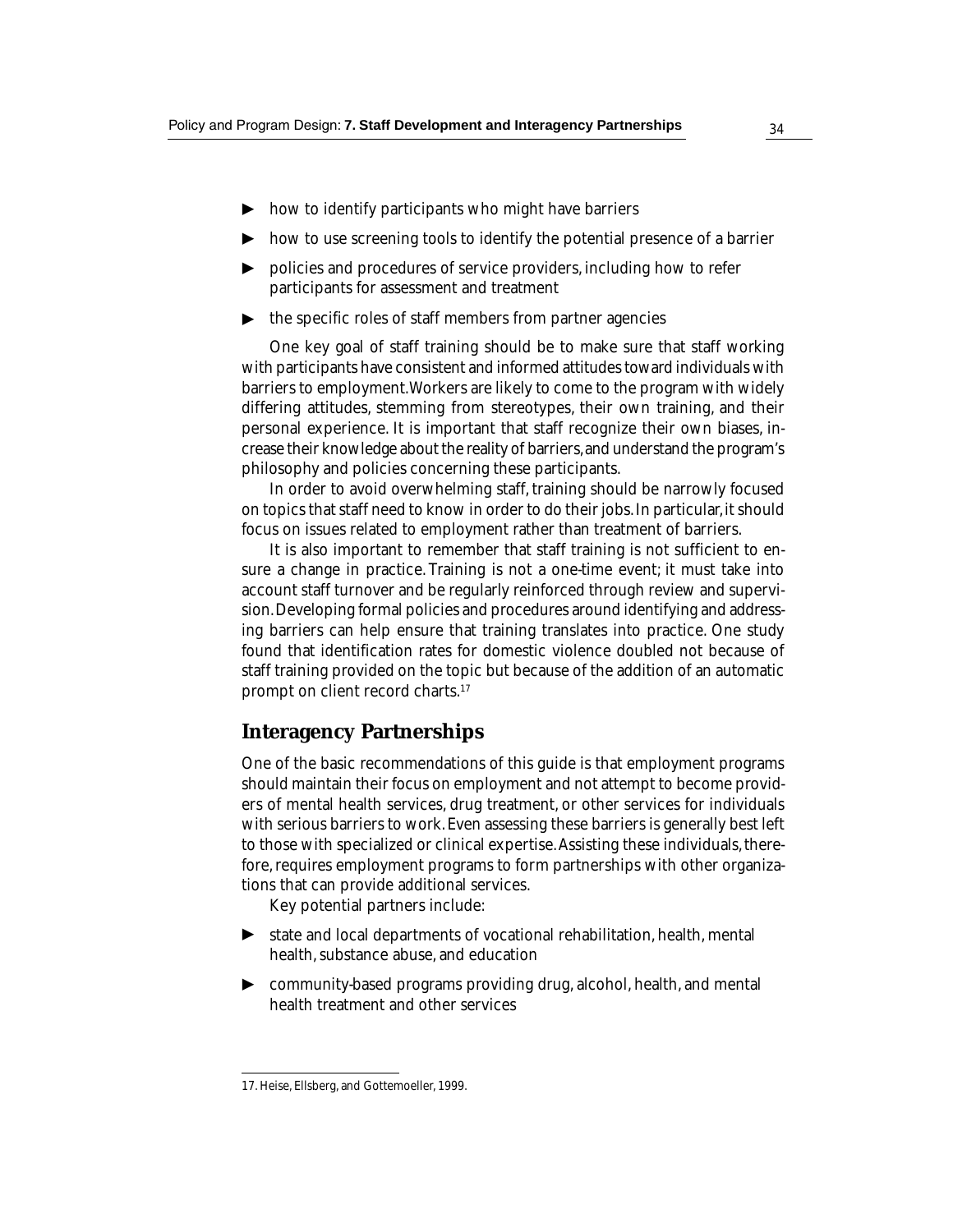- ◆ vocational training, basic education, and literacy programs
- ◆ advocacy organizations

The Kansas TANF agency, for example, collaborates with a wide range of partners, including the state Vocational Rehabilitation (VR) agency to offer a work activity for TANF recipients with disabilities; the Independent Living Centers to provide assistance to recipients with disabilities in determining and advocating for appropriate workplace accommodations; community mental health centers to accept more TANF recipients with mental illness into their programs; Kansas Legal Services to advocate for recipients who pursue federal disability benefits; the Alcohol and Drug Abuse Services division and Regional Alcohol/ Drug Assessment Centers (RADAC) to diagnose and treat substance abuse and to place RADAC specialists in TANF offices; the Kansas Department of Education and the University of Kansas Center for Adult Learning to train case managers to identify learning disabilities and to use screening tools; and the Kansas Coalition Against Sexual and Domestic Violence to provide specialized services to recipients who are battered.

In some cases, local capacity among service providers may be insufficient. For example, some communities face a shortage of substance abuse treatment slots, especially residential programs for women with children. In Kansas, the collaboration described above with the VR agency was so successful that it initially resulted in waiting lists for VR services. Employment programs should assess the local availability of services and take steps to expand services where needed (TANF funds can be used for this purpose).

When agencies collaborate, each needs to understand the others' procedures, mission, and service philosophy. Employment program staff generally have little knowledge about barriers or treatment options, and staff at partner agencies may know little about how the welfare system and employment programs work. Agencies may also have different goals and may initially disagree on appropriate steps and time frames for individuals. In particular, the quick employment focus of welfare-to-work programs may not sit well with staff used to focusing on long-term treatment. They may feel that work requirements place unwelcome pressure on individuals and divert their attention at a time when they should be focused on overcoming barriers.

To overcome these differences, staff from the various agencies should jointly develop common goals and procedures, as well as a plan for ongoing communication and relationship building. Holding formal staff meetings, cross-training staff, outstationing staff at each others' sites, and creating opportunities for more informal get-togethers can improve working relationships. Relationships take time to build: All potential partners should be involved from the earliest stages of program implementation, and partnerships should involve staff at all organizational levels, not just the top.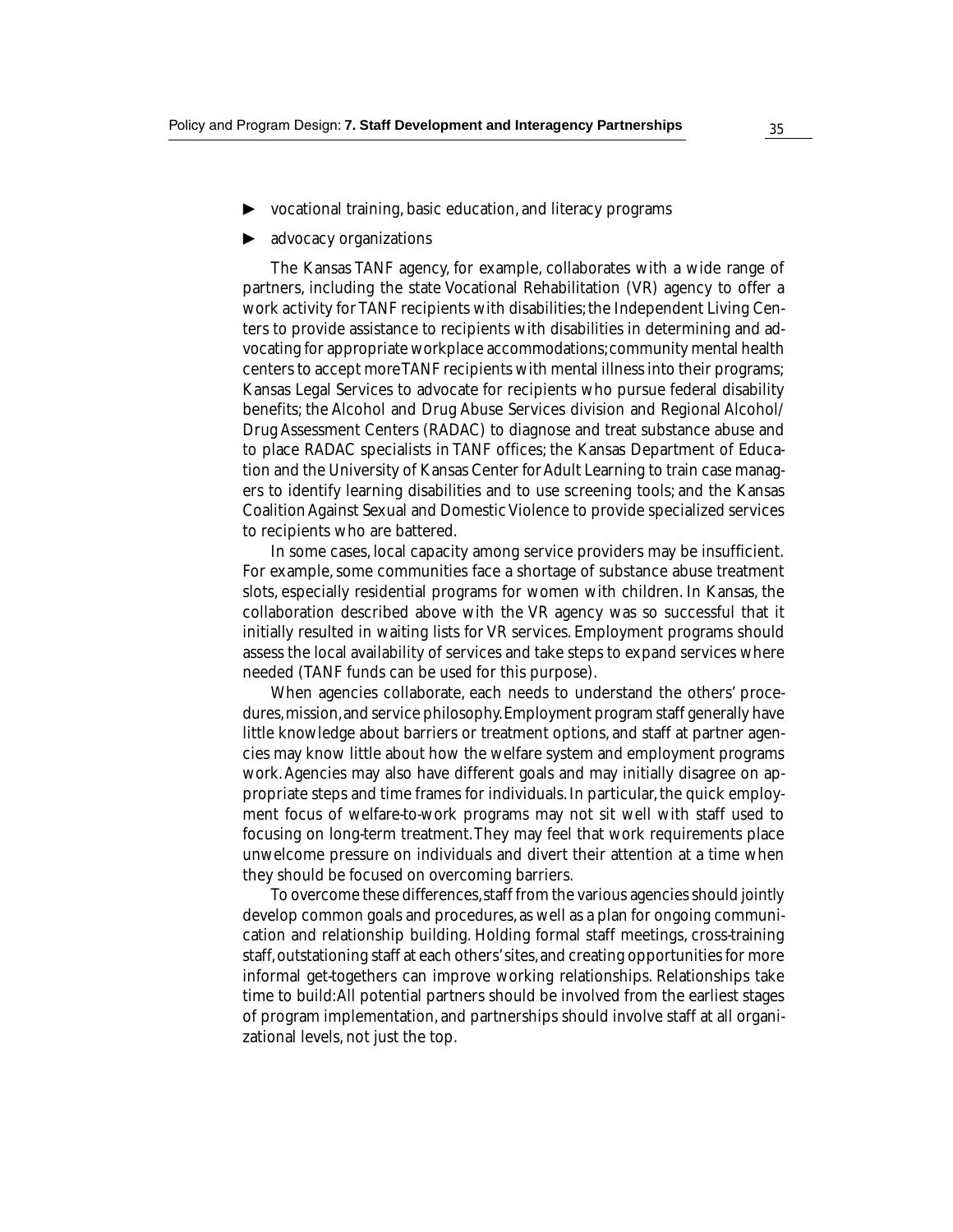Systems also need to be established for communication and sharing of information among partners. Once participants are referred, employment staff need to be able to monitor the attendance and progress of individuals receiving treatment and other services. Some programs use weekly attendance sheets, phone calls, e-mail, or joint case conferences to maintain ongoing communication around individual cases. Another option is to identify one staff person in each agency who will be the contact person for all participants jointly served. Where technology permits, it may be possible to give service providers access to on-line case records so that they can directly input progress reports and other information.

When developing partnerships, it will be important to address issues of confidentiality, as providers may be reluctant to share certain kinds of information with employment program staff. Staff should determine exactly what information is needed to monitor participants' progress; this is not likely to be the type of clinical information that is of concern to providers. In some cases, participants will need to sign releases to permit treatment programs to share confidential information.

# **8. Program Models**

Part III of this guide discusses specific strategies for assisting individuals with particular barriers to employment. This section describes more general program models that offer alternative approaches to working with any or all of the groups discussed in the guide. Three broad approaches are described:

- modified work first ▼
- supported work ▼
- the incremental ladder ▼

### **Modified Work First**

Most state and local TANF agencies have implemented welfare-to-work programs following a work first philosophy. The programs generally begin with job search or other work-related activities, with the goal of moving individuals quickly into jobs. Some programs have modified this model to allow greater flexibility in working with recipients who have serious barriers to employment. (See Box 7.)

The core case management tool in a work first model is the employment plan (sometimes called a self-sufficiency plan). Case managers and participants jointly develop these plans, which establish employment goals and determine the activities in which individuals will participate and the services that will be provided. In the modified model, treatment, education, and other activities and services can be incorporated into the plan, alongside job preparation and job search. Whenever possible, employment-related and barrier-related activities are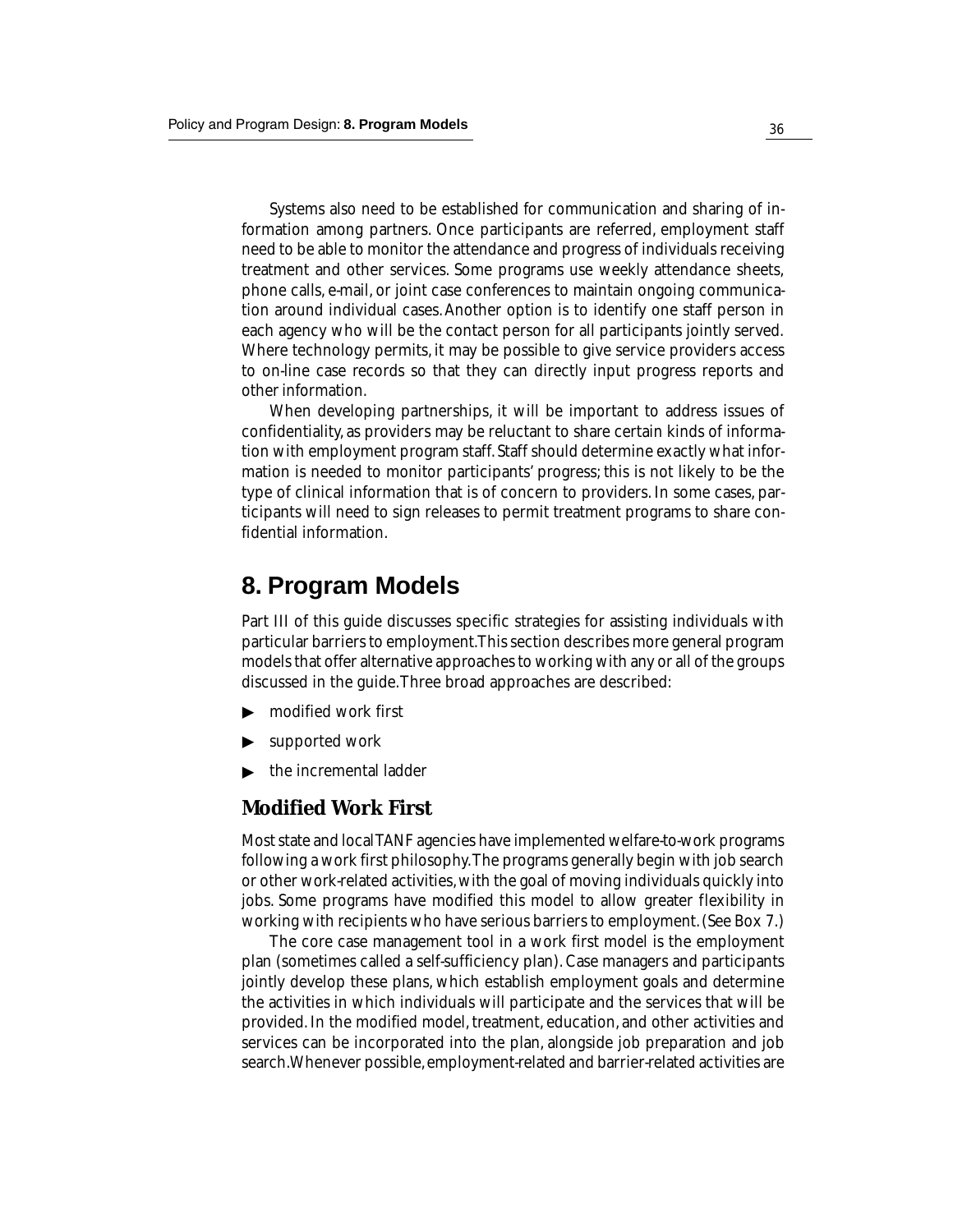pursued simultaneously. Even in cases in which treatment is the sole initial focus, it is viewed as a first step toward the employment goal. The process of developing and monitoring self-sufficiency plans helps case managers discuss barriers within the context of employment and maintain an ongoing focus on the employment goal.

Some modified work first programs screen welfare recipients up-front for barriers, but more often staff are trained to be able to identify barriers as they

### **Box 7**

#### **Program Examples: Modified Work First**

**Oregon** requires participation in welfare-to-work activities with few exceptions, so local programs work with almost all welfare recipients, including those with serious barriers to employment. To accommodate these recipients, the state expanded its participation requirements to include participation in services such as mental health counseling and substance abuse treatment. These activities are integrated into an individual's Employment Development Plan, and welfare recipients are expected to work toward economic self-sufficiency at the same time as they address barriers. In some districts, participation in barrier-related services is mandatory; in others, participants are permitted to "opt out" of services at any time to pursue more traditional employment activities. The state has conducted intensive training for caseworkers in working with individuals with barriers, and local offices have developed ties with community agencies that can provide specialized services to participants. In fiscal year 1997, Oregon reported a 97 percent work participation rate among all families on welfare, the highest of any state.\*

**Utah** eliminated all exemptions from welfare-to-work participation before the passage of TANF and found that it began to encounter recipients facing serious barriers, including mental health and substance abuse problems. The program hired specialized staff — generally with master's degrees in social work or counseling — to work intensively with these individuals. The specialized workers have small caseloads and focus on identifying and addressing the main barrier toemployment, facilitating incremental steps toward full participation and employment, and determining whether recipients may qualify for SSI. In addition, substance abuse and mental health providers have been colocated in welfare offices to provide links to more in-depth services. Employment remains the goal for *all* participants, so short-term treatment and counseling are emphasized. In order to provide the flexibility needed for these participants, Utah expanded its definition of allowable activities to include treatment, parenting classes, and other activities. All activities are mandatory; recipients who fail to follow up on their plans face sanctions and termination of assistance.

\*Kirby et al., 1999.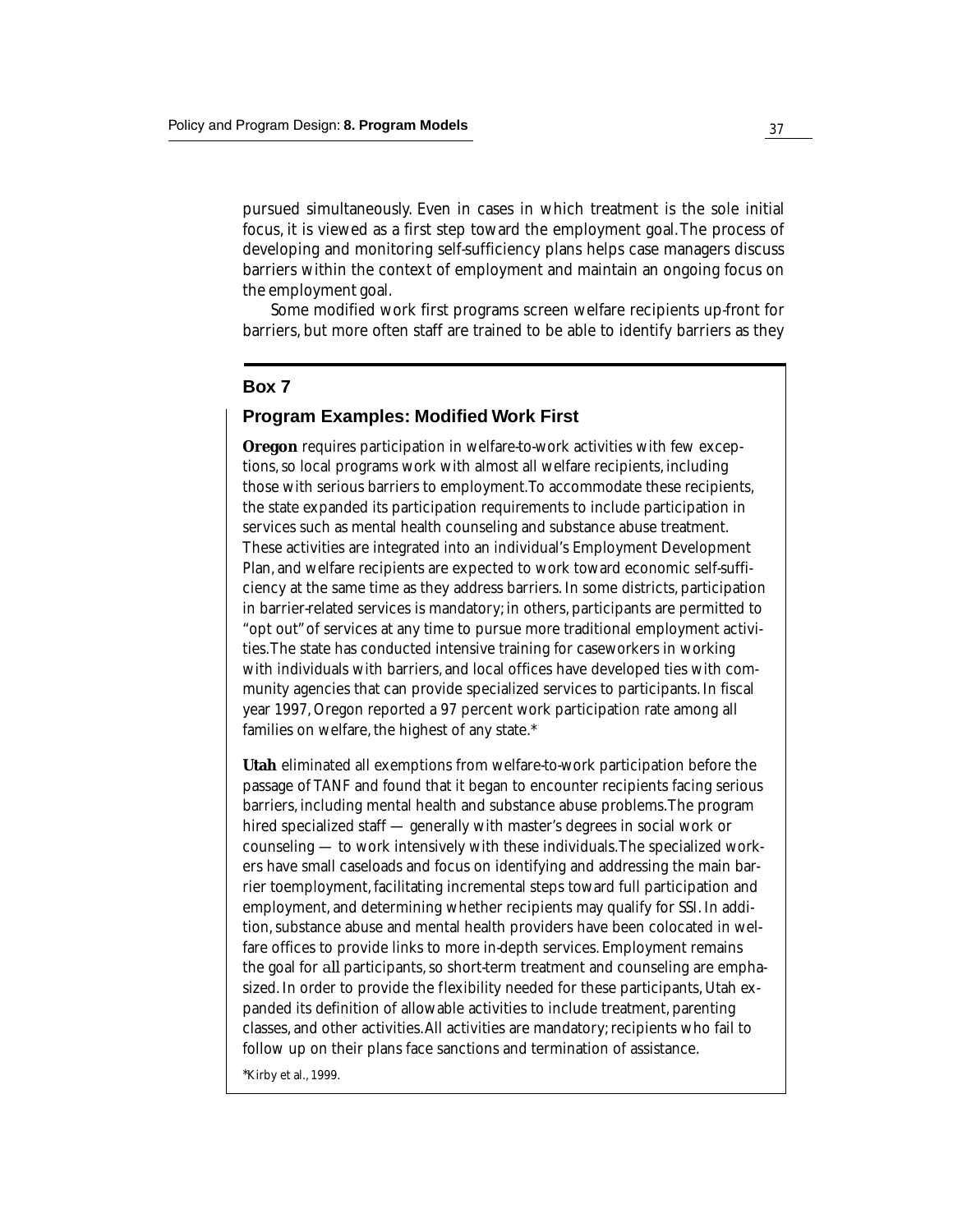become evident in the course of program participation or job search. When problems arise — such as an individual regularly showing up late for activities or being unsuccessful in job search — assessment takes place to discover the nature and severity of the problem. Once a barrier is identified, the employment plan is revised to include activities and services that address the barrier.

Key elements of a modified work first strategy include:

- ▶ staff training to identify barriers
- ▶ on-site staff or partnerships with other agencies to provide further assessment of identified individuals
- ▶ expanded definitions of allowable activities so that employment plans can address barriers as well as employment
- ▶ partnerships with local mental health, substance abuse, domestic violence, education, and other providers to offer an expanded range of services to participants
- $\blacktriangleright$   $\;$  close monitoring of both participation and progress in all activities and services, including those provided by partner agencies
- development of a variety of employment opportunities specifically intended to help individuals with barriers transition into the workplace ▼
- post-employment services that pay particular attention to the problems faced by individuals with barriers ▼

### **Supported Work**

Supported work provides individuals with job experience in real-world employment settings as a transitional step to permanent employment. It gives individuals the chance to learn and practice both soft skills (such as coming to work on time, following directions, interpersonal relationships, and problemsolving) and job-related skills specific to the field in which they are working.

There is no one way to structure supported work. The jobs may be in government agencies, private nonprofit or for-profit companies, or business ventures run by the program. Participants may work individually or in work crews. The jobs may be unpaid (while individuals receive welfare benefits) or paid and may be called transitional jobs, internships, or volunteer positions. As much as possible, programs generally try to match individuals with positions in areas of interest to them, and many programs offer participants a choice of jobs. Some programs require individuals to interview for supported work positions, to increase employer choice and give participants a taste of the experience they will face when looking for a permanent job. (See Box 8.)

However they are structured, successful supported work positions share the following elements: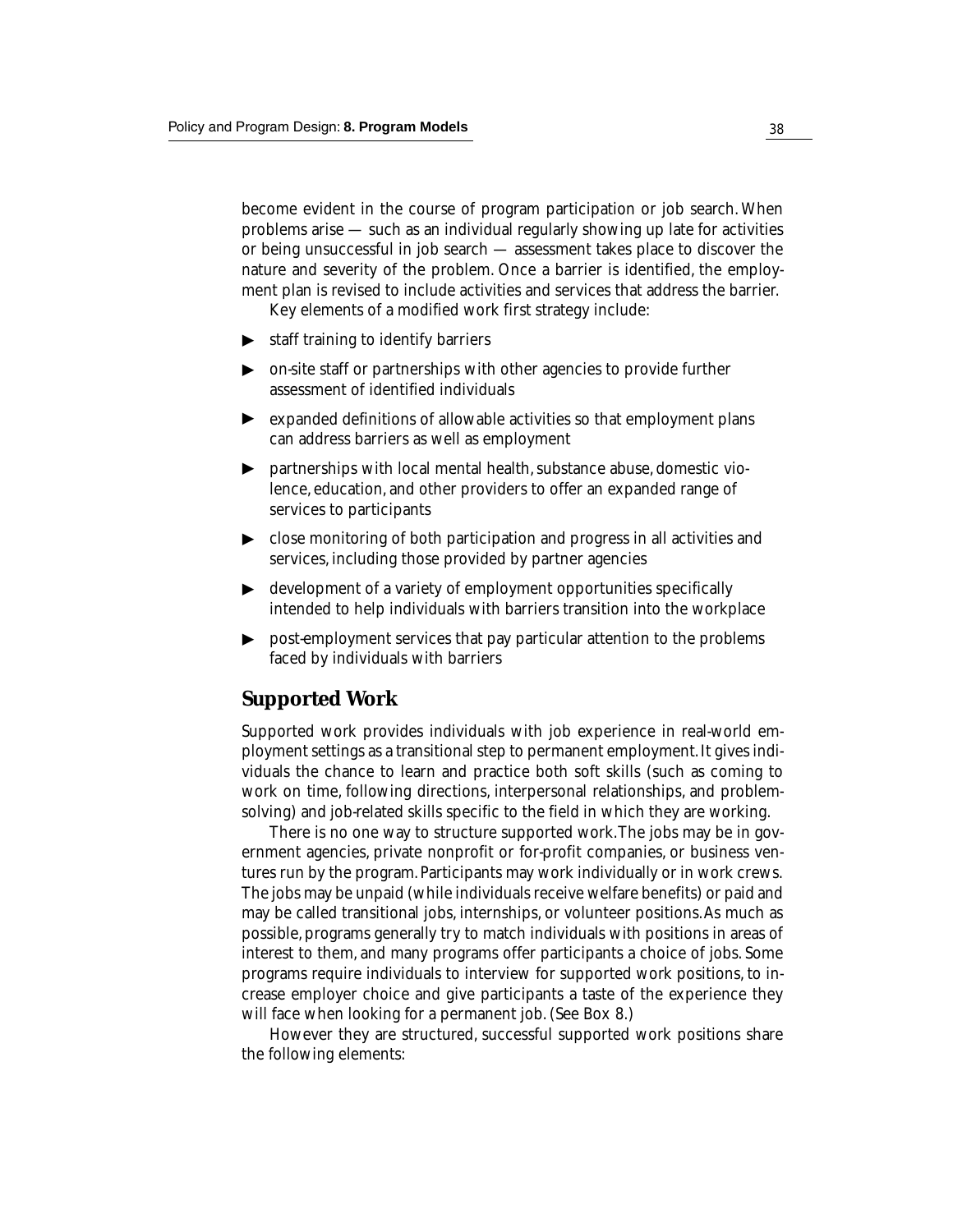- $\blacktriangleright$  a highly structured work environment<br> $\blacktriangleright$  close supervision
- $\blacktriangleright$  close supervision
- **F** gradually increasing expectations and demands
- $\blacktriangleright$  real work producing goods and services
- time-limited participation
- job development and job search to move to permanent employment

Supported work can function as an assessment tool, offering an opportunity for staff to observe participants in a real job setting and identify issues that interfere with employment success. It can be a job-readiness activity, giving individuals the chance to learn and practice job skills in an environment in which they can make mistakes without losing their job. And it can provide a transitional activity for those who are not yet ready to move into permanent

#### **Box 8**

#### **Program Examples: Supported Work**

**Goodwill Industries** in Oakland, California, operates an apprentice program that provides nine months of transitional employment, life skills training, job search assistance, and job retention services to individuals with a variety of barriers, including substance abuse, mental health problems, learning disabilities, illiteracy, domestic violence, and criminal records. After meeting with a staff member to address any logistical issues related to participation (including child care, transportation, and housing problems), individuals are immediately placed in a custodial or retail sales position in one of Goodwill's 25 businesses in Oakland. Supervisors, who receive special training and are often called "job coaches," work closely with participants to help them develop work behaviors and skills. After five months of transitional employment, participants work with an employment specialist to develop a résumé and look for a job.\* tradually increasing expect<br>
real work producing goods<br>
time-limited participation<br>
job development and job s<br>
Supported work can funct<br>
mity for staff to observe particip<br>
interfere with employment suidividuals the chanc

**Kandu Industries** operates an employment and training program for welfare recipients in Ottawa County, Michigan. Participants begin with a two-week job club in which they work with job developers to identify and apply for job openings. Those who do not find jobs are hired by Kandu in its manufacturing facilities at minimum wage for 30 hours a week. The program offers participants the chance to learn work behaviors and gives program staff an opportunity to identify barriers in the context of a real work environment. While working, participants continue their job search. Most find jobs within the six-week period of employment at Kandu.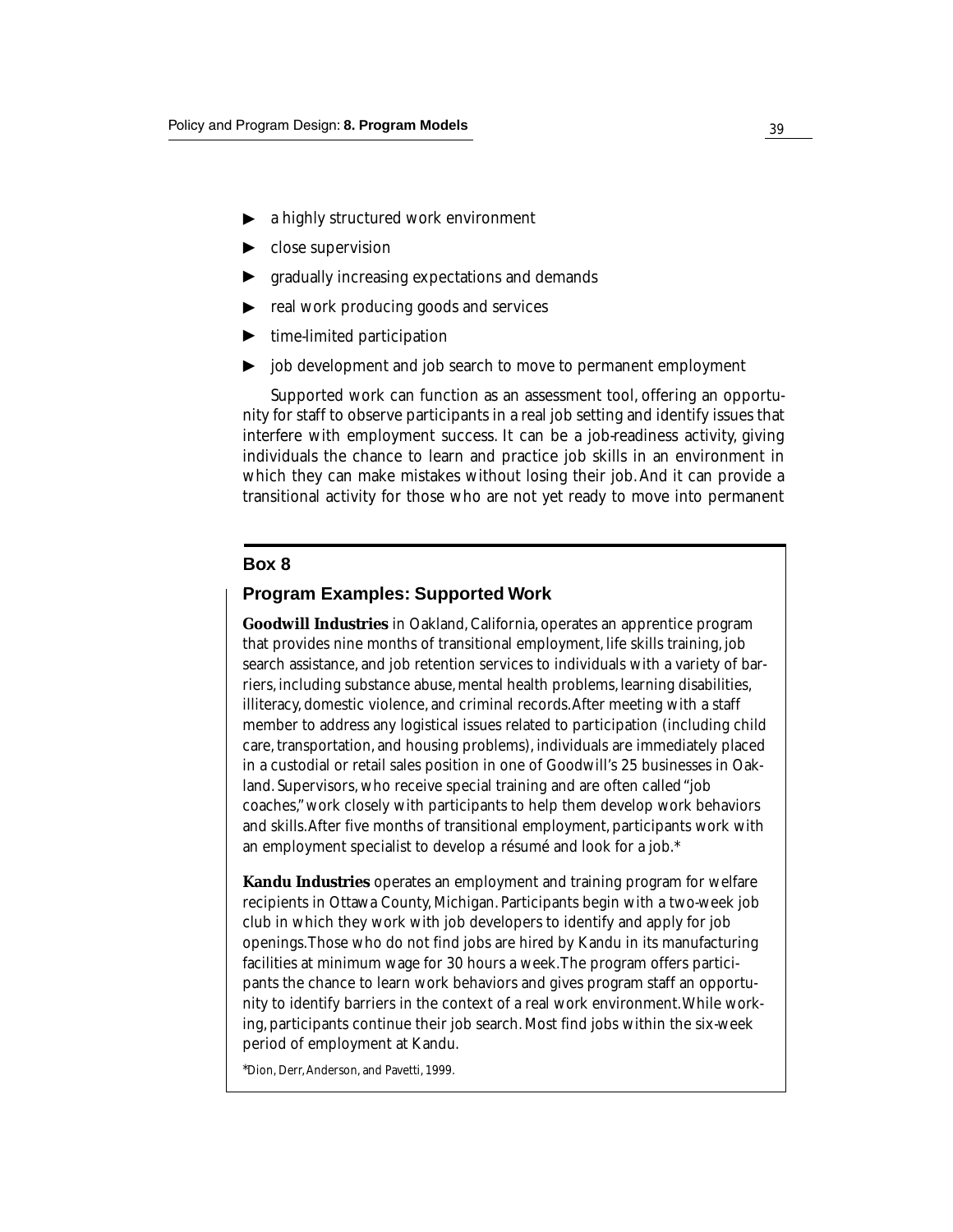employment. Individuals with serious barriers may need additional services prior to or concurrent with participation in supported work.

Job search and job placement activities are crucial components of a supported work model in which the goal is unsubsidized employment. Many programs serving severely disabled individuals have traditionally used supported work as a long-term therapeutic activity rather than a transitional one. Research on welfare-to-work programs utilizing work experience positions suggests that such activities will not necessarily lead to unsubsidized employment.<sup>18</sup>

### **The Incremental Ladder**

The incremental ladder model was developed by Project Match, a Chicago employment program (see Box 9).<sup>19</sup> The model is based on the concept of a ladder, which supports individuals as they take incremental steps to employment. Each individual's ladder is different, as participants begin at different points and move in different sequences. The model has been used in government welfare-to-work programs in Illinois, Minnesota, and New York. (See Figure 1 for an illustration of the incremental ladder model.)

The incremental ladder recognizes that many individuals are not prepared to directly enter unsubsidized employment and allows the lowest rungs to include activities such as taking children to extracurricular activities and addressing health problems. Individuals can move up, down, sideways, or diagonally on

#### **Box 9**

#### **Program Example: The Incremental Ladder**

**Project Match** is an employment program that has served welfare recipients and low-wage workers in Chicago, Illinois, since 1985. The program's directservice model supports participants as they make progress on a personalized ladder of incremental steps to self-sufficiency. Individuals may begin at any place and progress at their own pace. In recent years, Project Match has also focused on the development of the Pathways System. While Pathways incorporates many principles of Project Match's direct-service model, it is a separate initiative. An innovative case management and tracking tool for state and local welfare agencies, Pathways is intended to be used with Temporary Assistance for Needy Families (TANF) recipients and is particularly appropriate for "hard to serve" populations. The incremental ladder model is the heart of the Pathways System. Each rung on the ladder can involve a number of activities related to personal and family issues, skill development, and work. Each activity is designed to build skills and self-confidence and bring the participant closer to the long-term goal of self-sufficiency.

<sup>18.</sup> Brock, Butler, and Long, 1993.

<sup>19.</sup> Pavetti et al., 1997.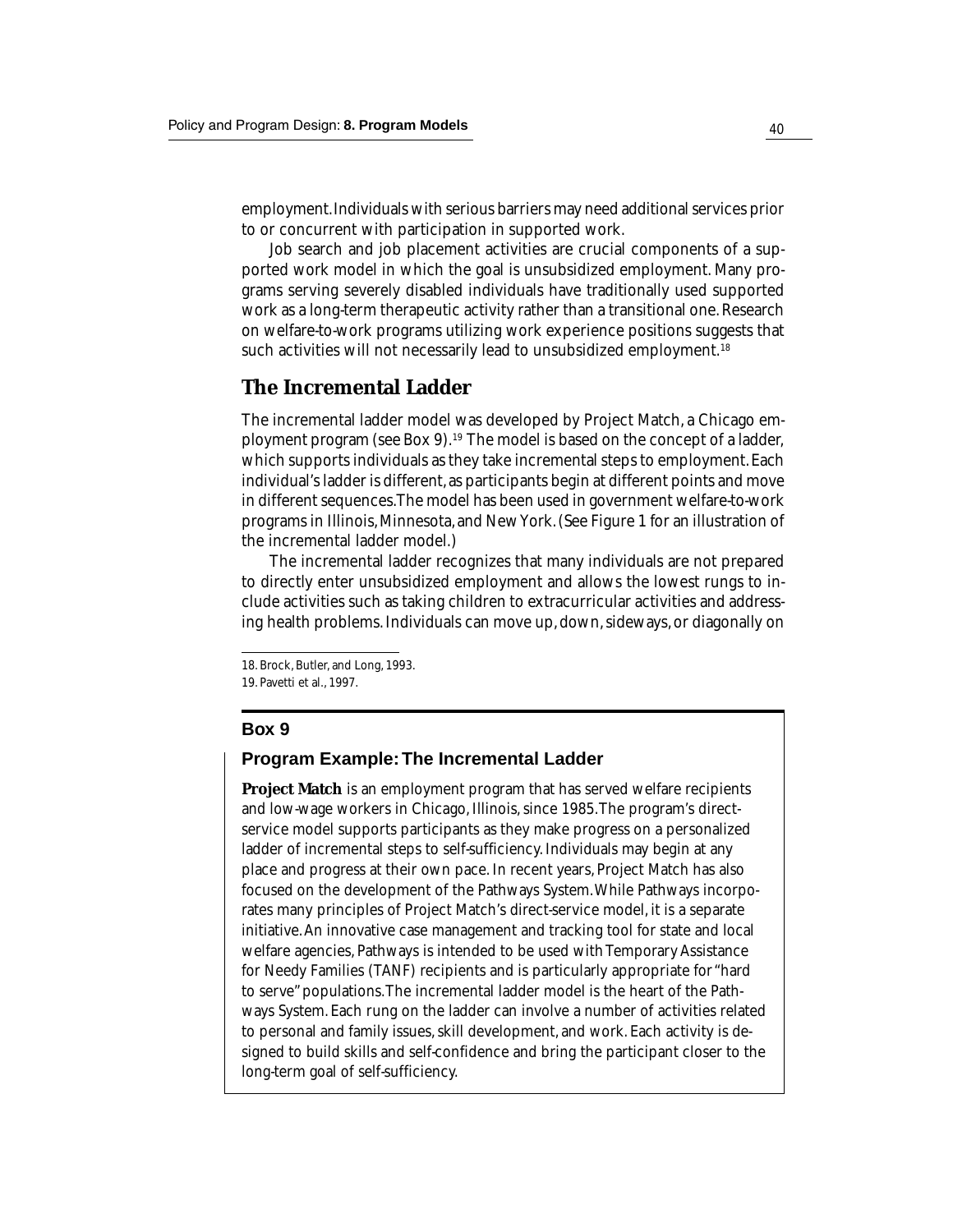## Figure 1

## **The Incremental Ladder to Economic Independence**

|                                    |                                                                   |                                    |                                                                        | More Than 25 Hours/Week                      | Job-Readiness Classes<br><b>Vocational Training</b><br>High School<br><b>LBE/GED</b><br>College                                     | 11-25 or More Hours/Week<br>11-25 or More Hours/Week | Substance Abuse Treatment<br>Exercise Class/Aerobics<br>Crafts/Sewing<br><b>Vocational Training</b><br>ABE/GED<br>Literacy<br>College            | 6-10 Hours/Week<br>6-10 Hours/Week        | Domestic Violence Support Group<br>Substance Abuse Treatment<br>Exercise Class/Aerobics<br><b>Leadership Training</b><br>ABE/GED<br>Literacy      | 1-5 Hours/Week<br>1-5 Hours/Week           | Medical Appointment<br>Individual & Family Counseling<br>Managing Family Crises<br>CPR Class<br><b>ABE/GED</b><br>Literacy                       | Self- and Family-Improvement<br>Activities<br>Education/Training<br>Activities |
|------------------------------------|-------------------------------------------------------------------|------------------------------------|------------------------------------------------------------------------|----------------------------------------------|-------------------------------------------------------------------------------------------------------------------------------------|------------------------------------------------------|--------------------------------------------------------------------------------------------------------------------------------------------------|-------------------------------------------|---------------------------------------------------------------------------------------------------------------------------------------------------|--------------------------------------------|--------------------------------------------------------------------------------------------------------------------------------------------------|--------------------------------------------------------------------------------|
| Unsubsidized Jobs<br>40 Hours/Week | (Family-Supporting Wage)<br>Over 5 Years<br>4-5 Years<br>13 Years | Unsubsidized Jobs<br>40 Hours/Week | 7-12 Months<br>Entry Level)<br>Over 1 Year<br>4-6 Months<br>0-3 Months | More Than 25 Hours/Week<br>Unsubsidized Jobs | 7-12 Months<br>4-6 Months<br>0-3 Months                                                                                             | Unsubsidized Jobs<br>11-25 Hours/Week                | 7-12 Months<br>4-6 Months<br>0-3 Months                                                                                                          | Subsidized Jobs<br>6-10 Hours/Week        | (e.g., Agency- or Client-Generated)<br>Work Experience (WEP)<br>Pay for Performance<br>On-the-Job Training                                        | Internships with Stipend<br>1-5 Hours/Week | Structured Activities with Stipends<br>(e.g., WIC Clerk, Head Start Alde)<br>7-12 Months<br>4-6 Months<br>0-3 Months                             | Employment                                                                     |
|                                    |                                                                   |                                    |                                                                        | More Than 25 Hours/Week<br>Scheduled Hours   | (e.g., Child's School, Head Start, Church,<br>(e.g., Red Cross, United Way)<br>Outside Community<br>In Community<br>Advisory Board) | 11-25 Hours/Week<br><b>Scheduled Hours</b>           | (e.g., Child's School, Head Start, Church,<br>(e.g., Red Cross, United Way)<br><b>Outside Community</b><br>In Community<br>Advisory Board)       | <b>Scheduled Hours</b><br>6-10 Hours/Week | Tenant Management Board<br>Local School Council<br>Child's School<br><b>Head Start</b>                                                            | <b>Unscheduled Hours</b><br>1-5 Hours/Week | Child's School<br>Food Pantry<br><b>Head Start</b><br>Church                                                                                     | <b>Advisory Boards</b><br>Volunteer Work                                       |
|                                    |                                                                   |                                    |                                                                        |                                              |                                                                                                                                     | 11-25 or More Hours/Week                             | (e.g., Scouts, Little League, Music)<br><b>Extracurricular Activities</b><br>School-Based Activities<br>(e.g., Homeroom Mother)<br>Take Child to | 6-10 Hours/Week                           | (a.g., Scouts, Little League, Music)<br>Family Support Programs<br>Family Literacy Programs<br><b>Extracurricular Activities</b><br>Take Child to | 1-5 Hours/Week                             | Act on Referrals in a Timely Manner<br>(e.g., Medical, Tutoring, Speech Therapy)<br>Get Child to School on Time<br>Appointments<br>Take Child to | with Children<br>Activities                                                    |

Copyright © 1991, 1998 by Project Match - Families in Transition Association 05/24/00.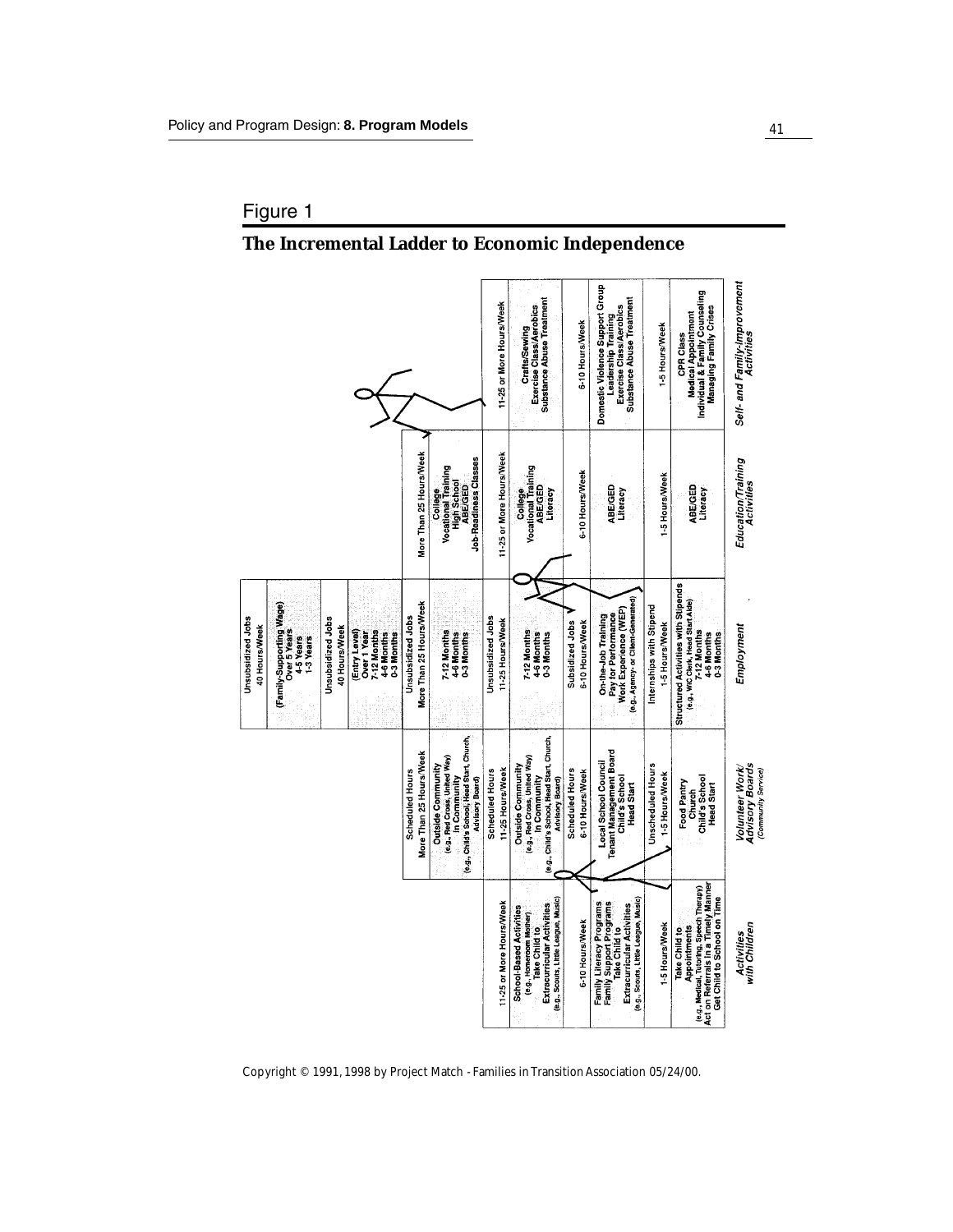the ladder; the key is that they continue to take steps. In some programs, participants keep diaries to chart their progress. Key elements of the model include:

- Paths are highly individualized, and case managers have great flexibility in designing the starting point, sequence, and intensity of activities. ▼
- ▶ Case managers work closely with participants to keep them engaged and moving forward.
- $\blacktriangleright$  -Ladders are regularly revisited and revised, based on an individual's progress.
- ▶ Small successes are celebrated, and failures are treated as opportunities to learn.
- ▶ There are no fixed time lines for movement to full-time, paid employment.

Work and work-oriented activities — including volunteering and part-time employment — are central to the model, and at each rung they provide opportunities for participants to learn about the world of work and practice jobrelated skills. In the mid-1980s, through an analysis of job-turnover data for the program's earliest participants, Project Match recognized that, for many welfare recipients, keeping a job can be harder than finding one. To address this problem, the program developed long-term, post-employment services including job retention, reemployment, and advancement assistance.

# **9. Best Practices**

Part III of this guide offers information and advice for about seven specific barriers to employment. This section discusses best practices that apply to working with all hard-to-employ individuals. (Best practices that apply to specific barriers are discussed in Sections 11-17.) *These best practices are the basis on which successful programs are designed. Therefore, all readers should pay particular attention to this section.*

Best practices are discussed for each of the following key program recommendations:

- Set high expectations for success. ▼
- $\blacktriangleright$  Stay focused on the employment goal.
- ▶ Promote access and support for all participants. ▼▼ ▼
- $\blacktriangleright$  Provide staff with training, flexibility, and support.
- ▶ Work closely with employers.
- ▶ Continue to support participants after employment.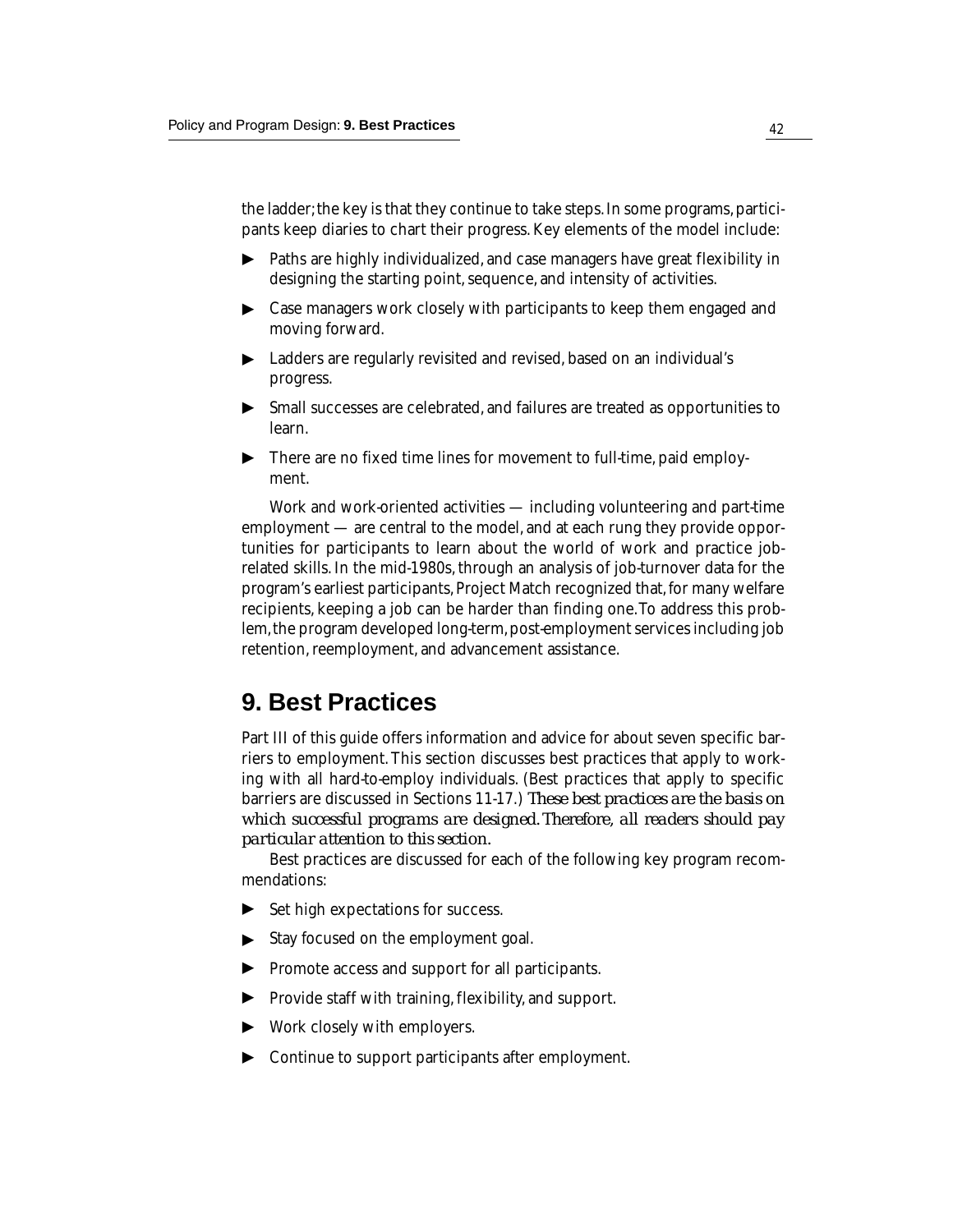Depending on the role played (for example, as a case manager, job developer, or agency administrator) not all these recommendations will be under each reader's control. We encourage readers to find those that apply to their position and use the information as a checklist to make sure that these elements are incorporated into their own work.

## **Set High Expectations for Success**

The most successful programs are those in which staff believe that participants can succeed and convey that expectation from the onset of program participation. This may be especially important for working with individuals with barriers to employment, who are likely to have low self-confidence and to have confronted low expectations in the past.

- **Clearly articulate and consistently enforce program rules.** It is important for participants to receive a clear and consistent message about the program's approach to serving individuals with barriers to employment. Make sure that participants understand both what you expect of them and what assistance you will offer, and follow through on both. ✔
- **Set goals for program performance and monitor success.** Quantify expectations in performance measures that reflect the challenge of working with hard-to-employ individuals. Administrators should track both employment and intermediate outcomes (such as participation and completion of program activities) and use the information as a management tool. ✔
- **Model program expectations after the workplace.** Treating participation as a job conveys the expectation that participants will move to work at the same time that it teaches and reinforces job-readiness skills. This includes expecting participants to arrive on time, dress and behave professionally, take instruction, and work in teams with their peers. ✔
- **Focus on strengths, skills, and interests rather than on barriers.** Although this guide deals with barriers to employment, it should not be a program's primary focus. Staff should help participants identify their assets and interests. Consider not whether individuals can succeed, but what employment goals they can realistically pursue and what support they need to achieve them. ✔
- **Teach participants to conduct their own job search.** While job development will be a key factor in helping individuals with barriers move to work (see below), individual job search is also a key program component. Learning how to identify job openings, complete an application, and conduct a job interview are important skills and can build self-confidence. ✔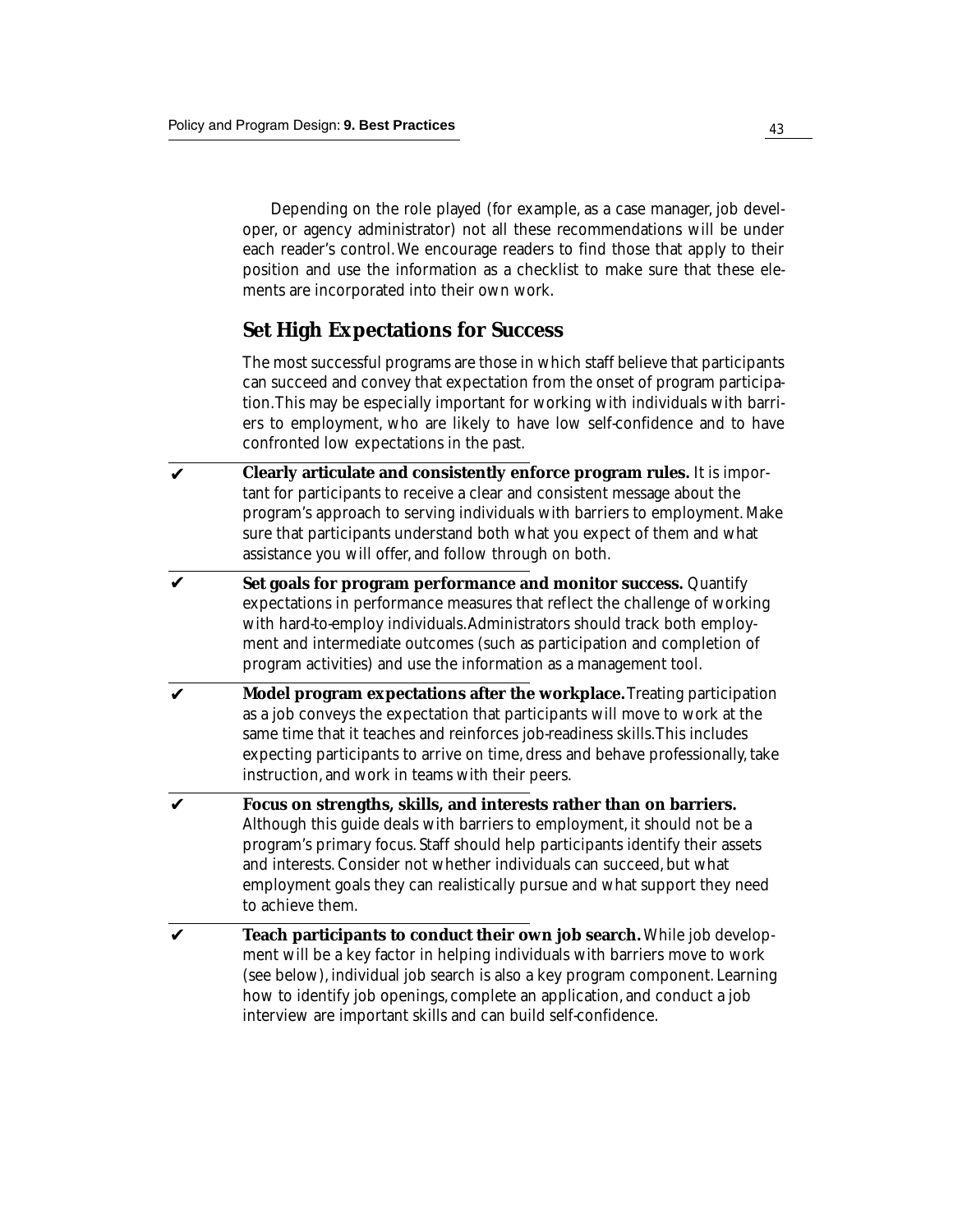**Hire staff who face, or have faced, the same barriers as participants.** These staff members can be role models for participants, showing that barriers do not preclude success, and can also offer advice and support from their personal experience. Former participants can also play this role (and are proof that the program can help) and can be involved as staff, volunteers, guest speakers, or mentors to current participants. ✔

### **Stay Focused on the Employment Goal**

It is easy for program staff and participants themselves to become preoccupied with the barriers that participants face. It is crucial, therefore, to always keep in mind that the goal of the program is employment and to emphasize employment at every stage of the process. Barriers should always be considered and addressed within the context of the employment goal.

- **Define success in the context of employment.** Develop definitions of success that involve managing issues so that employment is possible, rather than solving problems. Staff need to recognize that they will not be able to solve all of an individual's problems — nor is that their role. Participants should understand that they need not fully address all issues before moving to work. ✔
- **Identify both short- and long-term goals, with interim benchmarks of success.** Be realistic about what participants can accomplish and how quickly, balancing high expectations with incremental steps for participants who face serious barriers. This will enable staff and participants to chart a realistic path to employment and see continuous progress toward the longerterm goal. ✔
- **Help participants explore their interests and options.** The presence of barriers does not mean that individuals have no options concerning the type of job they pursue. Yet many participants may have no idea what type of job they would like or what positions may be available to them. Help participants identify their interests and skills, and create realistic yet individualized employment goals. ✔
- **At all stages of the process, maintain a clear focus on the goal of employment.** In developing participants' plans, remember that all activities — whether job search, basic education, or counseling — are intended to promote employment. Staff should make sure that participants understand how each assignment relates to the employment goal. ✔
- **Monitor attendance and progress in all activities and services.** It is important that participants remain involved and make steady progress toward employment. Close communication with service providers will ensure that ✔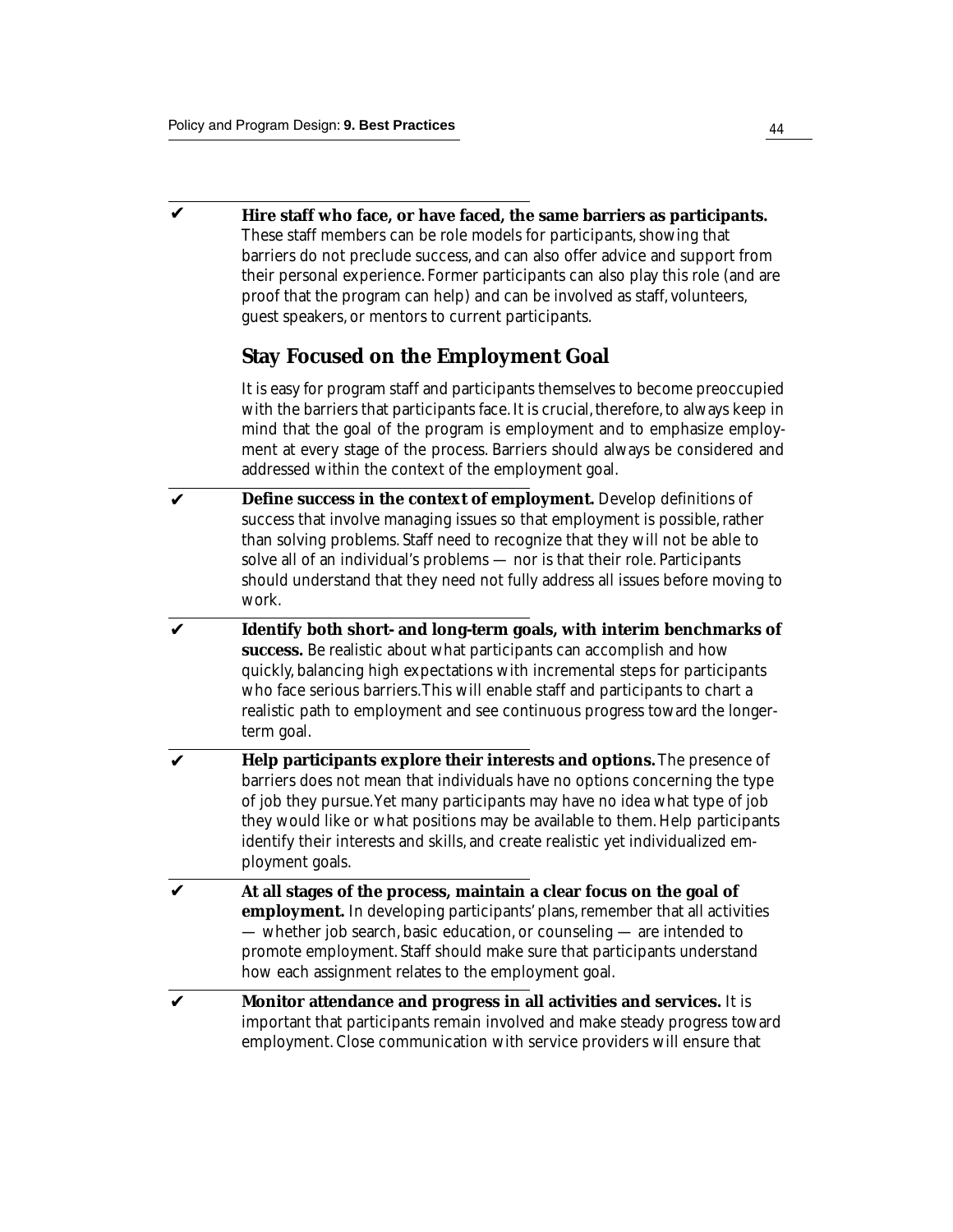participants remain productively engaged. If either attendance or progress falters, the assignment should be reviewed and alternative activities considered.

**Keep participants motivated to move forward.** It can be difficult for individuals to acknowledge and begin to address serious barriers. The path to sustained employment may be long for some participants, so each step forward should be recognized and celebrated, to provide positive reinforcement and motivate participants to continue to make progress. ✔

## **Promote Access and Support for All Participants**

In the past, welfare-to-work programs have typically served the more job-ready participants and have exempted or deferred — or simply not reached out to those with serious barriers to employment. In order to serve this group, programs need to adopt policies and procedures that extend access to these groups and provide the support services needed to enable them to move to work.

- **Make an active commitment to serving all individuals, including those with serious barriers to employment.** Target individuals with barriers for aggressive outreach, including follow-up with those in sanction status. Make sure that intake, assessment, and program activities comply with the Americans with Disabilities Act, so that participation is accessible for all individuals. ✔
- **Provide a range of support services to address participant needs.** Individuals with barriers will need help accessing a variety of social services, including treatment, counseling, and legal assistance. While programs may provide some services themselves, they will more likely develop partnerships with government and community agencies to provide services to participants. ✔
- **Invest the resources needed to serve participants with barriers.** Serving individuals with barriers to employment requires investments in staff (including hiring specialized staff and reducing staff workload), staff training, and support services. Programs cannot attempt to serve this new group without committing adequate resources. ✔
- **Develop personal and trusting relationships with participants.** Forming good relationships with participants is critical if participants are to be comfortable revealing barriers to staff and both are to be comfortable discussing them. Staff should act as advocates for participants, supporting them even when setbacks occur and brokering services to meet their needs. ✔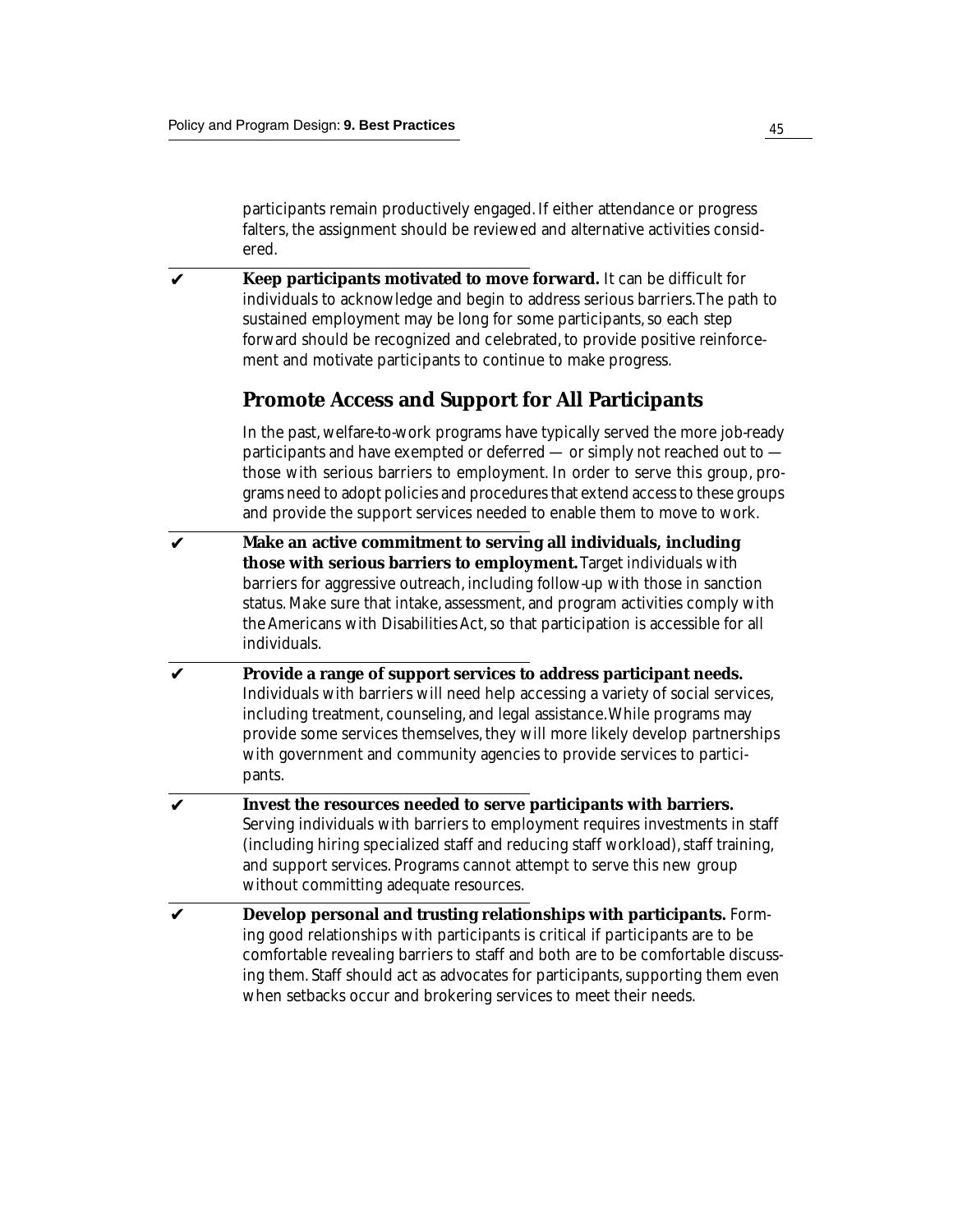- **Use employment plans as comprehensive case management tools.** The plans should lay out a course to employment, including all activities, services, and supports along the way. Review and revise plans as barriers are identified, if individuals are not making progress in activities, or whenever a significant event — positive or negative — occurs that can affect employment. ✔
- **Help participants help each other.** Many programs have found that some of the most effective support for individuals with barriers can come from their peers. Promote opportunities for peer support, information-sharing, and problem-solving, such as regular support group meetings, buddy or mentoring programs, or informal dinners and get-togethers. ✔

## **Provide Staff with Training, Flexibility, and Support**

Employment program staff are likely to have little experience working with individuals who have serious barriers. If staff are to take on this role, they will need additional training, support, and the flexibility to tailor services to meet participant needs. Section 7 provides additional recommendations for staff development, as well as advice on establishing interagency partnerships.

- **Give staff a clear mandate to serve individuals with barriers.** The commitment to working with these participants should be clear, from the top levels of agency leadership on down. Define program goals and expected outcomes as they relate to participants with barriers. Make formal changes in policy and procedures to ensure that the decision to address barriers translates into staff practice. ✔
- **Provide regular, ongoing training for staff.** Use staff training to introduce information about barriers, procedures for identifying them, and strategies for working with participants who may have them. Confront any underlying attitudes, beliefs, and misconceptions that staff may hold about individuals with particular barriers to employment.  $\boldsymbol{\nu}$
- **Provide multiple opportunities for staff development and support.** Create opportunities for staff development beyond training, and reinforce what is learned in training. Specialized case managers can take on certain cases or provide advice to other staff members. Case conferencing — structured group meetings where case managers share problems and ideas — can help staff members learn from each other. ✔
- **Form partnerships with agencies that have experience serving individuals with barriers.** Even while working with participants with barriers, program staff should focus primarily on their own roles related to employ-✔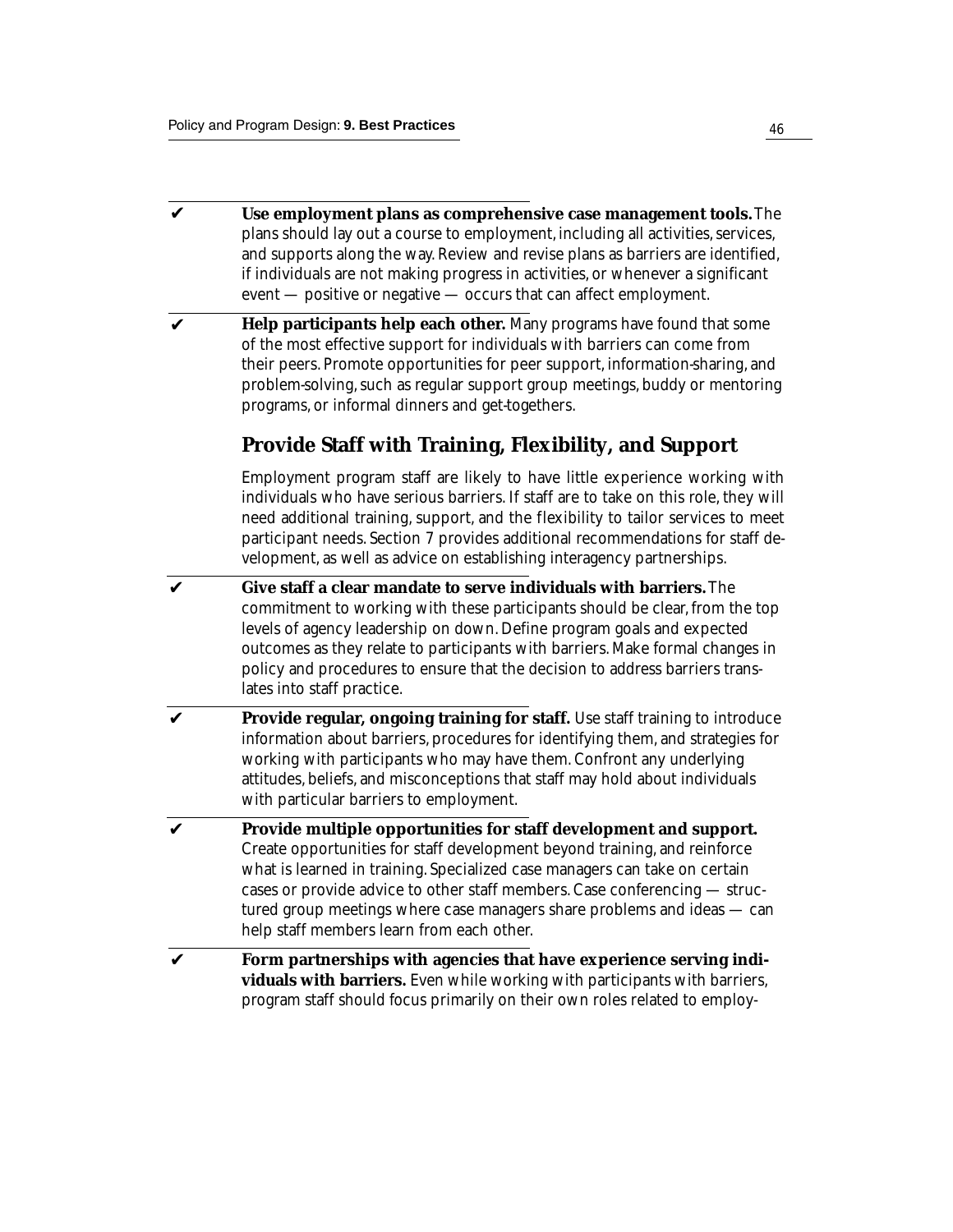ment. Partnerships with other government or community agencies can allow programs to meet participant needs that they otherwise would be unable to meet.

- **Give staff the time they need to help participants with barriers.** Staffing plans must recognize the additional time it takes to identify and address barriers, as well as to provide personal support to participants. Programs can address this by reducing caseload, hiring specialized staff to work with some participants, or using support staff to assume some responsibilities. ✔
- **Give staff the flexibility and tools to address individual needs.** Allow sufficient flexibility — within a framework of clear and consistent policies and procedures — for staff to tailor services and activities to meet individual needs. Implement a strong record-keeping system so that case managers can monitor participation and progress and measure participant outcomes. ✔

## **Work Closely with Employers**

Employer involvement is a key element of successful programs and is even more crucial when working with individuals who have barriers to employment. Employer involvement can open up job opportunities for participants by ensuring that programs meet employer needs, overcoming prejudices and stereotypes that employers may hold, and building employer willingness to hire individuals they might otherwise not consider.<sup>20</sup>

- **Use aggressive job development to increase opportunities for participants.** Job development should supplement individual job search and seek out a wide range of positions, to improve the chances of finding an appropriate match for each individual. Programs should market wage subsidies, tax credits, and other benefits available to employers who hire program participants.<sup>21</sup> ✔
- **Build long-term relationships with employers.** In addition to identifying current openings, build relationships so that employers are willing to take risks in hiring through your program. Get to know employers' individual needs, and work jointly to meet those needs. Follow up with employers after placement to address issues that arise on the job and to maintain and strengthen relationships. ✔
- **Involve employers in program design and implementation.** This can ensure that the program meets employer needs and can overcome stereo-✔

<sup>20.</sup> For more information on developing business partnerships, see Brown et al., 1998.

<sup>21.</sup>Two federal tax credits, the Welfare to Work Tax Credit and the Work Opportunity Tax Credit (WOTC), are available to employers. The Welfare to Work Tax Credit targets long-term welfare recipients. WOTC is available to businesses that hire individuals with a variety of barriers to employment, including certain individuals with criminal records, disabilities, and histories of welfare or Food Stamp receipt.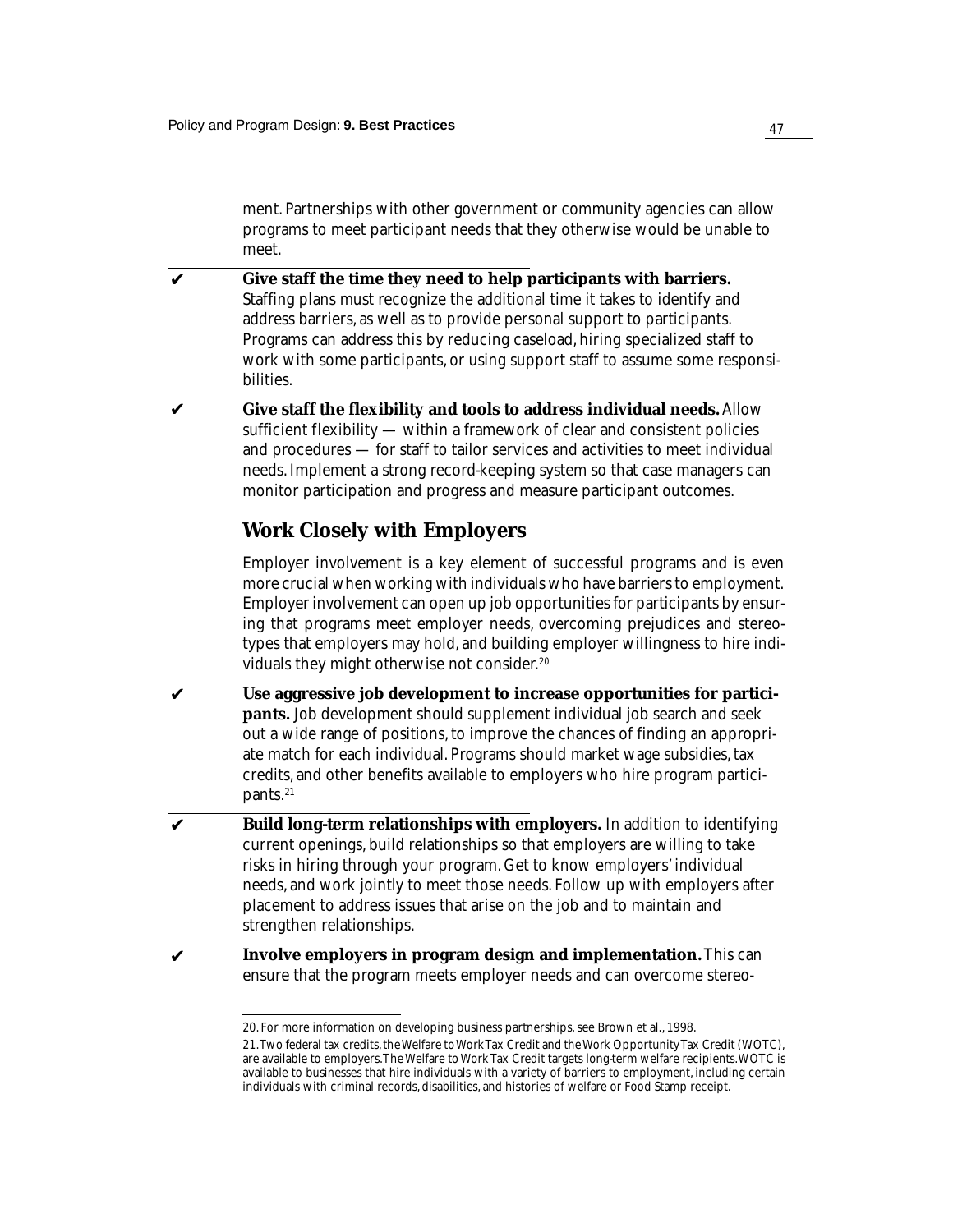types that employers may have. Employers can be involved by conducting practice interviews or by talking to participants about what jobs are available in their field and what they expect from employees.

- **Focus on individuals' strengths rather than barriers in marketing participants to employers.** Remember that program staff should not engage in conversations with employers about individuals' barriers without their knowledge and consent because doing so may violate the individuals' privacy or run afoul of employment discrimination laws. ✔
- **Address stereotypes and misconceptions about individuals with barriers.** The best way to overcome employer preconceptions is to encourage interaction between participants and employers. Bring employers into the program — to sit in on activities, speak with participants, or participate in events — and bring participants to job sites, for tours or job shadowing. ✔
- **Look for jobs that provide a supportive work environment.** Reach out to small businesses or larger companies that can provide flexibility and support for employees, for example, through flexible schedules or Employee Assistance Programs (EAPs). Look for jobs that provide health coverage for services that participants may need, including mental health and substance abuse treatment. ✔

## **Continue to Support Participants After Employment**

Getting a job is only one step toward sustained employment. For many individuals, the hardest challenges may arise once they begin working, and many of those who move from welfare to work quickly lose their jobs.<sup>22</sup> This may be especially true for individuals facing the issues discussed in this guide, who must manage the dual challenge of a new job and continued attention to addressing barriers.

- **Build in post-employment services as a formal program component.** Post-employment services include ongoing case management, access to transitional benefits, peer support groups, skill upgrading, and job advancement assistance. Formalizing these services will ensure that staff have both the time and the mandate to adequately provide them. ✔
- **Pay careful attention to the transition to work.** Most new workers who lose jobs do so in the first months of employment, and program experience suggests that close follow-up is especially critical in the first days and weeks ✔

<sup>22.</sup> About one-fourth of recipients who become employed stop working within three months and at least one-half are no longer working within one year. For more information on promoting job retention and advancement, see Strawn and Martinson, 2000.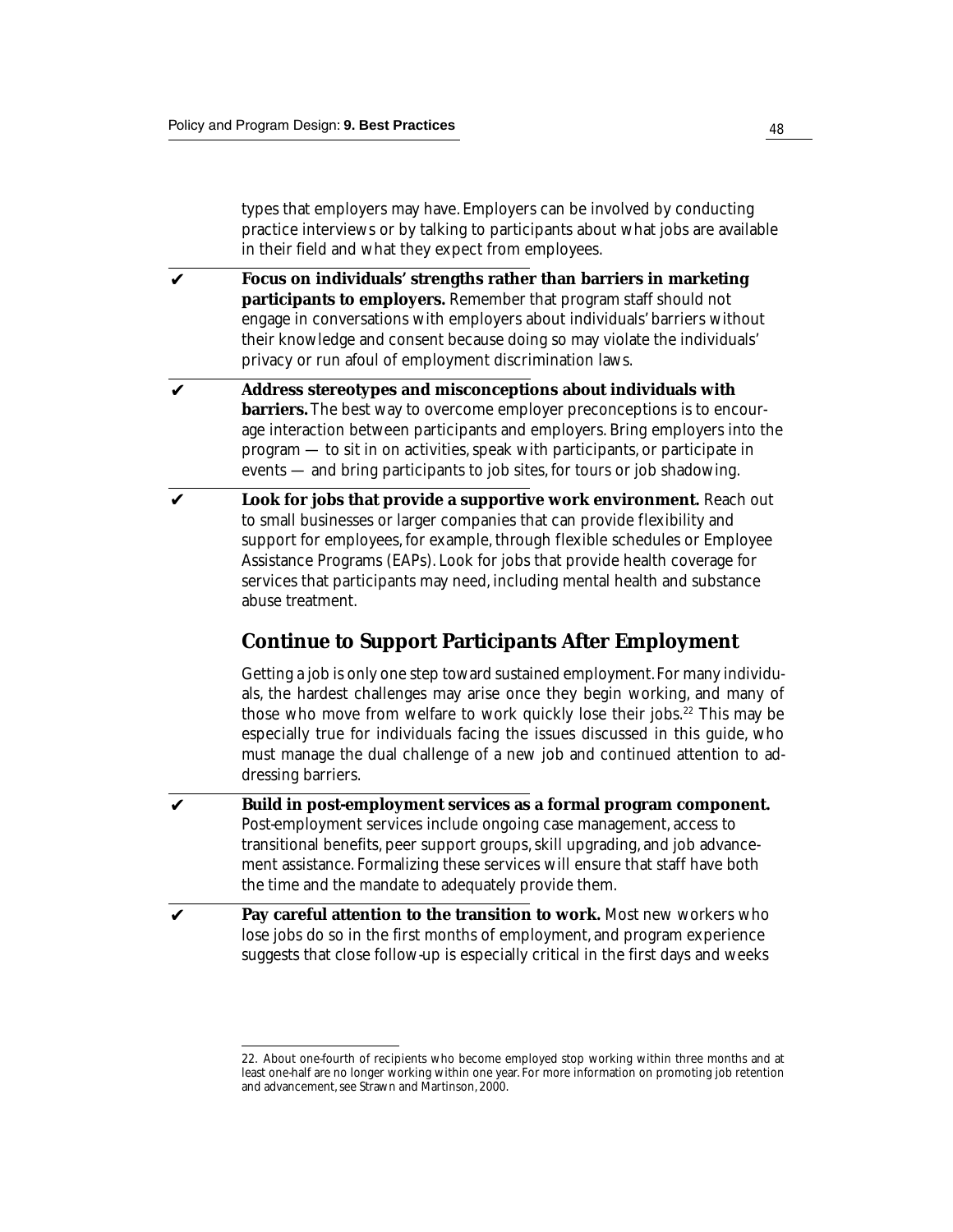on the job. In addition, staff should be aware of family and personal transitions, such as a move, pregnancy, or promotion, that change the status quo.

- **Facilitate access to transitional benefits.** A key role of post-employment case management is to make sure that individuals receive all available transitional benefits, including health care, child care, and wage supplements. Takeup rates for transitional benefits are often quite low; aggressive efforts are needed to inform people about these supports and facilitate access to them. ✔
- **Use post-employment follow-up to achieve multiple goals.** Post-employment follow-up can accomplish a variety of objectives, including supporting employees' transition to work, addressing any issues that arise on the job, providing additional training as needed, getting feedback from supervisors, assessing employees' job satisfaction, and strengthening relationships with employers.  $\boldsymbol{\nu}$
- **Help participants get the best job they can.** What programs do before employment can also help support participants after they are working. Initial job quality — starting in jobs with higher wages, employer-provided benefits, and in certain occupations — is a key factor in both job retention and advancement. Target job search and job development efforts to help participants get better jobs. ✔
- **Help workers to upgrade their skills and advance to better jobs.** The jobs that participants get are likely to be relatively low-paying, entry-level positions. Long-term self-sufficiency will depend on skill development and the ability to move to better jobs. Post-employment services should therefore include planning for next-step jobs and the activities needed to support advancement. ✔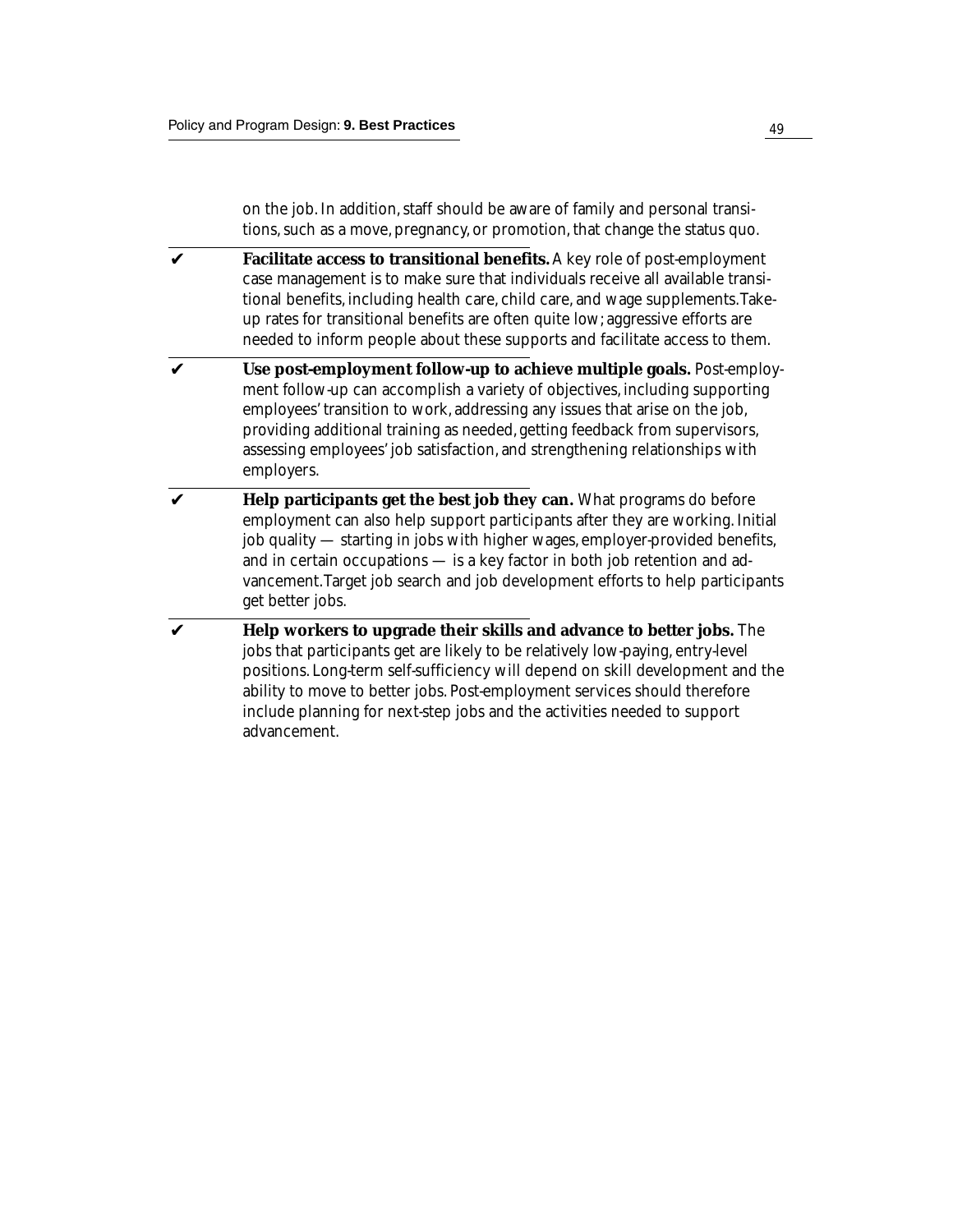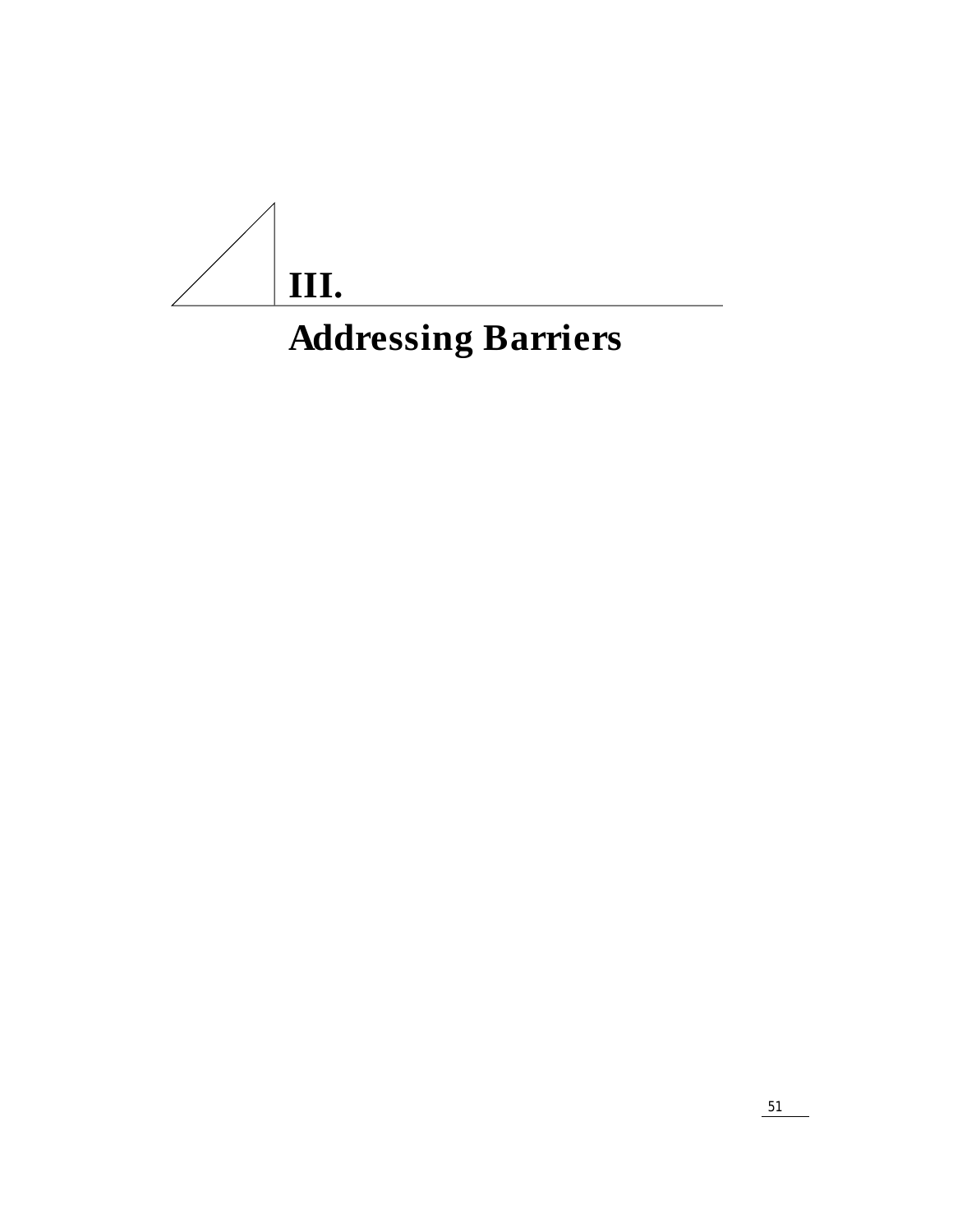## **10. Multiple Barriers**

This guide provides information and advice on how to address some of the most serious barriers to employment that welfare recipients face. Sections 11 through 17 address each issue independently, although many welfare recipients face more than one of these barriers. Employment program staff need to be able to identify and assess multiple barriers and to develop individualized employment plans that take into account each participant's unique situation.

As noted in Section 2, a national survey found that 78 percent of welfare recipients experienced at least one barrier to employment, 44 percent experienced two or more barriers, and 17 percent experienced three or more barriers. Individuals with multiple barriers were far less likely to work: 52 percent of welfare recipients with no barriers were working, compared with only 22 percent of those with one barrier, 6 percent of those with two barriers, and just 3 percent of those with three or more barriers.1

Having said that, the same overall caveat applies to multiple barriers as to individual ones. Programs should not focus exclusively on participants' barriers. Many individuals with barriers work, and putting too much emphasis on barriers can undermine a program's success. The most effective welfare-to-work programs are those that convey a belief that all participants can succeed and that help participants define their goals, identify their strengths and skills, and chart a course to successful employment. Programs should therefore balance their approach, helping participants address those issues that present barriers to employment, but not those that do not.

Table 2 lists the seven barriers addressed in this guide and the barriers most commonly related to them. This provides yet another tool for staff to use in identifying potential barriers to employment.

In addition, because these barriers have made work difficult, individuals with any of them are likely to have limited or inconsistent work histories and doubts about their own abilities to succeed in employment. They may appear unmotivated, fail to report for program participation, or have difficulty attending regularly. They may lack personal and family support networks, as well as clear employment-related goals.

*Flexibility is key to assisting individuals with multiple barriers. Program staff will need to work with individuals to design personalized employment and service plans that meet their unique situations.* Using the information included in each of the sections that follow, staff will need to combine, coordinate, and prioritize a variety of services and strategies.

The following are some suggestions for accomplishing this goal:

**Build on a base of best practices.** The programs in the best position to serve individuals with multiple barriers to employment will be those that have a strong foundation of activities and services for all participants. With

✔

<sup>1.</sup> Zedlewski, 1999b.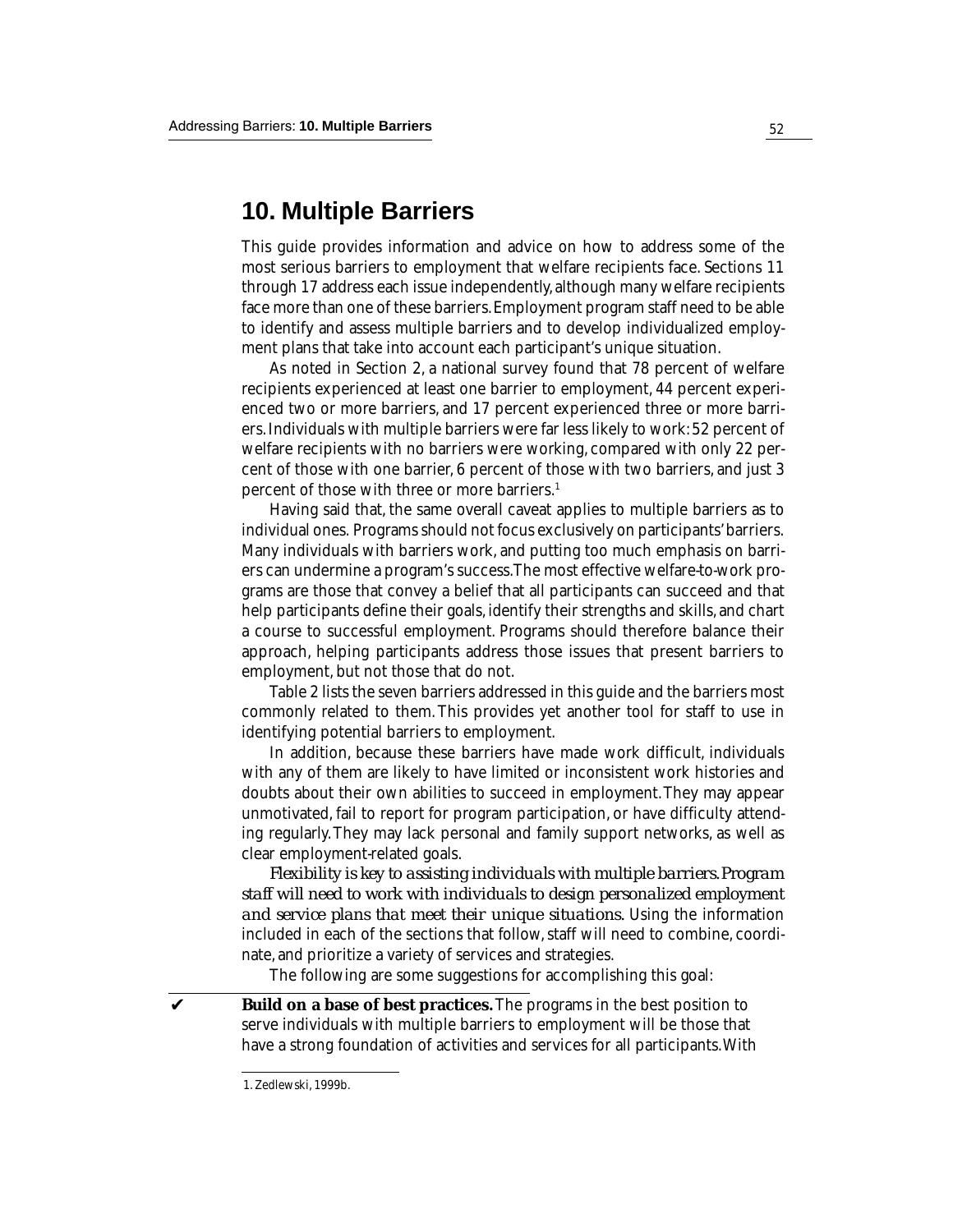#### Table 2

| <b>Potential Barrier</b>                                            | <b>Related Potential Barriers</b>                                                                                                                                                                   |  |  |  |  |  |  |
|---------------------------------------------------------------------|-----------------------------------------------------------------------------------------------------------------------------------------------------------------------------------------------------|--|--|--|--|--|--|
| Substance abuse                                                     | Criminal record (often for drug-related arrests),<br>domestic violence, physical health problem<br>(including HIV), mental health problem, child welfare<br>involvement, suspended driver's license |  |  |  |  |  |  |
| Domestic violence                                                   | Health problem, mental health problem (in<br>particular, depression, anxiety, or low self-esteem),<br>child welfare involvement, substance abuse, legal<br>problem, social isolation                |  |  |  |  |  |  |
| Physical disability or<br>chronic health problem                    | Multiple health problems <sup>a</sup>                                                                                                                                                               |  |  |  |  |  |  |
| Depression or other mental<br>health problem                        | Substance abuse, domestic violence                                                                                                                                                                  |  |  |  |  |  |  |
| <b>Criminal record</b>                                              | Ongoing legal problem, substance abuse, low basic<br>skills, lack of access to certain professions                                                                                                  |  |  |  |  |  |  |
| Very low basic skills and/or<br>learning disability (often related) | Mental health problem (in particular, low self-esteem,<br>anxiety, depression, or anger), substance abuse                                                                                           |  |  |  |  |  |  |
| Language barrier                                                    | Low native-language skills, cultural differences<br>(leading to miscommunication and misunder-<br>standing)                                                                                         |  |  |  |  |  |  |
|                                                                     |                                                                                                                                                                                                     |  |  |  |  |  |  |

### **Commonly Related Barriers to Employment**

NOTE: a In MDRC's study of welfare reform in four large cities, nonworking women were much more likely than working women not only to have health problems but to have multiple health problems (Polit, London, and Martinez, forthcoming).

these basics in place — including the best practices described in Section 9 programs can add specialized services for those participants who need them.

- **Screen for commonly related barriers.** Table 2 and the sections that follow note barriers that are commonly related. Programs can use this information as a tool to identify barriers. For example, a program may decide to target individuals facing domestic violence for mental health screening. Similarly, job developers should know whether participants with substance abuse problems also have criminal records. Staff training should include information about commonly related barriers and strategies to recognize and address them. ✔
- **Prioritize barriers and services.** Participants may not be able to address all issues simultaneously, and some will necessarily present more urgent needs. Case managers, together with participants and specialized staff or partners, should prioritize services based on those needs. For example, a woman who is in an abusive situation and also faces another barrier should clearly be ✔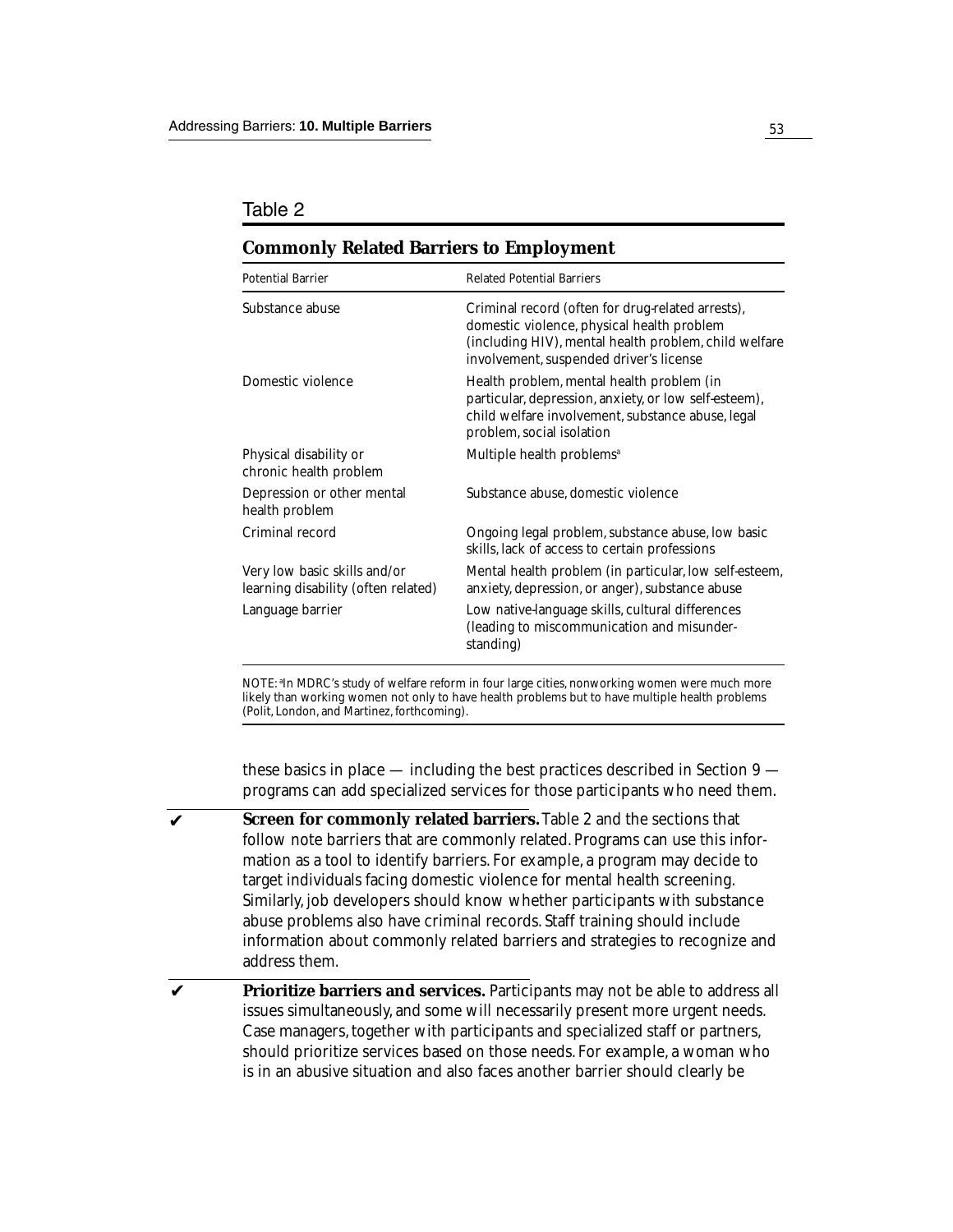assisted first in securing a safe environment for herself and her children. In other cases, one issue may mask another, so that the first needs to be addressed before the second can even be diagnosed.

- **Understand how services to address different barriers interact.** The response to a given barrier may change depending on what other issues participants face. For example, a substance abuser may need to complete detoxification before medication for mental health problems can be prescribed. Specialized staff or staff from partner agencies should be involved in making service decisions concerning the treatment of multiple barriers, to ensure that these types of interactions are taken into account. ✔
- **Coordinate among multiple service providers.** The employment plans for individuals with multiple barriers are likely to include referrals to a variety of outside service providers. It is generally the responsibility of the employment program case manager to coordinate communication among those providers to ensure that, when appropriate, each knows about the other services participants are receiving. In addition, the case manager will have to work with both participants and service providers (and employers, when appropriate) to schedule the various activities and avoid time conflicts. ✔
- **Help participants avoid becoming overwhelmed.** If it is difficult for an individual to acknowledge and begin to address one of the issues discussed here, it may be much more so if multiple barriers are present. Program staff and specialized counselors or other workers should help participants understand the interrelationship of these issues, how each relates to employment, and how their service plan prioritizes and addresses them. Setting incremental goals and recognizing each small success can help participants stay motivated and avoid becoming overwhelmed. ✔
- **Keep barriers in perspective.** It is easy for staff and participants to get caught up in the obstacles that participants face. Remember that individuals have unique skills, assets, and interests that define them and their potential as much as do their barriers. Even those with multiple barriers can succeed in employment. Rather than focusing solely on barriers, help participants set realistic employment goals, and work with them to develop strategies to achieve those goals. ✔

As the points above make clear, assisting participants with multiple barriers requires a more comprehensive approach than simply providing services for each barrier. The same holds true for employment programs as a whole: a commitment to address multiple barriers requires more than the aggregation of screening mechanisms and special services for individual issues. In order to create a program that effectively serves the hard-to-employ, program administrators need to foster an environment that promotes attention to these issues as a whole and supports efforts to help participants with whatever — and however many — barriers they may face.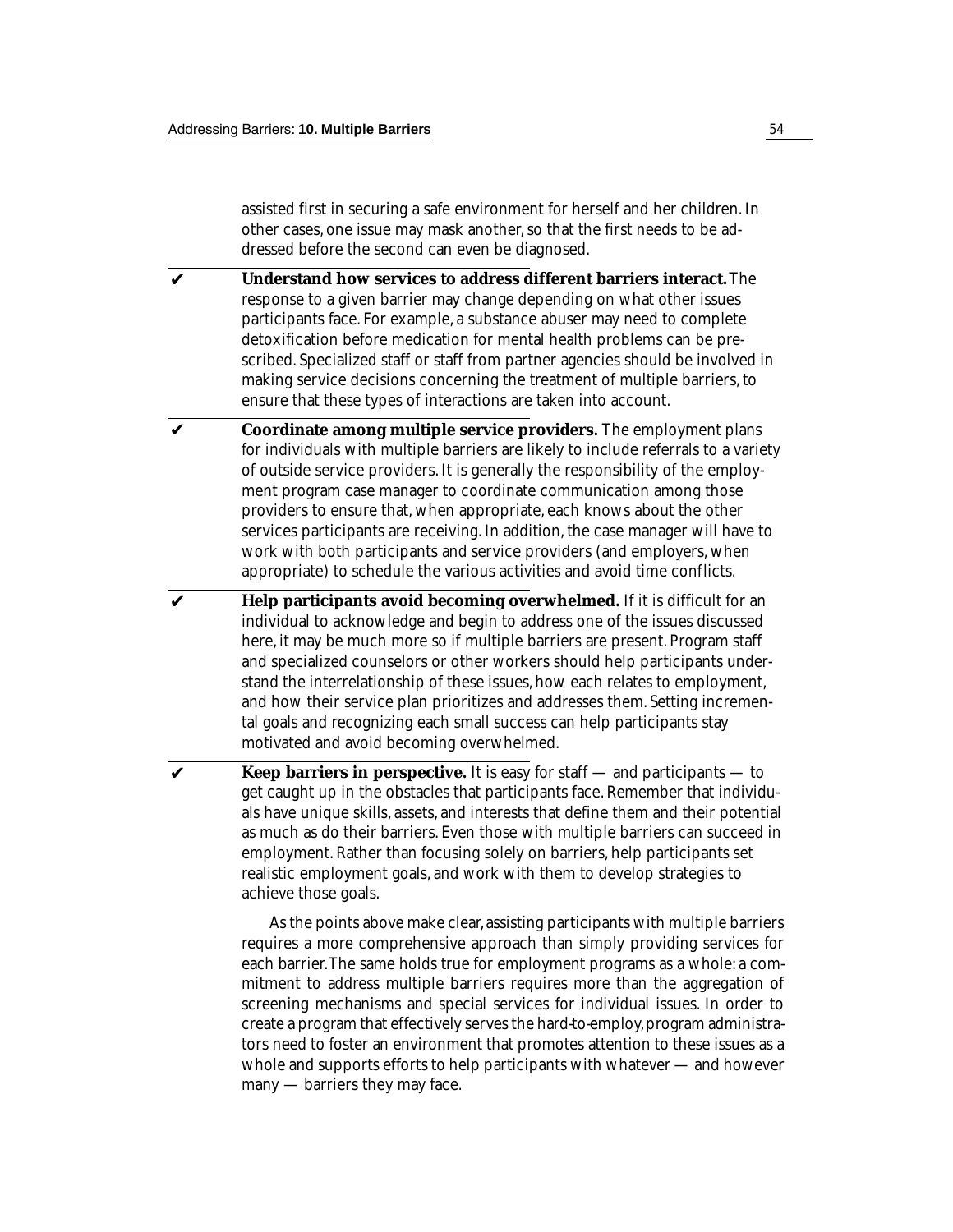# **11. Substance Abuse**

### **Overview of the Issue**

The typical response of employment programs to substance abuse has been to tell potential participants to seek treatment on their own and "come back when you're clean." However, a recent report concludes that employment programs can productively engage participants with drug or alcohol problems and suggests that staff approach these cases just as they would those with other barriers to employment.2

Substance abuse is defined as "regular, sporadic, or intensive use of higher doses of drugs, alcohol, or tobacco that leads to social, legal, or interpersonal problems."3 Estimates as to the prevalence of substance abuse among welfare recipients vary widely, from 5 to 60 percent (see Section 2). Screening tools used in some states generally identify less than 5 percent of the caseload, though that may say more about the difficulty of identifying substance abuse than about the prevalence of the issue. In Portland, Oregon, over a 12-month period 15 percent of all TANF clients were referred for drug and alcohol assessments based on initial screening. Of those assessed, 82 percent were referred for treatment. The National Center on Addiction and Substance Abuse at Columbia University estimates that 25 percent of women on welfare abuse or are addicted to drugs or alcohol.4

According to the U.S. Department of Labor, 70 percent of people who use illegal drugs are in the labor force.<sup>5</sup> It is important, therefore, to distinguish between drug or alcohol *use* and substance *abuse* that presents a barrier to employment and to focus on the latter. Substance abuse can affect employment efforts in a variety of ways. First and foremost, substance abusers often have difficulty maintaining regular attendance and appropriate and productive workplace behavior. In addition, many employers regularly test both job applicants and employees for drugs, and those who test positive will not get jobs or keep their jobs, regardless of their ability or performance.

Because relapse is common, addiction is thought of as being chronic or cyclical. Therefore, even individuals who are able to move to work will likely need longer-term support to retain employment. In fact, programs that have experience working with this population stress that job retention strategies are more important than job placement.

Related problems can also present barriers to employment. These include criminal records (often for drug-related arrests), domestic violence, health problems (including HIV), and mental health problems (see Sections 12 through 15).

<sup>2.</sup> Fleischer et al., 2000.

<sup>3.</sup> Callahan, 1999.

<sup>4.</sup> Callahan, 1999.

<sup>5.</sup> Fleischer et al., 2000.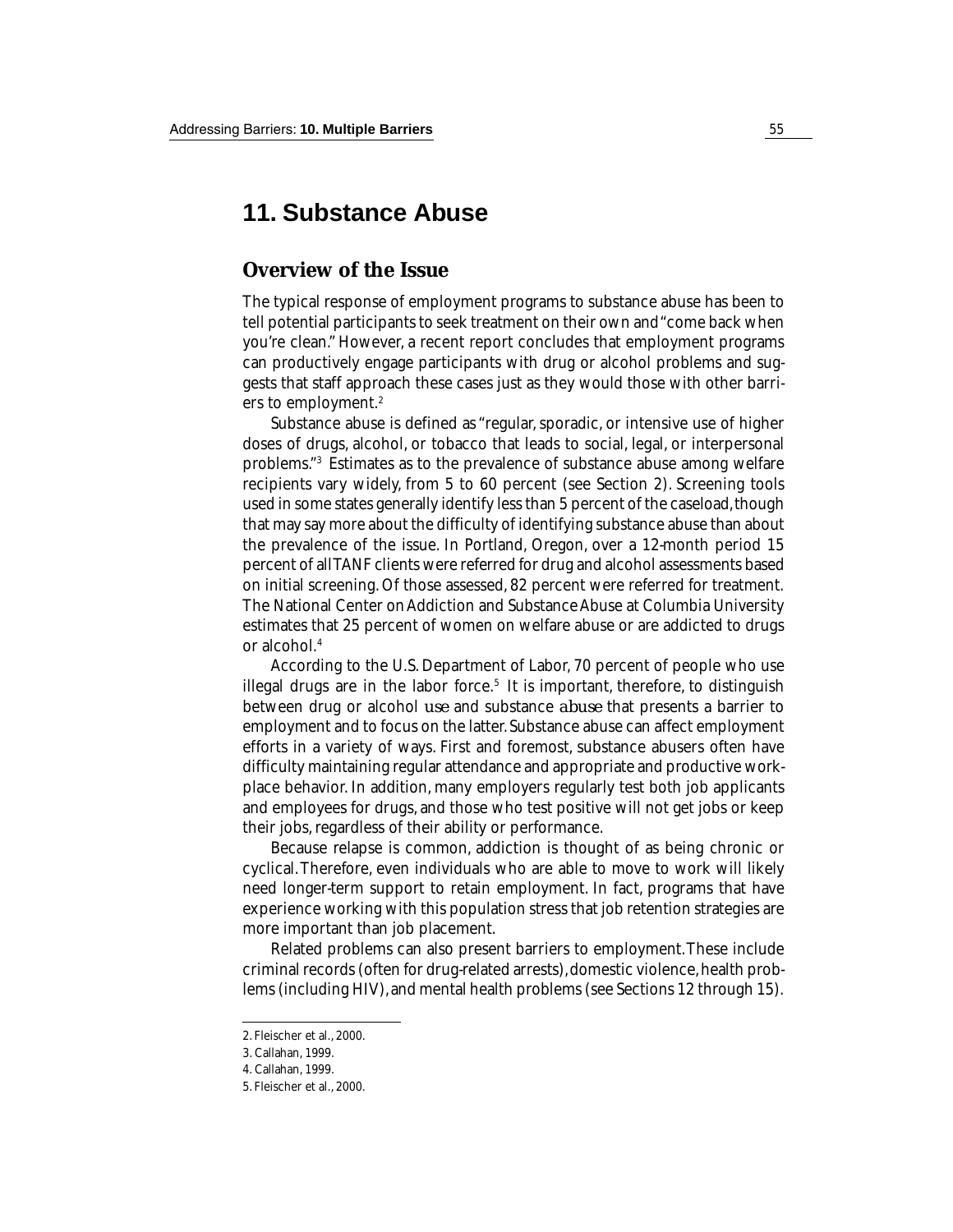Sixty to 95 percent of female addicts in treatment have been raped or otherwise sexually or physically abused.<sup>6</sup> Women who abuse drugs may be involved in the child welfare system. Participants may encounter a range of legal issues, including community service obligations, child custody issues, and child support arrears. Finally, individuals who have a suspended driver's license due to Driving Under the Influence (DUI) convictions may face transportation problems.

Outcome data on drug treatment programs are encouraging for those who complete treatment, and a number of states that have increased access to drug treatment for welfare recipients have found positive employment outcomes. In Minnesota, employment increased 64 percent among welfare recipients after treatment.7 In Kansas, monthly employment earnings of those who completed treatment were 33 times higher than earnings received before treatment.<sup>8</sup> In Oregon, those who completed treatment earned 65 percent more than those who did not.<sup>9</sup>

Program staff, in consultation with substance abuse professionals, will need to make individual decisions about the degree to which individuals can participate in work-related activities while they pursue treatment. Combining treatment with other activities is more likely to be possible for those in outpatient programs and those who have reached a certain stage of recovery. Some residential programs incorporate work or training as part of their treatment model. The federal Center for Substance Abuse Treatment (CSAT) recommends that life skills, vocational training, education, and employment services be included as components of alcohol and drug treatment services for women.10

### **Screening and Assessment**

Employment program staff do not need to know how to diagnose addiction, but they do need to have basic information so they can identify a potential problem, and they need to know where to refer individuals for further assessment. Programs can hire specialized staff to do this assessment, can bring in staff on-site from other agencies, or can develop a partnership with an outside agency to conduct the assessments off-site.

Employment programs and substance abuse experts generally do not recommend universal up-front drug testing of welfare recipients.<sup>11</sup> Such tests are costly, identify only recent use, do not distinguish between drug use that is a barrier to work and use that is not, and do not uncover use of legal drugs, such as alcohol or prescription medications. Tests also set up an adversarial relation-

<sup>6.</sup> Fleischer et al., 2000.

<sup>7.</sup> Callahan, 1999.

<sup>8.</sup> Johnson and Meckstroth, 1998.

<sup>9.</sup> Finigan, 1996, as cited in Fleischer et al., 2000.

<sup>10.</sup> Legal Action Center, 1999.

<sup>11.</sup> Legal Action Center, 1997.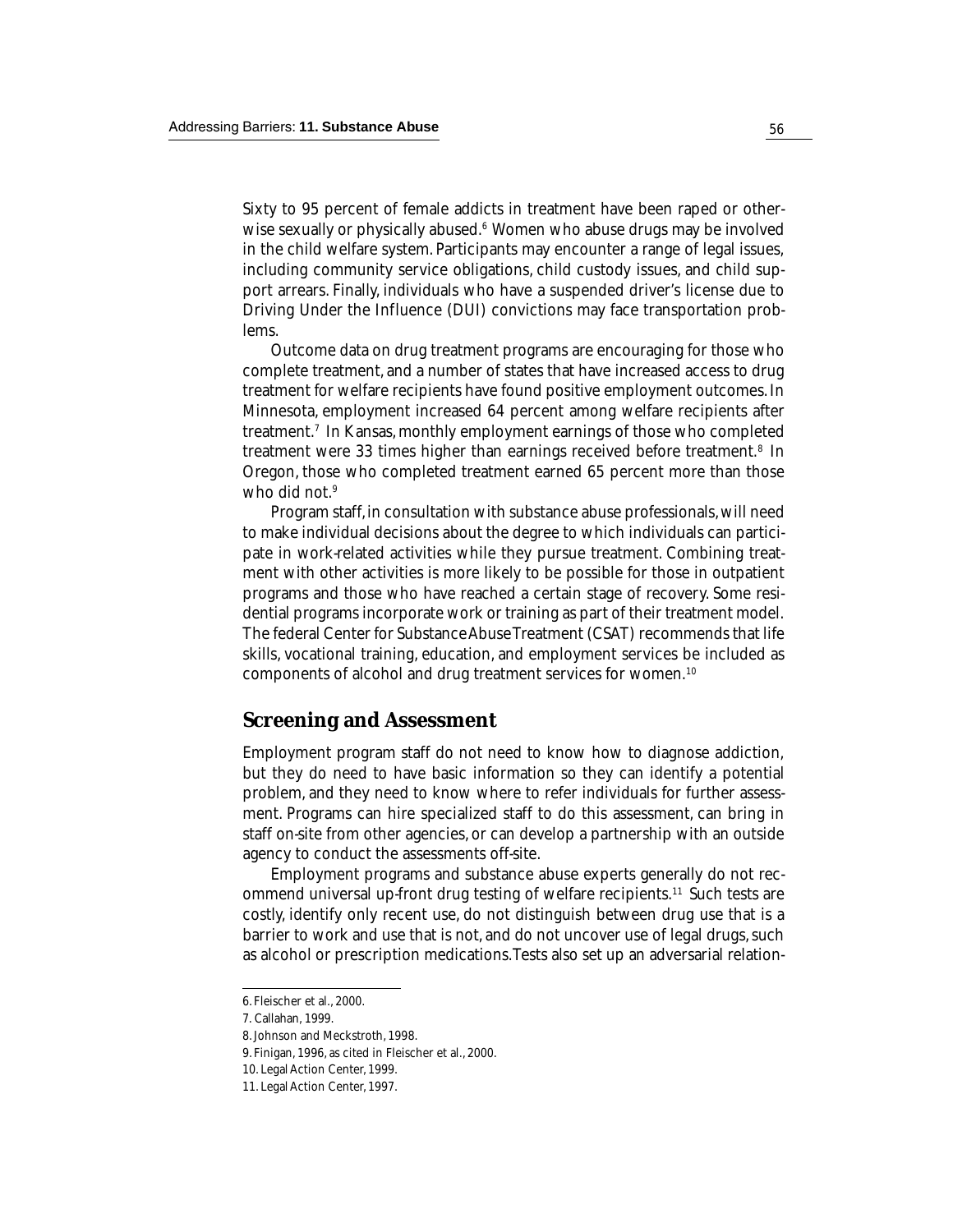ship between the program and participants that can hinder future efforts to address substance abuse and other barriers.

Screening tools that rely on clients to disclose information are also problematic because individuals are often reluctant to admit to drug or alcohol abuse. Women, especially, often have a higher degree of denial than men do, resulting from stigma and feelings of guilt or shame.12 Women may also fear being thought of as a bad parent and, especially, losing custody of their children. However, several programs use screening tools. Two of the most common are the Substance Abuse Subtle Screening Inventory (SASSI), a pencil-and-paper test, and CAGE, which consists of four questions.13 Annapolis, Maryland, uses a modified Michigan Alcohol Screening Test (MAST). These tools serve only as an initial screen, to identify individuals for further assessment by substance abuse professionals.

In lieu of or in addition to screening, programs can use participation requirements to expose substance abuse issues. For example, individuals who come late to program activities or miss appointments may have a problem. Active case management will be needed to quickly catch participation problems, and staff should be trained to identify signs of potential substance abuse.

### **Service Strategies**

Service strategies for substance abuse focus on identifying and referring individuals to appropriate treatment.

- ✔ **Foster an open and nonjudgmental environment.** In order to encourage disclosure, programs should promote a relationship of trust between participants and staff. Being open about the program's policies related to substance abuse can set the stage for these discussions. In addition, programs should minimize — or at least make clear — the consequences of such a disclosure.
- ✔ **Train staff to talk about substance abuse.** Not only are participants often reluctant to discuss substance abuse, but staff may be equally uncomfortable speaking with participants. Staff should receive training in how to broach the topic in a nonthreatening and nonjudgmental way. The focus should be on the consequences of addiction for employment rather than on personal or societal values related to drug or alcohol use.
- ✔ **Develop clear confidentiality policies.** Participants may be concerned about other people and systems learning about a substance abuse disclosure. Be clear about what happens to personal information that a participant shares

<sup>12.</sup> Kirby et al., 1999.

<sup>13.</sup> CAGE is an acronym based on key words in the questionnaire. The CAGE questions are listed in Legal Action Center, 1997. In this guide, commonly used screening and assessment tools may be mentioned by name. A mention, however, does not imply endorsement by MDRC nor is it a statement of a tool's effectiveness. Indeed, in our experience screening and assessment tools are generally ineffective at identifying who will have difficulty succeeding in a program or in employment. Readers will have to decide whether they want to use these tools and, if so, which work best for their situation.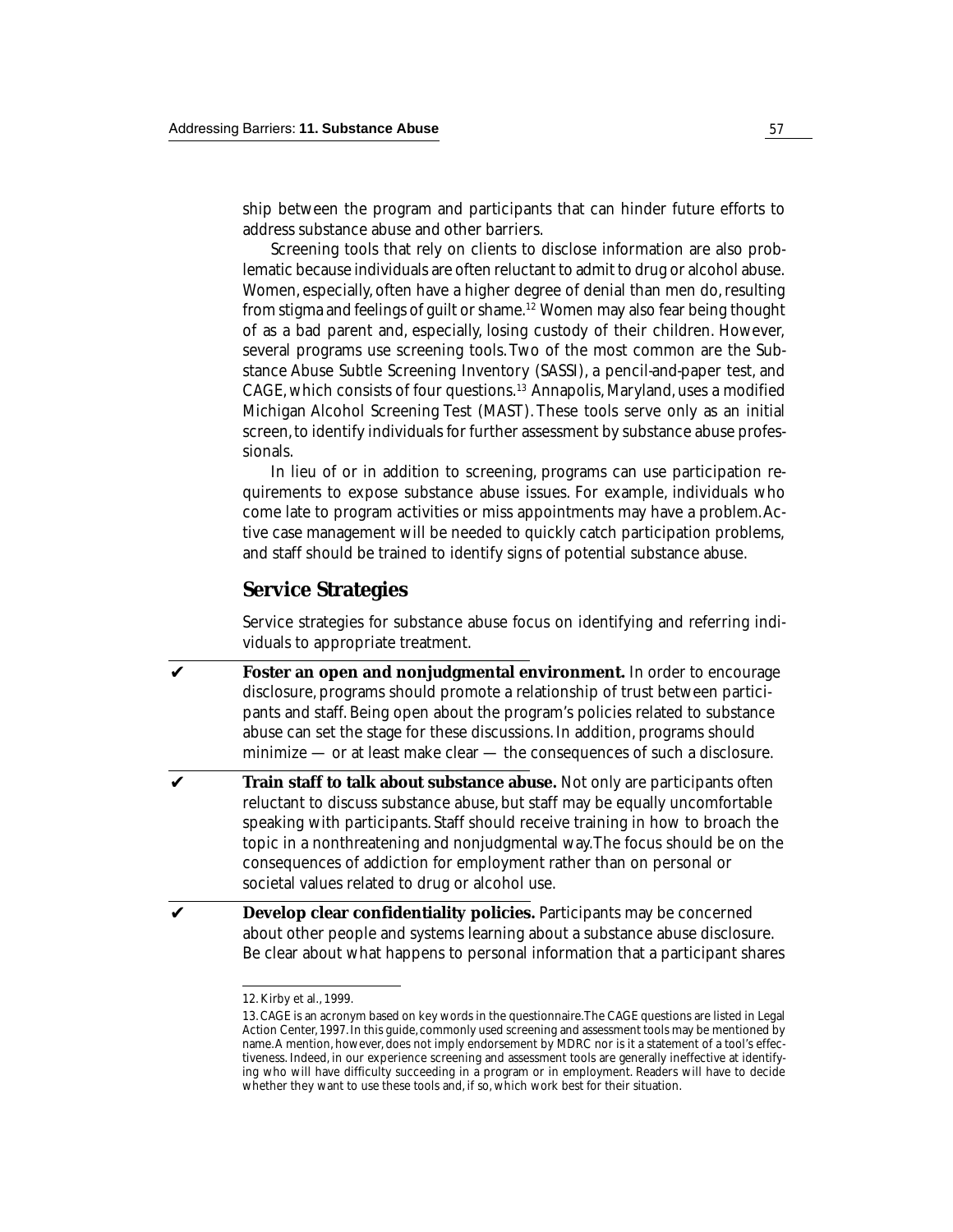with a caseworker. Be honest about what information will be held in confidence and what information might be shared.

- **Match individuals with treatment options that fit their needs and preferences.** Where treatment options are available, try to match individuals with the option that is most suitable for them. Treatment may be residential or outpatient and may differ in terms of length of stay, target population, treatment model, and availability of counseling and other support services. ✔
- **Consider the different needs of men and women.** Most treatment programs serve both men and women. However, many experts believe that women require distinctive approaches — for example, placing more emphasis on personal connections and family issues.14 In addition, women may be more likely to face multiple issues, including physical and sexual abuse. Finally, many residential programs do not accommodate children. ✔
- **Look for treatment that is compatible with an employment focus.** While some treatment models focus exclusively on recovery, others include work or employment-related activities as part of the treatment. In some cases, individuals may be able to pursue treatment and employment concurrently. Employment program staff should coordinate with treatment providers to develop shared goals around both treatment and employment. ✔
- **Build in structure to participants' schedules.** The less structured their time, the more likely participants may be to return to drugs or alcohol. Use employment and job-readiness activities to help participants create a regular schedule that supports treatment and recovery. ✔
- **Follow up with participants during and after treatment.** Kansas found that while it did a good job of identifying and referring participants, most either did not enter or did not complete treatment. Close communication with treatment providers will be needed to learn if participants drop out, and staff should quickly follow up to reengage those who do. After treatment, ongoing contact can help individuals maintain progress and manage the dual challenges of recovery and employment. ✔
- **Guard against relapse.** After treatment, individuals will be vulnerable to relapse, which may be triggered by certain people, places, things, and times associated with previous drug use. Staff should help participants recognize and avoid or manage potential triggers. Programs should teach participants budgeting and financial management skills, as both having and not having money are typical relapse triggers. ✔
- **Create support systems to avoid isolation.** Isolation is a key problem for those in recovery. Staff should provide encouragement directly as well as help participants develop both formal and informal support networks in their ✔

<sup>14.</sup> Fleischer et al., 2000.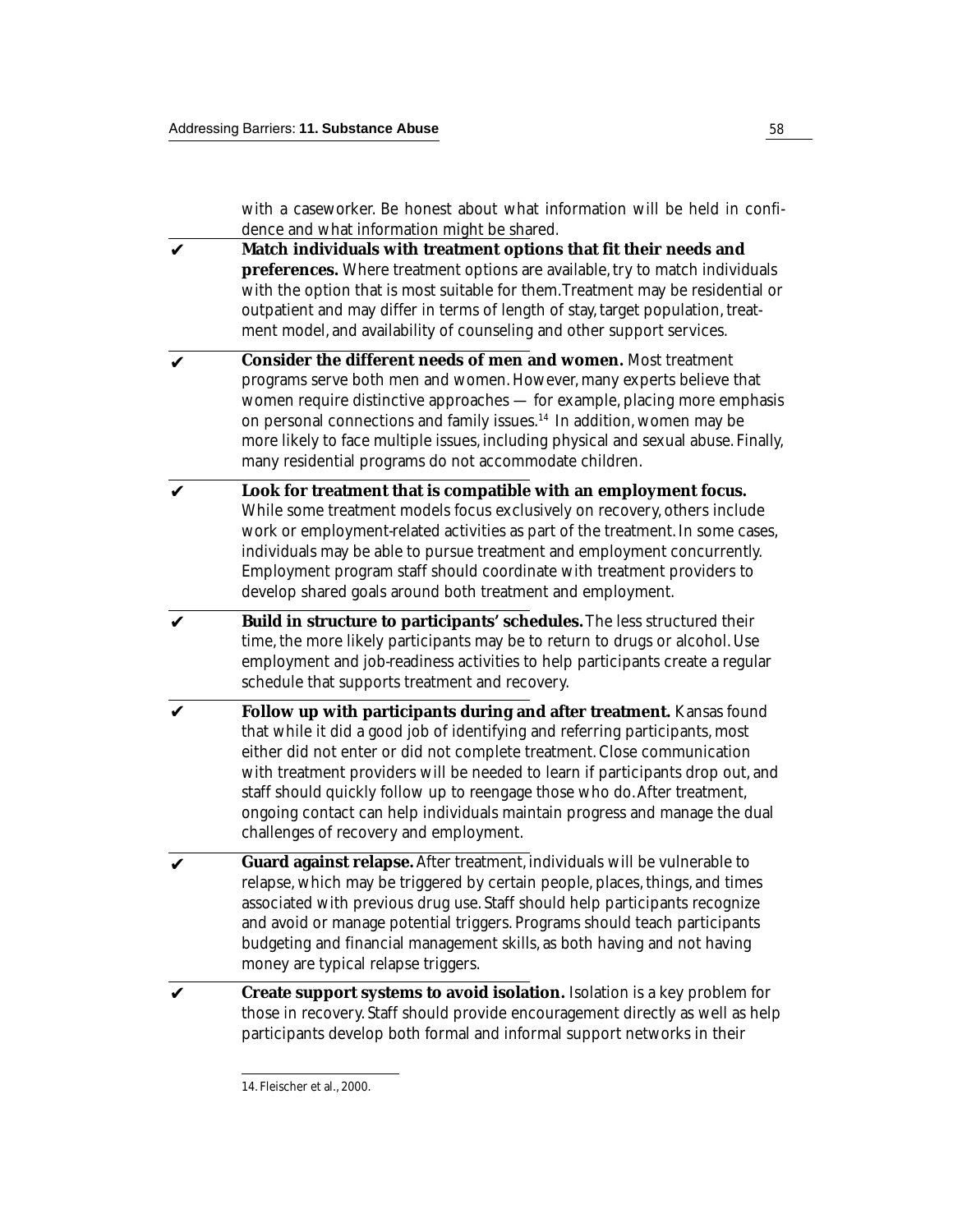community. One way to do this is to encourage individuals to come back to the program as volunteers or mentors to other participants.

### **Labor Market Strategies**

Labor market strategies for substance abuse involve identifying employment opportunities that individuals can get while simultaneously focusing on recovery.

- **Find out if employers test for drugs.** Include in the mix of jobs available to participants ones that do not conduct drug tests, and let participants know if employers test before they apply for a job. This will allow participants who choose not to disclose drug use to self-select the leads they will follow. It will also make the program feel accessible to those with substance abuse problems, helping retain them in the program so you can work with them. ✔
- **Offer to provide bonding for individuals hired through your program.** One hurdle in employment may be employers' concern about the risk of theft or other loss of money or property. Privately available fidelity bonds may not cover employees with a history of drug or alcohol abuse. Employment programs can purchase federal bonds that provide coverage for these individuals (see Box 16). ✔
- **Look for jobs in low-stress environments.** Individuals who are in treatment or in the early stages of recovery will be vulnerable to relapse and need to be able to focus their attention on the recovery process. Recognizing this, programs should look for employment opportunities that will not be overly challenging or stressful. ✔
- **Look for jobs that avoid relapse triggers.** Certain work environments may be more likely to trigger relapse. Jobs that should be avoided are those in which individuals receive tips or handle cash, are around alcohol or medicine, or work at night or in high-stress environments. ✔
- **Provide transitional jobs.** For some individuals, moving directly from treatment to full-time or permanent employment can be overwhelming. Transitional jobs, such as work experience positions, can provide an opportunity to ease into the world of work with more supportive supervision and less job stress. ✔
- **Use employment to promote recovery.** Employment success can motivate individuals to stay clean and sober. Provide positive reinforcement and support to workers, and help them develop new work and career advancement goals as they succeed. ✔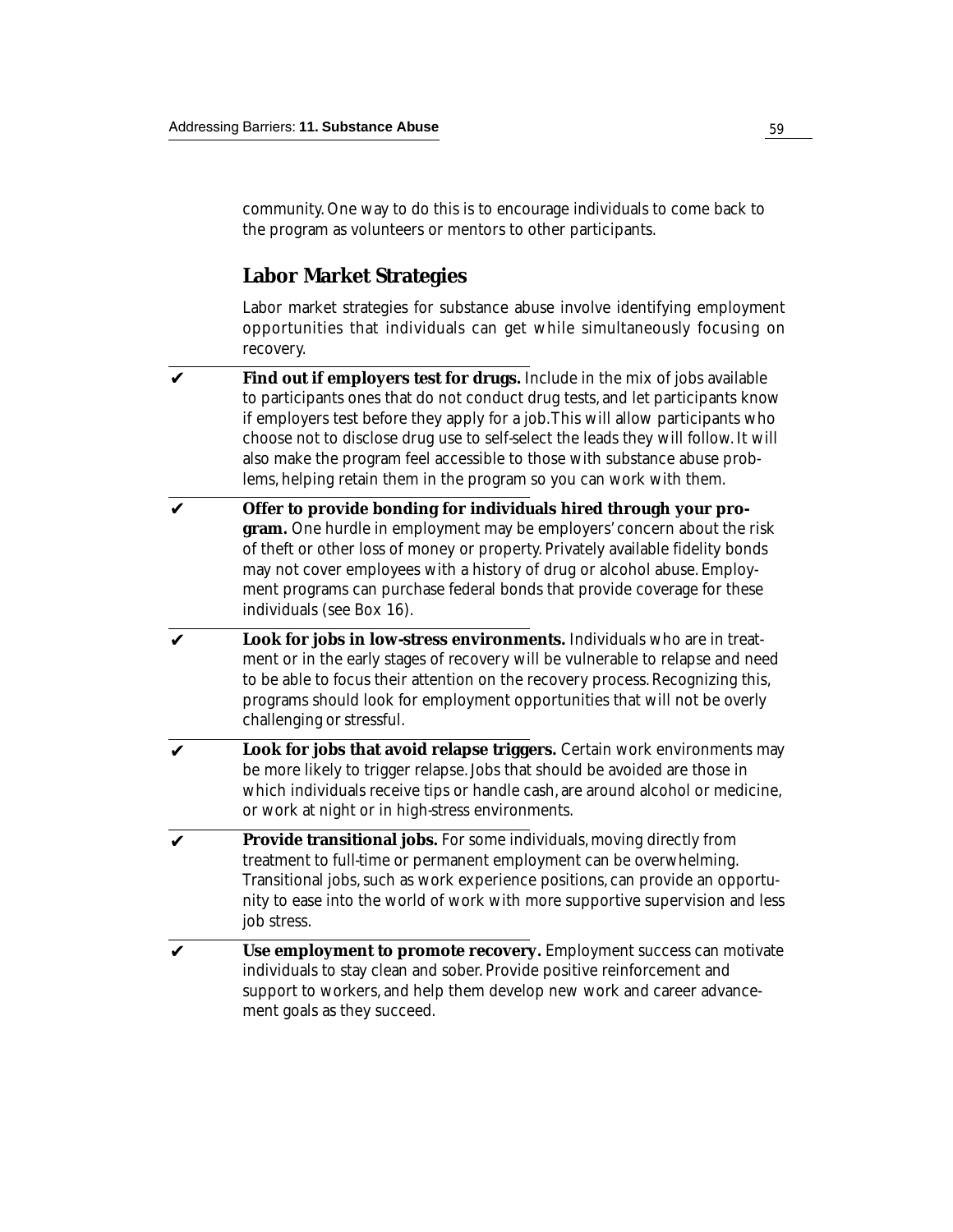### **Staff Development and Interagency Partnerships**

Diagnosing and treating substance abuse require specialized, clinical training. Programs may want to either hire staff with this expertise or, more likely, partner with other agencies. Some employment programs "borrow" staff from treatment providers. These staff members are outstationed at the employment program and provide substance abuse assessment, diagnosis, and referral services.

Employment programs also need to develop partnerships with substance abuse treatment providers to accept referrals of individuals in need of treatment. Private programs are the most common providers of publicly funded substance abuse treatment services for TANF-eligible women.15 Other potential partners include departments of social services, child protective services, and vocational rehabilitation.

Training for employment-focused staff should include:

- understanding basic information on different kinds of drugs, their effect on behavior, and the cycle of addiction and relapse ▼
- ▶ ▼ ▼ recognizing key behavioral and physical indicators of a drug or alcohol problem
- understanding the relationship among substance abuse, mental health, ▶ domestic violence, and other issues
- dealing with individuals who come to the program under the influence of alcohol or drugs ▼
- talking with participants about substance abuse ▼
- using any screening tools ▼
- referring individuals for assessment and treatment ▼
- following up post-treatment and preventing relapse ▼

Supervision is key to helping staff deal with difficulties or frustration resulting from working with individuals with substance abuse problems. Group meetings can provide opportunities for staff to share their experiences and ideas.

### **Best Practices**

- Serve individuals with substance abuse problems in the context of a strong employment program, characterized by the best practices presented in Section 9. ✔
- Formulate explicit policies regarding substance abuse, and follow those policies consistently and uniformly. ✔

<sup>15.</sup> National Center on Addiction and Substance Abuse at Columbia University, 1999.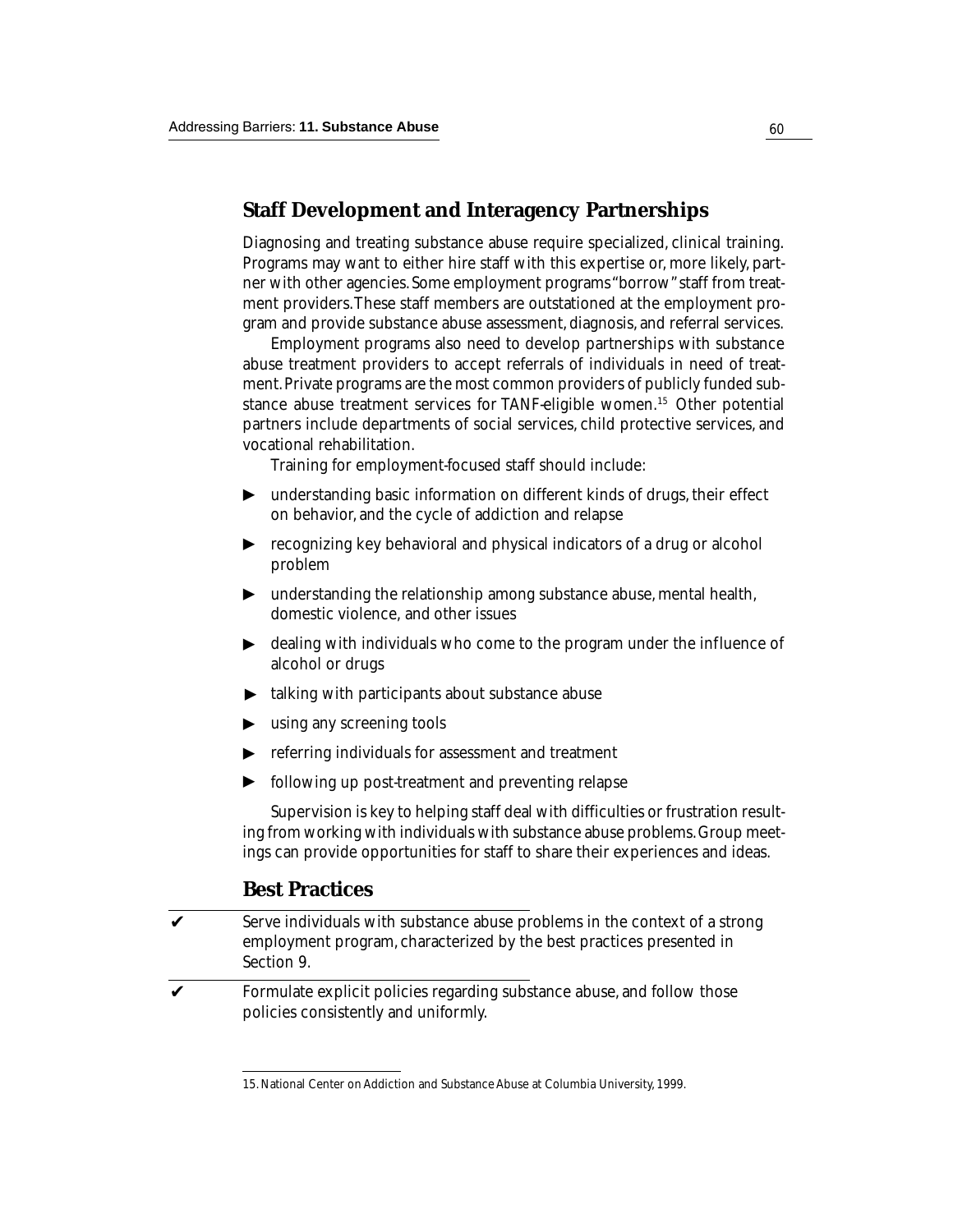| Focus on drug and alcohol use only when it is a barrier to work.                                                                        |
|-----------------------------------------------------------------------------------------------------------------------------------------|
| Develop open and trusting relationships between staff and participants to<br>facilitate discussion of substance abuse issues.           |
| Limit the role of employment program staff to identification of suspected<br>abuse and referral for additional diagnosis and treatment. |
| Coordinate with substance abuse treatment providers to reinforce the em-<br>ployment goal throughout the treatment process.             |
| Provide post-employment services and supports to promote recovery and<br>help prevent relapse.                                          |

#### **Box 10**

#### **Program Examples: Substance Abuse**

**CASAWORKS for Families,** a demonstration program designed by the National Center on Addiction and Substance Abuse at Columbia University, operates in 11 sites across the country. CASAWORKS combines drug and alcohol treatment and employment services for TANF recipients. Local collaboratives include the welfare department; substance abuse treatment providers; organizations providing health and mental health services, literacy and job training, work experience and job placement; employers; and other service agencies.

**Center Point,** in San Rafael, California, is a residential treatment program that integrates vocational preparation and job development into its treatment curriculum. The program provides formal training in five vocational areas (maintenance/repair/construction; clerical/administrative/ data entry; culinary arts; child care; and retail/service) and operates a job bank of 150 employers. Staff work closely with employers and provide post-employment support around both on-the-job issues and reintegration into the community. Early evaluation results suggest that the program has successfully helped pregnant women and mothers overcome addiction and return to work.\*

**Oregon's TANF program** requires localities to integrate drug and alcohol services into their welfare-to-work activities. Welfare recipients are expected to work simultaneously toward recovery and employment. Certified treatment professionals, working on-site at local welfare offices, provide training for case managers, screening, referrals, and help with the development of selfsufficiency plans. Treatment for substance abuse is generally one component of a participant's plan and is therefore a mandatory TANF activity, enforceable by sanctions.

\*Taylor and Bersing, 2000; Legal Action Center, 1999.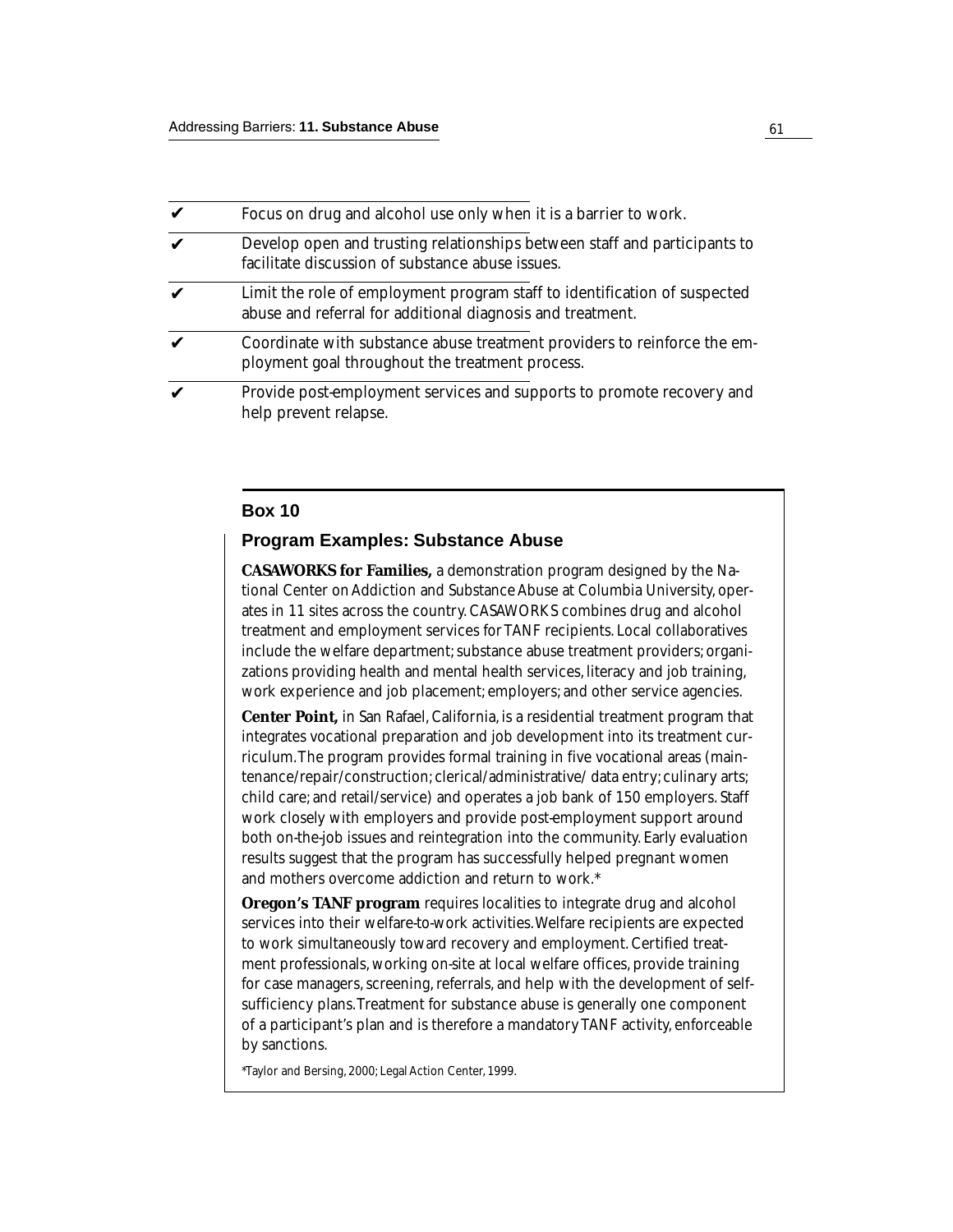# **12. Domestic Violence**

### **Overview of the Issue**

Domestic violence involves abusive or aggressive behavior — whether physical, sexual, or emotional — by a person in an intimate relationship with the victim.16

In studies that have examined the prevalence of domestic violence among welfare recipients, between 15 and 56 percent of women report that they are current victims of abuse or have been victims in the past 12 months. Between 55 and 65 percent report having ever been victims of abuse in their lives. This compares with only 1.5 percent and 25 percent nationally, though abuse is likely underreported in both instances.17 Victims of domestic violence often suffer from physical as well as mental health problems, including low self-esteem, depression, anxiety, and anger (see Sections 13 and 14). There is also a link between domestic violence and substance abuse (see Section 11).

Especially in the case of current abuse, health and safety concerns — for both abused parents and their children — will necessarily take primary attention away from employment goals. However, employment programs can — and should — attempt to engage families who face domestic violence, both as part of a broader mission to assist families and because employment-related activities can provide a route to independence. Financial self-sufficiency, increased self-esteem, goal-setting, and expanded social networks can all motivate individuals to take steps to get out of abusive relationships and can support them as they do so.

Research suggests that welfare recipients and other low-income women who are *current* victims of domestic violence are less likely to be employed than are other similar women. (It is less clear whether having a history of abuse affects employment rates.) In addition, both program staff and abused women themselves consistently report that getting and maintaining employment can be difficult for victims of domestic violence. In five studies, 16 to 60 percent of women surveyed reported that their partner discouraged them from working, and 33 to 46 percent said that their partner prevented them from working.<sup>18</sup>

Domestic violence can affect participation and employment in various ways. Violence against women is often accompanied by emotionally abusive and controlling behavior. Partners may be violent or may sabotage work efforts in more subtle ways, such as by refusing to provide transportation, promising to provide child care and then reneging, or destroying or hiding clothing or other items needed for work activities. Threats of violence may make women afraid to take steps toward employment. Once victims begin working, partners may show up

<sup>16.</sup> Johnson and Meckstroth, 1998.

<sup>17.</sup> U.S. General Accounting Office, 1998; Tjaden and Thoennes, 2000.

<sup>18.</sup> U.S. General Accounting Office, 1998.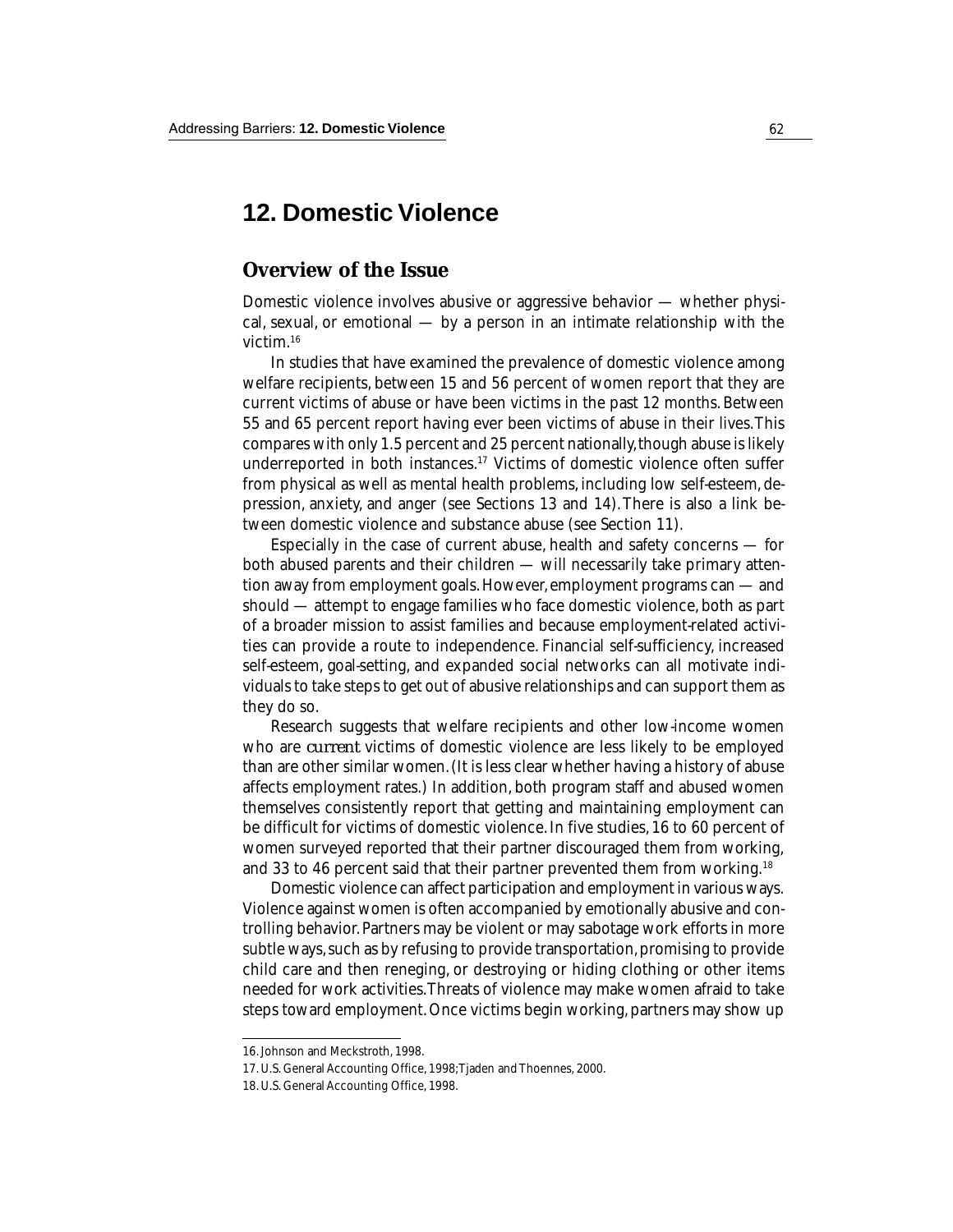at the job site uninvited or telephone repeatedly. Lack of support at home can make it hard for individuals to cope with other difficulties that arise, such as a sick child or car trouble. In addition, physical injuries — especially visible ones — can cause women to miss work. Finally, dealing with an abusive partner can be all-consuming, reducing women's motivation to participate in the program and draining them of energy to focus on employment.

### **Screening and Assessment**

Welfare-to-work programs generally rely on voluntary disclosure of domestic violence, though many victims do not report abuse. To promote disclosure, programs should provide information to all participants about the support services and options available to victims of domestic violence. Program policies should include clear guidelines about confidentiality, to address recipients' fears about disclosure — including fears that the abusive partner will learn about their disclosure and fears of child welfare involvement.

A supportive, nonjudgmental environment will be most likely to encourage disclosure. Case managers should attempt to build trusting relationships with participants so that they are comfortable reporting abuse. Finally, programs should provide multiple opportunities for disclosure throughout the welfare-to-work process rather than only during the initial intake or assessment.

Oregon and Colorado have both developed domestic violence screening and assessment instruments for use in their TANF programs. The National Resource Center on Domestic Violence can provide additional information on screening and assessment tools. In screening for abuse, alternative terms should be used to describe situations in which participants might find themselves, since many victims do not identify with the label "domestic violence."<sup>19</sup>

Once victims of domestic violence have been identified, additional assessment should examine the extent to which these women face issues related to housing or shelter, physical and mental health services for themselves or their children, substance abuse services, and legal assistance.

### **Service Strategies**

Service strategies for domestic violence encourage disclosure of the problem and facilitate access to services available in the community.

**Take care of safety first.** Women who feel that they or their children are in immediate physical danger will not be able to focus on employment. In those situations, work with partner agencies to facilitate access to shelters and other emergency services. ✔

**Train staff in policies related to domestic violence.** Staff need to know about any exemptions or special services related to state adoption of the

✔

<sup>19.</sup> Raphael and Haennicke, 1999.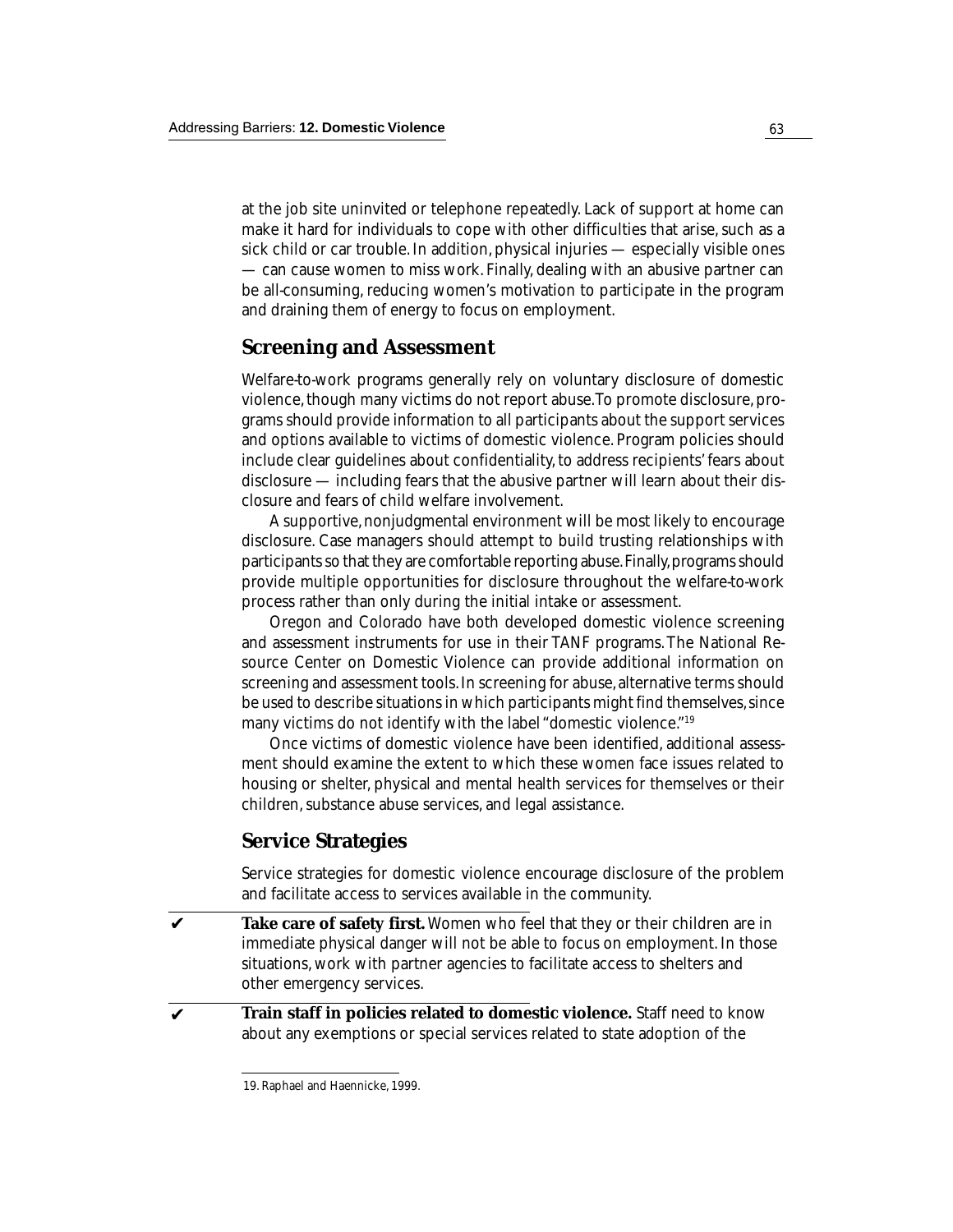Family Violence Option (FVO) — see Box 11 — or other state and local welfare policies (including those related to participation, time limits, and child support enforcement). In addition, staff should understand confidentiality policies regarding suspected and reported abuse.

- **Make use of allowable flexibility.** Program staff should maximize their ability to assist victims of domestic violence by taking advantage of any flexibility allowed under local TANF rules, including the FVO and other policies that allow modification of program activities or exemption where appropriate from participation, child support reporting, and other requirements. ✔
- **Let participants know that help is available.** Inform individuals about counseling, support, emergency funds, and other services that may be available to them. A survey in Wisconsin found that only 25 percent of those who reported abuse were aware of the services available to them, and only 5 ✔

#### **Box 11**

#### **The Family Violence Option**

The Family Violence Option (FVO) under TANF allows states to waive certain requirements (including participation in work-related activities, cooperation with child support enforcement, and time limits on assistance) for victims of domestic violence. If the state's standards for doing so meet federal requirements, a state can qualify for penalty relief if the state fails to meet federal work participation or time-limit requirements because it granted the waiver.

States wishing to take advantage of the FVO must formally choose to adopt it; 39 states have done so, and others have adopted separate provisions regarding domestic violence. States adopting the option are required to screen and identify individuals with a history of domestic violence (while maintaining confidentiality), refer such individuals to counseling and supportive services, and provide "good cause" waivers of program requirements if meeting those requirements might endanger or unfairly penalize recipients.

A recent study of efforts by TANF programs in seven counties to address domestic violence found that FVO waivers were rarely used.\* Instead, counties developed other procedures, such as expanding the list of allowable activities and giving staff flexibility in deciding what activities are appropriate for each individual. The study concludes that these procedures can support most TANF recipients, who need only relatively short-term intervention to address domestic violence issues, but that the adoption of an FVO waiver may be critical for those recipients who need long-term services.

\*Burt et al., 2000.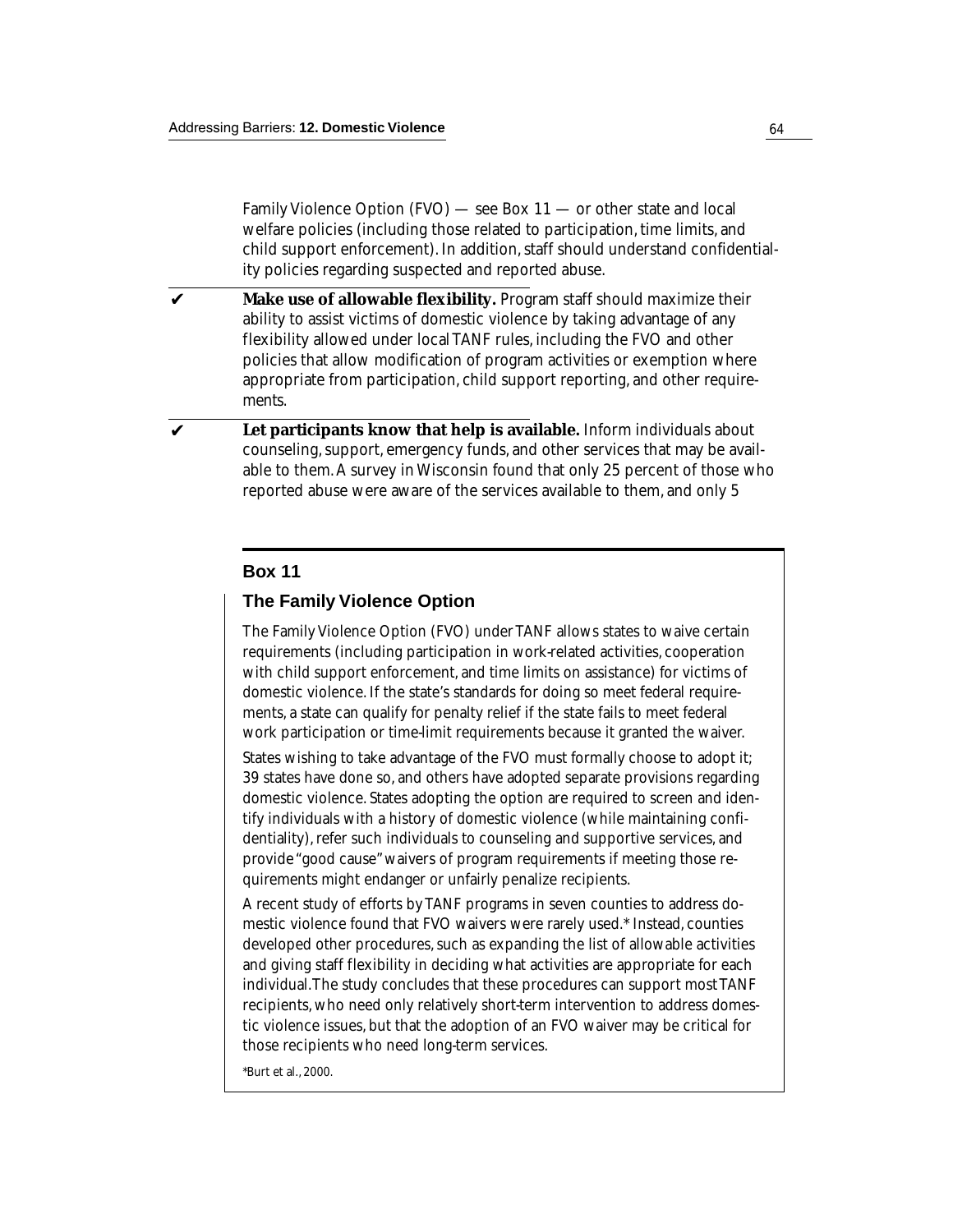percent were told they might have good cause for noncompliance with child support enforcement.<sup>20</sup>

- **Allow participants to access services during program hours.** It may be difficult for victims of domestic violence to access support services because they fear that partners will find out. To encourage use, allow women to access these services during hours they already spend in program participation. ✔
- **Facilitate access to services for children.** Domestic violence results in physical and emotional problems for children in the household. Provide information and referrals to health care, counseling, and other services for children. Women may be more likely to seek help for their children than for themselves. ✔
- **Help women find safe and affordable child care.** Child care is likely to be a key factor in supporting the move to employment for women who are victims of domestic violence. Women may fear for the safety of their children if left in the care of their partners. ✔
- **Help participants expand their social and professional networks.** Women in abusive relationships are often isolated and rely on their partners for self-esteem and a connection to the outside world. Helping women counter this isolation and develop new connections — for example, though group sessions with their peers — can support efforts to address abuse. ✔
- **Pay attention to what happens after employment.** Employment can often lead to an escalation of violence, so build in monitoring to identify and address problems that may occur once an individual begins work. ✔

# **Labor Market Strategies**

Labor market strategies for domestic violence focus on helping employers understand the issue and address it in the workplace context.

- **Look for jobs that offer a safe and comfortable environment.** Victims of domestic violence who enter the labor market may be fearful and insecure about work. Identifying a workplace in which the individual feels secure and comfortable will help ease the transition. Take into account factors such as the extent and nature of contact with customers and coworkers, the physical space of the workplace, and the degree of supervisory support. ✔
- **Educate employers about domestic violence.** Domestic violence can reduce worker productivity and increase turnover. Program staff working with employers should help employers understand the nature of the problem, how it affects their productivity and workplace, and the confidentiality issues involved. ✔

<sup>20.</sup> Moore and Selkowe, 1999.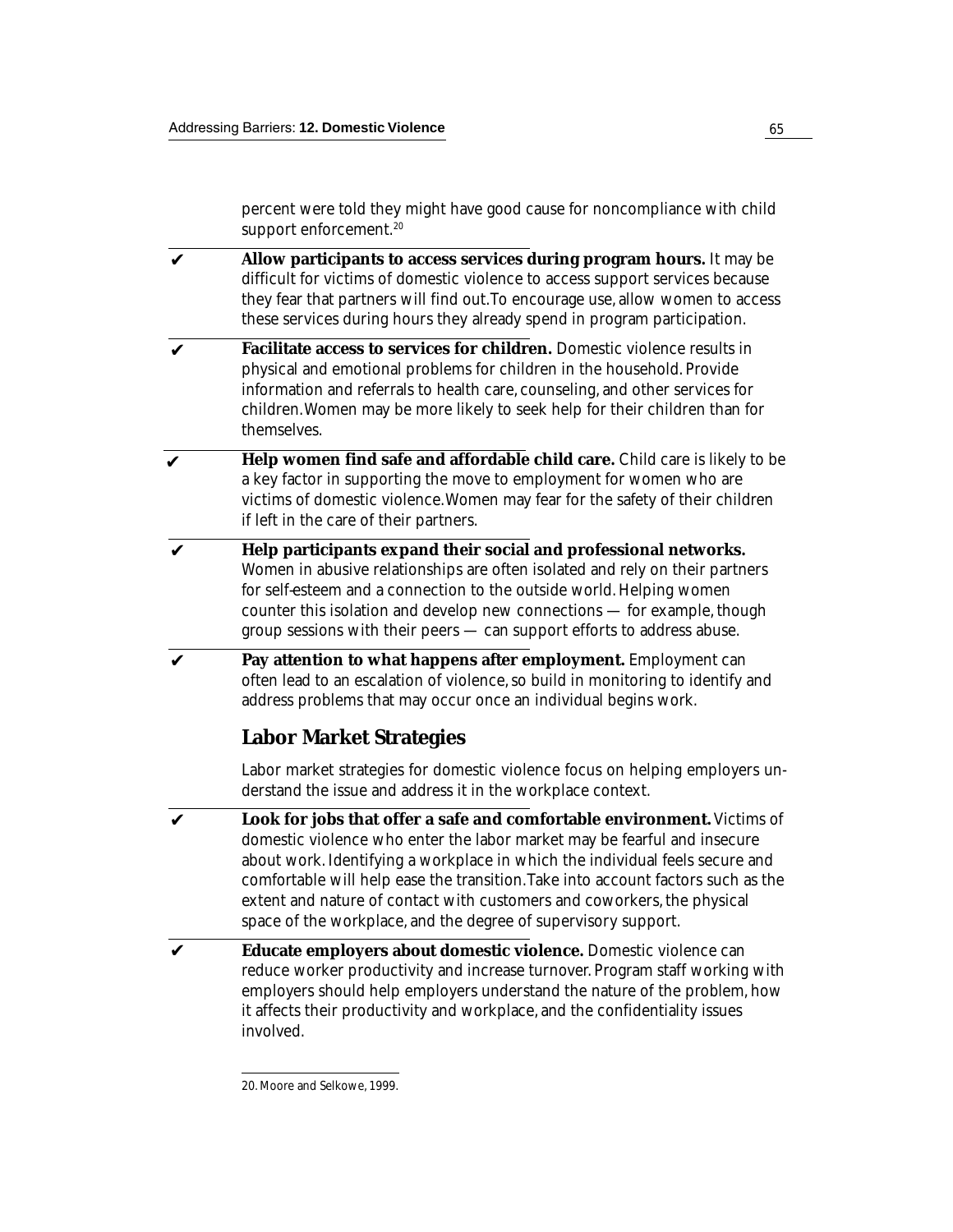**Teach employers strategies to address domestic violence.** Employers can take steps to support workers and reduce the negative effects of domestic violence on the workplace. Flexible scheduling can allow employees to keep medical and court appointments. Employee Assistance Programs (EAPs) should include help related to domestic violence. Clear guidelines regarding corporate policy and a sympathetic response when partners harass workers on the job can promote a safe workplace environment.<sup>21</sup>  $\boldsymbol{\nu}$ 

## **Staff Development and Interagency Partnerships**

Many welfare-to-work programs have developed partnerships with domestic violence service providers or advocacy organizations to provide training for welfare agency and employment program staff. In some cases, a domestic violence counselor is colocated in the program office, providing personal assistance and coordinating referrals to other service providers.

Staff training should include:

- understanding domestic violence issues, including myths and realities
- $\blacktriangleright$ understanding safety and confidentiality issues associated with domestic violence
- understanding state or local TANF policies related to domestic violence, including good cause waivers  $\blacktriangleright$
- encouraging disclosure and talking about domestic violence with participants ▼ ▼
- using any screening tools
- referring participants to services and supports for victims of abuse  $\blacktriangleright$

Staff training is especially critical in overcoming worker discomfort in broaching the topic of domestic violence. As documented by the experience of Options/Opciones (see Box 12), programs may find that there are few referrals for specialized assistance, owing to staff and participant reluctance to discuss the issue as well as preconceived attitudes that staff may have. To address this problem, Options/Opciones retrained staff to improve their communication skills, use and encourage problem-solving skills, and see their clients as part of a larger family system whose needs must be addressed if the family is to become more self-sufficient.<sup>22</sup> → understa<br>
violence<br>
→ understa<br>
violence<br>
understa<br>
includin<br>
encoura<br>
pants<br>
susing am<br>
referring<br>
Staff trai<br>
ing the top<br>
Options/Op<br>
for specializ<br>
the issue as<br>
problem, Op<br>
use and enco<br>
services, incl<br>
services,

Employment programs should build relationships with organizations that assist victims of domestic violence. These organizations might offer a range of services, including emergency hotlines, crisis counseling, shelter, support groups, vocational counseling and job training, housing and relocation assistance, legal

<sup>21.</sup> Sachs, 1999.

<sup>22.</sup> Levin, 2001.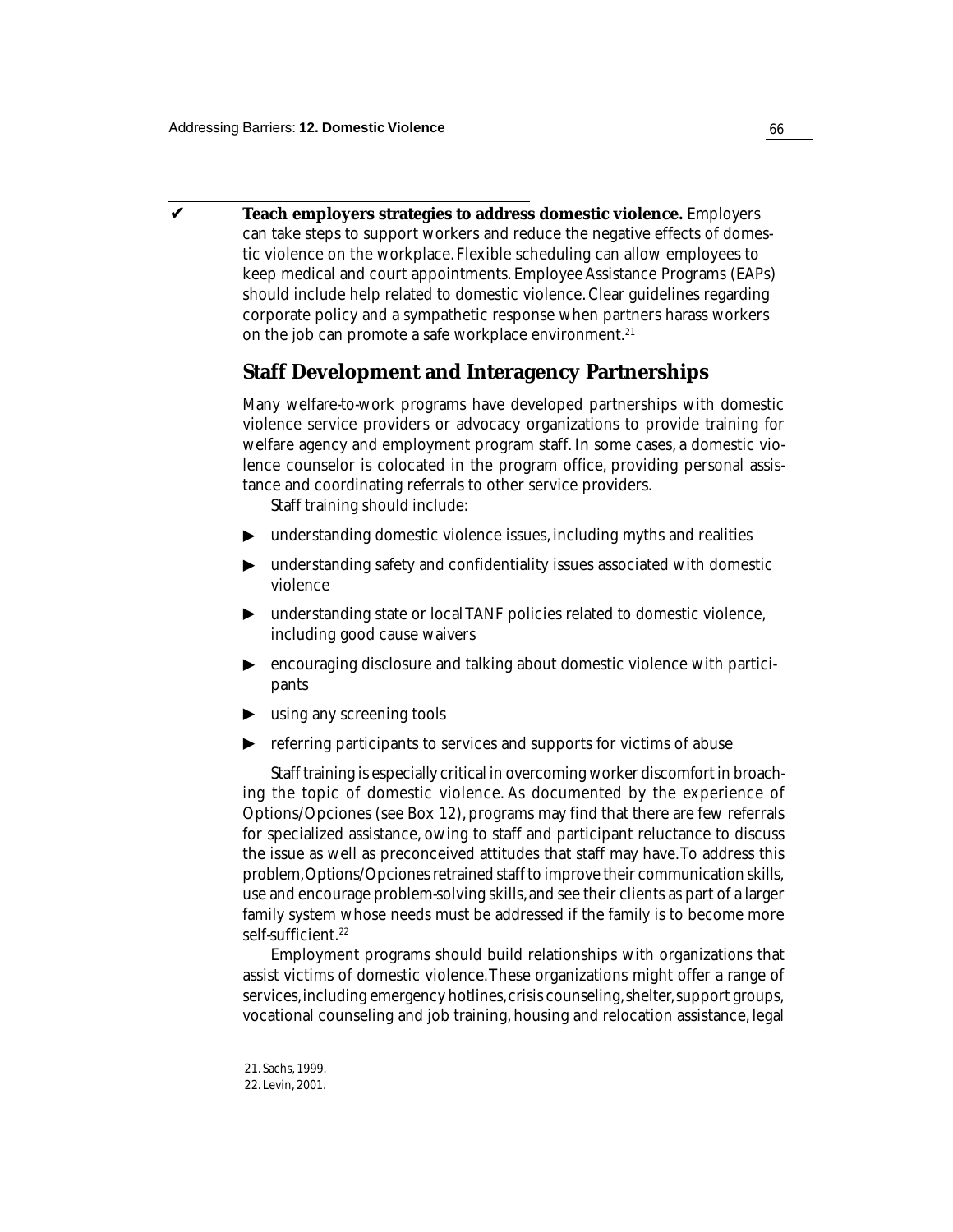services, health and mental health services, assistance in planning for safety, and services for children.<sup>23</sup> Other potential partners are child welfare agencies, child care providers, law enforcement (police, prosecutors' offices, and courts), child support offices, health care providers, legal services, and advocacy groups.

23. Saathoff and Stoffel, 1999.

#### **Box 12**

#### **Program Examples: Domestic Violence**

**The Anne Arundel County (Annapolis), Maryland**, Department of Social Services partnered with the local YWCA to train staff to identify and serve TANF recipients who are victims of domestic violence. Staff address the subject during intake and reassessment interviews and are trained to identify suspected abuse through subtle cues and indirect questions. Once abuse is identified, an Intensive Service Team — including a job counselor, caseworker, social worker, and, if necessary, child support worker — develops a six-month plan for each individual. Services typically include emergency shelter (where chores count toward the TANF work requirement), counseling, legal advocacy, relocation funds, and, in some cases, temporary exemption from work requirements.

**Options/Opciones**, a demonstration project in Chicago running through the spring of 2001, provides welfare-to-work services to victims of domestic violence. The project is a collaboration between the Illinois Department of Human Services and two community-based service providers: Rainbow House and Mujeres Latinas en Acción. Options/Opciones trains TANF case managers to use a domestic violence screening tool. When issues are identified or disclosed, recipients have the option of participating in the program. Those who choose to participate are referred to an Options/Opciones staff person located on-site, who provides initial services. Participants may be referred to an off-site location for additional services, which then partially satisfy the TANF work requirement.

**In Oregon**, domestic violence issues are addressed through a partnership between the Office of Adult and Family Services (AFS) and the Oregon Coalition Against Domestic and Sexual Violence, a membership group of local domestic violence programs. In each AFS district, a point person collaborates with the local service provider, tracks staff training, and may also carry a caseload of domestic violence cases. A full day on the topic of domestic violence has been incorporated into TANF training, including half a day on the dynamics of domestic violence (provided by the local service provider) and half a day on AFS policies related to domestic violence. Staff also receive follow-up training and refreshers. Tools, including domestic violence assessment questions and a safety assessment form, have been developed for staff use.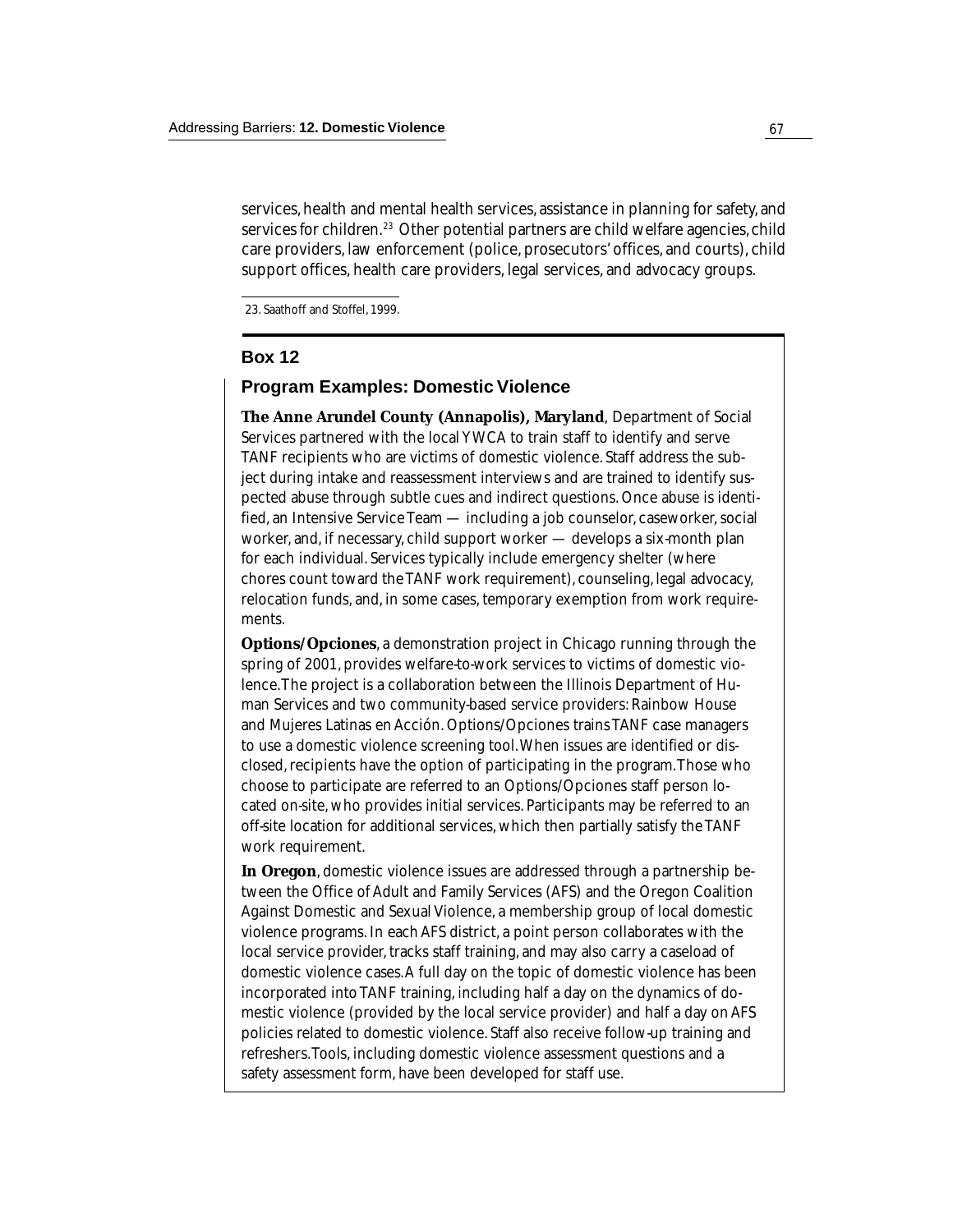In some communities, domestic violence services may be insufficient to meet local needs, especially if welfare agencies begin to take active steps to identify abuse. Existing programs for victims of domestic violence tend to be small, serving relatively few women annually. TANF programs should work with local providers to determine available capacity and take steps to increase capacity if needed, using TANF funds or other resources.

## **Best Practices**

| V | Serve individuals with domestic violence problems in the context of a strong<br>employment program, characterized by the best practices presented in<br>Section 9. |
|---|--------------------------------------------------------------------------------------------------------------------------------------------------------------------|
| V | Maximize flexibility to serve victims of domestic violence, using the Family<br>Violence Option and other policy alternatives.                                     |
| V | Provide a safe and trusting environment to promote disclosure of domestic<br>violence.                                                                             |
| V | Facilitate immediate access to emergency services — including health care<br>and shelter - when needed.                                                            |
| V | Coordinate access to a range of support services through referrals to commu-<br>nity organizations.                                                                |
| V | Provide assistance for children as well as parents.                                                                                                                |
| V | Help victims of domestic violence develop support networks.                                                                                                        |
| V | Encourage employers to adopt policies to address the effects of domestic<br>violence on the workplace.                                                             |

# **13. Physical Disabilities and Chronic Health Problems**

## **Overview of the Issue**

Welfare recipients may face a variety of physical health problems. Some are acute conditions, such as a broken limb or recovery from surgery, that generally require only a temporary delay or modification of employment activities. This section deals with chronic conditions and disabilities that present long-term and persistent barriers to employment. These may include asthma, chronic back pain, diabetes, hypertension, obesity, side effects from medication, and HIV/AIDS.

Vocational rehabilitation (VR) programs define a disability as a physical or mental impairment that constitutes or results in a substantial impediment to employment.<sup>24</sup> (See Section 14 for information on mental health problems.)

<sup>24.</sup> U.S. Department of Health and Human Services, 1990, as cited in Johnson and Meckstroth, 1998.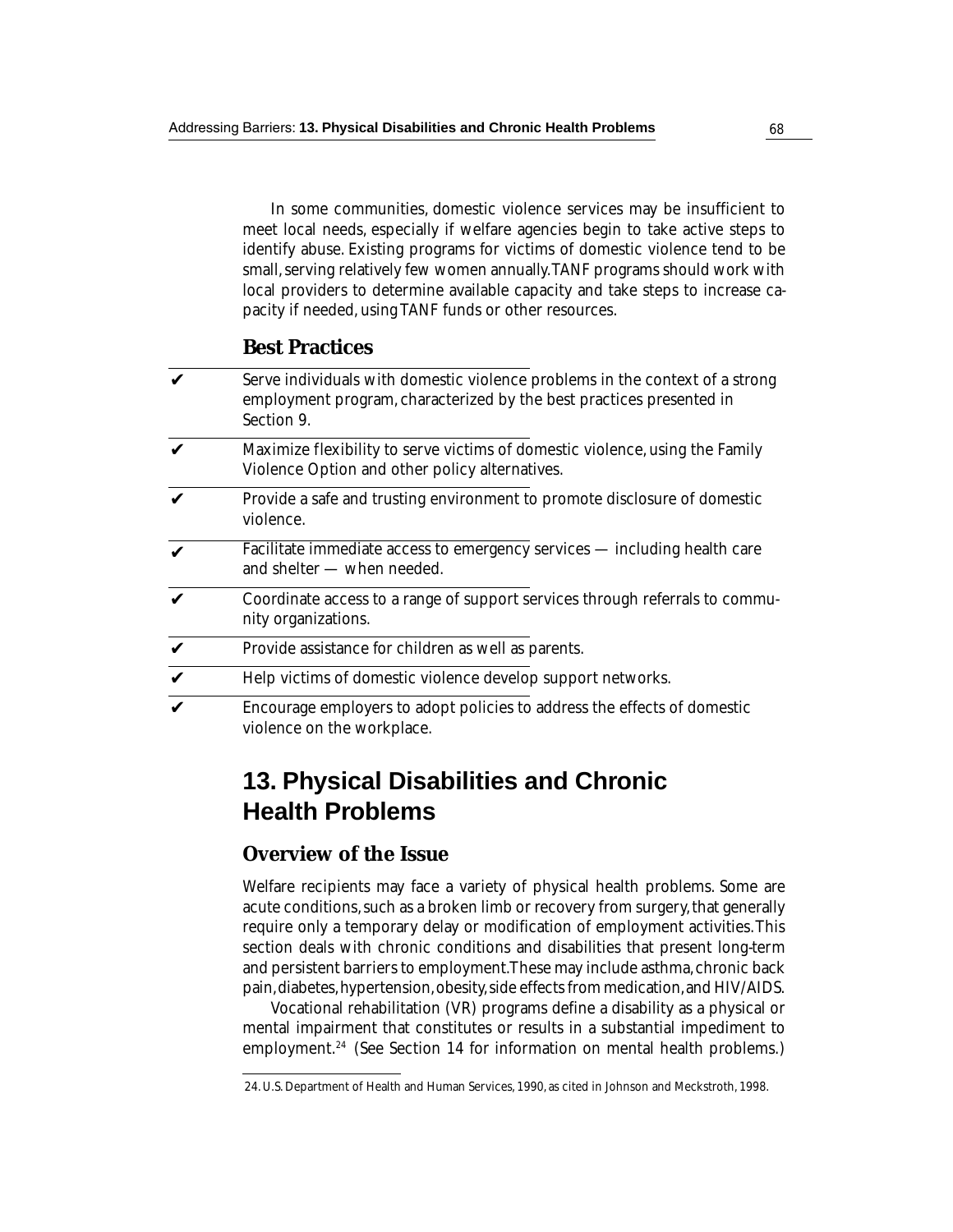Several state studies have attempted to measure the prevalence of health barriers among welfare recipients. Iowa identified 12 percent of its caseload as chronically and physically ill; in Oregon, 17 percent of TANF recipients surveyed reported physical health problems that prevented them from seeking or retaining employment.<sup>25</sup>

TANF gives states the flexibility to develop their own definitions and standards for recipients with health problems. Under JOBS, ill or incapacitated individuals were exempted from participation in employment activities. Most states no longer have automatic categorical exemptions.

People with disabilities are less likely to work than those without disabilities. National data show that 82 percent of adults without disabilities are employed compared with 77 percent of those with nonsevere disabilities and only 26 percent of those with severe disabilities.26

As is true for the other barriers discussed in this guide, however, even serious health problems do not necessarily prevent individuals from working. VR programs have long recognized that individuals' potential to succeed is not defined solely by their disabilities. At the same time, employment activities must recognize participants' physical limitations and be tailored to accommodate them. VR programs tend to use one of three employment models for individuals with disabilities:27

- $\blacktriangleright$ ▼ ▼ sheltered employment, in which participants work in a controlled environment, usually performing work involving a limited set of tasks
- supported employment, in which individuals work in regular job settings ▶ with the support of a job coach and other post-employment services
- competitive employment, in which individuals are placed in regular jobs after receiving job training and other pre-employment services ▼

Accommodations are an important element of helping people with physical disabilities succeed in the workplace. The National Council on Disability found that assistive technology helped disabled individuals work more productively for more hours, increase their earnings, and either obtain employment or keep their jobs.<sup>28</sup>

Finally, a related issue for welfare-to-work programs concerns individuals who are primary caregivers to a child or other family member with a disability. These obligations can limit their ability to participate in programs and employment. Most states apply the same rules and policies to parents who are caretakers of disabled family members as to those who are disabled themselves.

<sup>25.</sup> Callahan, 1999.

<sup>26.</sup> Stoddard et al., 1998.

<sup>27.</sup> U.S. General Accounting Office, 1996.

<sup>28.</sup> National Council on Disability, 1993.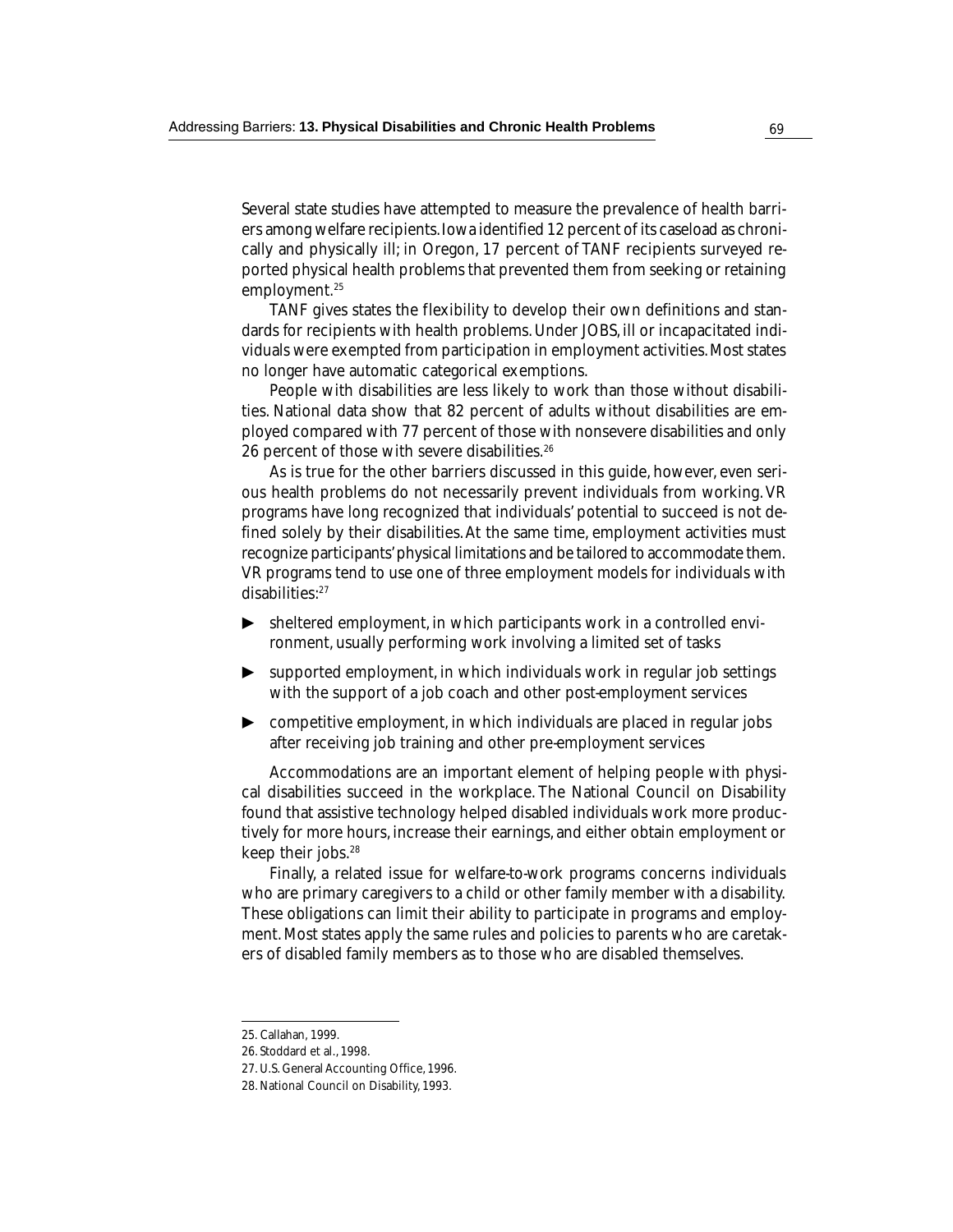#### **Screening and Assessment**

Individuals should be screened when they first enter a program. The screening can be as simple as asking whether they have a serious or chronic health problem that will interfere with their ability to participate in the program or to work. Individuals responding in the affirmative are generally required to get medical documentation, either from their own physician or from a physician contracted by the program. Programs should have in place clear confidentiality rules related to disclosure of health problems.

Medical assessments should specify the nature of the problem and the ways in which it might impact employment, including activities that the individual is unable to perform and work environment concerns. Assessments should differentiate between health problems that *limit* the ability to work or the type of job an individual can do and those that make an individual *unable* to work. (Physicians should be told that the report will be used in part to develop accommodations and be asked to write it accordingly.)

Welfare programs typically suggest that individuals who appear to have severe health problems apply for federal Supplemental Security Income (SSI) benefits. Some states stop the welfare time-limit clock while SSI applications are pending. However, strict eligibility rules and medical guidelines make it likely that many will not qualify for SSI, even though their health problems do interfere with their ability to work.

## **Service Strategies**

Service strategies for physical health problems involve promoting access to health care and making decisions about appropriate levels of work activities.

- **Help those who may qualify to apply for SSI.** Individuals who are unable to work because of a health problem may qualify for federal disability benefits. The application process, however, can be complicated and lengthy. Programs should have designated staff people who can assist with the application process or coordinate with another agency to provide this assistance. ✔
- **Develop consistent standards for establishing work expectations.** States that have no blanket exemption for individuals with health problems must develop alternative standards for participation and work requirements. Some states have established medical review teams that are responsible for approving requests for exemption, deferral, or modification of participation requirements. ✔
- **Get the medical information needed to make informed decisions.** Medical documentation will be important in determining the appropriate level and type of participation and employment for individuals with health problems. New Jersey developed a form for physicians to give detailed information about the characteristics of a person's disability, the degree of ✔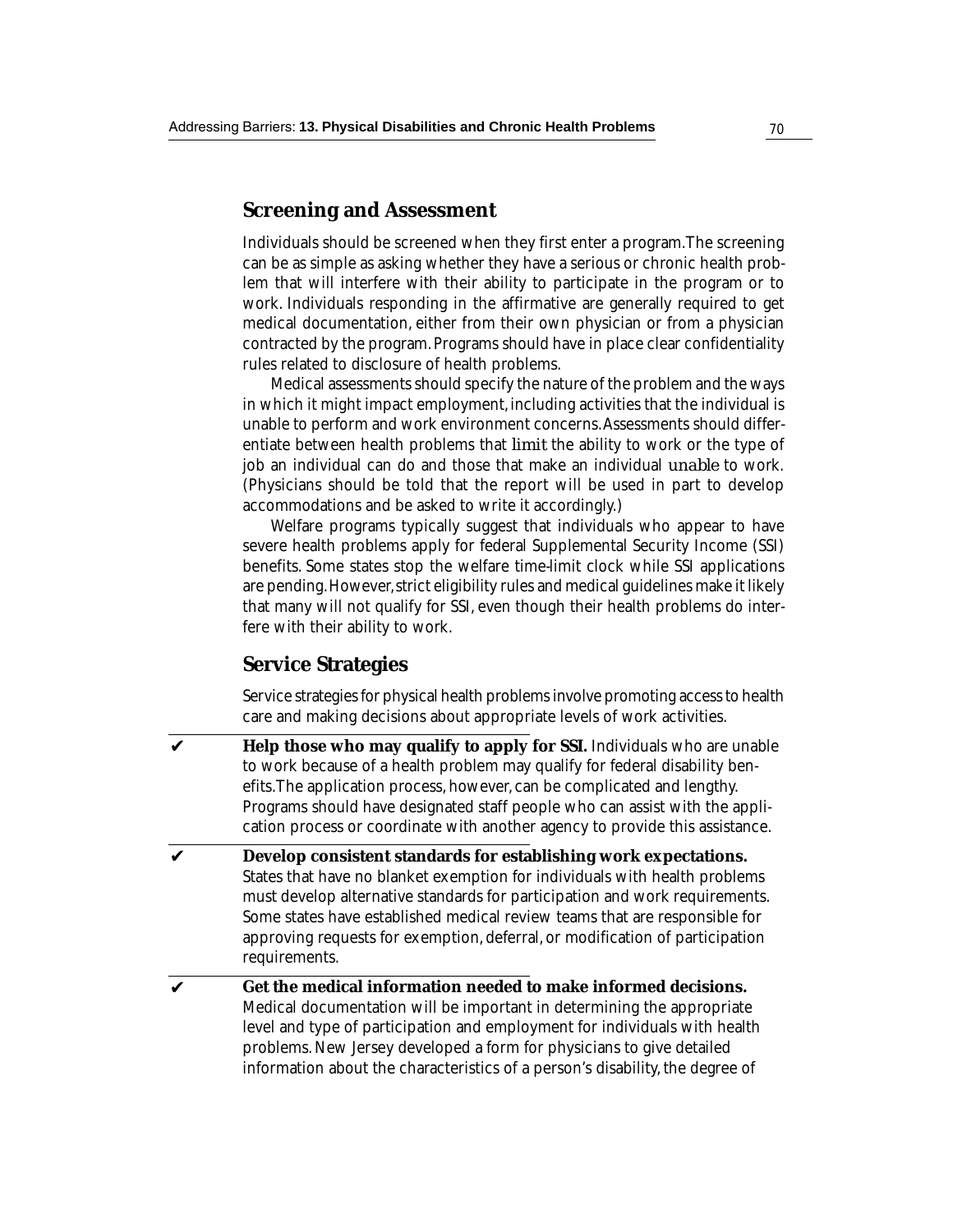limitation caused by the disability, and how the disability will affect the individual's ability to work. The form replaces a more generic "excuse note" from the doctor.29

**Educate participants about the ADA.** The Americans with Disabilities Act (ADA) provides protection in hiring and employment for individuals with disabilities (see Box 13). In order to receive protection, including the right to accommodations, individuals must tell employers about their disability. ✔

29. Thompson, Holcomb, Loprest, and Brenan, 1998.

#### **Box 13**

#### **The Americans with Disabilities Act**

The Americans with Disabilities Act (ADA) is a federal civil rights law that prohibits discrimination on the basis of a disability.\* The law defines a disability as a physical or mental impairment that substantially limits one or more major life activities such as walking, breathing, hearing, seeing, speaking, learning, and working. People with HIV are protected under the ADA even if they do not display symptoms. Individuals with learning disabilities (see Section 17) are also protected under the ADA.

The ADA applies to workplaces with more than 15 employees and covers hiring, firing, promotion, leave of absence, wages, and access to benefits. To receive protection under the ADA, a person must meet the skill, experience, education, and other job-related requirements of the position and must be able to perform its essential functions with or without reasonable accommodation. A reasonable accommodation is a change in the job or work environment that would enable a qualified person with a disability to perform the essential tasks of the job. Employers are required to provide accommodations, which may include making existing facilities accessible, modifying work schedules, and adjusting or modifying examinations, training materials, or policies. Employers are not required to lower production standards.

The ADA also prohibits discrimination against individuals with disabilities in all programs, activities, and services of public entities. State and local governments must eliminate any eligibility criteria that screen out or tend to screen out persons with disabilities unless they can establish that the requirements are necessary for the provision of the program, service, or activity. Public entities must also modify policies, practices, and procedures to accommodate individuals with disabilities.

<sup>\*</sup>U.S. Equal Employment Opportunity Commission (EEOC) Web site (www.eeoc.gov); Department of Justice Web site (www.USDOJ.gov); Smith, 1997. The Job Accommodation Network, a service of the Office of Disability Employment Policy, U.S. Department of Labor, is a toll-free resource for those who have questions about job accommodations or employment-related provisions of the ADA.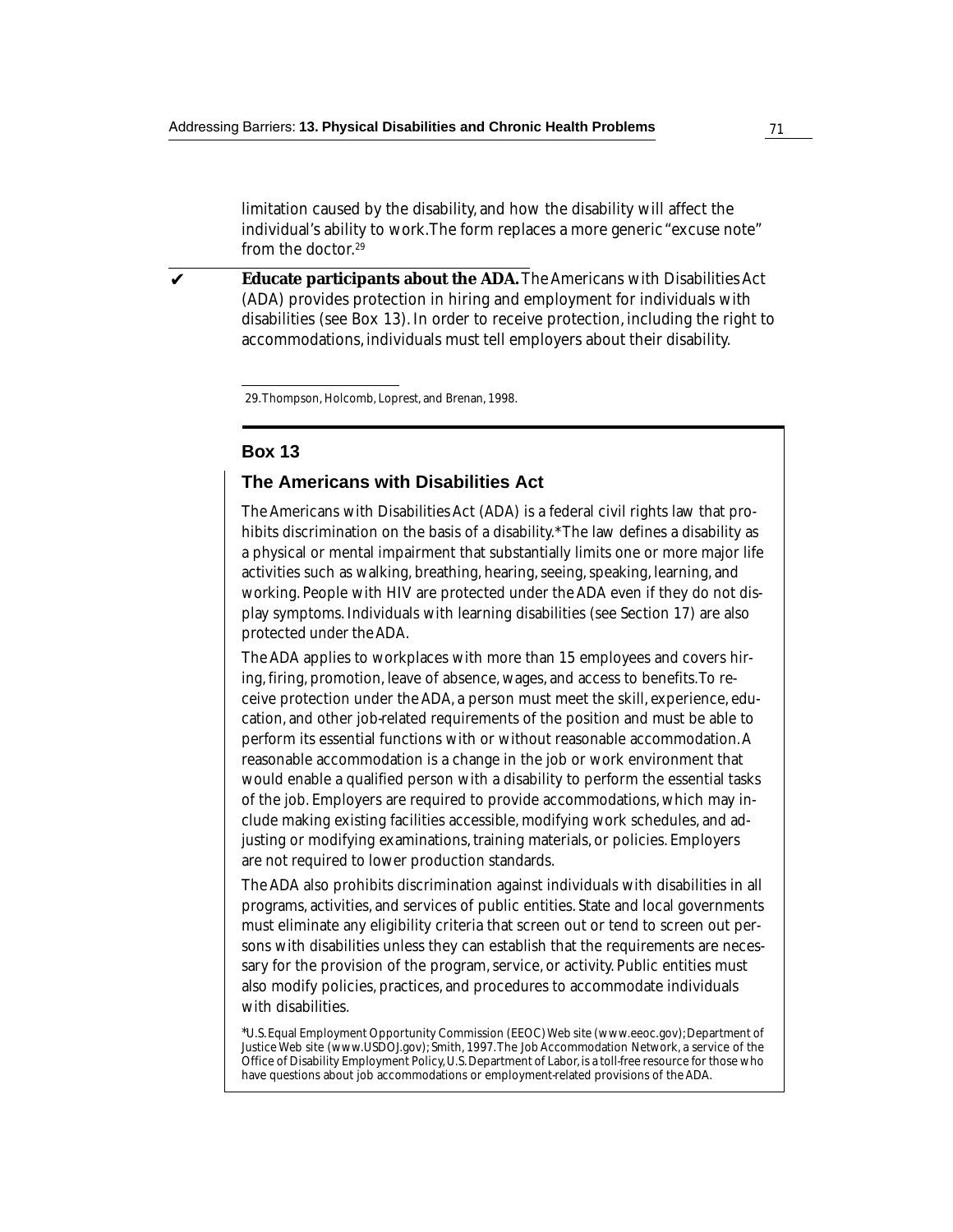Employment program staff can help participants consider the advantages and disadvantages of disclosing such information in a given circumstance.

- **Provide accommodations within the program.** In order to serve individuals with disabilities, programs must be accessible to them (this is also necessary to comply with the ADA). For example, if participants are asked to use computer job banks to search employment listings, make sure that computers with voice-output and enlarged print on the screen are available. ✔
- **Facilitate access to transitional Medicaid.** When participants find jobs that do not offer health insurance, transitional Medicaid can provide crucial coverage. However, take-up rates for transitional Medicaid are low, either because many welfare recipients are not aware of the benefits or because the application process is complicated. Program staff should make sure that participants know they can continue to receive Medicaid once they go to work and should act as advocates to make sure they get the benefits. ✔
- **Address transportation needs.** Transportation can be a special problem for individuals with physical disabilities. They may be unable to drive or have difficulty accessing public transportation systems, especially in areas where those systems are not very extensive. Staff should make sure participants know about existing paratransit services and assist in coordinating other transportation as needed. ✔

# **Labor Market Strategies**

Labor market strategies for physical health problems involve matching jobs to individual abilities and facilitating workplace accommodations.

- **Break down job descriptions into specific tasks.** Understanding whether an individual with a physical health problem can do a given job requires understanding exactly what the job entails. In developing jobs, talk with employers to break down general job descriptions into more specific tasks. In particular, pay attention to any physical demands, such as movement, lifting, or reaching. ✔
- **Do not automatically rule out certain jobs.** Avoid jumping to conclusions about what jobs individuals can and cannot do. Match participants with jobs based on their skills and interests as well as physical limitations, and explore possibilities for accommodations that can expand employment opportunities. ✔
- **Work with employers to design job accommodations.** Accommodations are usually not expensive and may be as simple as rearranging equipment. New employees should be involved in identifying workplace accommodations, which should take into account the nature of the physical limitation, job tasks, and work environment. Accommodations can include modifying the job, modifying the environment, or using special equipment. ✔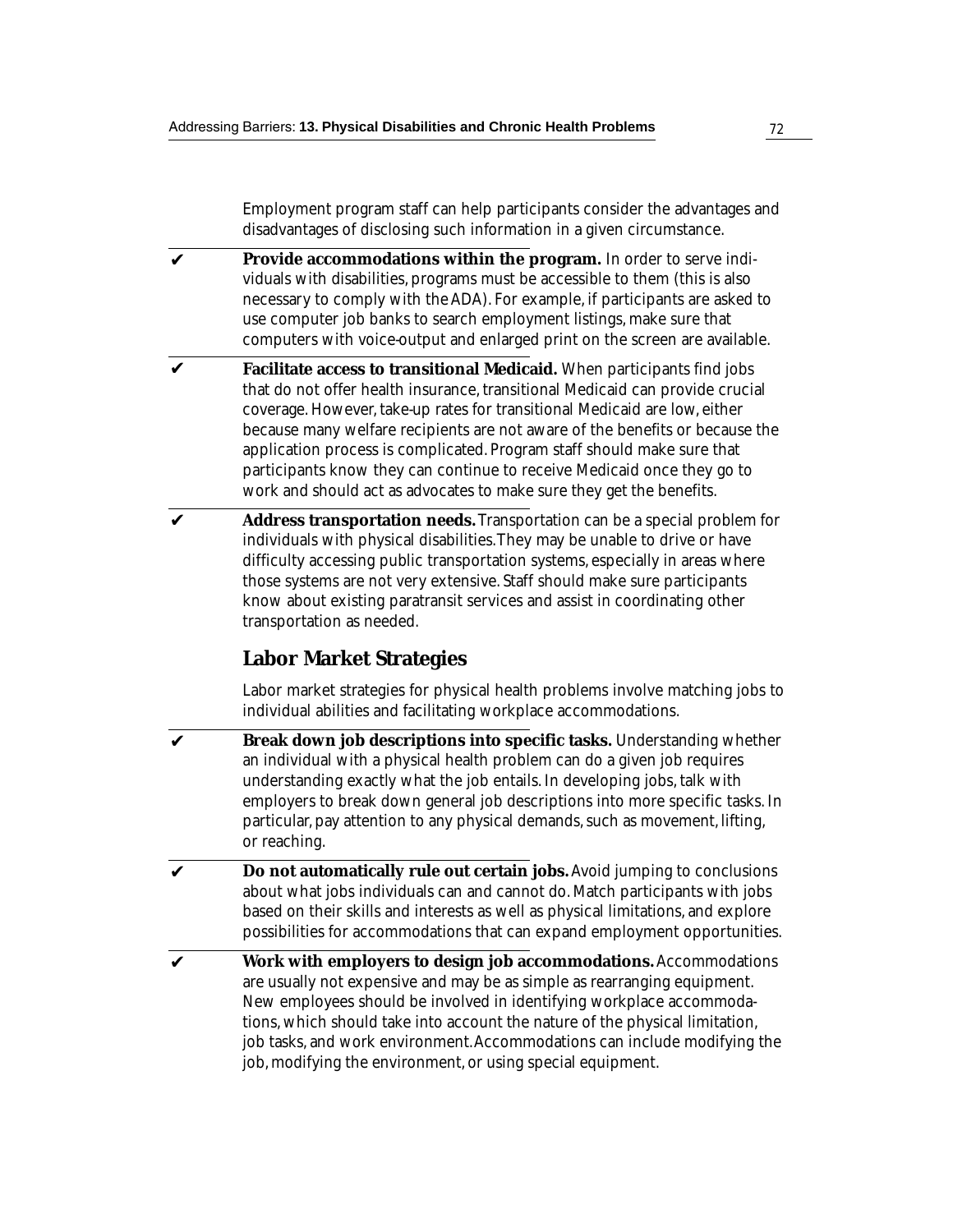**Visit job sites.** Matching individuals with jobs and developing accommodations require knowledge of the physical layout of the job site. Look at the location of the job site and workspace, how the workspace is organized, any movement required during the course of the workday, the physical conditions, such as temperature, and social conditions, including interactions with other workers. ✔

#### **Look for jobs that provide health insurance and other benefits.** Individuals with medical problems will continue to need access to health care once they are working. Job developers should target jobs that provide coverage without high copayments. In addition, benefits such as flextime and sick leave can be important in allowing individuals to keep medical appointments or deal with health-related problems. ✔

- **Address any fears, myths, and misconceptions that employers might have.** Employers may have mistaken beliefs about disabled individuals — for example, that they will have a higher absentee rate than other workers. Employers may also be reluctant to hire individuals with health problems because they fear that their insurance costs will rise or that accommodations will be expensive or because they are concerned about how other employees or customers will react. Program staff should address these fears and misconceptions honestly and directly. ✔
- **Be careful to safeguard participants' privacy and legal rights.** In interacting with employers, program staff should not discuss participants' disabilities — health or otherwise — without the knowledge and consent of those participants. Programs should also educate participants about what questions employers can and cannot ask under the law.  $\boldsymbol{\nu}$

## **Staff Development and Interagency Partnerships**

Employment programs do not generally need to reconfigure staffing in order to serve individuals with health problems. However, additional staff training can help program staff appropriately work with this population.

Staff training should include:

- $\blacktriangleright$ ▼ ▼ exploring staff attitudes about and perceptions of people with physical disabilities and their ability to work
- talking with participants about health problems
- identifying job tasks and determining reasonable accommodations that would enable an individual with a disability to perform those tasks ▼
- determining exemption or deferral from participation requirements and helping individuals with SSI applications ▼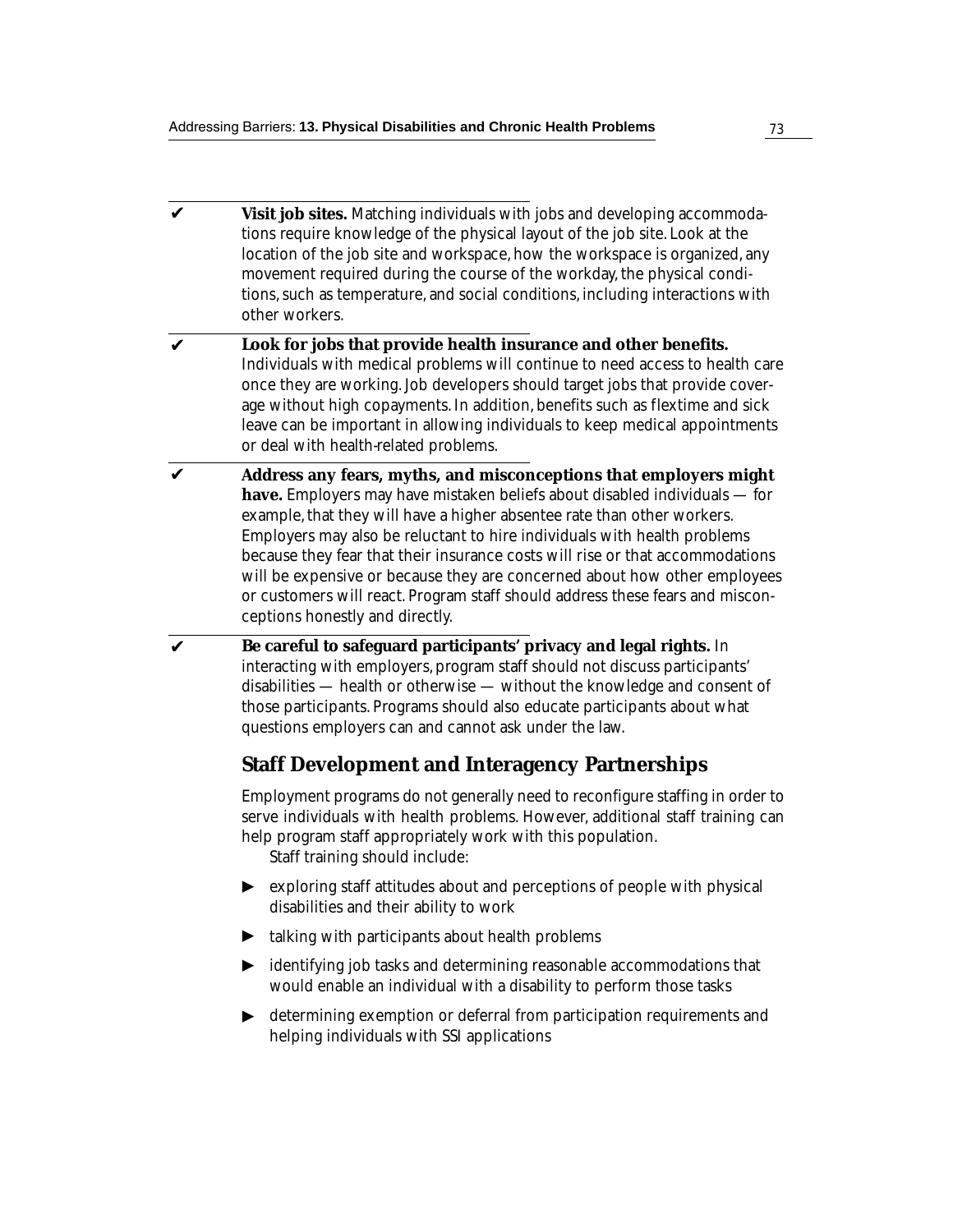- ▶ understanding Medicaid, transitional Medicaid, and any other available health insurance benefits
- marketing this population to employers and discussing workplace accommodations ▼

Vocational rehabilitation (VR) programs are the most obvious partners for serving this population. State VR agencies and local VR providers have experience working specifically with disabled individuals in the context of employment and employment preparation. Individuals served by VR programs may be more severely disabled than those typically served by welfare programs.

#### **Box 14**

#### **Program Examples: Physical Disabilities**

**Kansas** has developed a process to determine the appropriate employment goals and path for recipients with disabilities. Vocational assessments, including medical and psychological evaluations, are conducted to determine individuals' capacity to work. TANF recipients who have conditions that preclude their ability to work are assisted in obtaining federal disability benefits. Those who can work receive counseling, training, and support services. Finally, Kansas has created a formal component that allows TANF recipients with disabilities to use participation in the state vocational rehabilitation program in order to meet work requirements.

**In Vermont,** a pilot in four districts pairs state Department of Vocational Rehabilitation (VR) counselors with Department of Employment and Training case managers. The partners share responsibility for a caseload of 40 participants and work together to assess skills, support needs, and barriers to employment. The program also uses a job coach to provide intensive support around jobrelated issues. Under a separate agreement, the Department of Social Welfare has partnered with VR to pilot a program in which VR case managers work with TANF recipients who may be exempt from participating because of health problems.

**The Virginia Disabilities Initiative** is a pilot project involving the state Department of Social Services, Department of Rehabilitative Services (DRS), local employment service organizations (ESOs), centers for independent living, and social service organizations. The project provides employment services to TANF recipients with disabilities. DRS provides technical assistance and training in identifying, assessing, and diagnosing disabilities, as well as vocational evaluations, job placement, and support services. ESOs provide case management, assessment, training, work experience, job coaches, and job placement. Local departments of social services provide participant referrals and cover daycare and transportation costs.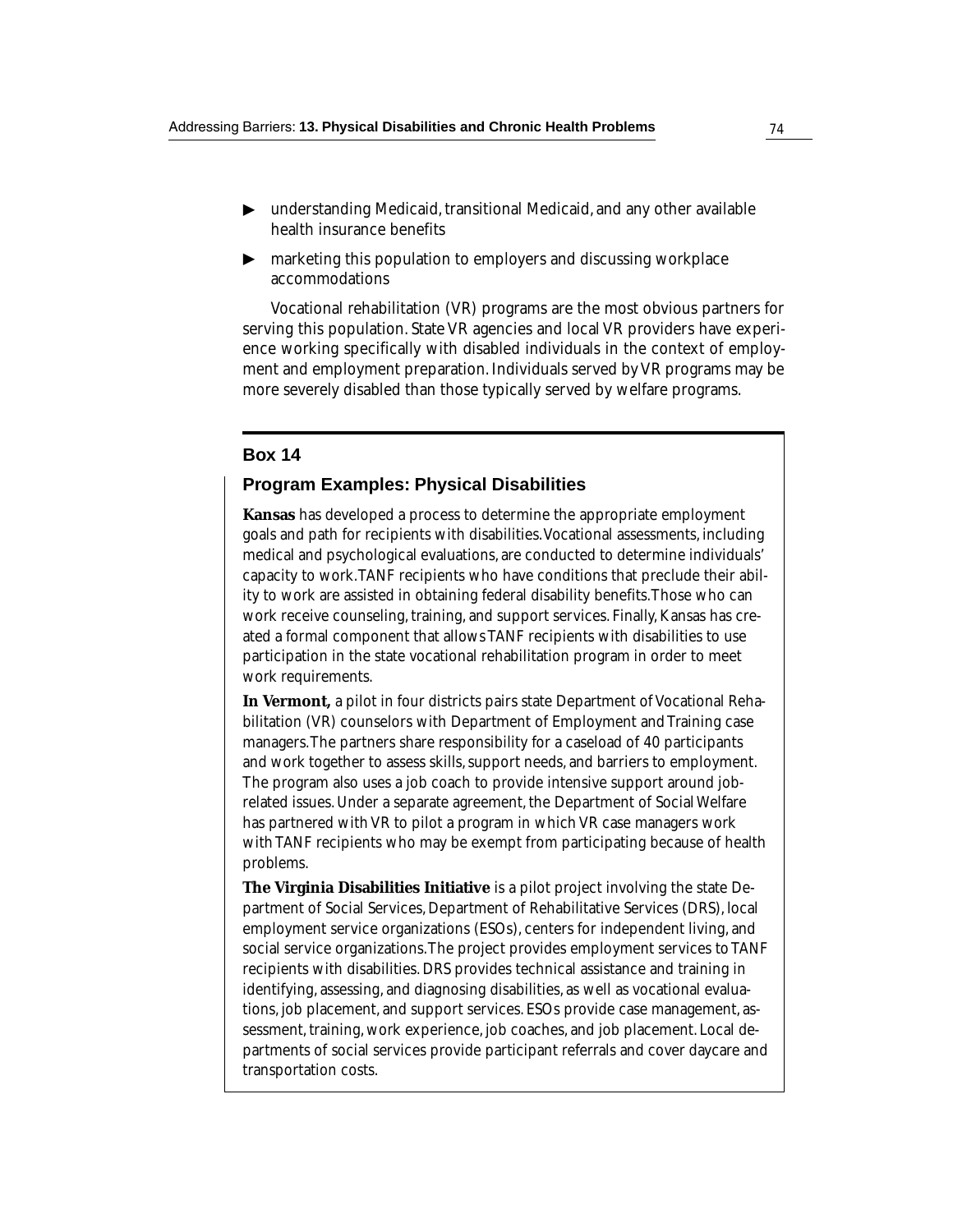Employment program staff should be aware of any other community-based programs that provide services to individuals with disabilities, the services they can provide, and any eligibility requirements. Programs should establish policies for referring participants for services, with the goal of facilitating access and avoiding multiple intake processes. A review of federally funded programs providing employment-related services to people with disabilities concluded that the programs are not sufficiently coordinated, setting up barriers to access and effective service provision.30

## **Best Practices**

| V                  | Serve individuals with physical disabilities and chronic health problems in the<br>context of a strong employment program, characterized by the best practices<br>presented in Section 9. |
|--------------------|-------------------------------------------------------------------------------------------------------------------------------------------------------------------------------------------|
| V                  | Facilitate access to health coverage, especially once an individual goes to<br>work.                                                                                                      |
| V                  | Help those who may be eligible for SSI to negotiate the application process.                                                                                                              |
| V                  | Educate both participants and employers about the Americans with Disabili-<br>ties Act.                                                                                                   |
| $\boldsymbol{\nu}$ | Take individuals' skills and interests, not just their limitations, into account<br>when developing jobs.                                                                                 |
| V                  | Get detailed information about the tasks and demands of each job opening.                                                                                                                 |
| V                  | Help employers design workplace accommodations.                                                                                                                                           |

# **14. Depression and Other Mental Health Problems**

## **Overview of the Issue**

Mental health problems include disorders related to anxiety, depression, and schizophrenia. Problems can vary in their symptoms, severity, and duration from person to person and even for one person over time. Symptoms are often minimized by medication or therapy, but can last a lifetime. Depression occurs more frequently in women than in men and may be the most common mental health problem for welfare recipients. Individuals with mental illness are protected from discrimination in employment under the Americans with Disabilities Act (see Box 13).

The State of Oregon estimates that 75 percent of women on welfare have mental health problems, ranging from clinically diagnosable problems to low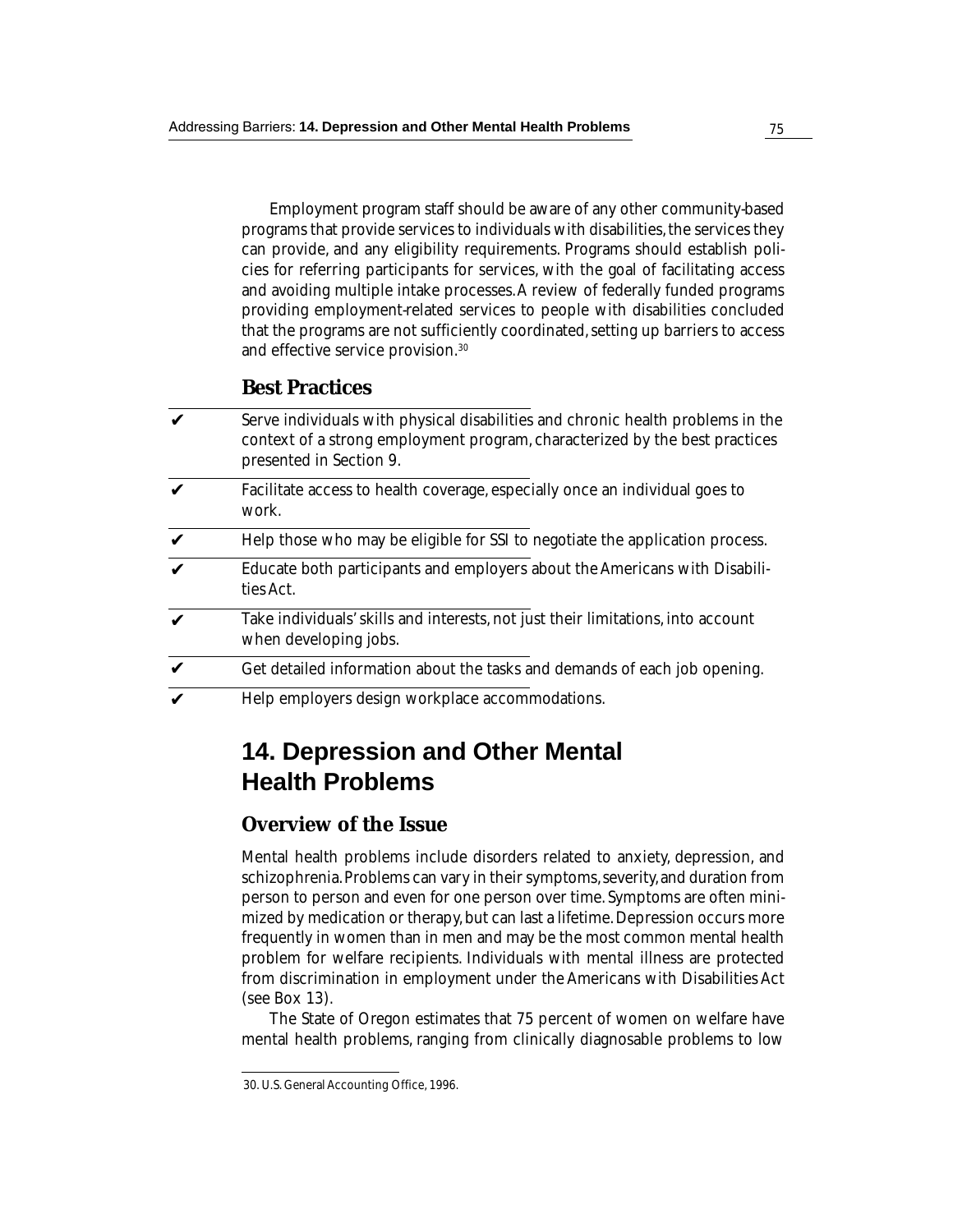levels of depression.31 In MDRC's New Chance evaluation, half of the young mothers entering the program were identified as at risk of depression, and half of those were at high risk.32 Women on welfare may also face post-traumatic stress syndrome, resulting from experiences of rape, domestic violence, and sexual molestation.<sup>33</sup> Individuals with mental health problems often have related barriers, especially substance abuse; nearly one-third of adults with mental illness have abused drugs or alcohol.<sup>34</sup>

Addressing mental health issues offers an opportunity for employment programs to reach out to an often neglected group. Individuals with mental health problems may be less likely than other welfare recipients to even show up at the program office and more likely to drop out. For these reasons, they may be more likely to be sanctioned for noncompliance (see Section 5).

Once individuals are engaged, staff should work with these participants as they do with all others — focusing on their interests, abilities, and options, while offering services to address their mental health problems as needed. Employment activities can be empowering and motivating for those with mental health problems and can even help address some problems, such as depression and low self-esteem. Combining mental health treatment with employment-related services can help individuals move to work, and post-employment support and job accommodations can help people sustain employment.

Mental health problems can affect employment in a variety of ways. The irregular nature of mental illness can make it difficult for individuals to maintain consistent work schedules and to handle day-to-day stress and social interactions. Stigma and discrimination can lead to reluctance by employers to hire individuals with mental health problems, increased anxiety for workers, and problems on the job. Medications can have side effects, including drowsiness, nervousness and headaches, and confusion.35 In addition, because mental health problems may be episodic, long-term job retention is a key challenge for this group.

#### **Screening and Assessment**

Mental health problems can be difficult to recognize. Without formal mechanisms to identify and diagnose them, they can easily be misinterpreted as motivation or behavior problems. Some individuals with mental health problems may simply drop out of programs and accept sanctions for noncompliance.

In general, employment program staff will play a role only in the initial identification of individuals who may have mental health problems. There are some screening tools available that employment program staff can administer

<sup>31.</sup> Callahan, 1999.

<sup>32.</sup> Quint, Fink, and Rowser, 1991.

<sup>33.</sup> Danziger et al., 2000.

<sup>34.</sup> Zuckerman, Debenham, and Moore, 1993.

<sup>35.</sup> Center for Psychiatric Rehabilitation, 1997.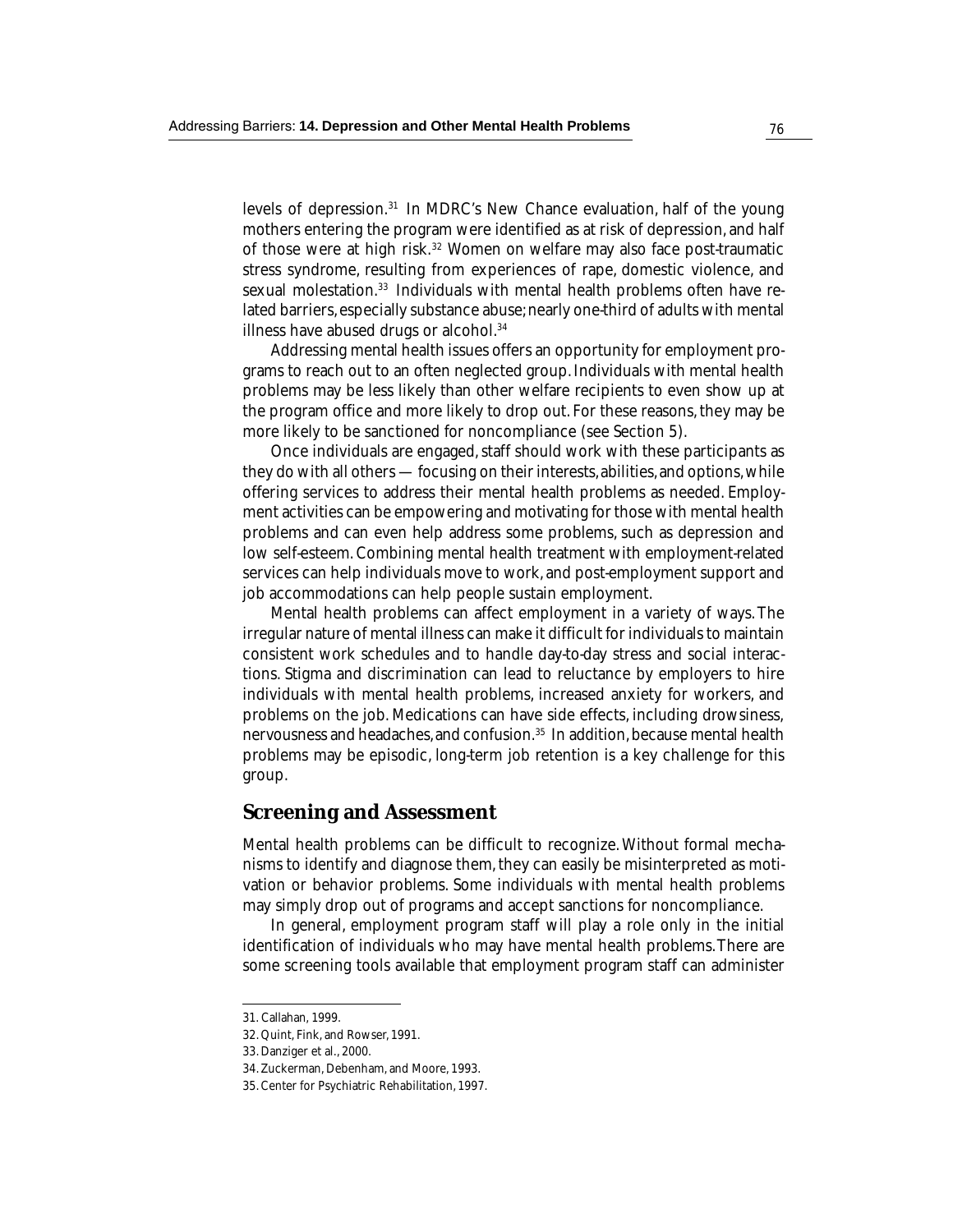to identify individuals for further assessment; the California Institute for Mental Health has identified a number that may be appropriate for welfare-to-work programs.36 Any assessment beyond a basic one, however, should be done by clinically trained professionals.

Once an assessment has been made, mental health professionals should work in partnership with employment staff to understand the nature of the diagnosis, recommended treatment, and impact on employment. Some clinical information related to the diagnosis may be confidential, and confidentiality issues need to be addressed ahead of time, so that needed information can be shared. Employment and clinical staff should also work together to develop individual service plans for participants and to regularly assess progress toward both treatment and employment goals.

## **Service Strategies**

Service strategies for mental health problems involve encouraging participation and facilitating access to appropriate treatment, both before and after employment.

- **Conduct aggressive outreach.** Individuals with mental health problems may be less likely to even show up for employment program intake or orientation activities. Programs should follow up — with phone calls and even home visits — with those who fail to report and those in sanction status for noncompliance with work activity requirements. Steps should be taken to protect individuals with mental health problems from sanctions (see Section 5). ✔
- **Encourage individuals to identify their own career path.** Participants may have little idea what they want to do or what opportunities are available to them in the world of work. Help them explore their options through informational interviews, job shadowing, mentoring, and developing a network of community contacts who will support them in their exploration and in the realization of their employment goals. ✔
- **Consider whether individuals may qualify for federal disability benefits.** Individuals with the most serious mental health problems should be assisted in completing an application for Supplemental Security Income (SSI) benefits. Some programs contract with other organizations to provide this assistance. Because the process can take some time, states should consider stopping the welfare time-limit clock while an SSI application is pending. ✔
- **Address the stigma associated with treatment.** Some participants may be reluctant to accept a diagnosis of mental health problems or to accept treatment because of the stigma often attached to mental illness. Staff training should include strategies to discuss mental illness with participants in a ✔

<sup>36.</sup> California Institute for Mental Health, 1997.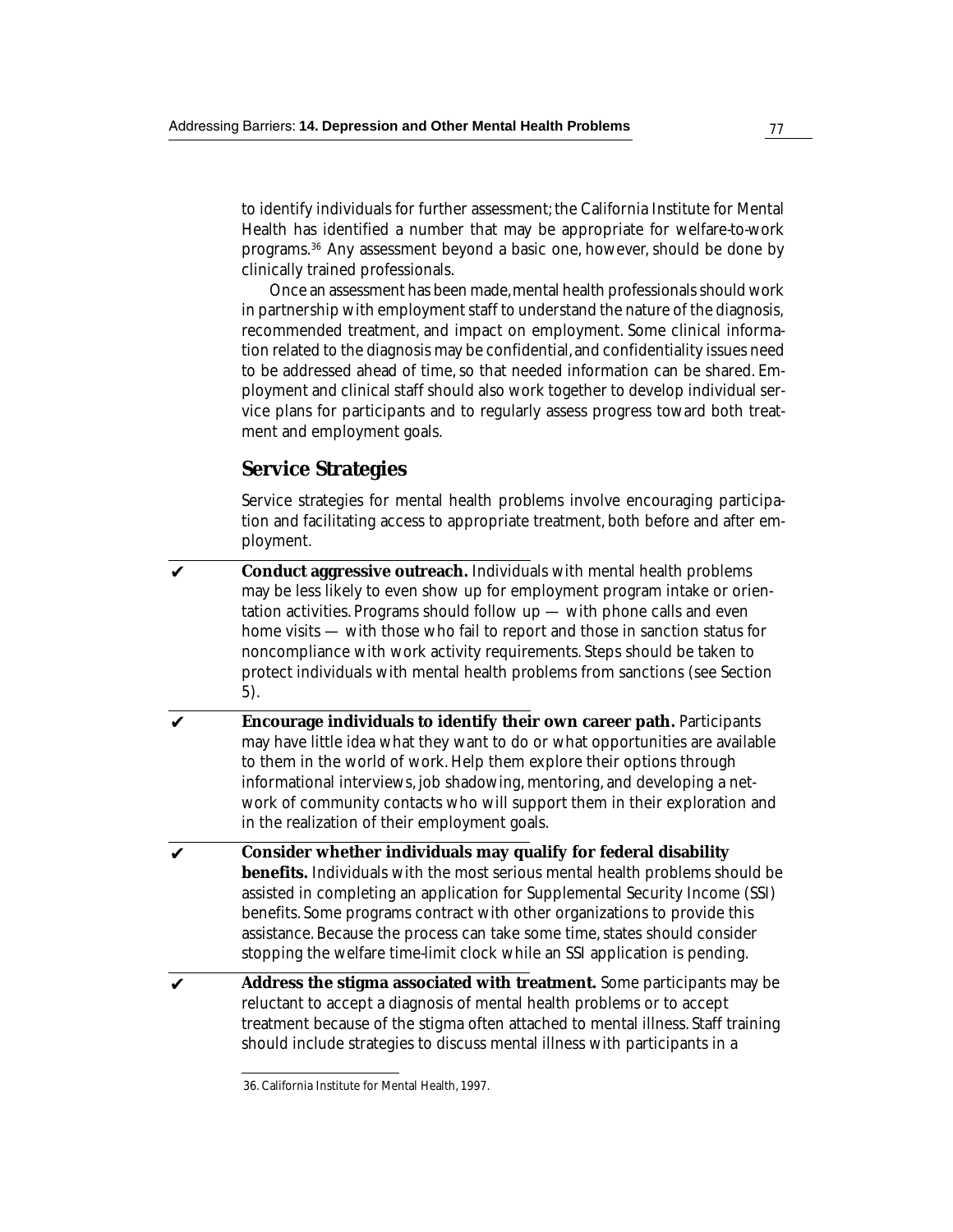nonjudgmental and supportive way. Programs should maintain a focus on the employment goal and treat mental health problems as they would any barrier to employment.

- **Focus on workplace issues rather than job skills.** The employmentrelated challenges of people with mental health problems generally have less to do with performing work tasks (so-called hard skills) than with handling work-related stress, criticism from supervisors, and relationships with coworkers.37 Use both individual counseling and group activities to address these issues. ✔
- **Make sure participants know their civil rights.** Individuals with mental illness are protected under the Americans with Disabilities Act (see Box 13). The ADA prohibits discrimination in hiring and requires employers to provide reasonable accommodations that may be necessary for employees to perform job functions. ✔
- **Promote opportunities for peer support.** Peer support can provide a chance for individuals to discuss both personal and work-related issues that arise in the course of employment preparation or employment. Programs can coordinate formal support group meetings as well as create opportunities for more informal peer interactions. ✔
- **Provide supports for workers.** Once working, individuals with mental health problems will need support services to help them cope with the stresses of work and to interact successfully with supervisors and coworkers. Program staff should help individuals put together a post-employment service plan. ✔
- **Develop a plan for ongoing mental health treatment after employment.** Make sure that individuals will continue to receive treatment services once they go to work. This might entail reassessing treatment needs or revising schedules as needed so that treatment does not interfere with work hours. ✔

# **Labor Market Strategies**

Labor market strategies for dealing with mental health problems involve identifying supportive work environments and easing the transition to employment.

**Address employer bias.** Employers may be reluctant to hire people with mental health problems, and if such individuals are hired, their experience in the workplace may be affected by employer bias. Individuals and employers should understand the protections and rights provided by the ADA. ✔

<sup>37.</sup> National Technical Assistance Center for State Mental Health Planning, 1997.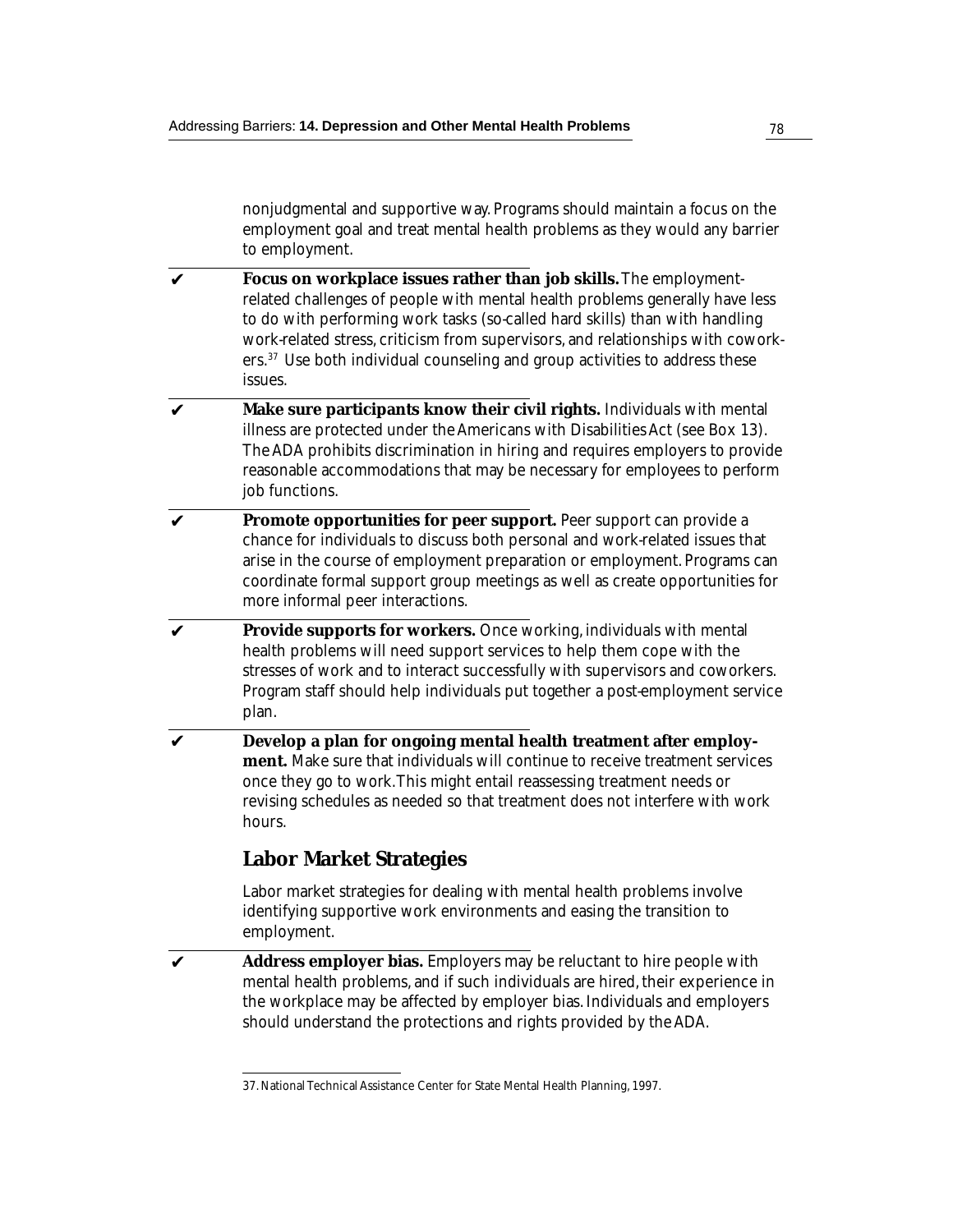- **Look for jobs with supportive work environments.** Appropriate supervision and a flexible, supportive work environment can help individuals with mental health problems succeed on the job. Smaller businesses may be more likely to have this kind of environment. Some businesses also offer Employee Assistance Programs (EAPs), which provide support to workers in a variety of areas, including mental health. ✔
- **Arrange for workplace accommodations.** In keeping with the ADA, employers are required to provide workplace accommodations for employees with mental illness, if they have disclosed their disability and require an accommodation. Simple accommodations, such as providing workspace that is quiet and has few distractions or repeating and reviewing instructions, can make employees more productive and successful. ✔
- **Use supported work to build skills and confidence.** Supported work and sheltered workshops have long been used in the vocational rehabilitation field to provide work experience and work opportunities for adults with disabilities. These positions teach skills on the job, in situations of close supervision and gradually increasing demands. However, participants are unlikely to move to permanent employment on their own; job placement will be needed to facilitate the transition. ✔
- **Ensure that, once employed, individuals continue to have access to health coverage.** Most entry-level jobs do not provide employer-sponsored health benefits, and those that do often do not cover mental health problems. Take-up rates of transitional Medicaid are low (see Section 5). Employment program staff should try to target jobs that provide sufficient coverage and should act as advocates for participants, facilitating access to transitional Medicaid.  $\boldsymbol{\nu}$
- **Use job coaches to support participants during the first weeks of a job.** When employers and employees are willing, job coaches who go to the worksite can provide training and additional support to new workers with mental health problems. Job coaches work with one or more employees to make sure that they understand the job tasks and to help them become comfortable in the job. In supported employment programs, this type of support continues during the life of the job. ✔
- **Work with employers to support the transition to work.** Symptoms of mental illness can be misinterpreted as behavior, attitude, or skill problems. Helping employers understand how individuals' learning and interpersonal problems can be addressed in the context of the job can improve their ability to supervise and support employees and can promote successful employment. ✔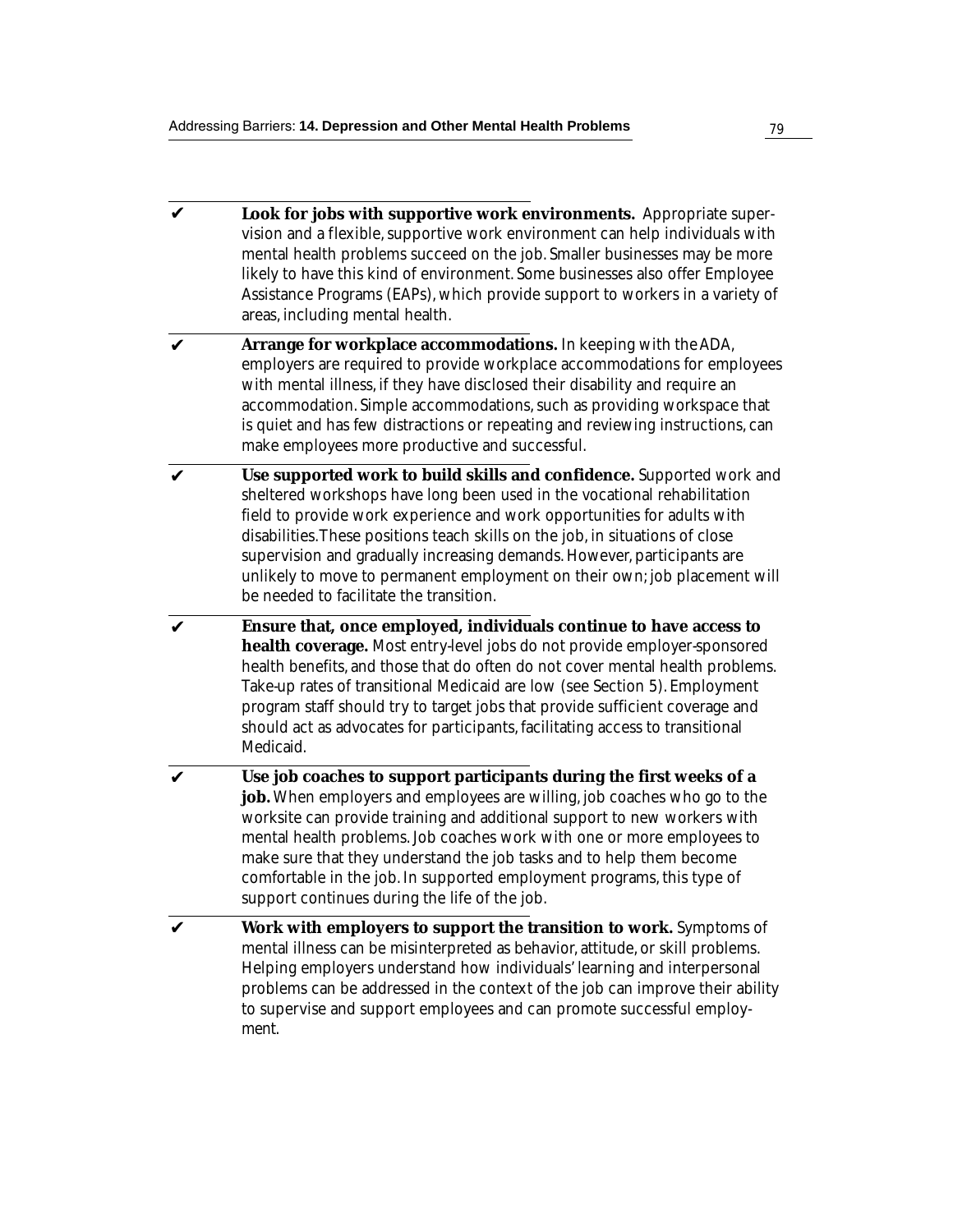## **Staff Development and Interagency Partnerships**

Programs seeking to assist participants with mental health problems need to provide additional training to their existing staff as well as augment employment staff with clinically trained mental health professionals, by either hiring specialized staff, bringing staff from mental health service providers on-site, or making referrals to partner agencies.

Training for employment program staff about mental health issues should include:

- $\blacktriangleright$ sensitizing staff to the nature of mental health problems and how they ▼ ▼ impact individuals' lives and, in particular, employment
- recognizing signs of mental health problems
- $\blacktriangleright$   $\;$  using screening instruments to identify individuals for further assessment
- ▶ ▼ ▼ understanding the interaction of mental health with other barriers, including domestic violence and substance abuse
- $\blacktriangleright$ providing support and services to participants and making appropriate referrals to outside agencies and community providers
- alerting staff to confidentiality issues and protocols related to diagnosis and treatment of mental health problems ▼

Partnerships for serving people with mental health problems are likely to involve staff from vocational rehabilitation (VR) programs and mental health agencies as well as psychologists and other mental health professionals. Such agencies and professionals may have extensive experience working with individuals with mental health problems in the context of education, training, and employment. Welfare-to-work programs may also be able to take advantage of existing relationships that vocational rehabilitation and mental health agencies have developed with employers who are interested in hiring individuals with disabilities. In addition, for those needing extra transitional support, these agencies often operate supported worksites or provide job coaches for employees at private sector jobs.

## **Best Practices<sup>38</sup>**

- Serve individuals with mental health problems in the context of a strong employment program, characterized by the best practices presented in Section 9. ✔
- Normalize work by creating an atmosphere where individuals can succeed. ✔
- Match both job tasks and the work environment with individual interests and preferences. ✔

<sup>38.</sup> Ridgway and Rapp, 1998.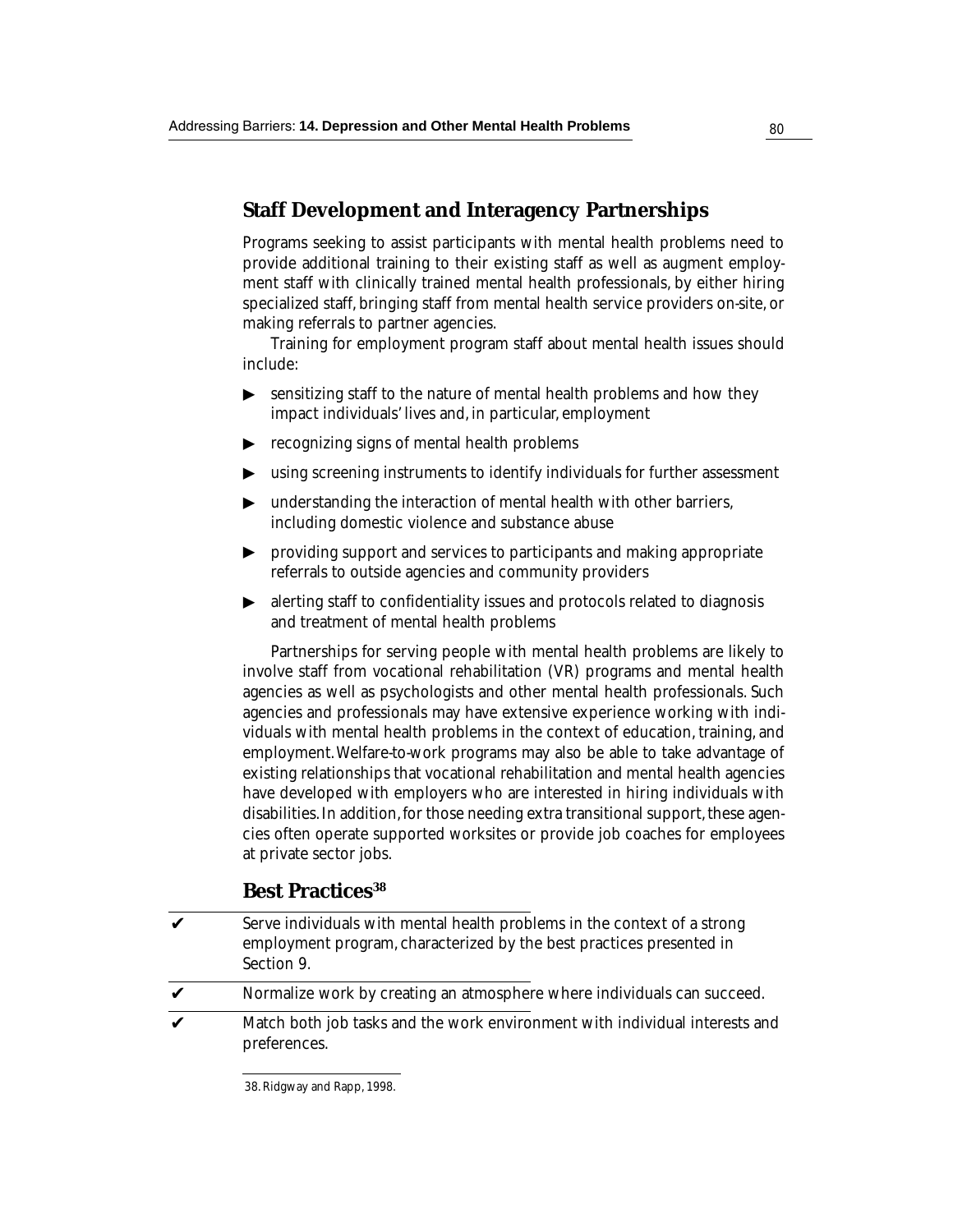#### Monitor the work environment, and facilitate any modifications needed to improve the "fit" of the job placement. ✔

- Provide ongoing, flexible, personally tailored supports, such as workplace accommodations, job coaching, and support groups. ✔
- Be ready and willing to help place individuals in new jobs as they learn more about what they want to do and to better match their strengths and desires with job characteristics. ✔

#### **Box 15**

#### **Program Examples: Mental Health Problems**

**New Jersey's Supported Employment Program** serves individuals with severe and chronic mental illness. The program matches participants to job opportunities, develops appropriate job accommodations, and provides intensive job coaching and case management services. The program recently added a mental health TANF pilot project. Welfare agencies use a 10-question screen to identify possible mental illness and refer those who screen affirmative to a trained mental health clinician. Individuals may receive psychiatric evaluation, medication, outpatient counseling, or other services. Employment specialists from the Division of Mental Health Services provide job-readiness and employment services. Individuals' mental health and employment services are customized to their needs, and all activities count toward the welfare-to-work participation mandate.

**Oregon's welfare-to-work program** includes a focus on assisting recipients with mental health problems. Most offices in the Portland area have mental health counselors working on-site, providing support to staff, counseling to participants, and referral for additional services. They perform a balancing act, offering help when needed, but trying not to pay undue attention to problems with which participants have learned to cope. Mental health services are not mandated, but are offered to participants who are having difficulty making progress toward self-sufficiency. When participants are referred for outside services, case managers receive notice of any missed appointments and are responsible for following up with these individuals. On average, those deemed in need of mental health services receive about 12 weeks of counseling.

**Wisconsin's Pathways to Independence** is a research and demonstration project designed to remove barriers to employment for people with severe physical and mental disabilities. The state Department of Health and Family Services and Department of Workforce Development jointly contract with 20 provider agencies, including clubhouse programs and assertive case management programs in the mental health field. The agencies implement a model that uses a team approach to create networks of support for the vocational goals of participants, intensive benefits counseling, and available long-term vocational supports.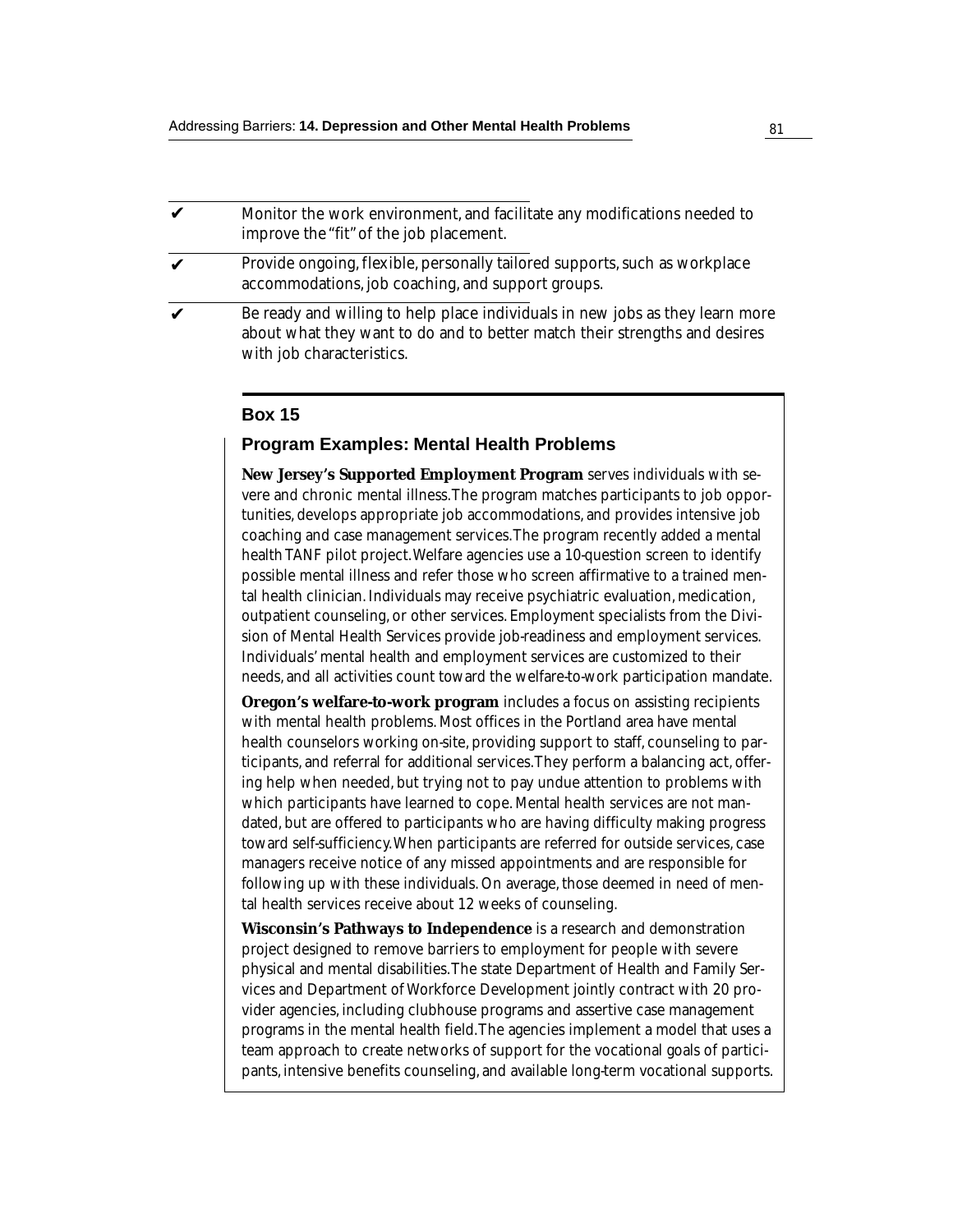# **15. Criminal Records**

## **Overview of the Issue**

Job search can be a frustrating process for individuals with criminal records. Those with convictions for certain types of crimes may be barred from working in some fields, such as child care or banking. Even in occupations that are not formally closed to ex-offenders, employers may screen out potential applicants with criminal backgrounds. Employers may believe that ex-offenders will be more likely to steal, be violent, use drugs, or cause other problems on the job. In some cases, employers may be unwilling to hire employees who cannot be bonded. (See Box 16.)

It is important to distinguish between an arrest record and a conviction record. The term "criminal record" is often used to refer to both, but they have

#### **Box 16**

#### **The Federal Bonding Program**

Some employers purchase fidelity bonds to cover loss of money or property due to dishonest acts of employees. However, individuals with criminal records (as well as ex-addicts and individuals with poor credit records or limited work experience) are not covered by commercially available bonding insurance. Employers may therefore be reluctant to hire these individuals. Employment and training programs  $-$  public, nonprofit, or for-profit  $-$  can purchase coverage for individual employees through the Federal Bonding Program.\*

Offering to provide this coverage can both reassure employers and eliminate bonding as a barrier to employment. Programs serving ex-offenders find that they do not need to purchase bonds for all, or even most, participants, but that having the option can open up certain job opportunities — in particular, those that involve the handling of cash.

Federal Fidelity Bonds are available in packages of 25 to 100 units, and the cost varies from \$84 to \$98 per unit, based on the number purchased. (Two or more agencies can combine resources to purchase the smallest bond package.) Each unit provides \$5,000 of coverage for one employee for six months, beginning the first day of employment. The bonds can cover any worker on any job, full time or part time (although they do not cover selfemployed individuals) regardless of whether the employer purchases private bonding insurance. There is no deductible, and no paperwork is required of the employer.

\*Federal bonds are sponsored by the U.S. Department of Labor. The bonds are Travelers insurance policies, and the McLaughlin Company is the agent for Travelers in managing the programs nationwide.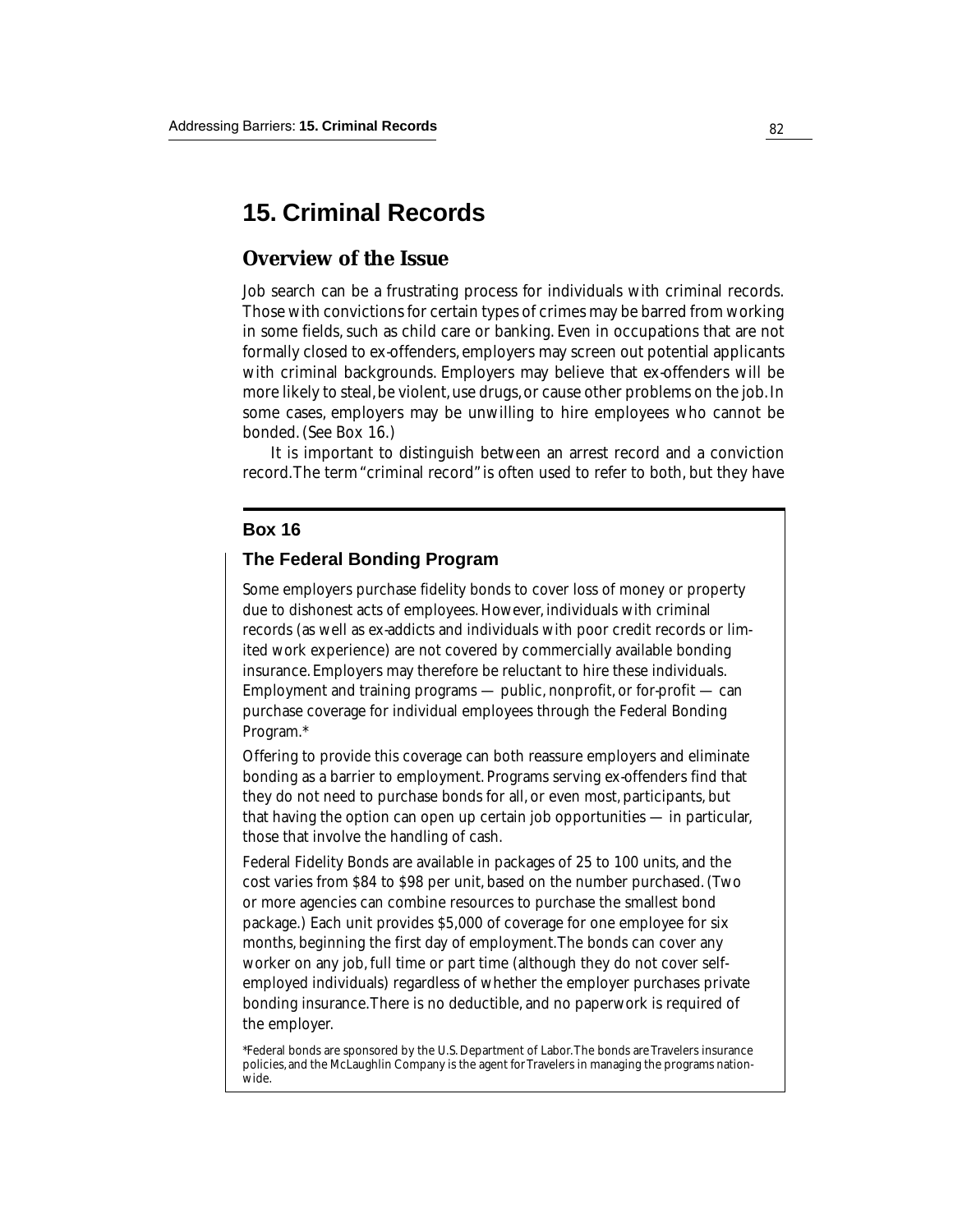very different implications for employment. While rules vary from state to state, arrest records can often be expunged, and individuals who have not been convicted can often truthfully answer "no" to employers' questions about their records. Some states prohibit discrimination on the basis of an arrest record, though not a conviction record. Juvenile convictions also represent a somewhat different situation and can often be expunged.

Individuals with criminal records often have incomplete work histories, low levels of education, and little exposure to the norms and interpersonal environment of a typical workplace setting, including the supervisor-employee relationship. Programs that work with ex-offenders find that job loss frequently occurs as the result of miscommunication with supervisors or misinterpretation of events in the workplace. Ex-offenders may face other related issues as well, including ongoing legal problems, substance abuse, or mental health problems (see Sections 11 and 14). Finally, some states impose additional penalties on convicted offenders, such as refusal to grant a commercial driver's license.

At the same time, criminal records present a more straightforward barrier to employment than others discussed in this guide. Programs across the country that work with ex-offenders have proven that individuals with criminal backgrounds can succeed in employment. In addition, employment may be a key strategy in reducing repeat offenses. A1996 study found that offenders with stable employment are much less likely to violate parole or to re-offend.<sup>39</sup>

Because the ex-offender population is largely male, criminal records may be a greater issue in programs that work with noncustodial parents than programs serving only women on welfare. (As noted in Section 2, one study of noncustodial parents of children on welfare found that 75 percent had been arrested and 46 percent had been convicted of a crime.) Noncustodial parents have become a focus for an increasing number of welfare-to-work programs, including those funded through Department of Labor Welfare-to-Work grants. PRWORA denies Food Stamp and cash benefits to individuals convicted of drug felonies, unless the state overrides the federal legislation. More than half the states have done so.40

In the National Supported Work Demonstration (see Section 3), ex-offenders were one of the groups for which the program did *not* have an effect. Employment increased among program group members while they held supported work positions, but ex-offenders dropped out much more frequently than other participants, and after one year of follow-up employment rates were no different for program group members than for control group members. However, the program did increase employment for ex-offenders who received welfare in the month prior to participation — that is, those with children. It may be that individuals with families were more prepared to take advantage of the opportunities presented by the program.<sup>41</sup>

<sup>39.</sup> Motiuk, 1996.

<sup>40.</sup> Center for Law and Social Policy, July 2000 audioconference.

<sup>41.</sup> Piliavin and Gartner, 1981.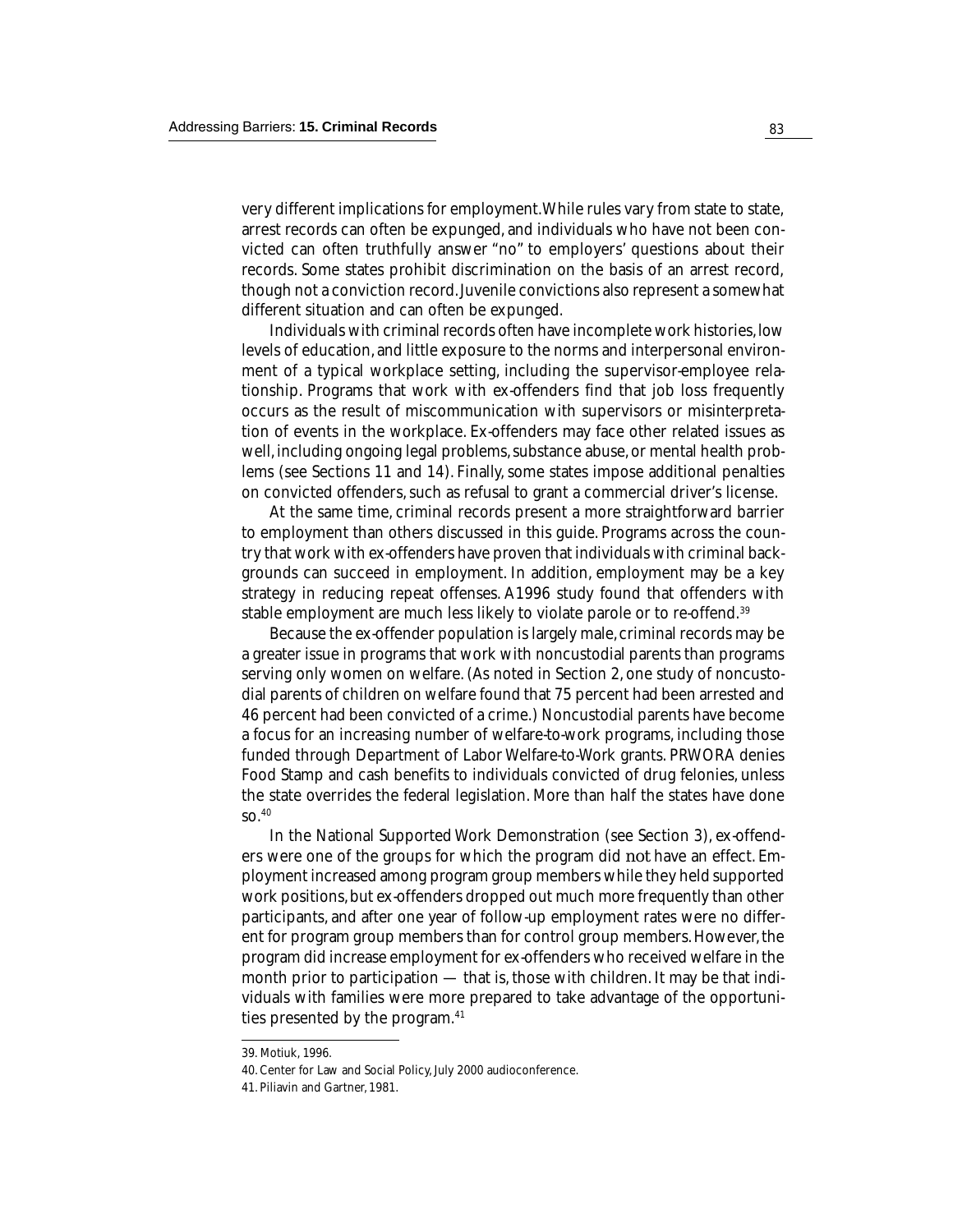## **Screening and Assessment**

Employment programs should be aware of participants' criminal histories so that they can most effectively assist them in finding jobs. Programs can ask about criminal records directly or bring the subject up in the context of job search activities. Most job-readiness curricula include modules that teach individuals how to fill out a job application and how to conduct a successful interview. Both activities provide an opportunity to broach the subject of criminal records in a practical and nonjudgmental way.

Programs can also help participants by providing information on what jobs are closed to individuals with certain types of convictions and what occupations or employers are most open to hiring individuals with criminal records.

### **Service Strategies**

Services for individuals with criminal records include teaching job search techniques, building job-readiness skills, and providing assistance with related issues.

**Teach participants how to address their records in résumés and applications.** Participants should never lie to employers, but they can learn techniques for sharing information in a way that will increase their chances of being hired. For example, time spent in prison can be included in a résumé by listing a job held or training program attended. If an application asks directly about a criminal record, job seekers should include an explanation (or a commitment to explain in an interview) rather than simply answering "yes" to the question. ✔

- **Make sure participants are ready to answer questions about their past.** Before participants with criminal records apply for a job, they should have prepared responses to questions about their past. In job search workshops, participants should practice answering questions that may be posed in a variety of ways, such as "Have you ever been in prison?" and "What were you doing during the gap in your work history?" While job seekers should always be honest, they do not have to give out more information than is necessary for the given situation or job. ✔
- **Help individuals address any current legal issues they may have.** Many ex-offenders are dealing with ongoing legal issues related to parole, creditors, and child support enforcement. Putting in place plans to deal with these matters — either within the program or through referrals to legal assistance programs — can prevent their interfering with employment. ✔
- **Help individuals clear their records.** Criminal records can be erased in certain cases, such as those that were dropped or dismissed in court. Individuals can then answer "no" truthfully when asked about a criminal background. For those offenders who have convictions, many states offer Certificates of Rehabilitation that remove many of the civil obstacles they may encounter.  $\boldsymbol{\nu}$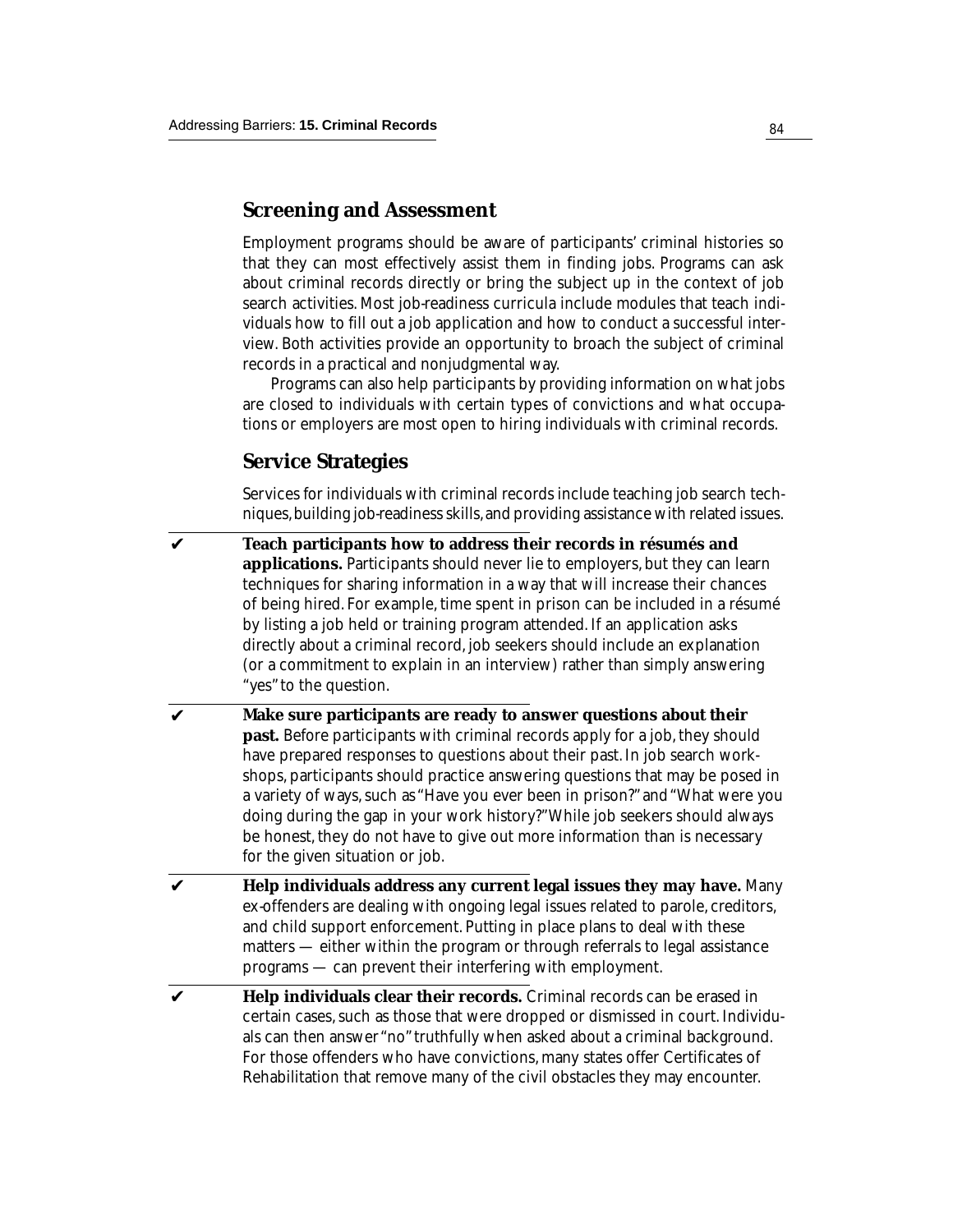- **Work on presentation, communication, and confidence in job search.** Ex-offenders may be insecure in job search because they fear, or have experienced, rejection because of their criminal records. Some may present themselves poorly to prospective employers by using slang, responding to questions aggressively, or simply being nervous about an interview. Teaching ex-offenders techniques to present themselves professionally can boost confidence and overcome interview pitfalls. ✔
- **Use work experience to build skills and get individuals quickly working.** Men, in particular, may be impatient to begin working and earning income. Work experience, rather than job-readiness classes, can get individuals quickly into a work setting and provide a transitional period in which to build both soft and hard job skills.  $\mathbf v$
- **Allow extra time for job search.** Because employment options are more limited for individuals with criminal records, it may take them longer than other participants to find jobs. Encourage these individuals to make more job contacts, and allow extra time for job search. ✔
- **Be alert to substance abuse.** Fifty-seven percent of prisoners report using drugs on a regular basis prior to incarceration.<sup>42</sup> Program staff should recognize the concurrence of these two issues and be prepared to identify and address substance abuse problems in the ex-offender population (see Section 12). ✔
- **Prepare participants to handle questions or reactions from coworkers and others.** Once participants are working, others on the job may find out about their criminal records. As with the job interview, individuals will be able to respond better if they have thought through beforehand how they will handle such situations. This can prevent negative consequences and guard against job loss. ✔

# **Labor Market Strategies**

Labor market strategies for individuals with criminal records involve identifying existing job opportunities and developing new ones.

- **Target occupations that are friendly to ex-offenders.** Some jobs, in particular those requiring physical strength (for example, in construction, manufacturing, and food service), may be open to hiring individuals with criminal records. Banks, hospitals, schools, and child care settings are less open to ex-offenders. ✔
- **Conduct aggressive outreach to employers.** Employers may be less reluctant to hire individuals with criminal records if they are referred through ✔

<sup>42.</sup> U.S. Department of Justice, 1999.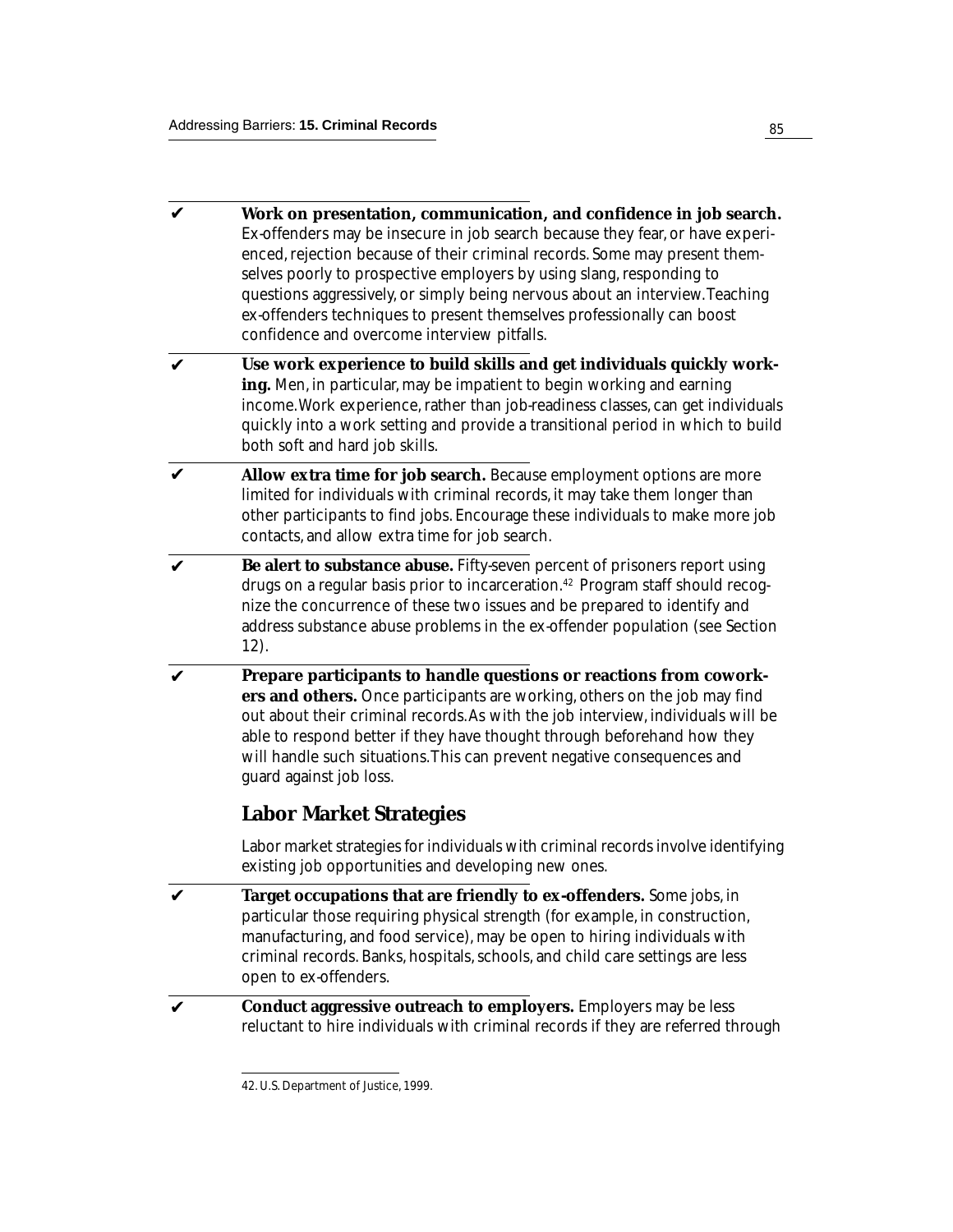a respected employment program. Job development efforts should promote the program's track record of successful placements and satisfied employers. In marketing the program, staff should be prepared to answer the question: "Why should I take a chance with an ex-offender?"

- **Offer to provide bonding for individuals hired through your program.** One hurdle in employment for individuals with criminal records may be employers' concern about the risk of theft, forgery, or other loss of money or property. Federal bonding (see Box 16) can provide coverage against such loss. ✔
- **Teach job applicants how to present their histories to employers.** Most employment programs include opportunities for participants to learn and practice interviewing skills. Participants should understand what information needs to be disclosed and when, how to present information to prospective employers, and how to handle employer questions about their criminal backgrounds. ✔
- **Be straightforward with employers.** While job developers (and job seekers) may not need to reveal all information about criminal backgrounds to employers, they should not attempt to distort the information they do share. ✔
- **Ask employers to at least consider candidates with criminal records.** Getting in the door for an interview offers individuals the chance to change employers' preconceptions about ex-offenders. Another way to begin to get beyond employer bias is to ask employers to hire individuals on a trial basis. A positive experience may convince employers to remove a categorical hiring requirement. ✔

## **Staff Development and Interagency Partnerships**

Programs working with ex-offenders find that hiring ex-offenders as program staff can improve their ability to motivate and retain participants. Former offenders are more likely to listen to and accept advice from those who have served time and understand the challenges they face. Staff who have successfully made the transition from prison to the labor market also serve as role models for participants.

The National Institute of Corrections offers technical assistance and staff training to local jurisdictions in job training and placement for offenders and ex-offenders. Areas of training include:

- labor market analysis ▼
- employment needs assessment ▼
- job counseling ▼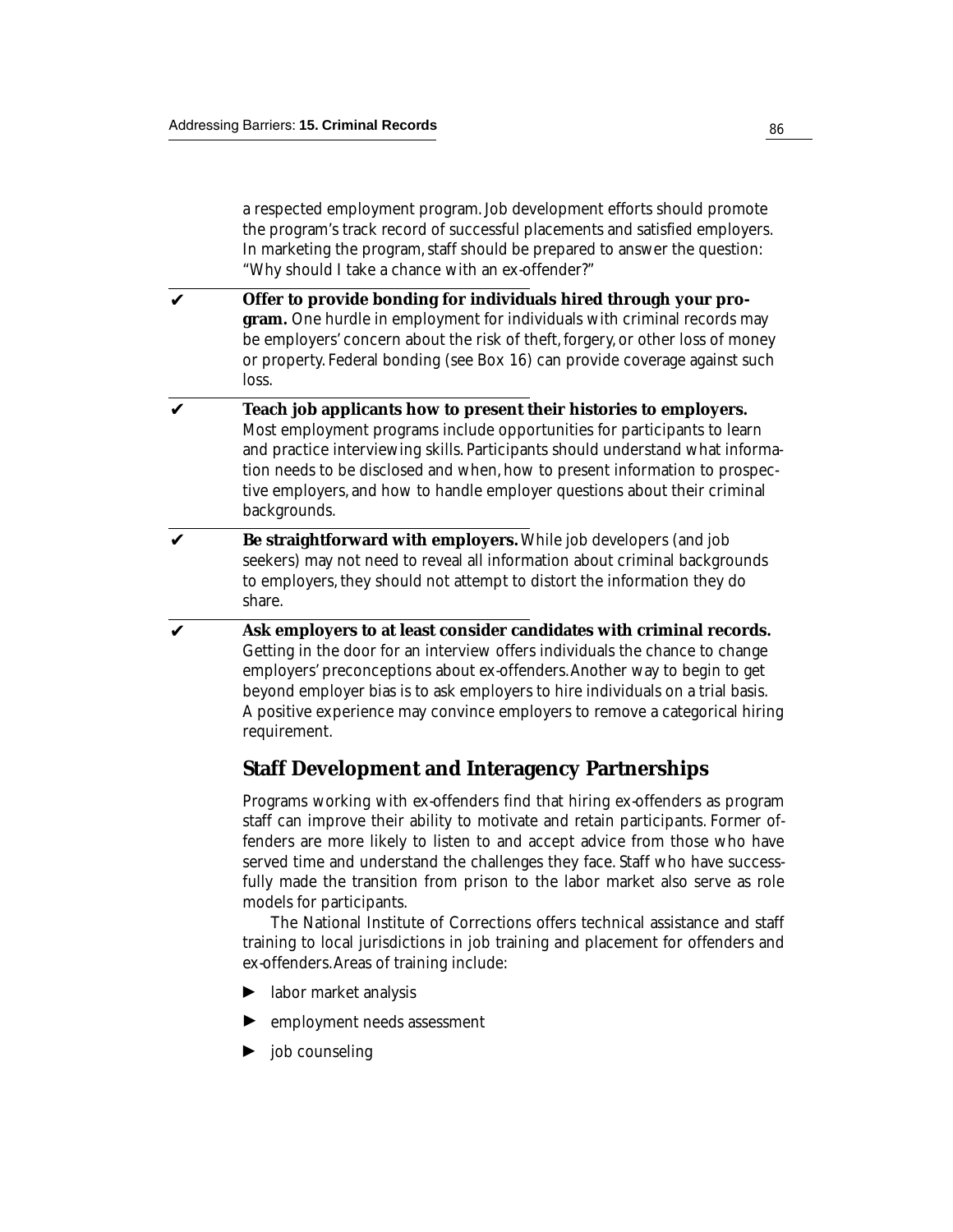- $\triangleright$  job search and placement strategies
- $\triangleright$  job retention strategies

State correction departments and local law enforcement agencies are potential partners in working with individuals with criminal records. Lawyers,

#### **Box 17**

#### **Program Examples: Criminal Records**

**Cleveland Works** provides training and employment services to low-income adults, primarily welfare recipients, offenders, and ex-offenders. In addition to job readiness and placement, Cleveland Works offers legal services, mental health and substance abuse counseling, and help with child care, housing, and other life management needs. Five full-time staff attorneys represent over 1,000 participants each year for legal problems. The program finds that employers are willing to hire participants because of the follow-up support they receive from the program. The program's experience has been that individuals with criminal records have as much opportunity for success as the rest of the unemployed population, but sometimes need more patience with the hiring process. Since 1986, 1,200 employers have hired Cleveland Works graduates for full-time jobs with health benefits. b job searc<br>
b job reten<br>
state co:<br>
potential par<br> **Box 17**<br> **Program E**<br> **Cleveland W**<br>
adults, primal<br>
job readiness<br>
health and su<br>
other life mar<br>
participants e willing to hird<br>
the program.<br>
records have<br>
populatio

**The Miami-Dade, Florida, WAGES (Work and Gain Economic Self-Sufficiency) program**, the county's welfare-to-work program, contracts with the county clerk to help welfare recipients seal or expunge their criminal records. A WAGES staff coordinator first screens welfare recipients to make sure that they are eligible (eligibility depends on the offense and whether or not there was a conviction). Individuals are then referred to a staff member of the county clerk's office, who confirms eligibility and helps them complete and file the needed paperwork. WAGES pays the required \$75 fee for processing the application with the state. Hundreds of applications have been filed since the program began, and staff at both WAGES and the county clerk's office believe the program has been a success. The most common issues concern battery, theft, and drug-related offenses.

**The South Forty Corporation**, based in New York City, is a nonprofit organization providing counseling, education, and vocational services to prisoners and ex-offenders. South Forty's services include assessment, career and educational counseling, résumé preparation, job placement assistance, social service referrals, follow-up counseling, and aftercare support groups. The organization conducts aggressive outreach to employers and has developed long-term relationships with employers who trust the program and are willing to hire participants. The organization's career development program provides subsidized onthe-job training and work experience for those not yet ready for competitive employment.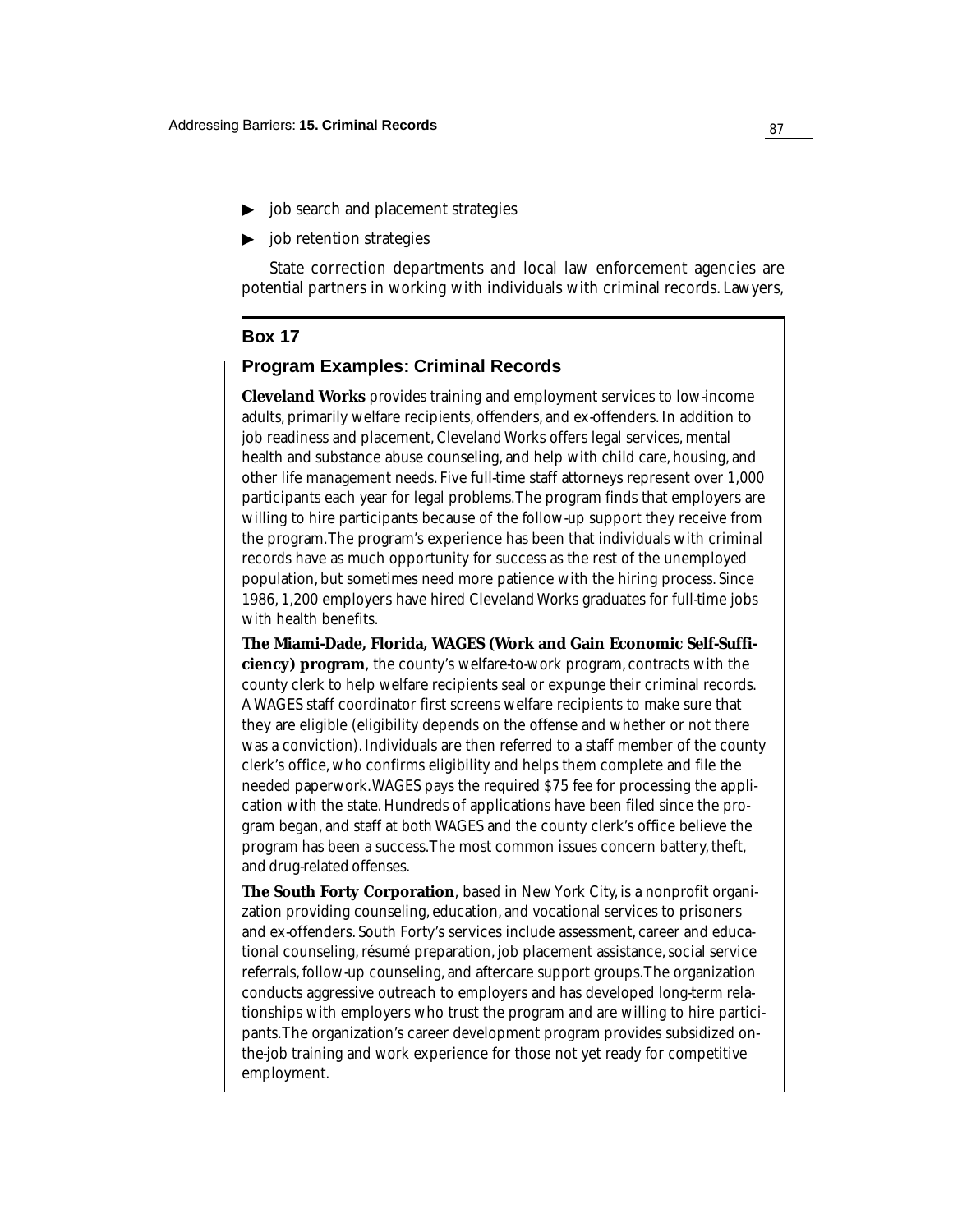either on staff or volunteers, can help participants address any current legal problems they face. Programs may also want to develop working relationships with probation and parole officers. These officers, because they will have regular contact with participants both before and after they go to work, can reinforce the instruction provided in pre-employment workshops and help resolve any post-employment problems.

In some communities, local organizations operated by ex-offenders provide a range of services to other ex-offenders including counseling, referrals for education and training, and job assistance. In addition to the services, these groups can offer peer support and advice to participants.

For programs working with fathers of children on welfare, training staff in fatherhood and child support issues or partnering with child support enforcement agencies may be useful.

## **Best Practices**

| V | Serve individuals with criminal records in the context of a strong employ- |
|---|----------------------------------------------------------------------------|
|   | ment program, characterized by the best practices presented in Section 9.  |

- In job development, target occupations that regularly hire individuals with criminal records. ✔
- Advise participants on how to present their criminal backgrounds to employers on applications and in interviews. ✔
- Conduct practice interviews to help participants fine-tune their presentations. ✔
- Build relationships with employers so that they are willing to take a chance on hiring participants. ✔
- Market the Work Opportunity Tax Credit and other incentives to employers who hire ex-offenders. ✔

# **16. Very Low Basic Skills and Learning Disabilities**

## **Overview of the Issue**

Very low basic skills may be the most common barrier faced by welfare recipients. The Educational Testing Service estimates that about 40 percent of welfare recipients have literacy levels so low that it is difficult for them to complete such tasks as filling out the application for a Social Security card.<sup>43</sup> A national survey found that nearly two-thirds of welfare recipients scored in the bottom

<sup>43.</sup> Kirsch, Jungeblut, Jenkins, and Kolstad, 1993.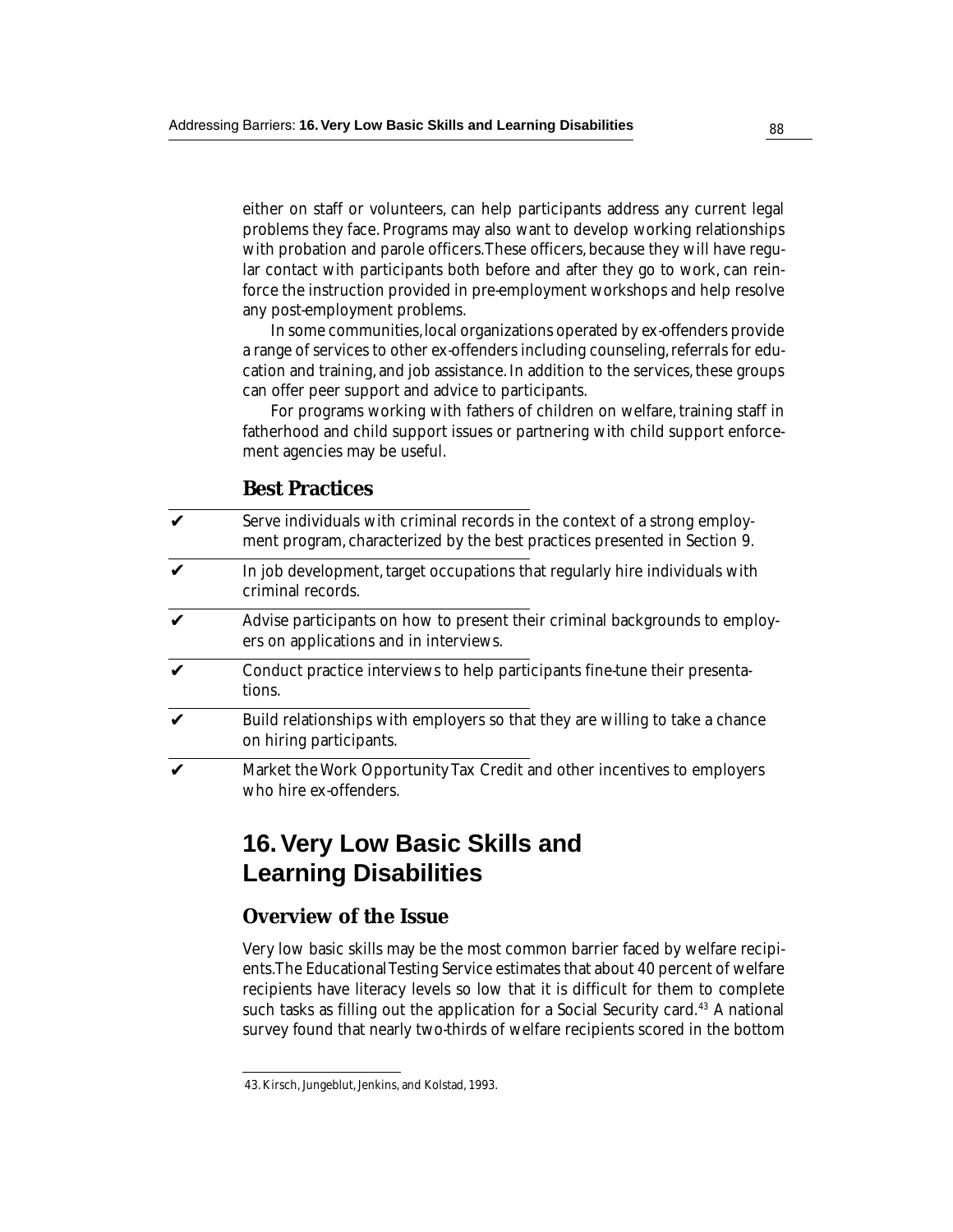quartile of the Armed Forces Qualifying Test.<sup>44</sup> Some programs define low skills by whether or not individuals have a high school diploma or GED.45 In the context of this guide, however, we are concerned with those who have the lowest skill levels. This group generally includes individuals reading at fourth- to seventh-grade levels and below, or performance in the bottom 10 to 25 percent of scores on standardized tests.

Employment opportunities are limited for individuals with very low skills. Even most entry-level jobs require a certain level of reading and math proficiency, and many employers require a high school diploma for employment, whether or not it is actually needed to do the job. A survey of employers in four cities estimated that only 10 percent of the jobs available to noncollege graduates (and only 5.5 percent of jobs in central cities) did not require employees to perform daily tasks including reading and writing paragraphs, doing arithmetic, or using computers.46

Low basic skills may result from a variety of factors, such as limited or poorquality education. In many cases, low basic skills are also linked to learning disabilities. The Department of Labor estimates that 50 to 80 percent of adults with low reading levels are learning disabled and that 25 to 40 percent of those on welfare may have learning disabilities.<sup>47</sup>

Learning disabilities is "a general term that refers to a heterogeneous group of disorders manifested by significant difficulties in the acquisition and use of listening, speaking, reading, writing, reasoning, or mathematical abilities."48 Individuals with learning disabilities typically have average or above average levels of intelligence, but the disabilities can affect their academic and vocational success and emotional growth.49 Different strategies are needed to assist participants with low basic skills that are due to learning disabilities, and civil rights issues also apply in these cases. When diagnosed through a certified procedure, learning disabilities are considered a disability under federal law and covered by the Americans with Disabilities Act (ADA; see Box 13).

Individuals with learning disabilities may present a number of characteristics that interfere with employment, including appearing disorganized or inconsistent, having difficulty planning and prioritizing, using imprecise language or misusing terminology, writing illegibly, and having difficulty filling out forms all of which can be misinterpreted as lack of motivation or poor work habits.<sup>50</sup>

<sup>44.</sup> Olson and Pavetti, 1996.

<sup>45.</sup> Individuals who are close to getting a GED can often quickly do so with tutoring, classroom, or computer-based preparation. For these individuals, getting a GED can increase their employment options and help them get better jobs.

<sup>46.</sup> Holzer, 1996.

<sup>47.</sup> U.S. Department of Labor, 1991.

<sup>48.</sup> National Joint Committee on Learning Disabilities, 1994, as cited in National Adult Literary and Learning Disabilities Center, 1999b.

<sup>49.</sup> National Governors' Association, 1998.

<sup>50.</sup> Presentation by Dianne Glass, Kansas Board of Regents, 1998.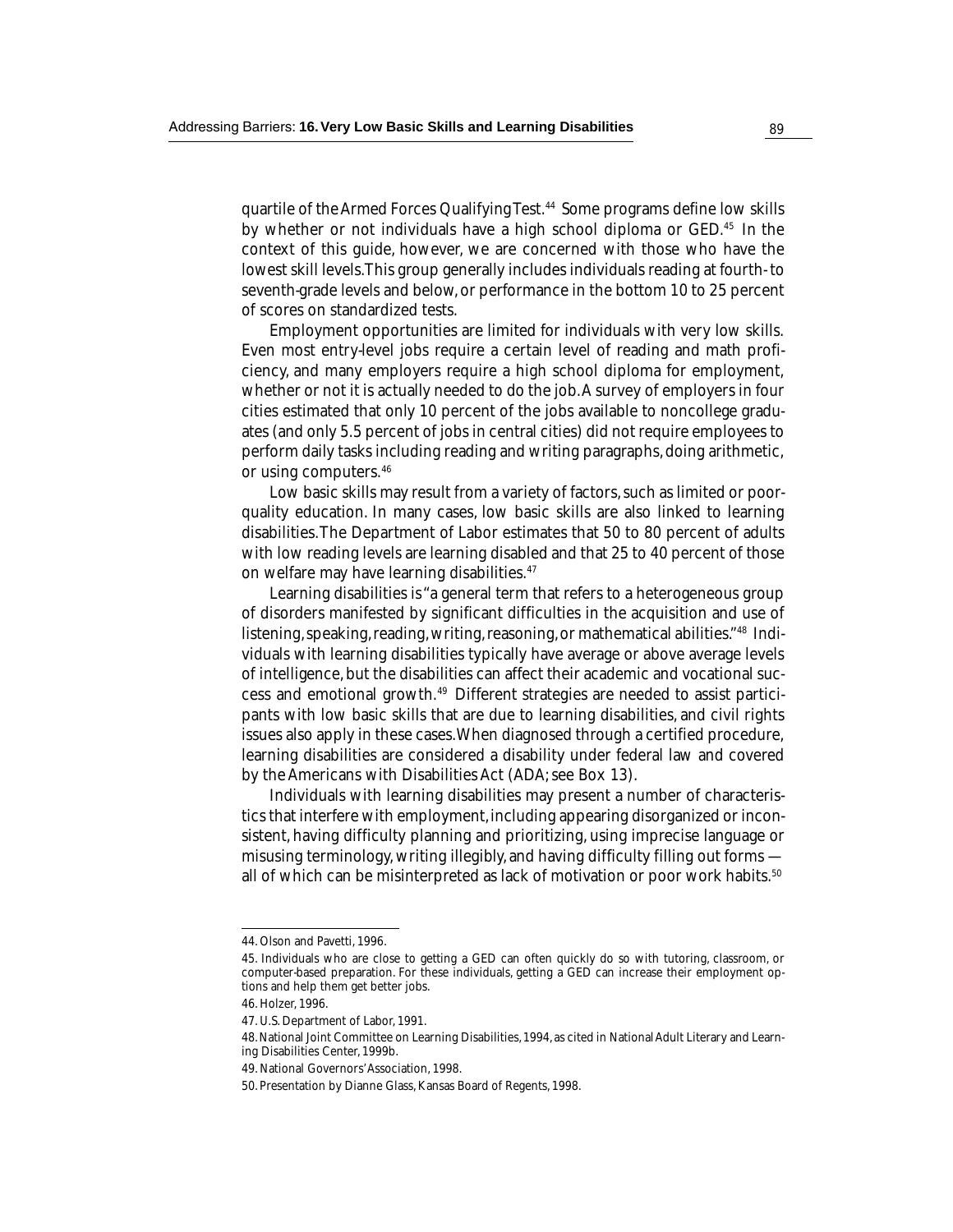These individuals often face other issues as well, including low self-esteem, anxiety, depression, anger, and substance abuse (see Sections 11 and 14).

Despite the importance of basic skills to employment, welfare-to-work programs emphasizing basic education have been only modestly successful at increasing educational attainment and even less successful at improving employment outcomes.51 One reason may be that the programs have not taken into account the special needs of adult learners or the presence of learning disabilities. The research suggests that programs rethink how they approach education activities, but not eliminate them. (See Box 18.) The most successful programs overall have been those that emphasize employment, but also provide opportunities for education.

Many programs have had success helping individuals with low basic skills find jobs. Because individuals have unique combinations of skills and skill deficits, careful job development can help participants find jobs that take advantage of their strengths. Accommodations can open up employment opportunities for individuals with learning disabilities who have the knowledge and skills needed for a job. As with other barriers discussed in this guide, employment program staff should focus on individuals' strengths and the accommodations necessary for them to be successful rather than on their limitations.

51. Freedman et al., 2000.

#### **Box 18**

#### **Improving Adult Learner Persistence**

A key challenge for literacy programs is that adult learners often drop out before reaching their goals. The Literacy in Libraries Across America (LILAA) initiative is undertaking a four-year study to test the following approaches to increasing learner persistence:\*

- providing child care while parents attend classes or meet with tutors
- providing transportation directly or subsidizing public transportation
- adopting curricula more relevant to adult students' everyday lives
- expanding hours of operation so students can remain active if their schedules change because of employment or other reasons the providing child can providing transport adopting curricula<br>
⇒ adopting curricula<br>
expanding hours of schedules change l<br>
⇒ improving training<br>
susing new instruct assisted learning, a<br>
redesigning intake right choice
- improving training for teachers and tutors
- using new instructional approaches such as group learning, computerassisted learning, and project-based learning
- ▶ redesigning intake and orientation, to make sure that students make the right choice in entering a program and feel welcome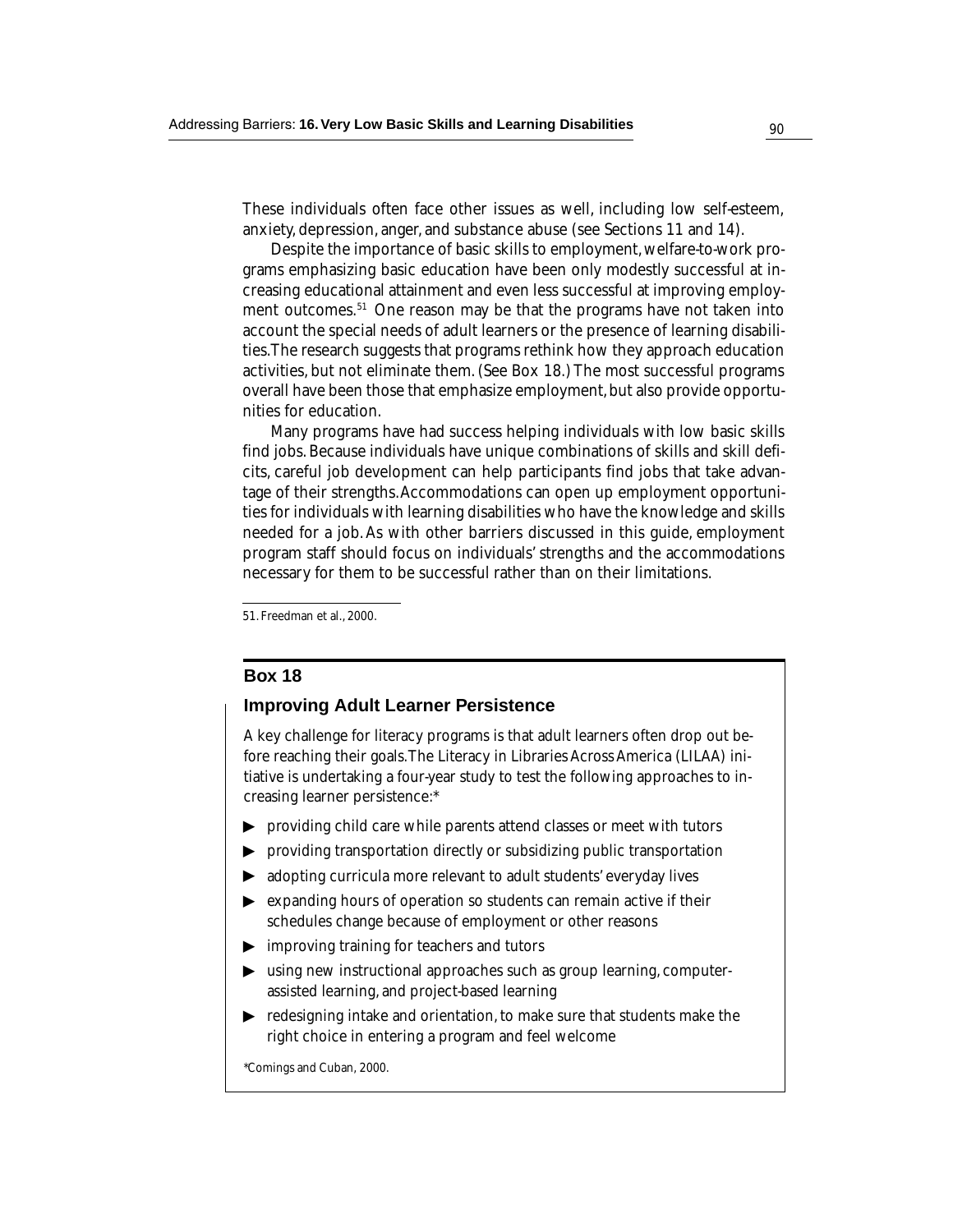## **Screening and Assessment**

Various assessment tools are available for measuring basic skills. Four that are commonly used by employment and training programs are:<sup>52</sup>

- **Test of Adult Basic English Work-Related Foundation Skills (TABE-WF).** Available from CTB/McGraw-Hill, this tool assesses skills in four areas: adult reading, mathematics, language, and problem-solving. ▼
- ▶ ▼ ▼ **Secretary's Commision on Achieving Necessary Skills (SCANS).** Available from the U.S. Department of Labor, this tool assesses workplace competencies (such as interpersonal, information, and technology skills) and foundation skills (such as basic and thinking skills).
- **Equipped for the Future (EFF).** Available from the National Institute for Literacy, this tool assesses skills in four areas: lifelong learning, decisionmaking, interpersonal skills, and communication.
- **Job Literacy Skills.** Available from the Center for Skills Enhancement, this tool assesses skills in eight areas, including quantitative skills, following directions, decision-making, and communication. ▼

These tests measure skill levels, but do not identify learning disabilities. Therefore, individuals who test very low on basic skills should be further screened for learning disabilities. Washington State has developed a 13-question screening tool that has also been adopted by other states; Kansas has also developed a screening tool for adults with learning disabilities.<sup>53</sup> Once a learning disability has been diagnosed, individuals may need help understanding what the diagnosis means. Staff should try to present the diagnosis in a constructive way to avoid scaring or confusing participants.

## **Service Strategies**

Service strategies for very low skills or learning disabilities tailor educational and employment approaches to the specific strengths and deficits of each individual.

**Redesign job-readiness, education, and training activities.** Adults with low basic skills are likely to have had unsuccessful educational experiences in a traditional classroom situation. Instead, vary instruction methods to meet learners' needs and focus on the practical uses of the skills being taught. In addition, provide access and accommodations to enable individuals with learning disabilities to participate fully. ✔

<sup>52.</sup> As noted earlier, the mention of a tool in this guide does not imply endorsement by MDRC nor is it a statement of the tool's effectiveness.

<sup>53.</sup> For information about other screening tools and advice on how to evaluate and select an appropriate instrument, see National Adult Literary and Learning Disabilities Center, 1999b.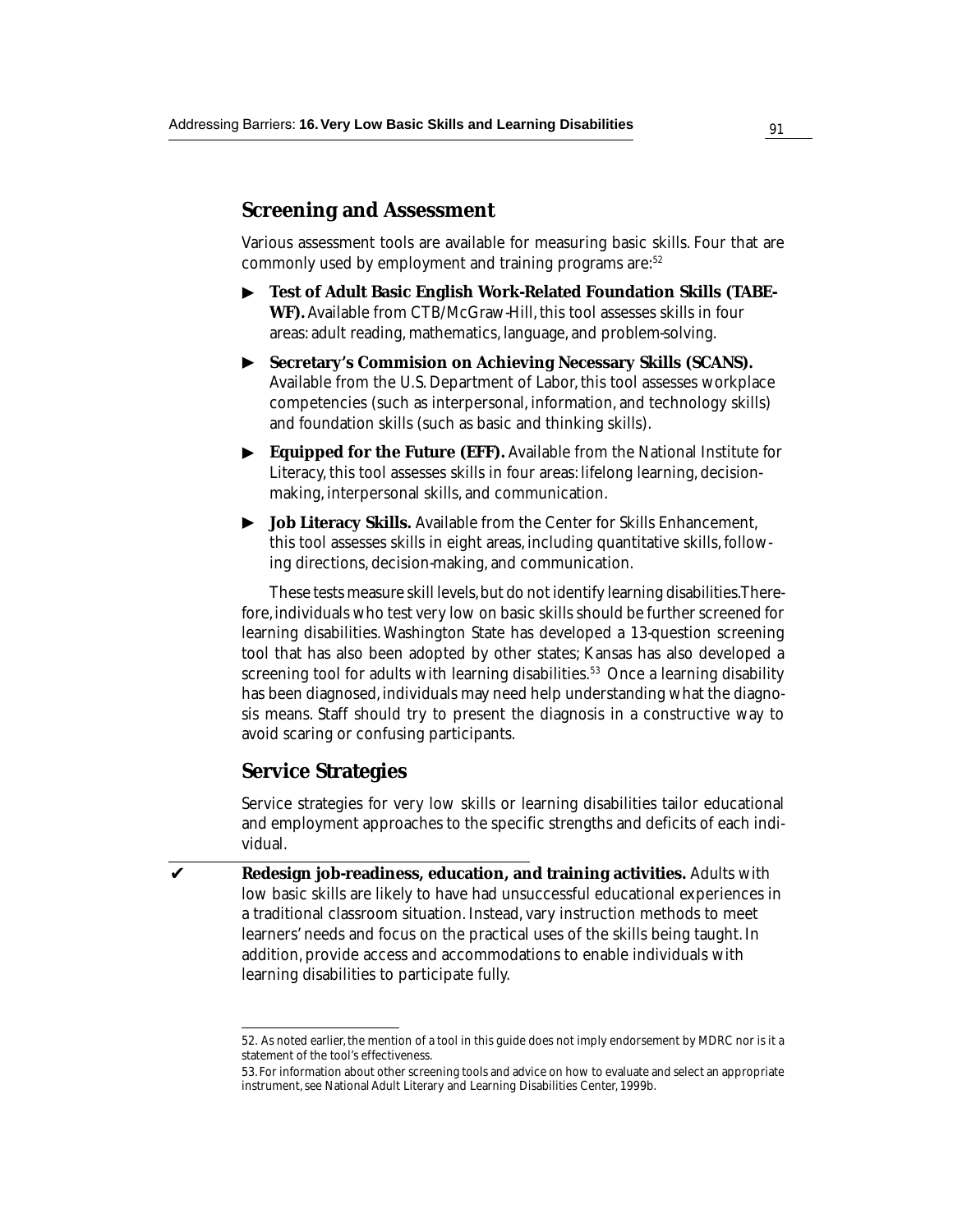- **Connect all instruction to the workplace.** Adult learners tend to be more motivated and engaged in education activities that have a clear link to skills needed on the job. Education and training activities should be work-oriented and use examples from real job tasks. Involving the business community in developing curricula can help ensure that the activities are geared to the workplace. ✔
- **Emphasize group activities and peer learning.** Think of instructors as facilitators of adult learning rather than lecturers at the front of a classroom. Interactive and group activities can promote educational goals, facilitate peer support, improve interpersonal and teamwork skills, and increase self-esteem and confidence. ✔
- **Set realistic goals.** For most individuals with very low basic skills, GED attainment before entering employment is not a realistic goal, especially in the context of time-limited welfare. Instead, focus on teaching the skills needed to move to work in the short term and on helping participants combine work with skill-building activities. Make sure that, for all students, instruction is both accessible and challenging. ✔
- **Clearly identify participants' strengths and weaknesses.** A firm knowledge of individuals' areas of strength and limitation will help job seekers to develop needed skills, be well matched to a job, and require fewer workplace accommodations. ✔
- **Break down entry requirements.** Employers and training providers may use a GED or other education credential as a recruiting screen. Wherever possible, identify the skills actually needed for the job (or program), and work with employers (and providers) to reconsider entry requirements. ✔
- **Address issues of social skills and self-esteem.** Adults with learning disabilities may have difficulty in social situations, and academic and employment failure, combined with those social difficulties, may lead to low selfesteem.54 Programs should incorporate counseling, mentoring, and peer support services to address these issues. ✔
- **Make use of computerized educational software.** Several computer programs are available that allow individuals at different levels to learn at their own pace with minimal supervision or support. An instructor should be available to help participants learn how to use the computer program and answer any questions that may arise. These programs also have the advantage of teaching beginning computer skills while upgrading basic skills. ✔
- **Provide opportunities for skill-building after employment.** Help individuals continue to improve their skill levels after they go to work by ✔

<sup>54.</sup> National Adult Literacy and Learning Disabilities Center, 1999a.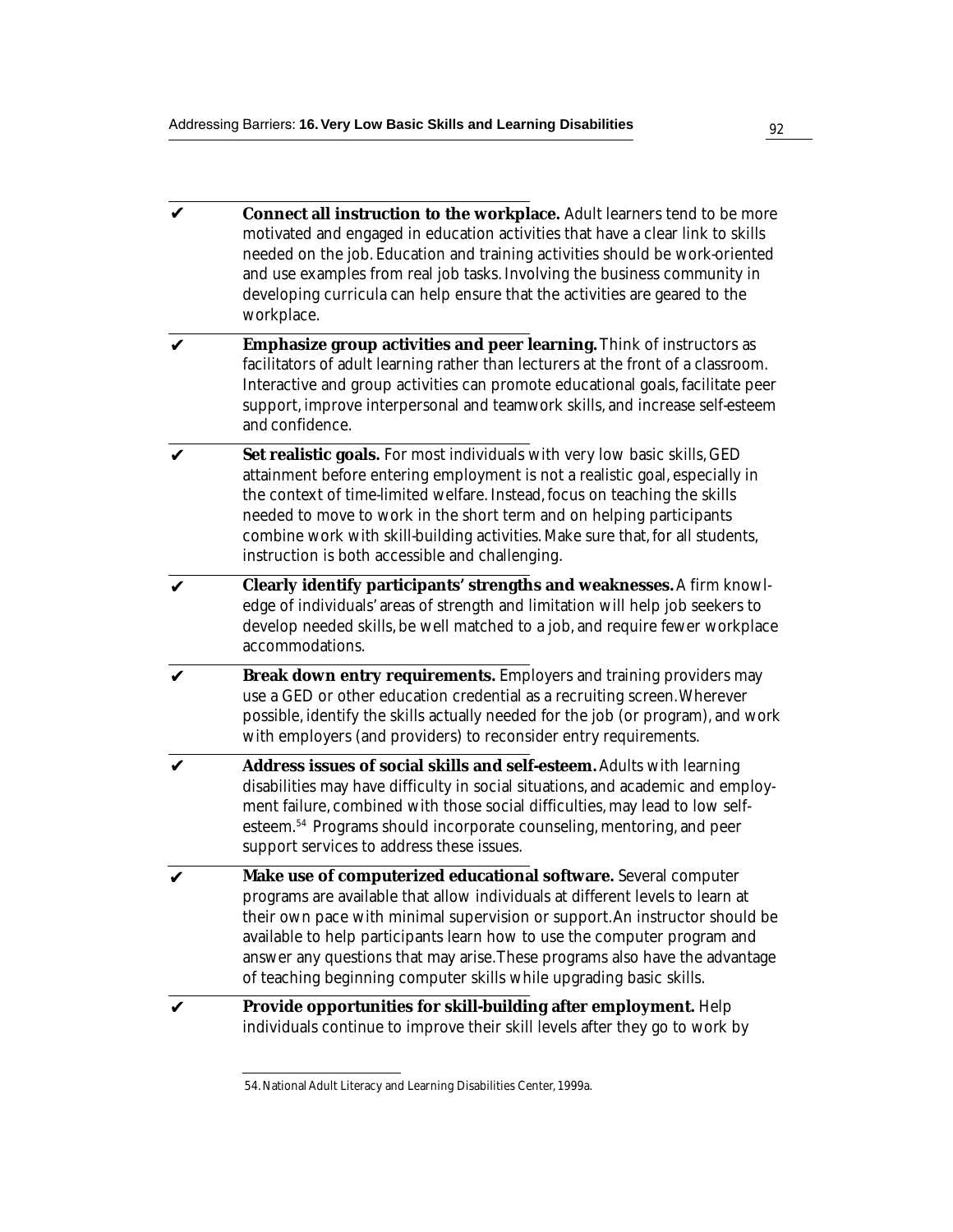offering education activities in the evenings or on weekends, and at or near job sites. Working parents will be more likely to participate if child care and activities for older children are provided as well. In addition, help parents create a job advancement plan, and tailor continuing education to skills needed for advancement.

## **Labor Market Strategies**

Labor market strategies for individuals with very low skills or learning disabilities focus on good job-matching and providing workplace accommodations.

- **Match workers with jobs they can do.** Targeted job development can help individuals with low skills find better jobs than they could have on their own. Job developers should carefully assess individuals' strengths and limitations to identify employment opportunities in which they can succeed. ✔
- **Look for jobs that provide training and advancement opportunities.** The jobs that participants with low skills get are likely to be the lowest paying. Where available, on-the-job training or jobs with built-in career ladders can provide opportunities for those who enter the workforce with low skill levels to move ahead. ✔
- **Promote workplace literacy services.** Target job development efforts to take advantage of literacy services already provided by employers, and partner with employers to provide literacy services at the worksite. Employers may be more eager to partner in workplace literacy instruction when that instruction is available to all their employees. ✔
- **Identify workplace accommodations.** Minor accommodations can often substantially improve individuals' ability to perform a job. People with diagnosed learning disabilities are covered under the ADA, and employers are required to provide reasonable accommodations in any testing required for the job as well as on the job. These might include: 55 ✔
	- ▶ ▼ ▼ For individuals who have difficulty reading and writing, use graphics to explain tasks, and allow extra time for tasks.
	- $\blacktriangleright$ For individuals who have trouble managing time and following directions, break down large tasks into smaller ones, and provide step-by-step directions.
	- $\blacktriangleright$  For individuals who have difficulty understanding language, maintain eye contact during conversations, and have them restate instructions.
	- For individuals who have trouble understanding and organizing visual information, use color-coded files, and keep the work area organized. ▼

<sup>55.</sup> National Center for Learning Disabilities, cited in Business Publishers, 1999.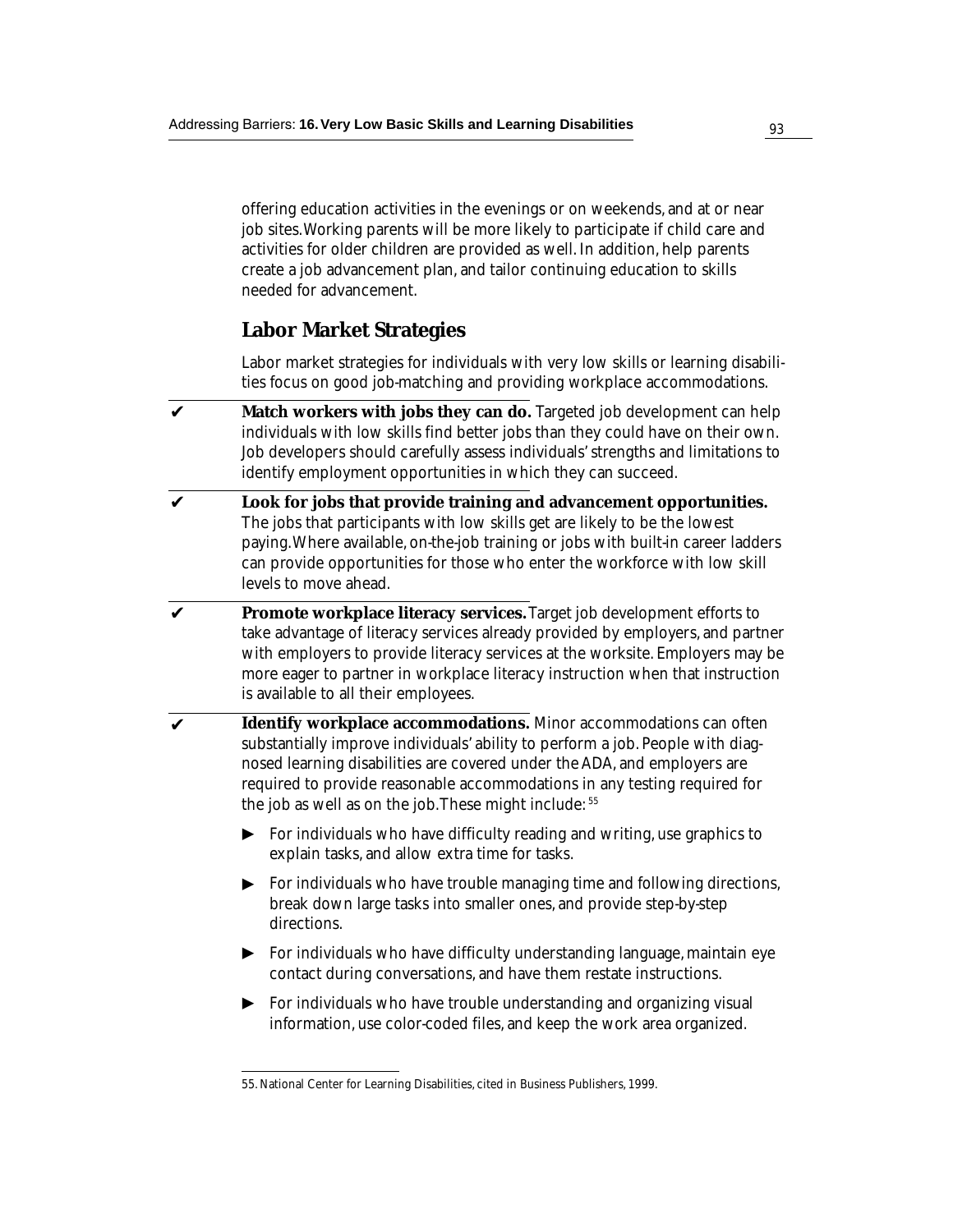**Teach individuals how to advocate for themselves.** Employees need to understand the nature of their strengths and limitations and be able to explain them to employers. Those with learning disabilities should feel comfortable asking for accommodations and should be prepared with strategies to alleviate any concerns and misconceptions held by employers and coworkers. ✔

### **Staff Development and Interagency Partnerships**

Oklahoma's Adult Education and Literacy program<sup>56</sup> includes staff training in:

- improving awareness and understanding of adults with learning disabilities and recognizing the characteristics of learning disabilities
- **Fig. 2.5** recognizing self-esteem and social skill issues and providing ways to foster development in these areas
- understanding the differences among screening, assessment, and diagnosis and being able to apply appropriate screening ▼
- using specific techniques for instructing individuals who may have learning disabilities ▼
- $\blacktriangleright$   $\;$  identifying resources that are available in the community for adults with disabilities and facilitating access to those resources

Other areas of training might include the legal requirements of the ADA as they pertain to individuals with learning disabilities, and workplace challenges and accommodations for individuals with low skill levels and/or learning disabilities. A comprehensive resource for training is *Bridges to Practice*, a project of the National Institute for Literacy. This five-part guidebook, designed for literacy practitioners serving adults with learning disabilities, provides information on legal issues, screening for learning disabilities, selection of curricula, and effective instructional methods.57

State and local efforts to assist job seekers with low basic skills and learning disabilities frequently involve partnerships with local education departments, community colleges and universities, vocational rehabilitation agencies, literacy providers, and employers. In implementing its learning disabilities initiative, Kansas found that some areas of the state lacked a sufficient number of psychologists who were qualified to diagnose learning disabilities. Solutions included contracting with school district psychologists to perform the function in their off-hours and using graduate psychology students working under the guidance of certified professors. <p>\n Improving awareness and understanding of aduites and recognizing the characteristics of learner recognizing selfesteme and social skill issues a foster development in these areas.\n</p>\n<p>\n The understanding the differences among screening signal being able to apply appropriate screening using specific techniques for instructing individual learning disabilities\n</p>\n<p>\n identifying resources that are available in the classification of training might include the legal they pertain to individuals with learning disabilities and facilitates and facilitates and facilitates the algorithm to individuals with low skillabilities. A comprehensive resource for training is B566 of the National Institute for Literary This five-part error predictions are serving adults with learning did not affect the instructions to satisfy the state and local efforts to assist job selects with disabilities frequently involve partnerships with lo community colleges and universities, vectorial rehers, and employees. In implementing its leanass found that some areas of the state lacked the data. Kanas and the same as of the state and local efforts to assist job, and the same as of the state lacked the class

<sup>56.</sup> U.S. Department of Education and the National Institute for Literacy, 1999.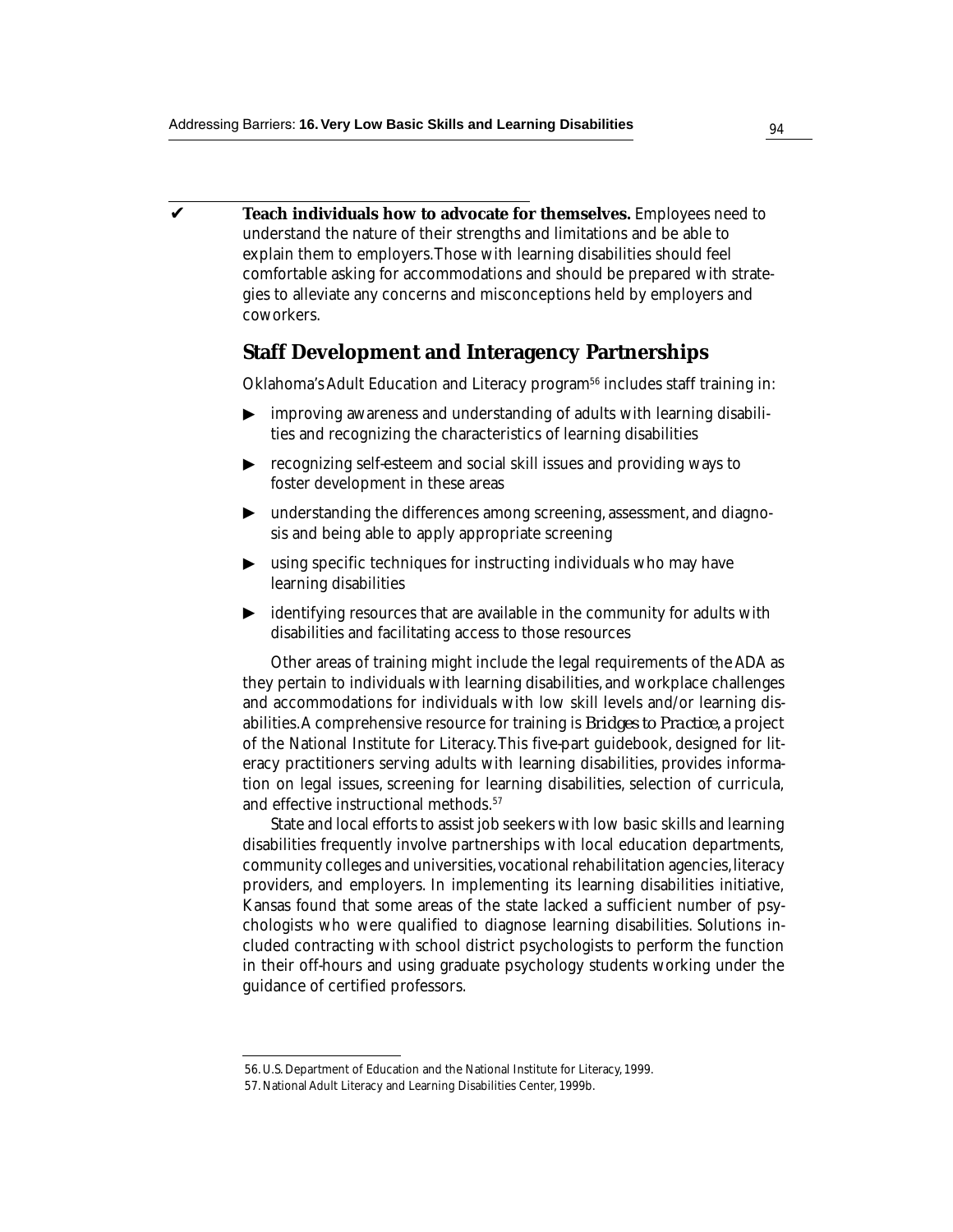#### **Best Practices**

- Serve individuals with very low basic skills and/or learning disabilities in the context of a strong employment program, characterized by the best practices presented in Section 9. ✔
- Clearly define individual expectations for skill-building, related directly to the goal of employment. ✔
- Offer students choices about what and how they learn. The first will enhance their motivation; the second will personalize learning to meet their needs. ✔

#### **Box 19**

#### **Program Examples: Very Low Basic Skills**

**The Center for Employment Training (CET)**, headquartered in San Jose, California, integrates basic skills with hands-on job skills training so that students immediately experience success and begin to move toward employment. CET's students are individuals with low incomes and low skills who have multiple barriers to success. The program does not screen out any potential participants based on educational attainment or test scores, but does use testing to determine the starting point for services. Training is open-entry and open-exit and is highly individualized so that students can learn at their own pace. Any remedial instruction for English, math, or literacy skills is provided in the context of job training. Support services and life skills are also provided.

**Chicago Commons Employment Training Center (ETC)** is a welfare-towork program located in Chicago's West Humboldt Park neighborhood. The program assists both TANF and non-TANF recipients to achieve their employment, education, and family goals. The ETC model begins with an intensive assessment, followed by skills development, vocational training, and employment. The six-month program includes basic literacy/numeracy, English as a Second Language (ESL), GED preparation, and computer literacy, integrated with family literacy and workplace exposure. ETC participants are offered lifetime career advancement services.

**Des Plaines, Illinois, TANF Special Learning Needs Employment/Vocational Training Project** combines intensive academic and life skills classes, job shadowing, unpaid internships, and mentoring. The Adult Learning Resource Center, located in Des Plaines, provides training for intake workers, employment and training specialists, testers, and instructors. The local welfare office is responsible for intake and initial screening. Adult education instructors incorporate teaching strategies for memory, visual, auditory, organization, and attention disabilities. The program targets individual job search to jobs that emphasize individuals' particular motor, reading, or listening skills.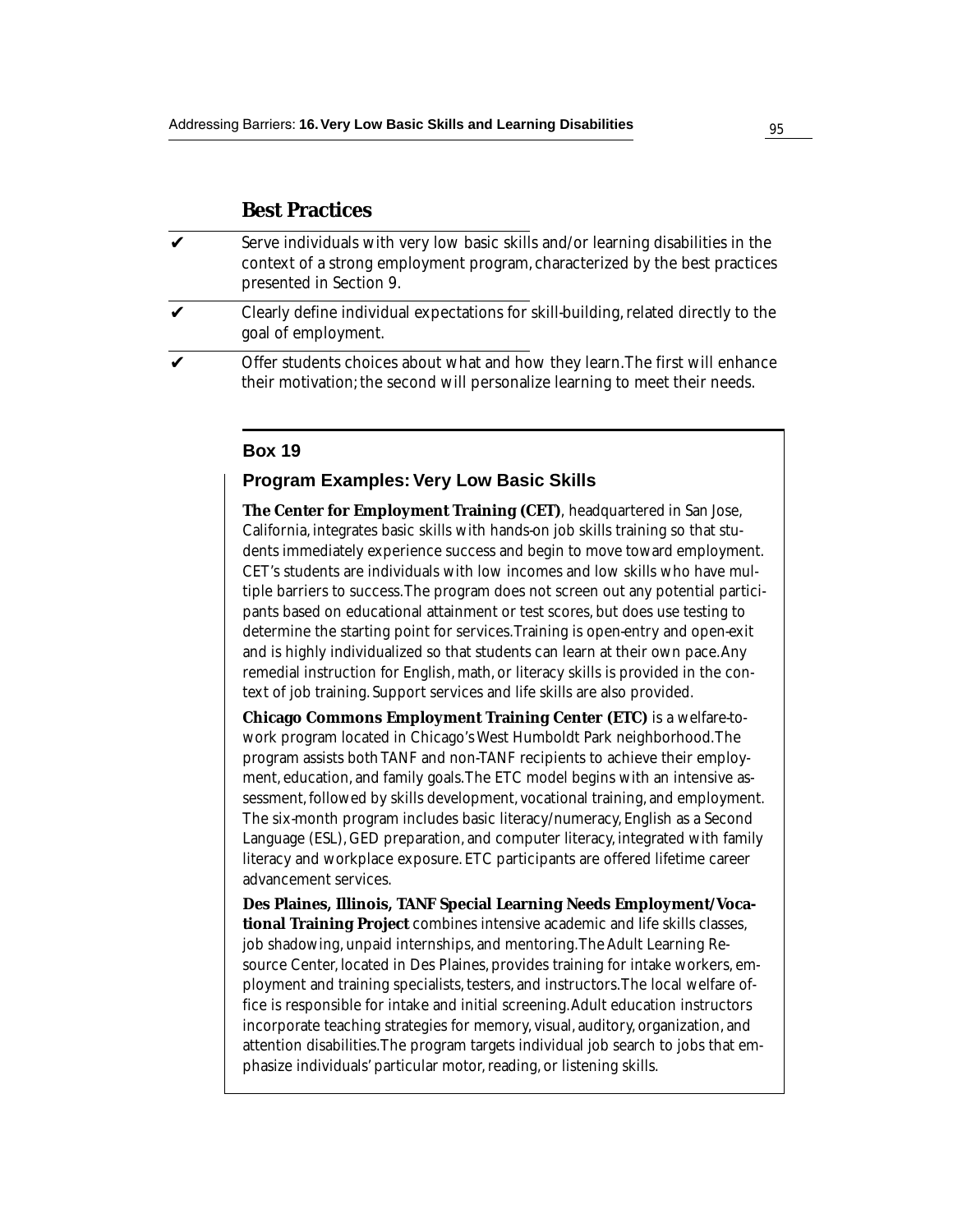| Integrate basic skills with other employment activities, including job search,<br>job readiness, and training.                             |
|--------------------------------------------------------------------------------------------------------------------------------------------|
| Open up access to education, training, and employment opportunities to<br>individuals with low skills.                                     |
| Help individuals understand their strengths and limitations so that they can<br>advocate for themselves and ask for needed accommodations. |

# **17. Language Barriers**

## **Overview of the Issue**

In some communities, non-English speakers constitute a large proportion of individuals on welfare. In Los Angeles, for example, 20 percent of single parents and 50 percent of the heads of two-parent families who enter the county's welfare-to-work program do not speak or understand English. In the past, these individuals would have been referred to English as a Second Language (ESL) classes, where they likely would have stayed for several years. However, with time limits and the national shift to a work first approach, employment programs face the challenge of helping those with limited English skills to get jobs quickly, while also helping them improve their English proficiency as a strategy for longer-term job advancement.

Individuals with language barriers often face other employment barriers as well, including discrimination in hiring. Cultural differences, as well as miscommunication caused by language difficulties, can result in misunderstandings and conflicts between employees and their supervisors, coworkers, or customers. In addition, many non-English speakers who enter employment programs had low levels of education in their native countries. Finally, cultural attitudes in some communities may oppose women working outside the home. These can cause family difficulties for households that are called in to participate in welfare-to-work activities.

At the same time, non-English speakers often enter employment programs highly motivated and eager to work. Cultural work ethics can be very strong, and many participants are interested in quickly entering the labor market. In addition, participants may have higher skill levels in their native language or in job-related skills. Requiring participation in ESL before providing job search assistance may therefore contradict participants' own interests as well.

While language barriers may not preclude employment, they do limit individuals' options. Furthermore, jobs that do not require much communication tend to be very low-paying and physically demanding, such as housekeeping and agriculture-related work. Programs may find that participants who are fairly recent immigrants may be more willing than native Americans to take low-paying jobs. However, these jobs will not move families out of poverty. English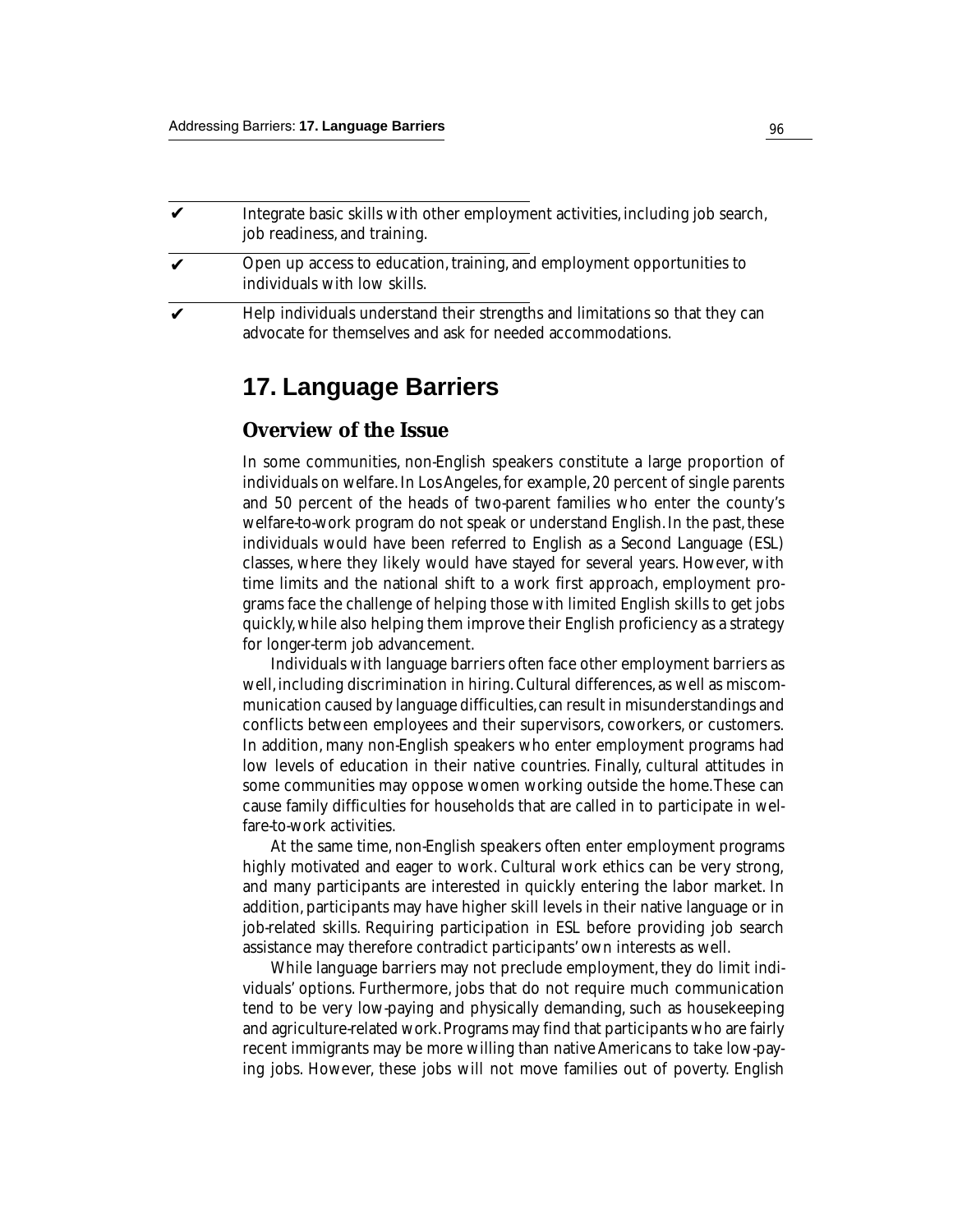language skills will likely be needed to help these workers advance to better jobs.

Programs that have provided employment-related services to individuals with language barriers have found that these individuals can be as successful as — or even more successful than — English-speaking participants. An evaluation of the welfare-to-work program in Los Angeles found the largest increases in employment and earnings for Asians and Hispanics.<sup>58</sup>

## **Screening and Assessment**

Individuals with language barriers will likely be identified during the initial intake process, based on their need for bilingual case management. Additional screening and assessment might be used to determine:

- English-language skill levels in reading, writing, and communication ▼ ▼
- skill levels in individuals' native language
- any specialized skills or training that individuals might have ▼
- participants' expectations in terms of employment ▼ ▼
- family or cultural issues that relate to employment

This information can be useful in tailoring job search activities and matching participants with jobs. The experience of Los Angeles, however, suggests that the best way to determine whether individuals with limited English language skills are able to find employment is not through testing and assessment, but through actual job search efforts.<sup>59</sup>

## **Service Strategies**

Service strategies for individuals with language barriers focus on helping them build job-related English language skills and quickly move to employment.

- **Run job clubs in a variety of languages.** This was the focus of the welfareto-work program in Los Angeles. After implementing job search workshops in a variety of languages, staff found that non-English speakers were often very motivated to work and able to successfully find jobs.<sup>60</sup> ✔
- **Teach the basic language skills needed to get and keep a job.** Make sure that individuals have at least the skills needed to conduct a job search and maintain employment. Job-getting skills include reading want ads, negotiating local transportation systems, completing job applications, giving personal information orally, and asking and answering questions. Job-keeping skills ✔

59. Weissman, 1997.

<sup>58.</sup> Freedman, Mitchell, and Navarro, 1999.

<sup>60.</sup> Weissman, 1997.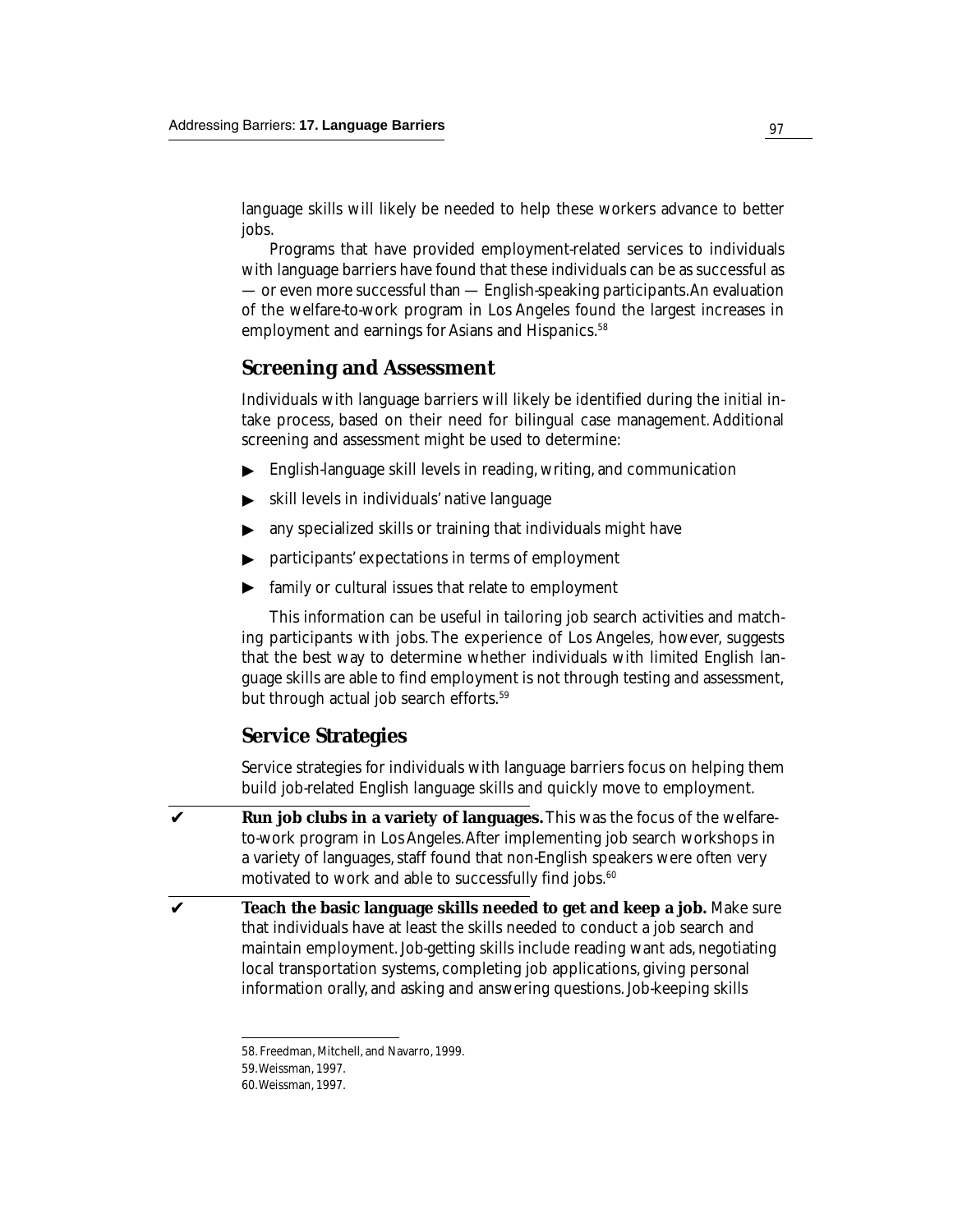include following oral and written directions, asking questions, understanding technical terms used in the job, and understanding safety information.<sup>61</sup>

- **Redesign ESL classes to be employment-focused.** Teach language skills that are directly relevant to a workplace context. For example, work-related materials such as instructions for operating equipment or job descriptions can be used to practice reading skills. Role-playing exercises and practice interviews can teach communication skills. Making the learning more relevant to employment can also increase students' motivation and improve participation. ✔
- **Integrate ESL, soft-skills, and vocational training.** Teaching soft skills at the same time as language skills can help prepare participants for work once they have developed sufficient language skills. Combining ESL instruction with vocational training can both break down entry barriers to participation in training and ensure that participants learn language skills specific to the job for which they are preparing. ✔
- **Be aware of cultural differences that can impact employment.** In jobreadiness activities, recognize and address cultural differences that might affect job performance and retention, including different attitudes and behavioral expectations. In post-employment follow-up, be especially sensitive to any conflicts that may arise with supervisors or coworkers stemming from cultural differences. ✔
- **Connect individuals with ESL instruction after they are working.** Even if individuals are able to find jobs that require only limited English language skills, job advancement is likely to require higher skills. To promote postemployment learning, look for ESL classes that are offered in the evening and on weekends and organizations that provide one-on-one tutoring. Where possible, tailor ongoing ESL instruction to individuals' specific advancement goals. ✔

# **Labor Market Strategies**

Labor market strategies for individuals with language barriers focus on helping individuals identify jobs for which their language skills are sufficient.

**Identify jobs for which language is not a barrier.** Language skills may not be critical to doing certain jobs, such as those involving independent work, accounting or bookkeeping skills, or physical labor. In addition, in communities with large non-English-speaking populations, participants may be able to get jobs with businesses where their native language is spoken. ✔

<sup>61.</sup> Grognet, 1997.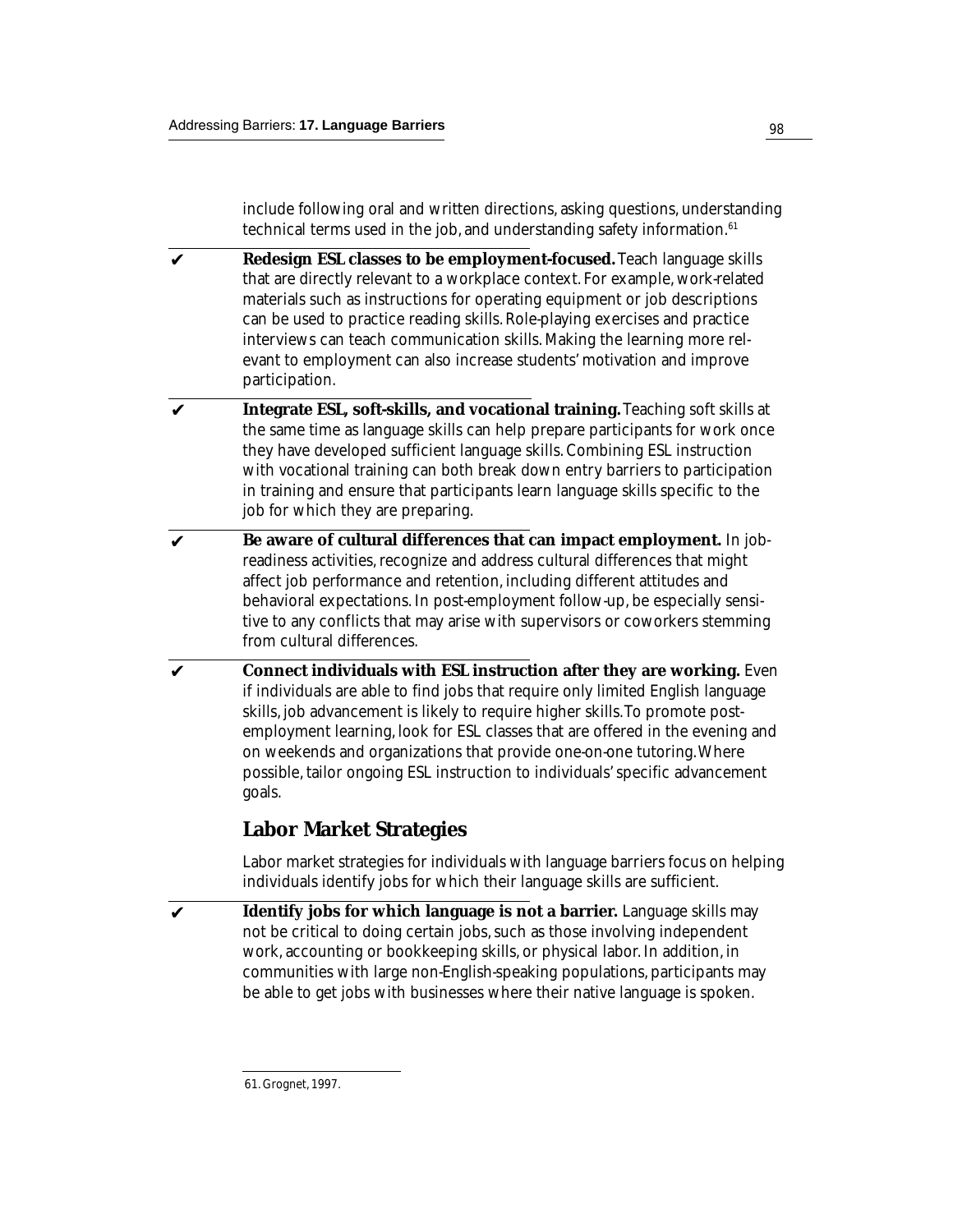- **Identify jobs for which another language is an asset.** For some jobs, speaking another language may be an asset in hiring. These might include tourist information, foreign-language customer service positions, and jobs where other crew members speak the same language. In these circumstances, work interactions — whether with customers or coworkers — take place in a language other than English. ✔
- **Use relationships with employers to facilitate the interview process.** Some participants may have relatively high levels of skills despite language barriers. For some occupations, such as those involving accounting skills, language barriers may be more of a problem in interviewing than in actually doing the job. Job developers can play a role in facilitating hiring when a skills match is identified. ✔
- **Identify the language needs of each job.** In order to effectively match individuals with jobs, as well as to design workplace-focused ESL classes, programs need to understand the specific language needs associated with different jobs. To do this, program staff should speak not only with employers and supervisors, but also with workers doing the same or similar jobs. ✔
- **Look for jobs with a bilingual supervisor.** For some jobs, language barriers may not be an issue for workers so long as their immediate supervisor speaks their language. Supervisors from participants' native region may also be able to provide support around cultural and workplace issues. ✔
- **Use job coaches to facilitate the transition to work.** Bilingual job coaches can provide additional support and instruction to workers during their first days or weeks at a job. The job coaches can make sure that workers understand their job tasks, provide clarification if workers or supervisors have any questions or concerns, and intercede if language problems arise elsewhere at the worksite. ✔
- **Promote worksite ESL instruction.** Because of increasing skill needs and the increased numbers of immigrant workers, many companies have initiated English-language programs at their worksites. Employers may be open to providing space for classes and even release time for workers to attend them. Employer-sponsored ESL classes tend to be tailored to the skills needed for those jobs, and employers may have specific outcome expectations in terms of increased skills or improved productivity.62 ✔

# **Staff Development and Interagency Partnerships**

Perhaps the most important staffing requirement for working with individuals with limited English language skills is to make sure that at least one staff mem-

<sup>62.</sup> Isserlis, 1991.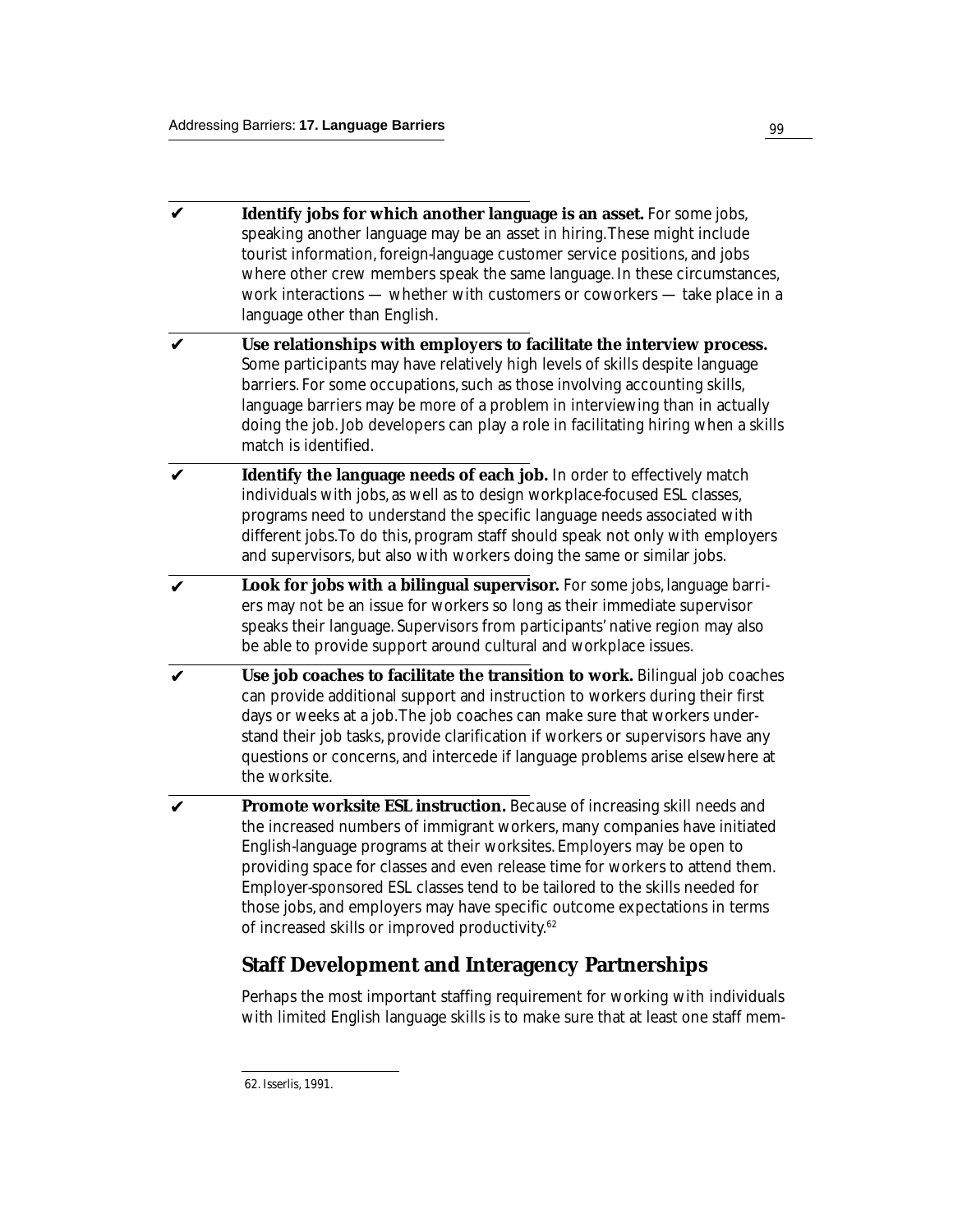ber speaks each participant's language. This is essential in order for individuals to be able to participate in the program. Even if no other language-specific services are available, the staff member can work individually with the participant — and in cooperation with job developers and other staff — to guide the participant through job search and other activities.

When a core number of participants share the same language, employment programs should hire other bilingual staff, in order to provide more activities in participants' native language. These include case managers, job club facilitators, job developers, and job coaches.

Staff training related to individuals with language barriers should include:

- clarifying the employment expectations for individuals with language barriers, including the extent to which ESL will be offered ▼ ▼
- ▶ knowing what bilingual services are available through the program and in the community to support participants as they move to work
- being aware of and sensitive to cultural attitudes and backgrounds of participants ▼

ESL programs and other literacy providers are likely to be key partners in serving this group. However, adult literacy providers may have longer-term education-focused goals that can seem at odds with the short-term workforce preparation goals of employment programs. In addition, some participants may have very limited education, even in their native language, and it may take many years for them to master a second language. Building partnerships with ESL providers may therefore involve the development of common goals and tailored curricula for serving this group of welfare recipients.

In addition, programs should look to other community organizations that serve non-English speakers, including health care providers, immigrant assistance programs, and social services agencies in immigrant communities. These providers can help meet any other needs that participants might have in an atmosphere in which they are comfortable.

## **Best Practices**

| $\mathbf{v}$ | Serve individuals with language barriers in the context of a strong employ-<br>ment program, characterized by the best practices presented in Section 9. |
|--------------|----------------------------------------------------------------------------------------------------------------------------------------------------------|
|              | Help individuals get jobs quickly and then improve their English language<br>skills once they are working.                                               |
|              | Look for jobs in which supervisors and coworkers speak the workers' lan-<br>guage and for jobs located in communities where that language is spoken.     |
|              | Redesign ESL programs to focus on workplace-related language skills, and<br>include soft-skills training.                                                |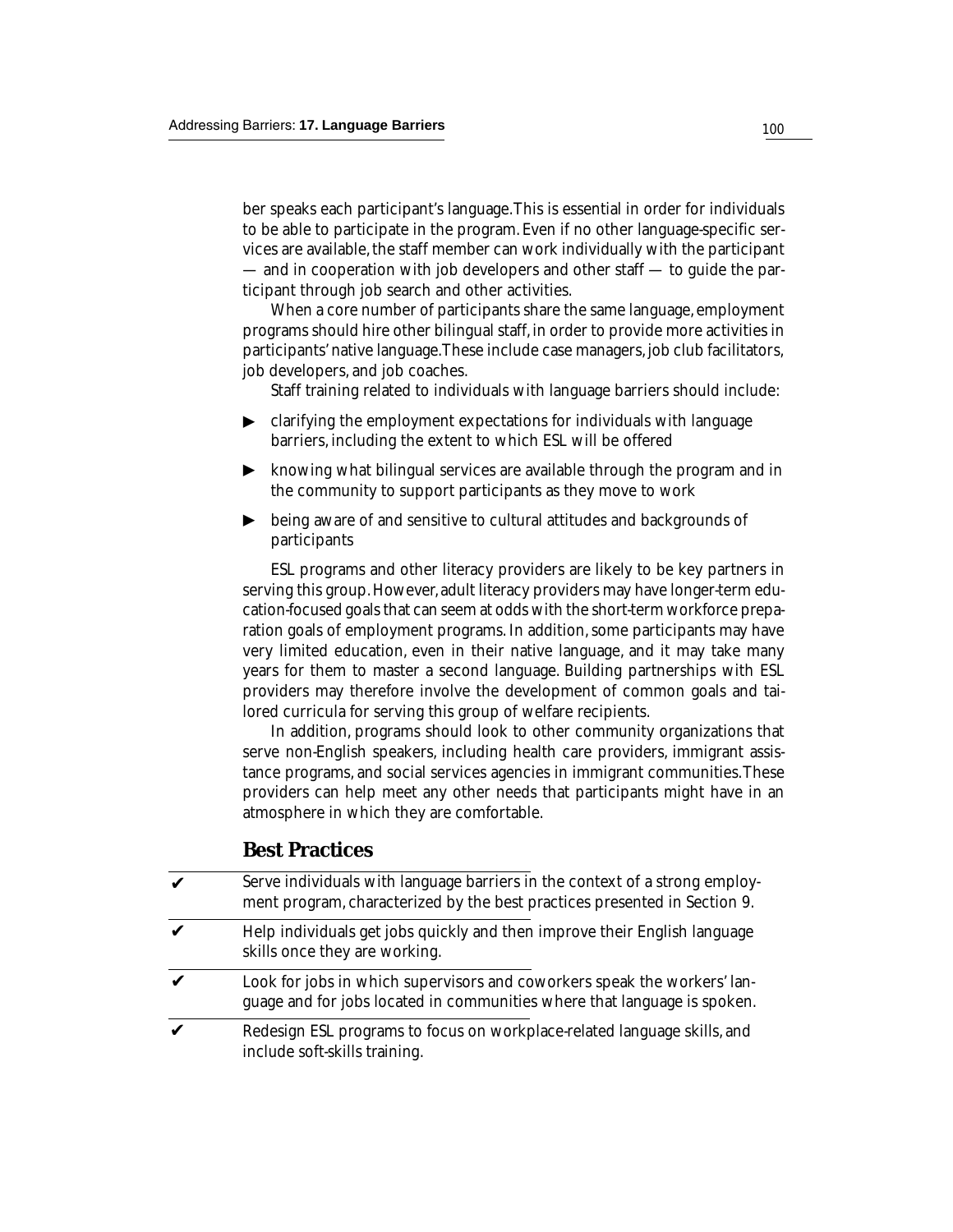| $\boldsymbol{\mathcal{U}}$ | Combine classroom-based ESL instruction with vocational training or work<br>experience.                                           |
|----------------------------|-----------------------------------------------------------------------------------------------------------------------------------|
| $\boldsymbol{\mathcal{U}}$ | Encourage employers to provide ESL instruction at the worksite.                                                                   |
| $\boldsymbol{\mathcal{U}}$ | Understand the language skills needed for each job in order to provide<br>customized instruction and match individuals with jobs. |

### **Box 20**

## **Program Examples: Language Barriers**

**El Paso Community College-Community Education Program (EPCC-CEP)** uses an ESL literacy instructional model that teaches language in context rather than through lectures on isolated grammar or other discrete language skills. Each class begins with a discussion on a topic such as health, career, buying a home, or current events. Reading and writing activities are directly related to the day's topic. Outside-the-classroom activities — such as field trips to health clinics, museums, the grocery store, or the library — give students opportunities to practice their new language skills. Contextual teaching allows students to quickly use what they learn in their everyday lives, which can have an impact on the quality of their lives and can motivate them to continue attending the classes.

**Hmong American Partnership (HAP)** provides social services to Hmong families in Minneapolis and St. Paul, Minnesota. HAP was established in 1990 as a refugee organization directed and operated by former refugee entrants. In providing employment assistance, staff assess each job seeker's language ability, job experience, skills, interests, and barriers to employment. A full-time job developer works with local businesses to find job openings and, in some cases, create culturally specific on-the-job training. Post-employment services include cultural training for employers, job coaching, worksite translation, and cultural conflict resolution. HAP's Workplace English program includes work-focused English and workplace cultural orientation geared to adults with no prior exposure to the American workplace.

**The Rainier Vista Jobs-Plus program** provides employment-related services to residents of a public housing community in Seattle, Washington. Residents are ethnically and culturally diverse and speak more than 20 different languages. Through a contract with the neighboring Refugee Women's Alliance, four bilingual, bicultural job coaches work with limited English speakers, and a range of vocational ESL programs are offered at different levels. Translation services are available if staff do not speak a resident's language. Rainier Vista's resident organization was a key partner in developing the program and helped ensure that services were designed to be accessible to all groups of residents.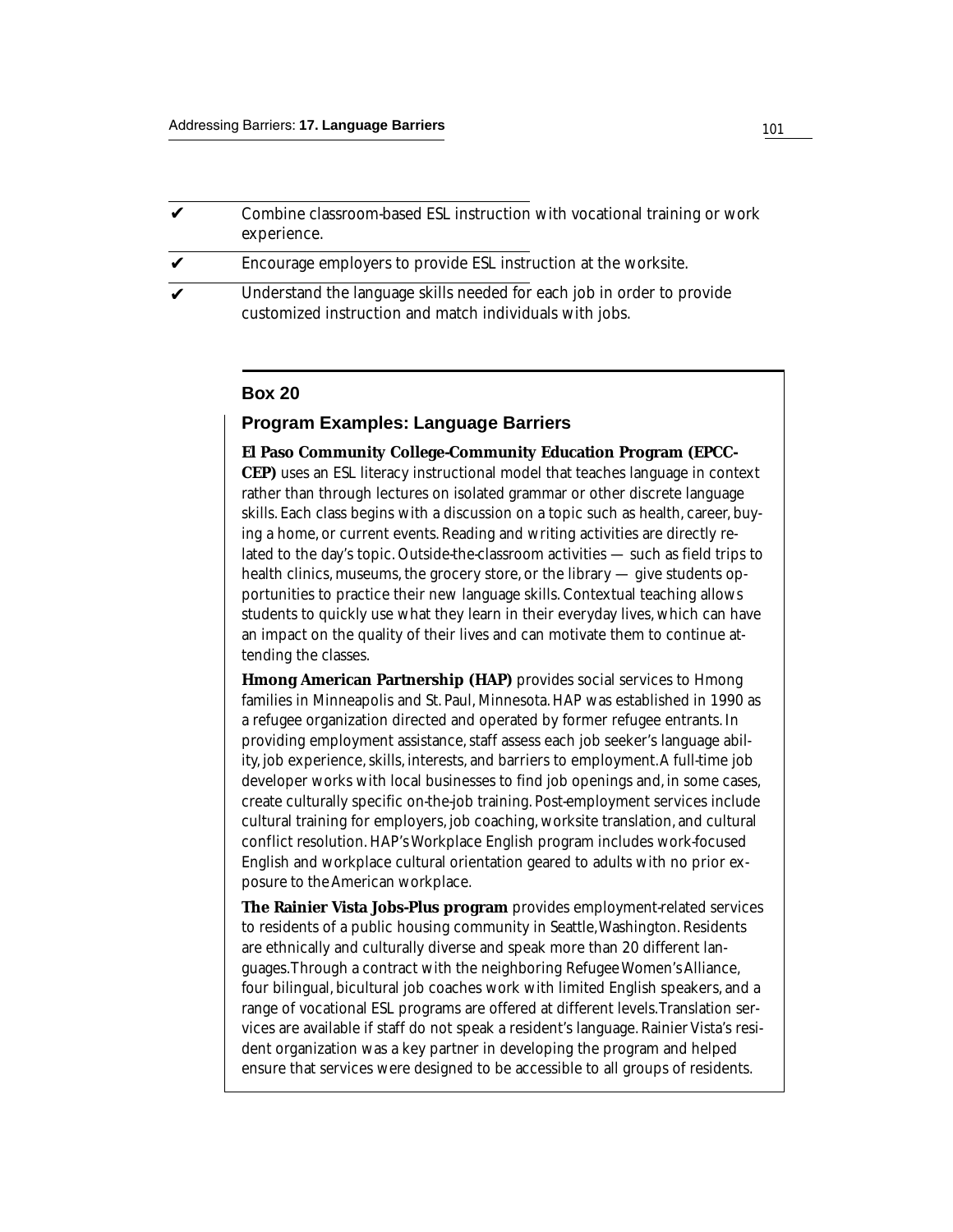# **Appendix**

# **Programs, Organizations, and Contact Information**

The following contact information for many of the programs, organizations, and government agencies mentioned in the guide is intended to help readers learn more about the approaches discussed.

**Anne Arundel County, Department of Social Services:** 80 West Street, Annapolis, MD 21401; (410) 269-4500; www.dhr.state.md.us/annearundel.htm

**California Institute for Mental Health:** 2030 J Street, Sacramento, CA 95814; (916) 556-3480; www.cimh.org

**CASAWORKS:** National Center on Addiction and Substance Abuse at Columbia University, 633 Third Avenue, 19<sup>th</sup> floor, New York, NY 10017-6706; (212) 841-5200; www.casacolumbia.org

**Center on Budget and Policy Priorities (CBPP):** 820 First Street NE, Suite 510, Washington, DC 20002; (202) 408-1080; www.cbpp.org

**Center for Employment Opportunities:** 32 Broadway, New York, NY 10004; (212) 422-4430; www.ceoworks.org

**Center for Employment Training (CET):** 701 Vine Street, San Jose, CA 95110; (408) 534-5360

**Center for Law and Social Policy (CLASP):** 1616 P Street NW, Washington, DC 20036; (202) 328-5140; www.clasp.org

**Center for Psychiatric Rehabilitation, Boston University:** 940 Commonwealth Avenue West, Boston, MA 02215; (617) 353-3549; www.bu.edu/sarpsych

**Center for Substance Abuse Treatment (CSAT), Substance Abuse and Mental Health Services Administration (SAMHSA), U.S. Department of Health and Human Services:** 5600 Fishers Lane, Room 12-105 Parklawn Building, Rockville, MD 20857. For information and publications, call (800) 729-6686; for helpline, call (800) 662-HELP; www.samhsa.gov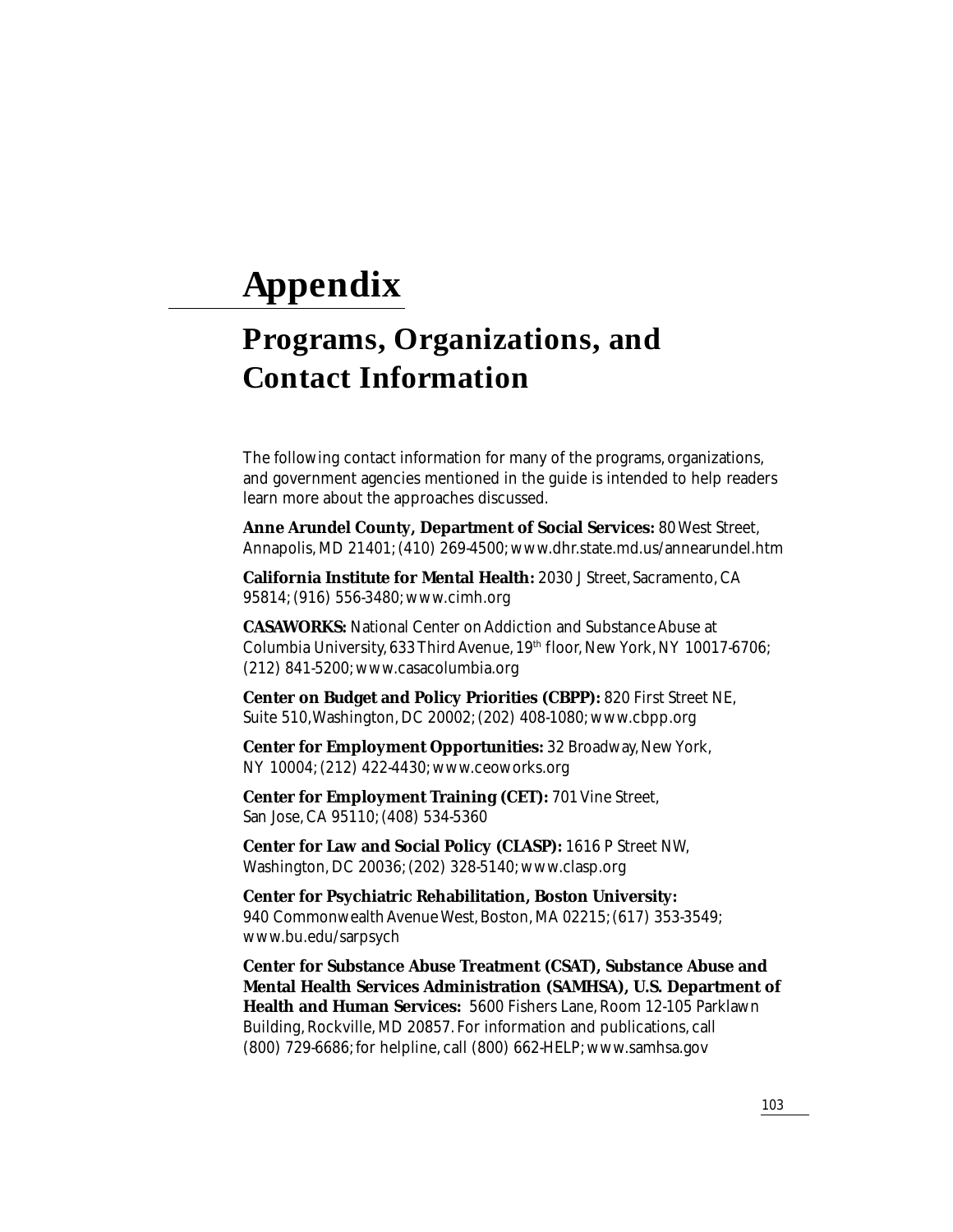**Center Point Women and Children's Program:** 809 B Street, San Rafael, California 94901; (415) 454-7777

**Chicago Commons Employment Training Center (ETC):** 1633 North Hamlin Avenue, Chicago, IL 60647; (773) 772-0900

**Cleveland Works:** 812 Huron Road SE, Suite 800, Cleveland, OH 44115; (216) 589-9675

**Connecticut Reach for Jobs First:** Connecticut Department of Social Services, 25 Sigourney Street, Hartford, CT 06105-5033; (800) 842-1508 or (860) 424-5346; www.dss.state.ct.us/contact.htm

**Des Plaines, Illinois, TANF Special Learning Needs Employment/ Vocational Training Project:** Adult Learning Resource Center, 1855 Mount Prospect Road, Des Plaines, IL 60018; (847) 803-3535; www.thecenterweb.org

**El Paso Community College-Community Education Program:** PO Box 20500, El Paso, TX 79998; (915) 831-2000; www.epcc.edu

**Employee Assistance Professionals Association:** 2101 Wilson Boulevard, Suite 500, Arlington, VA 22201; (703) 387-1000; www.eap-association.com

**Federal Bonding Program, The McLaughlin Company:** 1725 DeSales Street NW, Suite 700, Washington, DC 20036; (800) 233-2258; www.ttrc.doleta.gov/onestop/fbp.htm

**Goodwill Industries:** National Office, 9200 Rockville Pike, Bethesda, MD 20814; (301) 530-6500; www.goodwill.org; Greater East Bay Office, 1301 30th Avenue, Oakland, CA 94601; (510) 534-6666

**Hmong American Partnership (HAP):** 1600 University Avenue, Suite 12, St. Paul, MN 55104; (657) 642-9601; www.hmong.org

**Johns Hopkins University Center for Communication Programs:** 111 Market Place, Suite 310, Baltimore, MD 21202; (410) 659-6300; www.jhuccp.org

**Kandu Industries:** 1373 South Lincoln Avenue, Holland, MI 49423; (800) 747-0718; www.kandu.org

**Kansas Department of Social and Rehabilitation Services:** For information on Kansas Learning Disability Screening: 915 Southwest Harrison, Room 681-W, Topeka, KS 66612; (785) 296-3959; www.srskansas.org

Learning Disabilities Association of Washington: 7819 159<sup>th</sup> Place NE, Redmond, WA 98052; (425) 882-0820

**Legal Action Center:** New York office, 153 Waverly Place, New York, NY 10014; 1-800-223-4044; Washington office, 236 Massachusetts Avenue NE, Suite 505, Washington, DC 20002; (202) 544-5478; www.lac.org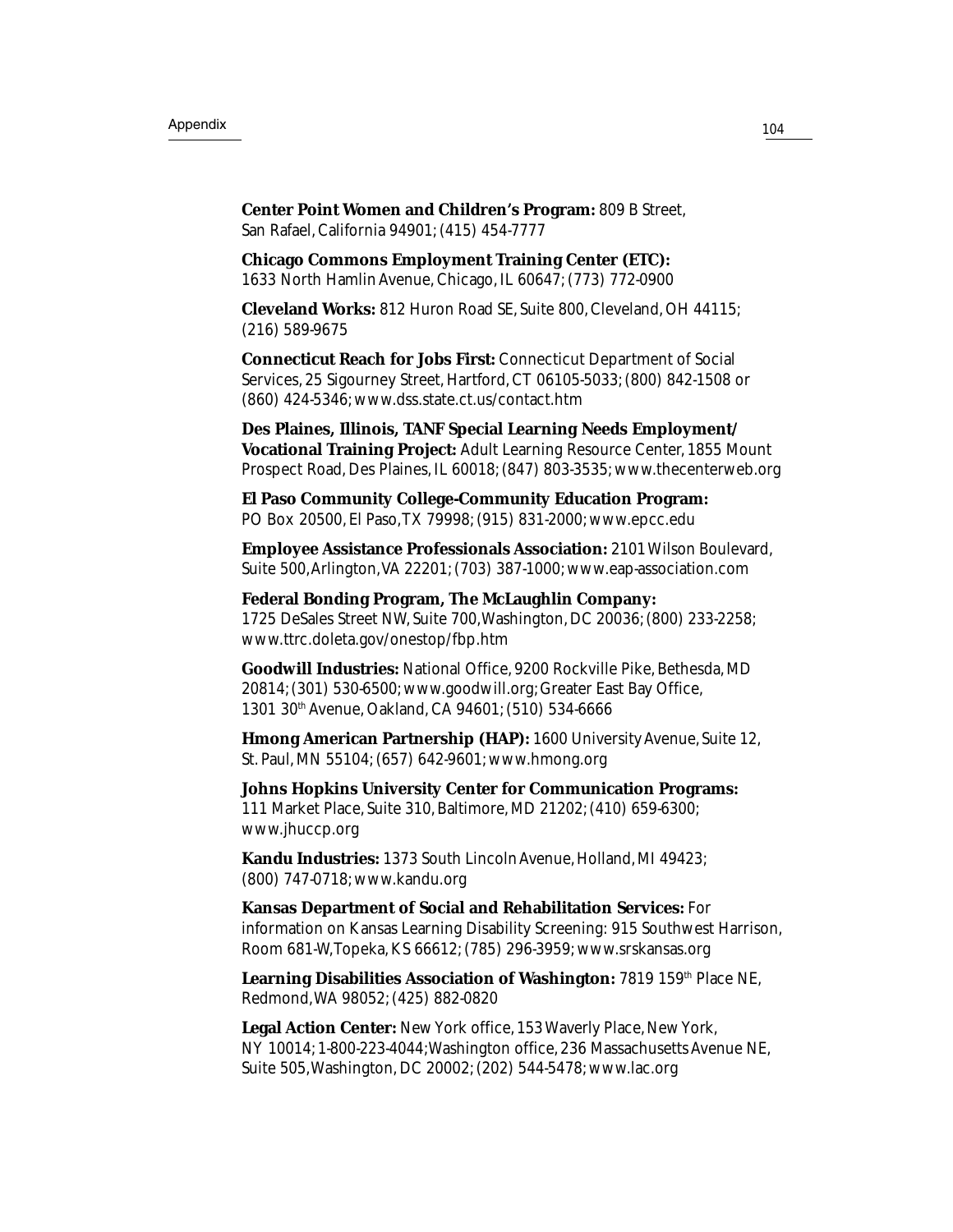**Miami-Dade, Florida's WAGES (Work and Gain Economic Self-Sufficiency) program:** Training and Employment Council of South Florida, 3403 N.W. 82nd Avenue, Suite 300, Miami, FL 33122; (305) 594-7615

**Minnesota Family Investment Program (MFIP):** Minnesota Department of Human Services, 444 Lafayette Road, Saint Paul, MN 55155; (651) 297-3933; www.dhs.state.mn.us

**National Adult Literacy and Learning Disabilities Center:** 1825 Connecticut Avenue NW, Washington, DC 20009; (202) 884-8186, (800) 953-2553; www.ld-read.org

**National Center on Addiction and Substance Abuse at Columbia University:** see CASAWORKS

**National Center on Education Statistics, U.S. Department of Education:** 1990 K Street NW, Washington, DC 20006; (202) 502-7300; www.nces.ed.gov

**National Center for Learning Disabilities:** 381 Park Avenue South, Suite 1401, New York, NY 10016; (888) 575-7373, (212) 545-7510; www.ncld.org

**National Center on Poverty Law:** 205 West Monroe Street, Chicago, IL 60606; (312) 263-3830; www.povertylaw.org

**National Center for Research in Vocational Education:** 2030 Addison Street, Suite 500, Berkeley, CA 94720; (510) 642-4004; http://ncrve.berkeley.edu

**National Council on Disability:** 1331 F Street NW, Suite 1050, Washington, DC 20004-1107; (202) 272-2004; www.ncd.gov

**National Governors' Association:** 444 North Capital Street, Suite 267, Washington, DC 20001; (202) 624-5300; www.nga.org

**National Institute of Corrections, Office of Correctional Job Training and Placement:** 320 First Street NW, Washington, DC 20534; (800) 995-6423, (202) 307-3106; www.nicic.org

**National Institute for Literacy:** 1775 I Street NW, Suite 730, Washington, DC 20006; (202) 233-2025; www.nifl.gov

**National Institute of Mental Health:** U.S. Department of Health and Human Services, National Institute of Health, 6001 Executive Boulevard, Room 8184, MSC9663, Bethesda, MD 20892-9663; (301) 443-4513; www.nimh.nih.gov

**National Resource Center on Domestic Violence:** 6400 Flank Drive, Suite 1300, Harrisburg, PA 17112-2778; (800)-537-2238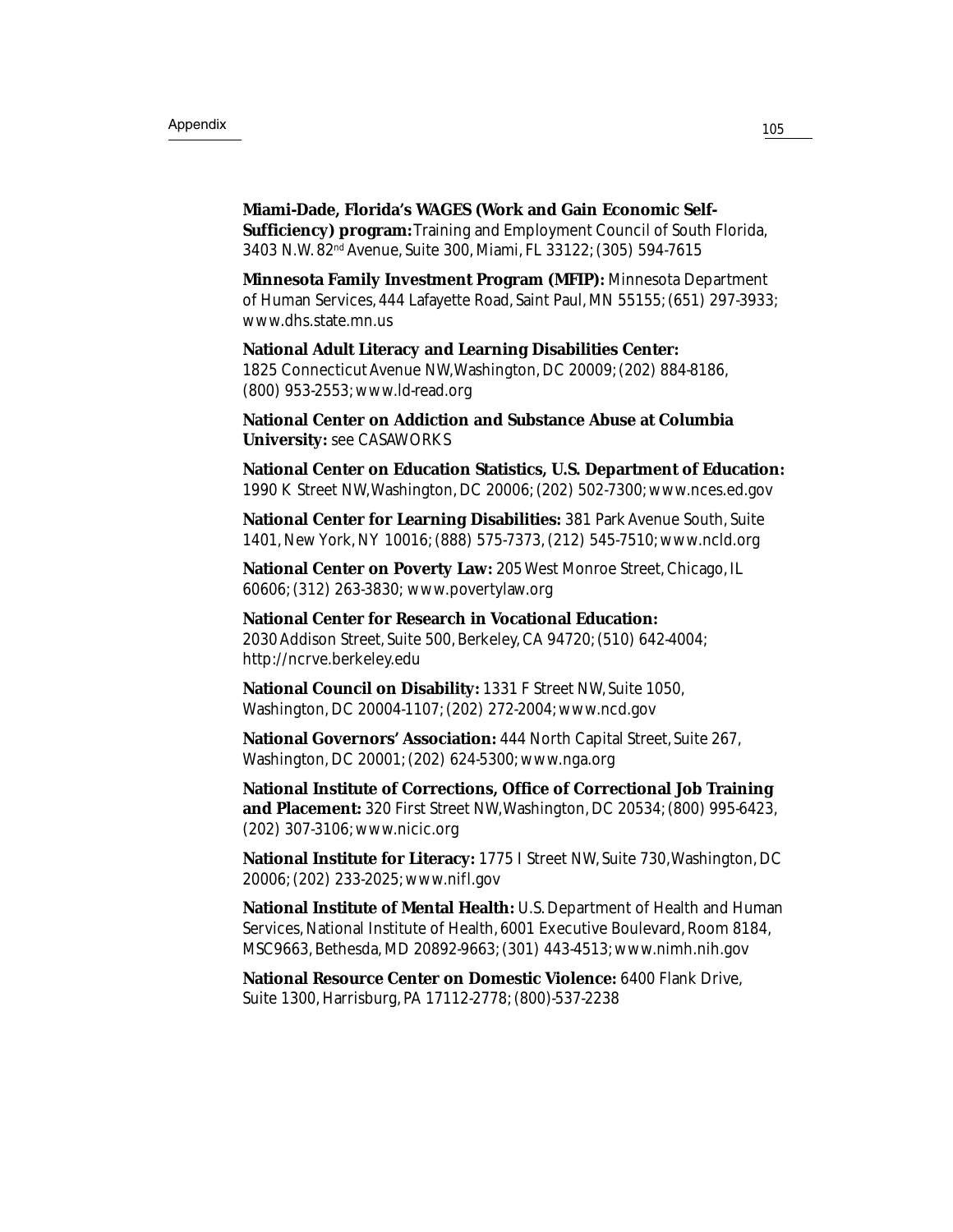**National Technical Assistance Center for State Mental Health Planning:** National Association of State Mental Health Program Directors, 66 Canal Center Plaza, Suite 302, Alexandria, VA 22314; (703) 739-9333; www.nasmhpd.org/ntac

**New Jersey Division of Mental Health Services:** 50 East State Street, PO Box 727, Trenton, NJ 08625; (800) 382-6717; www.state.nj.us/humanservices/dhsmhl.html

**Office of Disability Employment Policy, U.S. Department of Labor:** 1331 F Street NW, Suite 300, Washington, DC 20004; (202) 376-6200; www50.pcepd.gov/pcepd. The Job Accomodation Network has a toll-free resource for questions about job accommodations or employment-related provisions of the ADA: 1-800-526-7234

**Options/Opciones, Center for Impact Research:** 926 North Wolcott, Chicago, IL 60622; contact Rebekah Levin at (773) 533-2180; www.impactresearch.org

**Oregon Department of Human Services:** Adult and Family Services Division, 500 Summer Street NE, Salem, OR 97301; (503) 945-5601; www.afs.hr.state.or.us

**Project Match:** Erikson Institute, 420 North Wabash Avenue, Chicago, IL 60611; (312) 755-2250, ext. 4001; www.pmatch.org

**Public/Private Ventures (P/PV):** One Commerce Place, 2005 Market Street, Suite 900, Philadelphia, PA 19103; (215) 557-4400; www.ppv.org

**Rainier Vista Jobs-Plus:** 4422 Tamarack Drive South, Seattle, WA 98108; (206) 722-4010

**Safer Foundation:** 571 West Jackson Boulevard, Chicago, IL 60661; (312) 922-2200; www.safer-fnd.org

**South Forty Corporation:** 500 8th Avenue, New York, NY 10018; (212) 563-2288; http://members.aol.com/south40x

**Steps to Success:** Mount Hood Community College, 14030 Northeast Sacramento Street, Portland, OR 97230; contact Kim Freeman, Regional Director, at (503) 256-0432 or freemank@mhcc.cc.or.us. Portland Community College, 5600 Northeast 42nd Avenue, Portland OR 97211; contact Pamela Murray, Regional Director, at (503) 788-6287 or pmurray@pcc.edu

**STRIVE:** Chicago STRIVE, 4910 South King Drive, Chicago, IL 60615; (773) 624-9700; national STRIVE, 1820 Lexington Avenue, New York, NY 10029; (212) 360-1100; www.strivecentral.com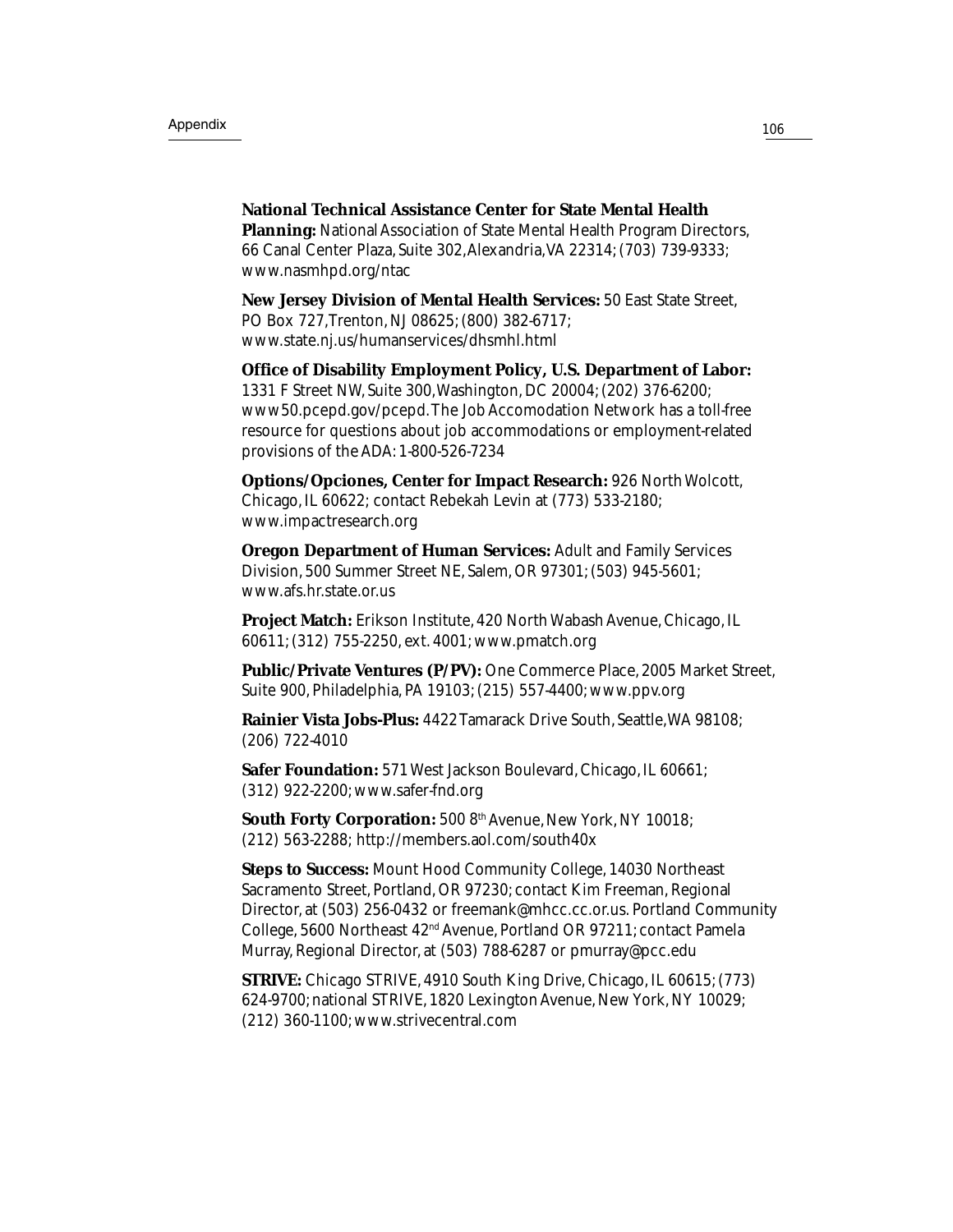**U.S. Department of Health and Human Services:** Administration for Children and Families, Office of Family Assistance, 370 L'Enfant Promenade SW, Washington, DC 20447; (202) 401-4849; www.acf.dhhs.gov/programs/ofa

**U.S. Department of Justice:** Office of Justice Programs, 810 Seventh Street NW, Washington, DC 20531; (202) 307-0703; www.ojp.usdoj.gov

**U.S. Department of Labor:** Employment and Training Administration, Office of Public Affairs, 200 Constitution Avenue NW, Washington, DC 20210; (202) 219-6871; www.doleta.gov

**U.S. Equal Employment Opportunity Commission (EEOC):** 1-800-669-4000; www.eeoc.gov

**Urban Institute:** 2100 M Street NW, Washington, DC 20037; (202) 833-7200; www.urban.org

**Utah State Department of Workforce Services:** 140 East 300 South, 5th Floor, Salt Lake City, UT 84111; (801) 526-7966; www.dws.state.ut.us

**Vermont Department of Employment and Training, Welfare-to-Work Program:** PO Box 4088, Montpelier, VT 05601-0488; (802) 828-4157; www.det.state.vt.us

**Vermont's Welfare Restructuring Project (WRP):** Vermont Department of Social Welfare, 103 South Main Street, Waterbury, VT 05671-1201; (802) 241-2800; www.dsw.state.vt.us

**Virginia Disabilities Initiative:** Virginia Department of Social Services, 730 East Broad Street, Richmond, VA 23219; (804) 692-1900; www.dss.state.va.us

**Washington State Department of Social and Health Services:** PO Box 45130, Olympia, WA 98504-5130; (206) 760-2393; www.wa.gov/dshs

**Welfare Information Network (WIN):** 131 G Street NW, Suite 820, Washington, DC 20005; (202) 628-5790; www.welfareinfo.org

**Welfare-to-Work Tax Credit and the Work Opportunity Tax Credit (WOTC):** For information, see http://workforcesecurity.doleta.gov/employ/WOTC.asp

**Wisconsin's Pathways to Independence:** Department of Health and Family Services, Office of Strategic Finance CDSD, Pathways to Independence, PO Box 7850, Madison WI 53707-7850; www.dhfs.state.wi.us/wipathways/index.htm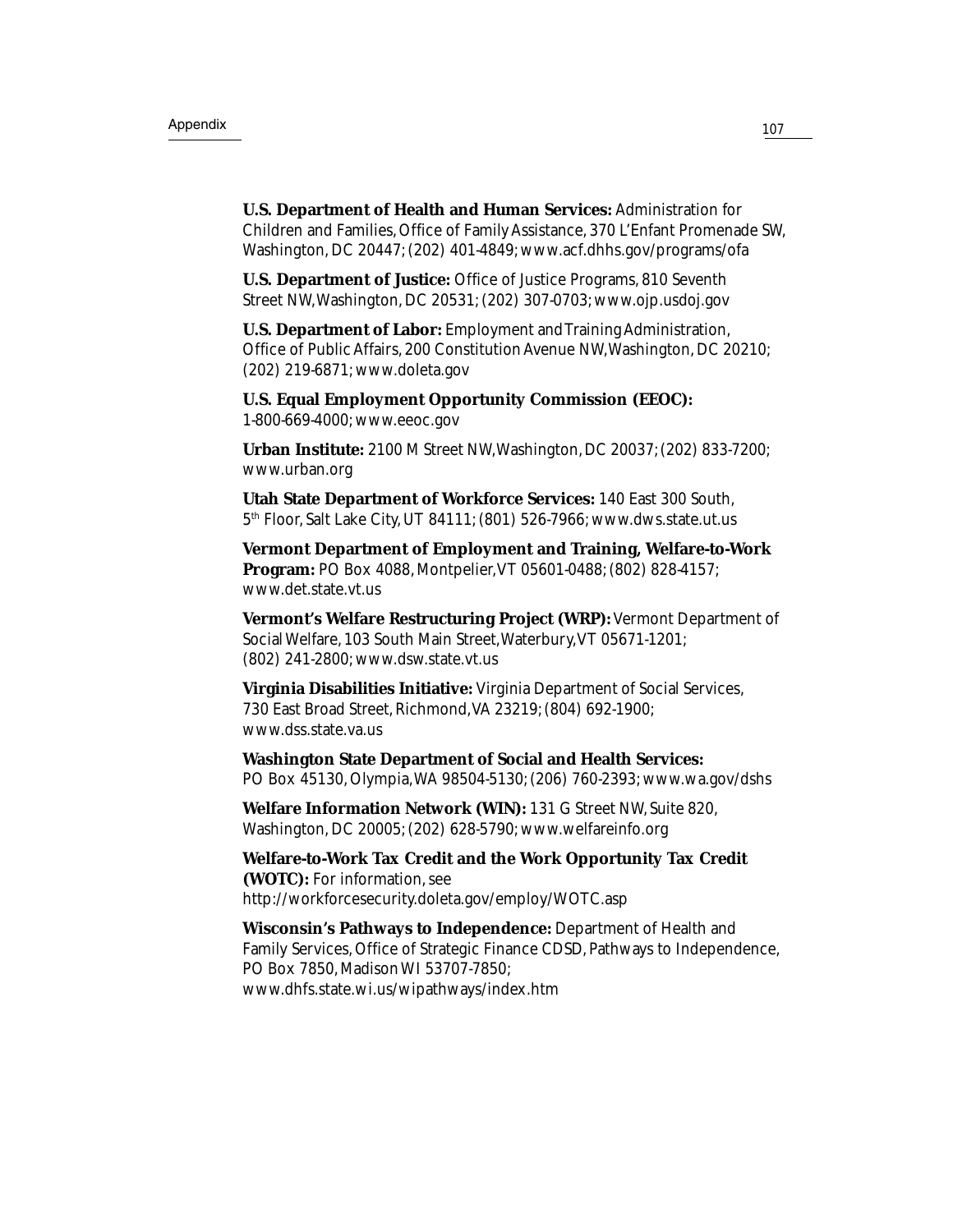# **References and Further Reading**

Acs, Gregory, and Pamela Loprest. 1995. "The Effect of Disabilities on Exits from AFDC." Paper presented at the 17<sup>th</sup> Annual Research Conference of the Association for Public Policy Analysis and Management, November 2-4, Washington, DC.

Berlin, Gordon L. 2000. *Encouraging Work, Reducing Poverty: The Impact of Work Incentive Programs.* New York: MDRC. Available on-line at www.mdrc.org.

Behney, Clyde, Laura Lee Hall, and Jacqueline Keller. 1997. *Psychiatric Disabilities, Employment, and the Americans with Disabilities Act Background Paper*. Washington, DC: Office of Technology Assessment.

Bloom, Dan. 1997. *After AFDC: Welfare-to-Work Choices and Challenges for States*. ReWORKing Welfare: Technical Assistance for States and Localities. New York: MDRC. Available on-line at www.mdrc.org.

Bloom, Dan, Mary Andes, and Claudia Nicholson. 1998. *Jobs First: Early Implementation of Connecticut's Welfare Reform Initiative*. New York: MDRC. Available on-line at www.mdrc.org.

Bloom, Dan, Mary Farrell, James J. Kemple, and Nandita Verma. 1999. *The Family Transition Program: Implementation and Three-Year Impacts of Florida's Initial Time-Limited Welfare Program*. New York: MDRC. Executive Summary available on-line at www.mdrc.org.

Bloom, Dan, Charles Michalopoulos, Johanna Walter, and Patricia Auspos. 1998. *WRP: Implementation and Early Impacts of Vermont's Welfare Restructuring Project*. New York: MDRC. Available on-line at www.mdrc.org.

Bloom, Dan, and Kay Sherwood. 1994. *Matching Opportunities to Obligations: Lessons for Child Support Reform from the Parents' Fair Share Pilot Phase*. New York: MDRC.

Bloom, Susan Philipson, ed. 2000. *Jobs-Plus Site-by-Site: An Early Look at Program Implementation*. New York: MDRC. Available on-line at www.mdrc.org.

Brock, Thomas, David Butler, and David Long. 1993. *Unpaid Work Experience for Welfare Recipients: Findings and Lessons from MDRC Research*. New York: MDRC.

Brown, Amy. 1997. *Work First: How to Implement an Employment-Focused Approach to Welfare Reform.* ReWORKing Welfare: Technical Assistance for States and Localities. New York: MDRC. Available on-line at www.mdrc.org.

Brown, Amy, Maria L. Buck, and Erik Skinner. 1998. *Business Partnerships: How to Involve Employers in Welfare Reform.* ReWORKing Welfare: Technical Assistance for States and Localities. New York: MDRC. Available on-line at www.mdrc.org.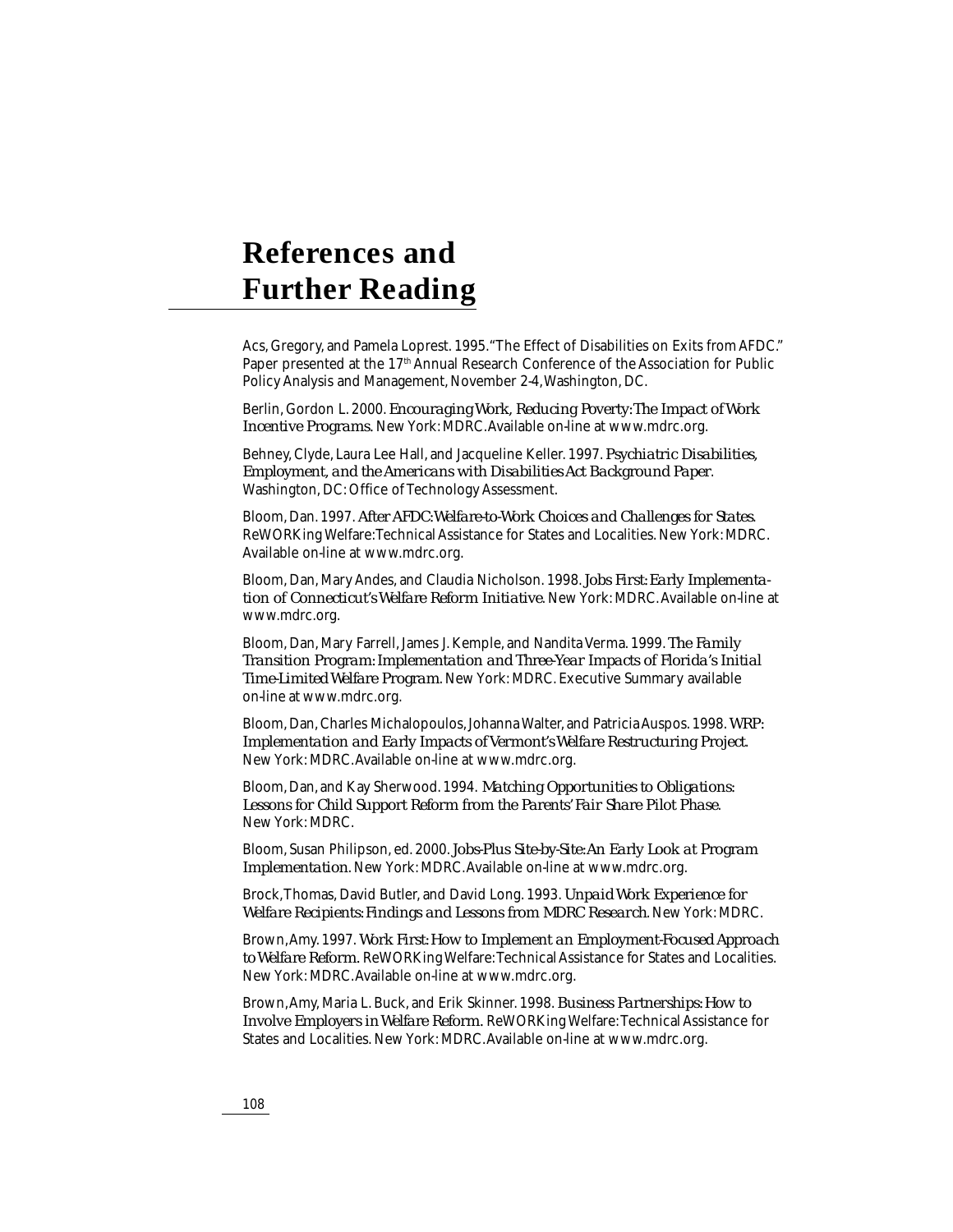Brown, Rebecca. 2000. "Helping Low-Income Mothers with Criminal Records Achieve Self-Sufficiency." In *WIN Issue Notes*, vol. 4, no. 13. Washington, DC: Welfare Information Network. Available on-line at www.welfareinfo.org.

Burt, Martha, Janine M. Zweig, and Kathryn Schlichter. 2000. *Strategies for Addressing the Needs of Domestic Violence Victims Within the TANF Program: The Experience of Seven Counties*. Washington, DC: Urban Institute Press. Available on-line at www.urban.org.

Business Publishers. 1999. "LD Center Offers Tips for Employers on Accommodating Adult Workers." In *Report on Literacy Programs*, August 5. Silver Spring, MD: Business Publishers.

California Institute for Mental Health. 2000. *The CalWORKs Project: Six County Case Study.* Sacramento, CA: California Institute for Mental Health.

California Institute for Mental Health. 1997. *The Impact of Behavioral Health on Employability of Public Assistance Recipients*. Sacramento: California Institute for Mental Health. Available on-line at www.cimh.org.

Callahan, Sarah R. 1999. *Understanding Health-Status Barriers That Hinder the Transition from Welfare to Work*. Washington, DC: National Governors' Association, Center for Best Practices.

Center for Law and Social Policy. 2000. "Moms in Recovery: From Felons to Future Employees." Washington, DC: Center for Law and Social Policy. Audio conference, July 7, 2000.

Center for Psychiatric Rehabilitation. 1997. "What Is Psychiatric Disability and Mental Illness." In *Reasonable Accommodations for People with Psychiatric Disabilities: An On-Line Resource for Employers and Educators*. Boston: Boston University, Center for Psychiatric Rehabilitation. Available on-line at www.bu.edu/sarpsych/reasaccom/index.html.

Comings, John T., and Sondra Cuban. 2000. *So I Made Up My Mind: Introducing a Study of Adult Learner Persistence in Library Literacy Programs*. New York: Wallace–Reader's Digest Funds and MDRC. Available on-line at www.mdrc.org.

Danziger, Sandra, Mary Corcoran, Sheldon Danziger, Colleen Heflin, Ariel Kalil, Judith Levine, Daniel Rosen, Kristin Seefeldt, Kristine Siefert, and Ronald Tolman. 2000. *Barriers to the Employment of Welfare Recipients*. Ann Arbor: University of Michigan, Poverty Research and Training Center, School of Social Work. Available on-line at www.ssw.umich.edu/poverty/pubs.html.

Dion, Robin M., Michelle K. Derr, Jacquelyn Anderson, and LaDonna Pavetti. 1999. *Reaching All Job-Seekers: Employment Programs for Hard-to-Employ Populations*. Princeton, NJ: Mathematica Policy Research, Inc. Available on-line at www.mathinc.org.

Doolittle, Fred, Virginia Knox, Cynthia Miller, and Sharon Rowser. 1998. *Building Opportunities, Enforcing Obligations: Implementation and Interim Impacts of Parents' Fair Share*. New York: MDRC. Available on-line at www.mdrc.org.

Finigan, Michael. 1996. *Societal Outcomes and Cost Savings of Drug and Alcohol Treatment in the State of Oregon*. Salem: Oregon Department of Human Resources and Governor's Council on Alcohol and Drug Abuse Programs.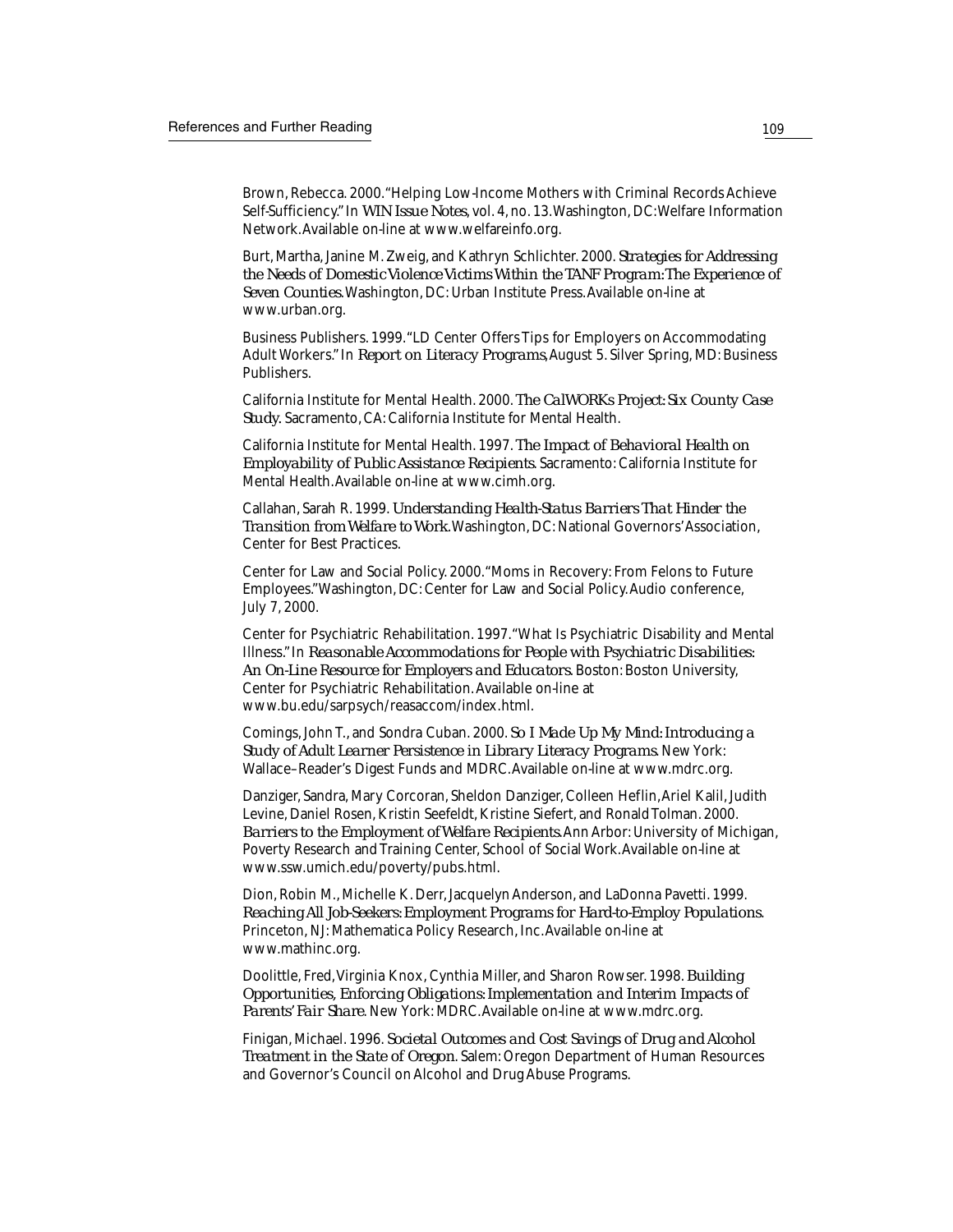Fix, Michael, and Jeffrey Passel. 1994. *Immigration and Immigrants: Setting the Record Straight*. Washington, DC: Urban Institute. Available on-line www.urban.org.

Fleischer, Wendy, Julie Dressner, Nina Herzog, and Alison Hong. 2000. *Keeping the Door Open: A Guide for Employment Programs Serving People with Drug Problems*. New York: Corporation for Supportive Housing.

Freedman, Stephen, Daniel Friedlander, Gayle Hamilton, JoAnn Rock, Marisa Mitchell, Jodi Nudelman, Amanda Schweder, and Laura Storto. 2000. *Evaluating Alternative Welfare-to-Work Approaches: Two-Year Impacts for Eleven Programs*. National Evaluation of Welfare-to-Work Strategies.Washington, DC: U.S. Department of Health and Human Services, Administration for Children and Families and Office of the Assistant Secretary for Planning and Evaluation; and U.S. Department of Education, Office of the Under Secretary and Office of Vocational and Adult Education. Available on-line at http://aspe.hhs.gov.

Freedman, Stephen, Marisa Mitchell, and David Navarro. 1999. *The Los Angeles Jobs-First GAIN Evaluation: First-Year Findings on Participation Patterns and Impacts*. New York: MDRC. Available on-line at www.mdrc.org.

Gardiner, Karen, and Michael Fishman. 2000. *Employing Welfare Recipients with Significant Barriers to Work: Lessons from the Disability Field*. Falls Church, VA: The Lewin Group.

Gennetian, Lisa, and Cynthia Miller. 2000. *Reforming Welfare and Rewarding Work: Final Report on the Minnesota Family Investment Program,* Vol. 2: *Effects on Children*. New York: MDRC. Available on-line at www.mdrc.org.

Gerry, Martin, and Candace Shively. 1999. "Critical Issues: Implementing Welfare Reform: The Kansas Learning Disabilities Initiative." Washington, DC: National Technical Assistance Center on Welfare Reform. Available on-line at www.welfare-policy.org.

Greenberg, Mark. 1998. *Participation in Welfare and Medicaid Enrollment.* Washington, DC: Henry J. Kaiser Family Foundation. Available on-line at www.kff.org.

Grognet, Allene Guss. 1997. *Integrating Employment Skills in Adult ESL Instruction*. In *ERIC Q&A*. Washington, DC: National Clearinghouse for ESL Literacy Education. Available on-line at www.cal.org/ncle.

Gueron, Judith M., and Edward Pauly. 1991. *From Welfare to Work.* New York: Russell Sage Foundation.

Hamilton, Gayle, Thomas Brock, Mary Farrell, Daniel Friedlander, and Kristen Harknett. 1997. *Evaluating Two Welfare-to-Work Program Approaches: Two-Year Findings on the Labor Force Attachment and Human Capital Development Programs in Three Sites*. National Evaluation of Welfare-to-Work Strategies. Washington, DC: U.S. Department of Health and Human Services, Administration for Children and Families and Office of the Assistant Secretary of Planning and Evaluation; and U.S. Department of Education, Office of the Under Secretary and Office of Vocational and Adult Education. Available on-line at http://aspe.hhs.gov.

Heise, Lori, Mary Ellsberg, and Megan Gottemoeller. 1999. "Ending Violence Against Women." In *Population Reports*, L, #11. Baltimore: Johns Hopkins University School of Public Health, Population Information Program. Available on-line at www.jhuccp.org.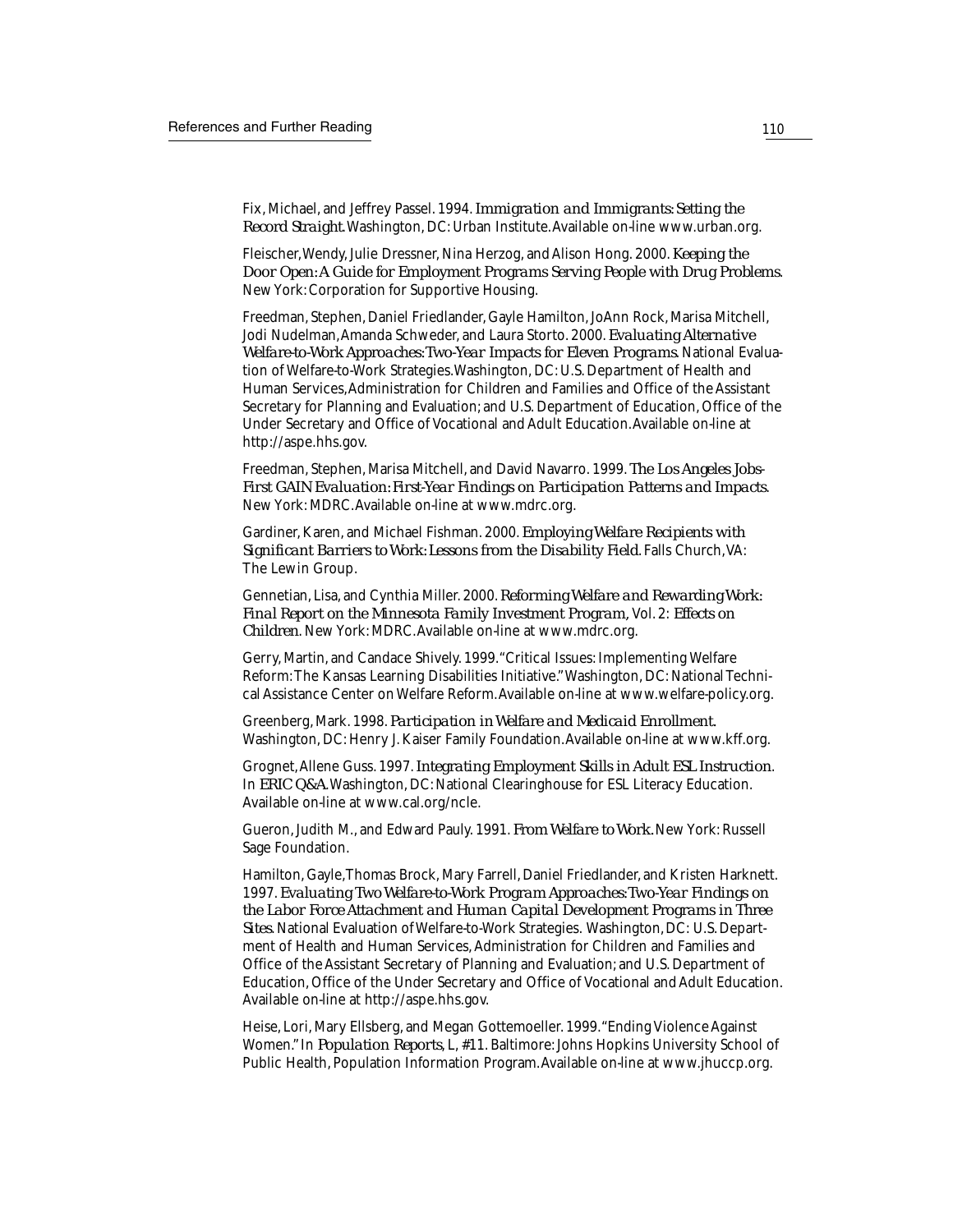Henderson, Anna. 1998. *Making "Welfare-to-Work" Work for the Hard-to-Employ: Strategies from the West Side*. Chicago: Chicago Commons Employment Training Center.

Herr, Toby, and Suzanne Wagner. 1998. *Moving from Welfare to Work as Part of a Group: How Pathways Makes Caseload Connections.* Chicago: Project Match, Erickson Institute.

Herr, Toby, Suzanne Wagner, and Robert Halpern. 1996. *Making the Shoe Fit: Creating a Work-Prep System for a Large and Diverse Welfare Population*. Chicago: Project Match, Erikson Institute.

Heyman, Lori. 1999. "Ill. Focuses on Learning Problems to Help TANF Recipients Keep Jobs." In *Welfare-to-Work*, December 13. Washington, DC: MII Publications.

Holzer, Harry. 1996. *What Employers Want: Job Prospects for Less-Educated Workers*. New York: Russell Sage Foundation.

Isserlis, Janet. 1991. "Workplace Literacy Program for Nonnative English Speakers." In *ERIC Digest*, October. Washington, DC: National Clearinghouse for ESL Literacy Education. Available on-line at www.cal.org/ncle.

Jayakody, Rukmalie, Sheldon Danziger, and Harold Pollack. Forthcoming. *Welfare Reform, Substance Abuse, and Mental Health.* Durham, NC: Duke University Press. Available on-line at www.ssw.umich.edu/poverty.

Jayakody, Rukmalie, and Dawn Stauffer. Forthcoming. *Mental Health Problems Among Single Mothers: Implications for Work and Welfare Reform.* New York: Plenum Publishing Corporation. Available on-line at www.ssw.umich.edu/poverty.

Johnson, Amy, and Alicia Meckstroth. 1998. *Ancillary Services to Support Welfare-to-Work.* Washington, DC: U.S. Department of Health and Human Services, Office of the Assistant Secretary for Planning and Evaluation. Available on-line at http://aspe.hhs.gov.

Kaplan, April. 1997. "Transitional Medicaid Assistance." *WIN Issue Notes*, vol. 1, no. 10. Washington, DC: Welfare Information Network. Available on-line at www.welfareinfo.org.

Kirby, Gretchen, LaDonna Pavetti, Jacqueline Kauff, and John Tapogna. 1999. *Integrating Alcohol and Drug Treatment into a Work-Oriented Welfare Program: Lessons from Oregon*. Princeton, NJ: Mathematica Policy Research, Inc. Available on-line at www.mathinc.com.

Kirsch, Irwin S., Ann Jungeblut, Lynn Jenkins, and Andrew Kolstad. 1993. *Adult Literacy in America: A First Look at the Results of the National Adult Literacy Survey*. Washington, DC: U.S. Department of Education.

Kramer, Frederica. 1998. "The Hard-to-Place: Understanding the Population and Strategies to Serve Them." *WIN Issue Notes*, vol. 2, no. 5. Washington, DC: Welfare Information Network. Available on-line at www.welfareinfo.org.

Kramer, Frederica. 1999. "Serving Welfare Recipients with Disabilities." *WIN Issue Notes*, vol. 3, no. 1. Washington, DC: Welfare Information Network. Available on-line at www.welfareinfo.org.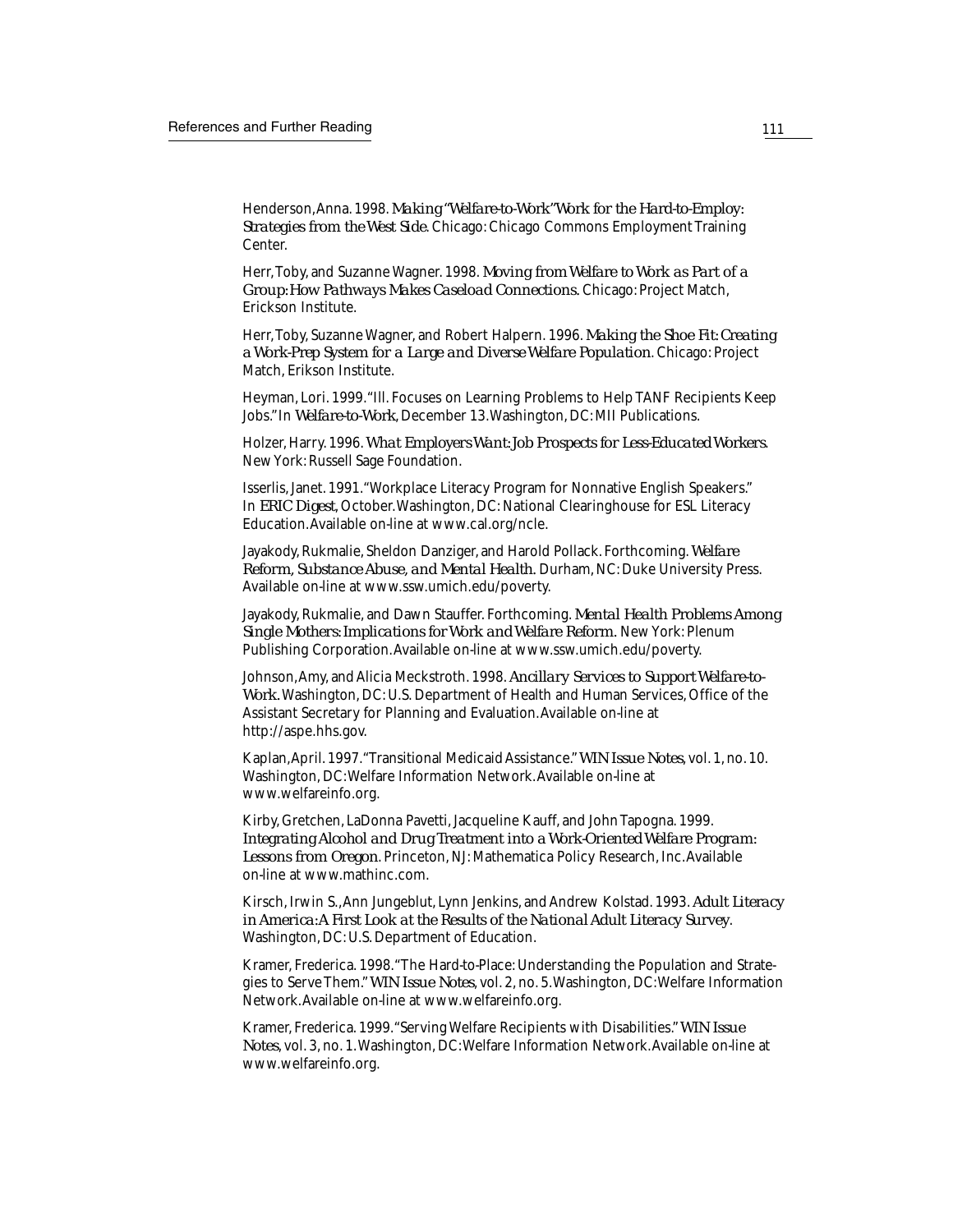Kramer, Frederica. 2000. "Social Purpose Businesses: Supported Work and Training Settings for Hard-to-Place Welfare Recipients." In *WIN Issue Notes*, vol. 1, no. 2. Washington, DC: Welfare Information network. Available on-line at www.welfareinfo.org.

Legal Action Center. 1997. *Making Welfare Reform Work: Tools for Confronting Alcohol and Drug Problems Among Welfare Recipients*. New York and Washington, DC: Legal Action Center.

Legal Action Center. 1999. *Steps to Success: Helping Women with Alcohol and Drug Problems Move from Welfare to Work*. New York and Washington, DC: Legal Action Center.

Levin, Rebekah. 2001. "Less Than Ideal: The Reality of Implementing a Welfare-to-Work Program for Domestic Violence Victims and Survivors in Collaboration with the Welfare Department." In *Violence Against Women*, vol. 7, no. 2. Edited by Claire M. Renzetti. Thousand Oaks, CA: Sage Publications. Available on-line at www.impactresearch.org.

Loprest, Pamela. 1999. *How Families That Left Welfare Are Doing: A National Picture*. Series B, no. B-1. Washington, DC: Urban Institute. Available on-line at http://newfederalism.urban.org.

Loprest, Pamela, and Gregory Acs. 1996. *Profile of Disability Among AFDC Families*. Washington, DC: Urban Institute. Available on-line at www.urban.org.

MDRC, Board of Directors. 1980. *Summary and Findings of the National Supported Work Demonstration*. Cambridge, MA: Ballinger Publishing Company.

Meyers, Marcia K., and Theresa Heintze. 1998. *The Performance of the Child Care Subsidy System: Target Efficiency, Coverage Adequacy, and Equity*. Paper prepared for "Child Care Research in the New Policy Context" conference, Bethesda, MD.

Michalopoulos, Charles, David Card, Lisa Gennetian, Kristen Harknett, and Philip K. Robins. 2000. *The Self-Sufficiency Project at 36 Months: Effects of a Financial Work Incentive on Employment and Income*. New York: MDRC. Available on-line at www.mdrc.org.

Michalopoulos, Charles, and Christine Schwartz. 2000. *What Works Best for Whom: Impacts of 20 Welfare-to-Work Programs by Subgroup*. National Evaluation of Welfareto-Work Strategies. Washington, DC: U.S. Department of Health and Human Services, Administration for Children and Families and Office of the Assistant Secretary for Planning and Evaluation; and U.S. Department of Education, Office of the Under Secretary and Office of Vocational and Adult Education. Available on-line at http://aspe.hhs.gov.

Moore, Thomas, and Vicky Selkowe. 1999. *Domestic Violence Victims in Transition from Welfare to Work: Barriers to Self-Sufficiency and the W-2 Response*. Milwaukee: Institute for Wisconsin's Future. Available on-line at www.wisconsinsfuture.org.

Morgenstern, Jon, Annette Riordan, Dominick Dephilippis, Thomas Irwin, Kimberly Blanchard, Barbara McCrady, and Katherine McVeigh. 2001*. Specialized Screening Approaches Can Substantially Increase the Identification of Substance Abuse Problems Among Welfare Recipients.* Research report. Washington, DC: U.S. Department of Health and Human Services.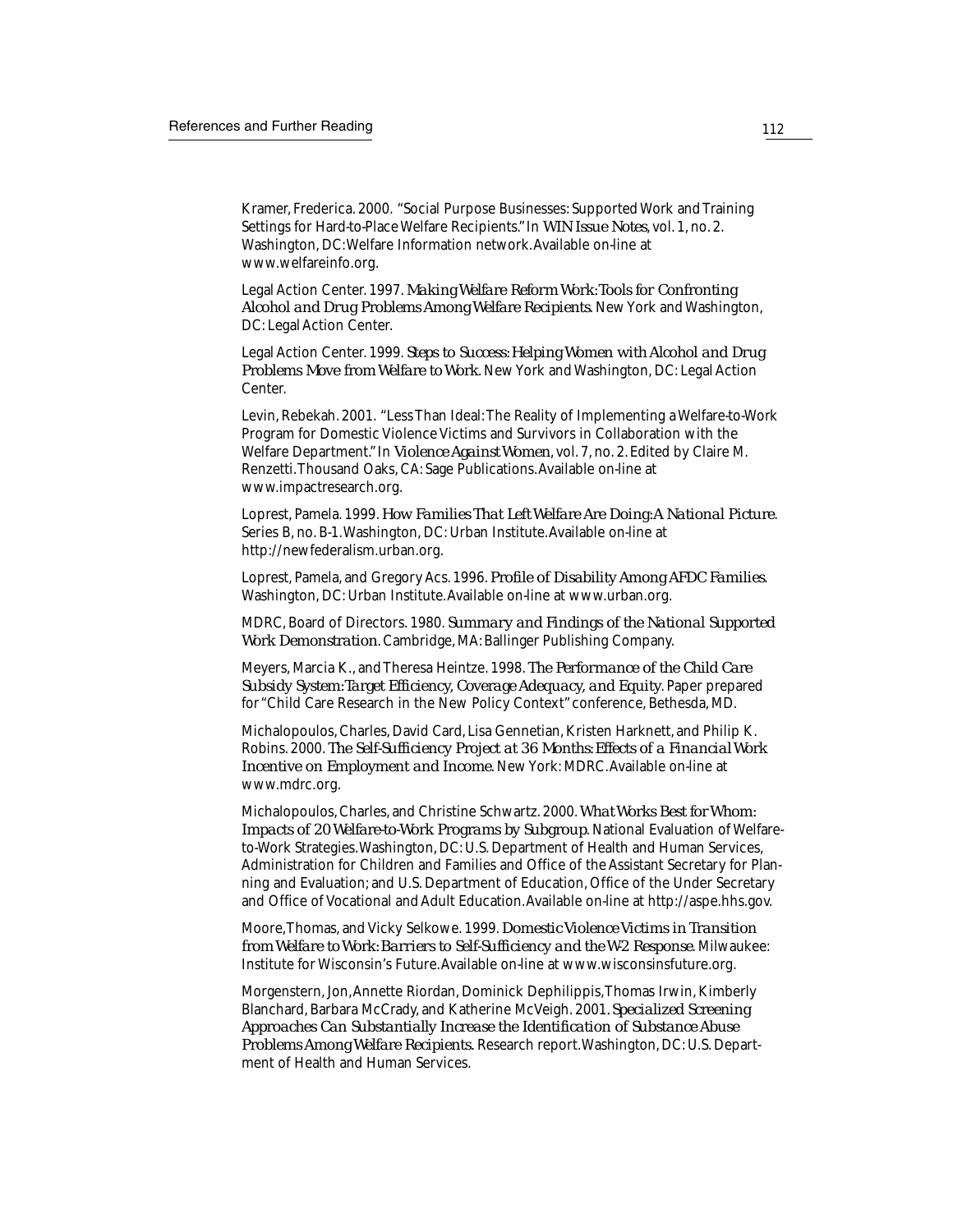Morgenstern, Jon, Annette Riordan, Barbara McCrady, Katherine McVeigh, Kimberly Blanchard, and Thomas Irwin. 2001*. Early Results of Two Approaches to Engaging Welfare Recipients in Substance Abuse Treatment.* Research report. Washington, DC: U.S. Department of Health and Human Services.

Motiuk, Larry. 1996. "Targeting Employment Patterns to Reduce Offender Risk and Need." In *Forum on Corrections Research*, vol. 8, no. 1. Ottawa: Correctional Service of Canada.

National Adult Literacy and Learning Disabilities Center. 1999a. *Adults with Learning Disabilities: Definitions and Issues*. Washington, DC: National Adult Literacy and Learning Disabilities Center. Available on-line at www.ld-read.org.

National Adult Literacy and Learning Disabilities Center. 1999b. *Bridges to Practice: A Research-Based Guide for Literacy Practitioners Serving Adults with Learning Disabilities*. Washington, DC: National Adult Literacy and Learning Disabilities Center.

National Center on Addiction and Substance Abuse at Columbia University. 1999. *Building Bridges: States Respond to Substance Abuse and Welfare Reform*. New York: National Center on Addition and Substance Abuse at Columbia University. Available on-line at www.casacolumbia.org.

National Council on Disability. 1993. *Study on the Financing of Assistive Technology Devices and Services for Individuals with Disabilities*. Washington, DC: National Council on Disability. Available on-line at www.ncd.gov.

National Joint Committee on Learning Disabilities. 1994. *Collective Perspectives on Issues Affecting Learning Disabilities*. Austin, TX: Pro-Ed.

National Governors' Association. 1998. "Serving Welfare Recipients with Learning Disabilities in a Work First Environment," *Issue Brief,* July 28. Washington, DC: National Governors' Association. Available on-line at www.nga.org.

National Technical Assistance Center for State and Mental Health Planning. Winter 1997. "The Impact of Welfare Reform on Employment of People with Psychiatric Disabilities." In *Networks*. Alexandria, VA: National Technical Assistance Center for State and Mental Health Planning. Available on-line at www.nasmhpd.org/ntac.

Nightingale, Demetra S., Terri Thompson, Nancy Pindus, Pamela Holcomb, Edgar Lee, Jesse Valente, and John Trutko. 2000. *Early Implementation of the Welfare-to-Work Grants Program: Findings from Exploratory Site Visits and Review of Program Plans*. Washington, DC: Urban Institute Press. Available on-line at http://aspe.hhs.gov.

Olson, Krista, and LaDonna Pavetti. 1996. *Personal and Family Challenges to the Successful Transition from Welfare to Work*. Washington, DC: Urban Institute. Available on-line at www.urban.org.

Pavetti, LaDonna, Krista Olson, Demetra Nightingale, Amy-Ellen Duke, and Julie Isaacs. 1997. *Welfare-to-Work Options for Families Facing Personal and Family Challenges: Rationale and Program Strategies*. Washington, DC: Urban Institute. Available on-line at www.urban.org.

Pavetti, LaDonna, Krista Olson, Nancy Pindus, Marta Pernas, and Julie Issacs. 1996. *Designing Welfare-to-Work Programs for Families Facing Personal or Family*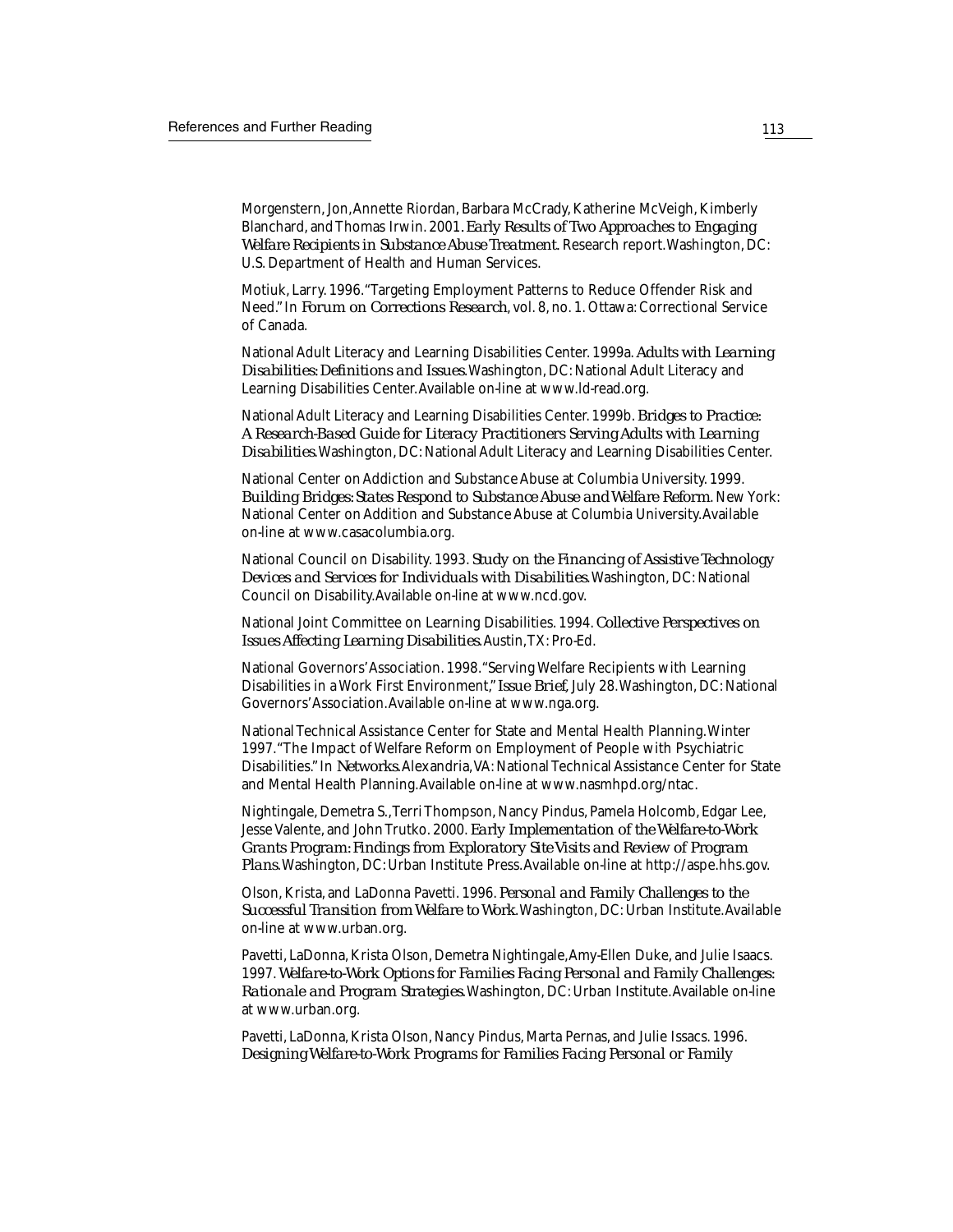*Challenges: Lessons from the Field.* Washington, DC: U.S. Department of Health and Human Services, Administration for Children and Families and Office of the Assistant Secretary for Planning and Evaluation. Available on-line at www.urban.org.

Perez-Johnson, Irma, Alan Hershey, and Jeanne Bellotti. 2000. *Further Progress, Persistent Constraints: Findings from a Second Survey of the Welfare-to-Work Grants Program*. Princeton, NJ: Mathematica Policy Research, Inc. Available on-line at http://aspe.hhs.gov.

Piliavin, Irving, and Rosemary Gartner. 1981. *The Impact of Supported Work on Ex-Offenders*. New York: MDRC.

Polit, Denis, Andrew S. London, and John Martinez. Forthcoming. *The Health of Poor Urban Women: Findings from the Project on Devolution and Urban Change*. New York: MDRC.

Quint, Janet, Barbara Fink, and Sharon Rowser. 1991. *New Chance: Implementing a Comprehensive Program for Disadvantaged Young Mothers and Their Children*. New York: MDRC.

Quint, Janet, and Rebecca Widom. 2001. *Post-TANF Food Stamp and Medicaid Benefits: Factors That Aid or Impede Their Receipt*. New York: MDRC. Available online at www.mdrc.org.

Raphael, Jody, and Sheila Haennicke. 1999. *Keeping Battered Women Safe Through the Welfare-to-Work Journey: How Are We Doing? A Report on the Implementation of Policies for Battered Women in State Temporary Assistance for Needy Families (TANF) Programs*. Chicago: Taylor Institute. Available on-line at www.ssw.umich.edu/trapped.

Riccio, James A. 1999. *Mobilizing Public Housing Communities for Work: Origins and Early Accomplishments of the Jobs-Plus Demonstration*. New York: MDRC. Available on-line at www.mdrc.org.

Riccio, James, Daniel Friedlander, and Stephen Freedman. 1994. *GAIN: Benefits, Costs, and Three-Year Impacts of a Welfare-to-Work Program.* New York: MDRC. Available on-line at www.mdrc.org.

Ridgway, Priscilla, and Charles Rapp. 1998. *The Active Ingredients in Achieving Competitive Employment for People with Psychiatric Disabilities: A Research Synthesis*. Lawrence: University of Kansas School of Social Welfare.

Saathoff, Amy J., and Elizabeth A. Stoffel. 1999. "Community-Based Domestic Violence Services." In *The Future of Children: Domestic Violence and Children*, vol. 9, no. 3. Los Altos, CA: David and Lucile Packard Foundation. Available on-line at www.futureofchildren.org.

Sachs, Heidi. 1999. "Domestic Violence as a Barrier to Women's Economic Self-Sufficiency." *WIN Issue Notes*, vol. 3, no. 10. Washington, DC: Welfare Information Network. Available on-line at www.welfareinfo.org.

Scrivener, Susan, Gayle Hamilton, Mary Farrell, Stephen Freedman, Daniel Friedlander, Marisa Mitchell, Jodi Nudelman, and Christine Schwartz. 1998. *Implementation, Participation Patterns, Costs, and Two-Year Impacts of the Portland (Oregon)*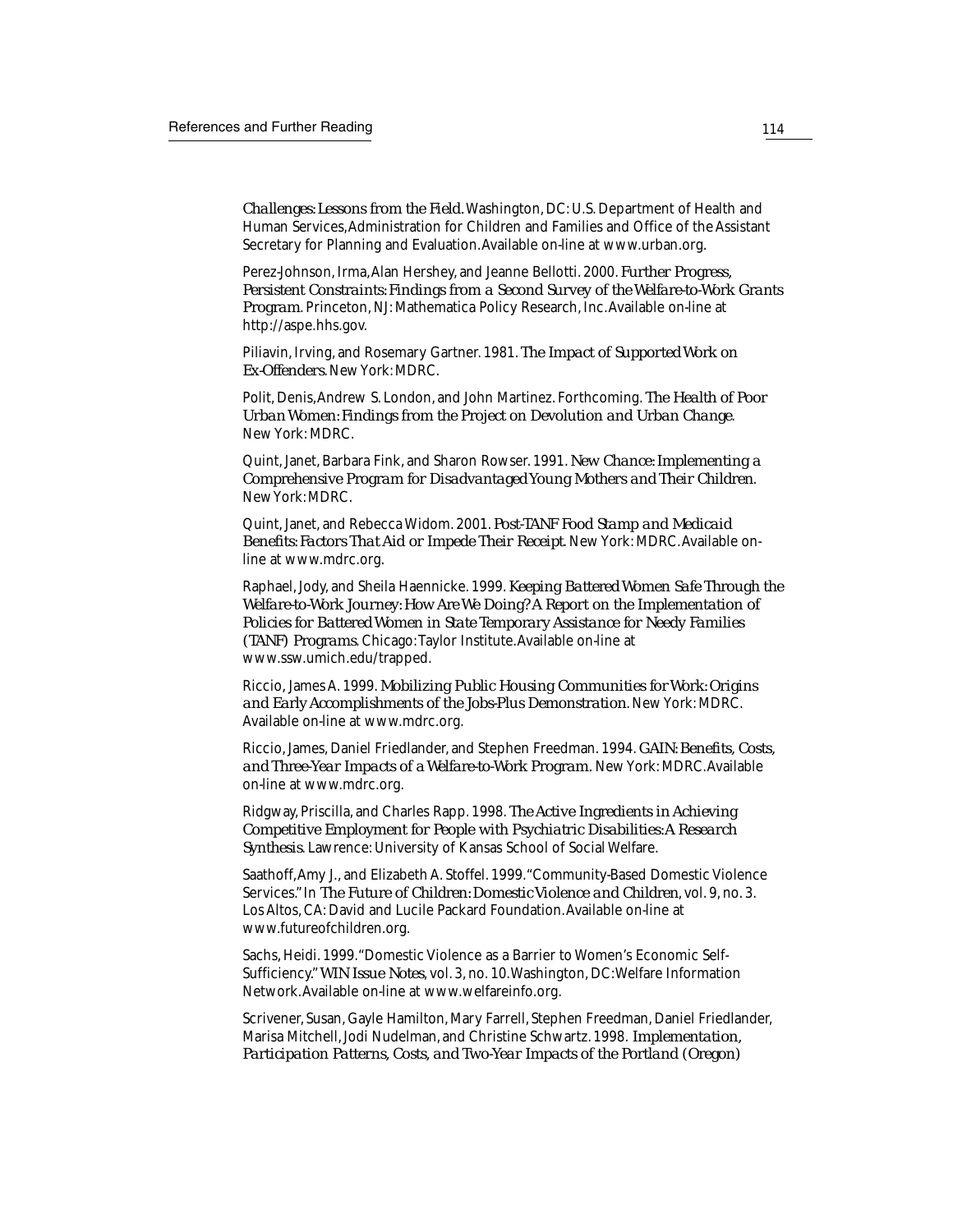*Welfare-to-Work Program.* National Evaluation of Welfare-to-Work Strategies. Washington, DC: U.S. Department of Health and Human Services, Administration for Children and Families and Office of the Assistant Secretary for Planning and Evaluation; and U.S. Department of Education, Office of the Under Secretary and Office of Vocational and Adult Education. Available on-line at http://aspe.hhs.gov.

Smith, Michael G. 1997. *Phoenix Rising HIV/AIDS Re-Entry Resource Guide,* 4th ed. Santa Fe: Phoenix Rising HIV/AIDS Re-Entry Project. Available on-line at www.phoenixrisingreentry.org.

Stoddard, Susan, Lita Jans, Joan M. Ripple, and Lewis Kraus. 1998. *Chartbook on Work and Disability in the United States, 1998*. InfoUse Report. Washington, DC: U.S. Department of Education, National Institute on Disability and Rehabilitation Research.

Strawn, Julie. 1997. "Substance Abuse and Welfare Reform Policy." *WIN Issue Notes*, vol. 1, no. 1. Washington, DC: Welfare Information Network. Available on-line at www.welfareinfo.org.

Strawn, Julie, and Karin Martinson. 2000. *Steady Work and Better Jobs: How to Help Low-Income Parents Sustain Employment and Advance in the Workforce*. ReWORKing Welfare: Technical Assistance for States and Localities. New York: MDRC. Available on-line at www.mdrc.org.

Thompson, Terri, Pamela A. Holcomb, Pamela Loprest, and Kathleen Brennan. 1998. *State Welfare-to-Work Policies for People with Disabilities: Changes Since Welfare Reform*. Washington, DC: Urban Institute Press. Available on-line at http://aspe.hhs.gov.

Tjaden, Patricia, and Nancy Thoennes. 2000. *Extent, Nature, and Consequences of Intimate Partner Violence: Findings from the National Violence Against Women Survey*. Washington, DC: National Institute of Justice and Centers for Disease Control and Prevention. Available on-line at www.ncjrs.org.

Turetsky, Vicki, and Susan Notar. 2000. "Models for Safe Child Support Enforcement." *American University Journal of Gender, Social Policy, and the Law*, vol. 8, no. 3. Washington, DC: American University.

U.S. Department of Education, National Center for Education Statistics. 1992*. 1992 National Adult Literacy Survey*. Washington, DC: U.S. Department of Education, National Center for Education Statistics. Available on-line at http://nces.ed.gov/naal/naal92/overview.html.

U.S. Department of Education, Office of Vocational and Adult Education, Division of Adult Education and Learning, and the National Institute for Literacy. 1999. "How States Are Improving Literacy Services for Adults with Disabilities." In *State Policy Update,* July 15. Washington, DC: U.S. Department of Education, Office of Vocational and Adult Education, Division of Adult Education and Learning, and the National Institute for Literacy.

U.S. Department of Health and Human Services, Administration for Children and Families. 2000. "Change in TANF Caseloads Since Enactment of New Welfare Law." Washington, DC: U.S. Department of Health and Human Services, Administration for Children and Families. Available on-line at www.acf.dhhs.gov.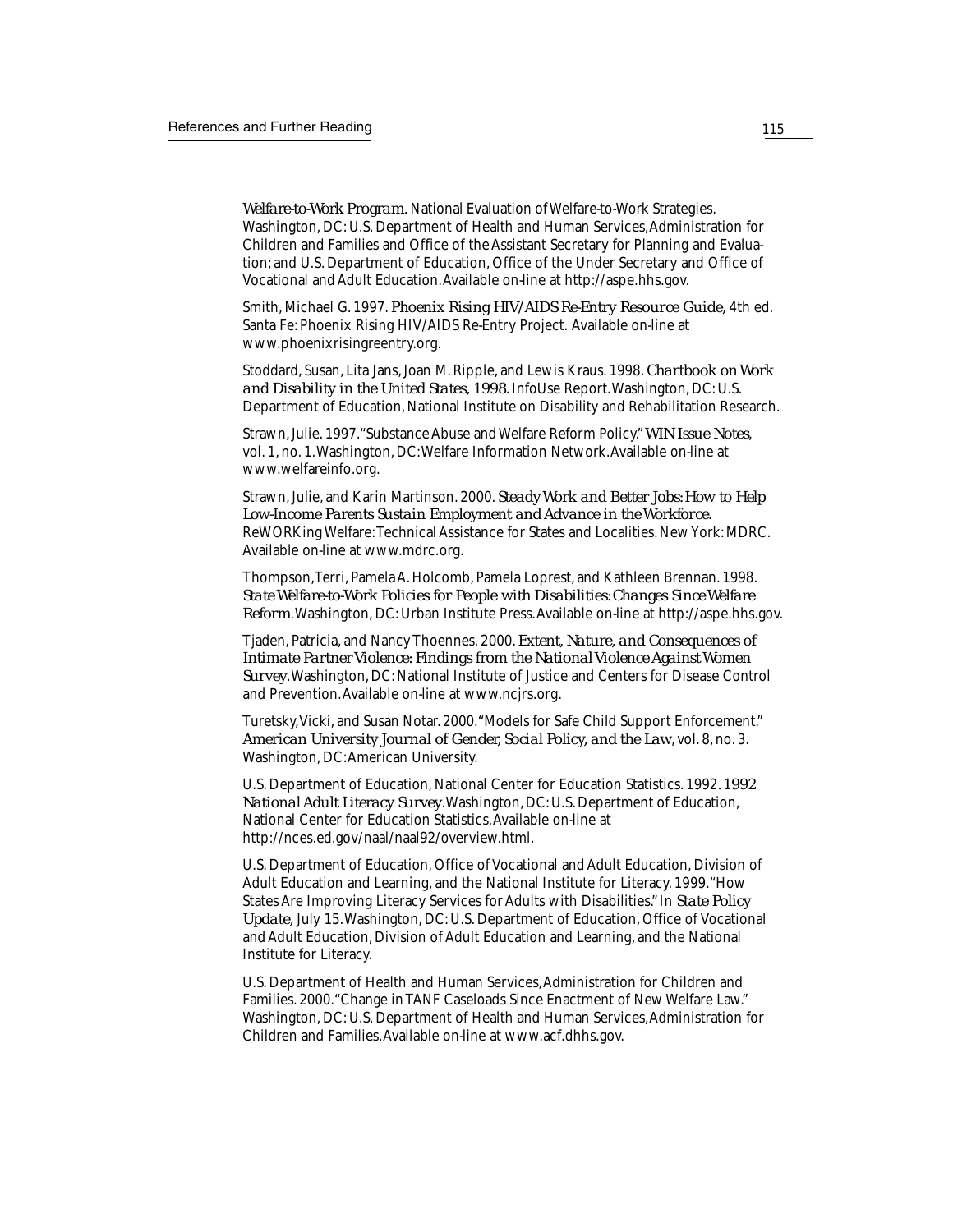U.S. Department of Health and Human Services. 1990. *Federal Programs for Persons with Disabilities*. Washington, DC: U.S. Department of Health and Human Services.

U.S. Department of Justice, Bureau of Justice Statistics. 2000*. Criminal Offender Statistics*. Washington, DC: U.S. Department of Justice, Bureau of Justice Statistics. Available on-line at www.ojp.usdoj.gov/bjs.

U.S. Department of Justice, Bureau of Justice Statistics. 1999. *Correctional Populations*. Washington, DC: U.S. Department of Justice.

U.S. Department of Labor, Employment and Training Administration. 1991. *The Learning Disabled in Employment and Training Programs*. Research and Evaluation Series 91-E. Washington, DC: U.S. Department of Labor.

U.S. Department of Labor, Office of Welfare-to-Work. 1999. "Serving Customers with Low Basic Skills." *Ideas That Work*, issue 5. Washington, DC: U.S. Department of Labor, Office of Welfare-to-Work. Available on-line at http://wtw.doleta.gov.

U.S. General Accounting Office. 1996. *People with Disabilities: Federal Programs Could Work Together More Efficiently to Promote Employment.* Washington, DC: U.S. Government Printing Office. Available on-line at www.gao.gov.

U.S. General Accounting Office. 1998. *Domestic Violence: Prevalence and Implications for Employment Among Welfare Recipients.* Washington, DC: U.S. Government Printing Office. Available on-line at www.gao.gov.

Wagner, Suzanne L., Toby Herr, Charles Chang, and Diana Brooks. 1998. *Five Years of Welfare: Too Long? Too Short? Lessons from Project Match's Longitudinal Tracking Data*. Chicago: Project Match, Erikson Institute.

Weissman, Evan. 1997. *Changing to a Work First Strategy: Lessons from Los Angeles County's GAIN Program for Welfare Recipients*. New York: MDRC. Available on-line at www.mdrc.org.

Zedlewski, Sheila R. 1999a. *Working Activity and Obstacles to Work Among TANF Recipients*. Washington, DC: Urban Institute Press. Available on-line at http://newfederalism.urban.org.

Zedlewski, Sheila R. 1999b. *Work-Related Activities and Limitations of Current Welfare Recipients*. Washington, DC: Urban Institute Press. Available on-line at http://newfederalism.urban.org.

Zedlewski, Sheila R., and Sarah Brauner. 1999. *Declines in Food Stamp and Welfare Participation: Is There a Connection?* Washington, DC: Urban Institute Press. Available on-line at http://newfederalism.urban.org.

Zuckerman, Deborah, Kathleen Debenham, and Kenneth Moore. 1993. *The ADA and People with Mental Illness: A Resource Manual for Employers*. Washington, DC: American Bar Association and the National Mental Health Association.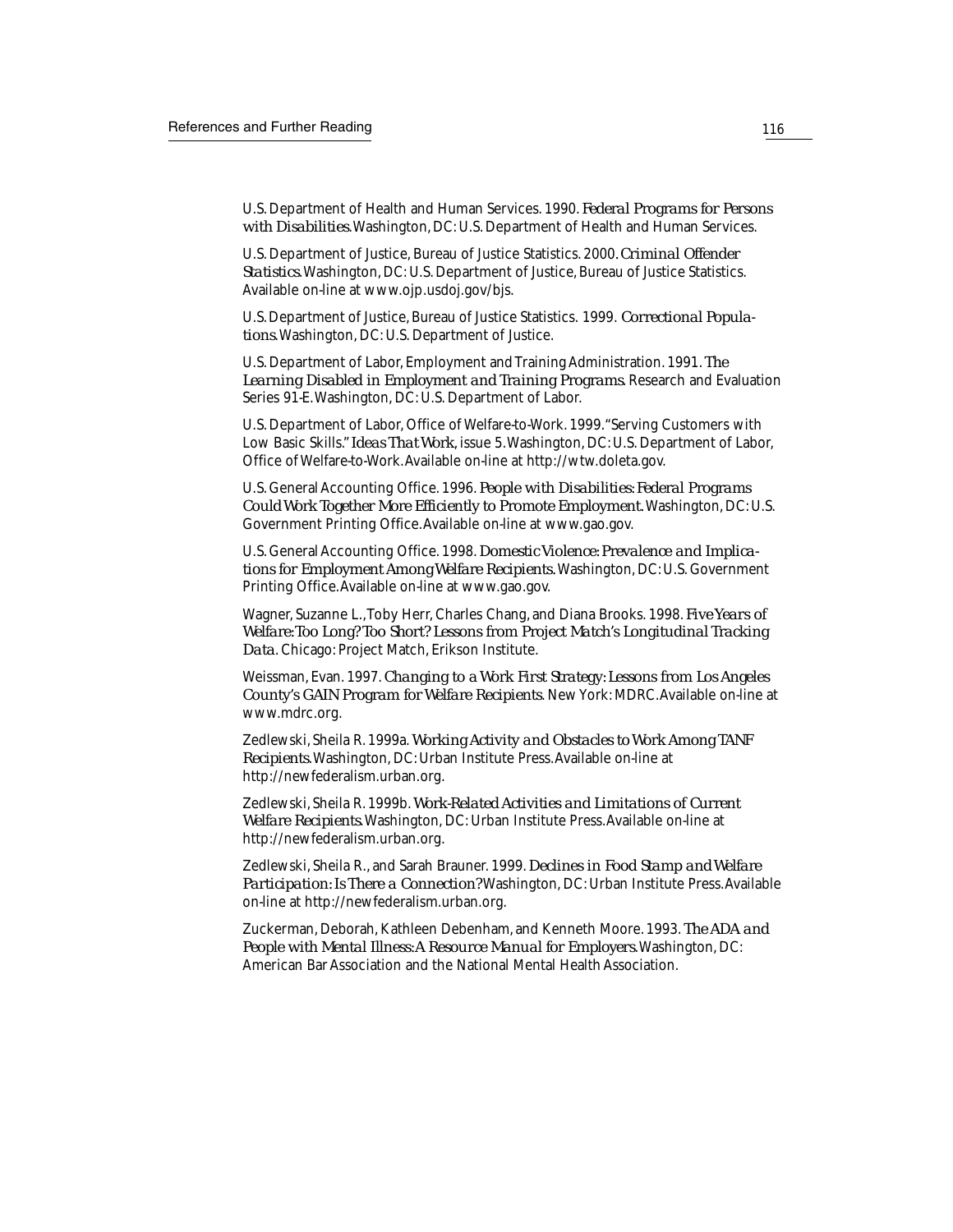# **Recent Publications on MDRC Projects**

# **Reforming Welfare and Making Work Pay**

### **ReWORKing Welfare: Technical Assistance for States and Localities**

A multifaceted effort to assist states and localities in designing and implementing their welfare reform programs. The project includes a series of "how-to" guides, conferences, briefings, and customized, in-depth technical assistance.

*After AFDC: Welfare-to-Work Choices and Challenges for States.* 1997. Dan Bloom.

*Changing to a Work First Strategy: Lessons from Los Angeles County's GAIN Program for Welfare Recipients*. 1997. Evan Weissman.

*Work First: How to Implement an Employment-Focused Approach to Welfare Reform.*1997. Amy Brown.

*Business Partnerships: How to Involve Employers in Welfare Reform*. 1998. Amy Brown, Maria Buck, Erik Skinner.

*Learnfare: How to Implement a Mandatory Stay-in-School Program for Teenage Parents on Welfare.* 1998. David Long, Johannes Bos.

*Promoting Participation: How to Increase Involvement in Welfare-to-Work Activities.* 1999. Gayle Hamilton, Susan Scrivener.

*Encouraging Work, Reducing Poverty: The Impact of Work Incentive Programs*. 2000. Gordon Berlin.

*Steady Work and Better Jobs: How to Help Low-Income Parents Sustain Employment and Advance in the Workforce*. 2000. Julie Strawn, Karin Martinson.

*Beyond Work First*: *How to Help Hard-to-Employ Individuals Get Jobs and Succeed in the Workforce.* 2001. Amy Brown.

### **Project on Devolution and Urban Change**

A multi-year study in four major urban counties — Cuyahoga County, Ohio (which includes the city of Cleveland), Los Angeles, Miami-Dade, and Philadelphia — that examines how welfare reforms are being implemented and affect poor people, their neighborhoods, and the institutions that serve them.

*Big Cities and Welfare Reform: Early Implementation and Ethnographic Findings from the Project on Devolution and Urban Change*. 1999. Janet Quint, Kathryn Edin, Maria Buck, Barbara Fink, Yolanda Padilla, Olis Simmons-Hewitt, Mary Valmont.

*Food Security and Hunger in Poor, Mother-Headed Families in Four U.S. Cities.* 2000. Denise Polit, Andrew London, John Martinez.

Note: For works not published by MDRC, the publisher's name is shown in parentheses. A complete publications list is available from MDRC and on its Web site (www.mdrc.org), which also contains copies of MDRC's publications.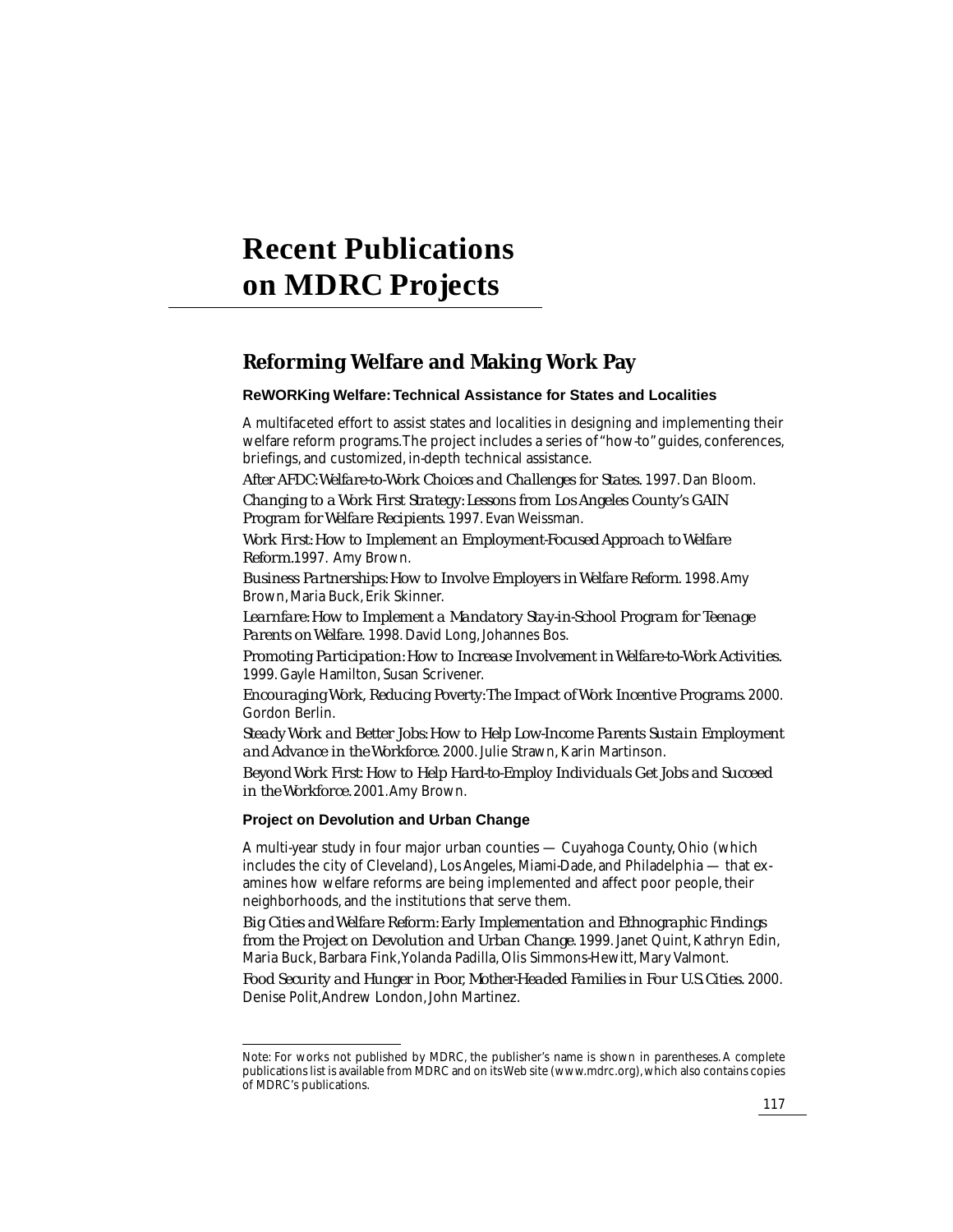*Assessing the Impact of Welfare Reform on Urban Communities: The Urban Change Project and Methodological Considerations*. 2000. Charles Michalopoulos, Johannes Bos, Robert Lalonde, Nandita Verma.

*Post-TANF Food Stamp and Medicaid Benefits: Factors That Aid or Impede Their Receipt*. 2001. Janet Quint, Rebecca Widom.

*Social Service Organizations and Welfare Reform*. 2001. Barbara Fink, Rebecca Widom.

#### **Next Generation Project**

A collaboration among researchers at MDRC and several leading research institutions focused on studying the effects of welfare, antipoverty, and employment policies on children and families.

*How Welfare and Work Policies Affect Children: A Synthesis of Research.* 2001. Pamela Morris, Aletha Huston, Greg Duncan, Danielle Crosby, Johannes Bos.

*How Welfare and Work Policies Affect Employment and Income: A Synthesis of Research.* 2001. Dan Bloom, Charles Michalopoulos.

## *Time Limits*

#### **Florida's Family Transition Program**

An evaluation of Florida's initial time-limited welfare program, which includes services, requirements, and financial work incentives intended to reduce long-term welfare receipt and help welfare recipients find and keep jobs.

*The Family Transition Program: An Early Implementation Report on Florida's Time-Limited Welfare Initiative*. 1995. Dan Bloom.

*The Family Transition Program: Implementation and Early Impacts of Florida's Initial Time-Limited Welfare Program.* 1997. Dan Bloom, James Kemple, Robin Rogers-Dillon.

*The Family Transition Program: Implementation and Interim Impacts of Florida's Initial Time-Limited Welfare Program.* 1998. Dan Bloom, Mary Farrell, James Kemple, Nandita Verma.

*The Family Transition Program: Implementationand Three-Year Impacts of Florida's Initial Time-Limited Welfare Program.* 1999. Dan Bloom, Mary Farrell, James Kemple, Nandita Verma.

*The Family Transition Program: Final Report on Florida's Initial Time-Limited Welfare Program.* 2000. Dan Bloom, James Kemple, Pamela Morris, Susan Scrivener, Nandita Verma, Richard Hendra.

#### **Cross-State Study of Time-Limited Welfare**

An examination of the implementation of some of the first state-initiated time-limited welfare programs.

*Implementing Time-Limited Welfare: Early Experiences in Three States.* 1995. Dan Bloom, David Butler.

*The View from the Field: As Time Limits Approach, Welfare Recipients and Staff Talk About Their Attitudes and Expectations*. 1997. Amy Brown, Dan Bloom, David Butler. *Welfare Time Limits: An Interim Report Card.* 1999. Dan Bloom.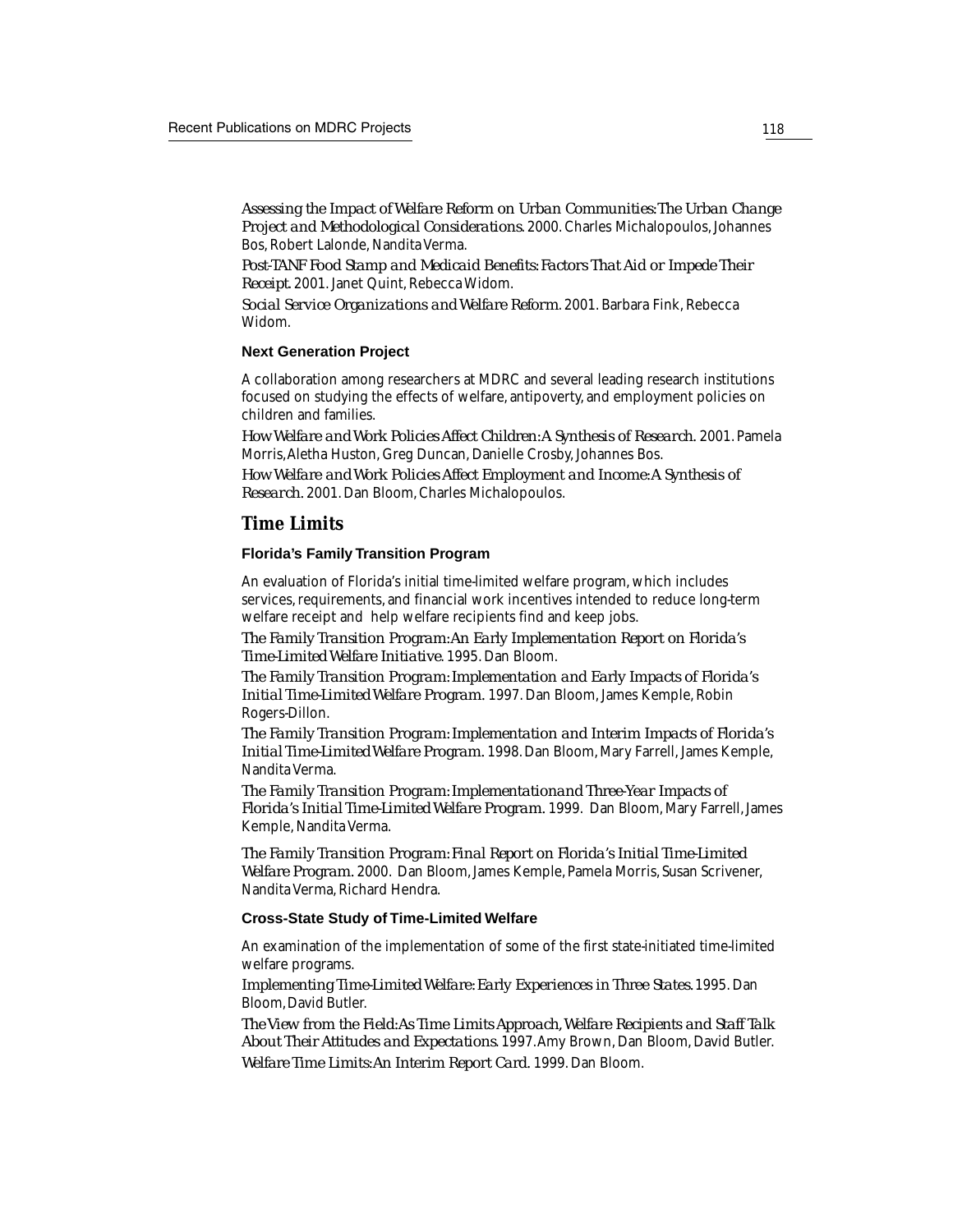#### **Connecticut's Jobs First Program**

An evaluation of Connecticut's statewide time-limited welfare program, which includes financial work incentives and requirements to participate in employment-related services aimed at rapid job placement. This study provides some of the earliest information on the effects of time limits in major urban areas.

*Early Data on the Implementation of Connecticut's Jobs First Program.* 1997. Dan Bloom, Mary Andes*.*

*Jobs First: Early Implementation of Connecticut's Welfare Reform Initiative*. 1998. Dan Bloom, Mary Andes, Claudia Nicholson.

*Connecticut Post-Time Limit Tracking Study: Three-Month Survey Results.* 1998. Jo Anna Hunter-Manns, Dan Bloom, Richard Hendra, Johanna Walter.

*Connecticut Post-Time Limit Tracking Study: Six-Month Survey Results.* 1999. Jo Anna Hunter-Manns, Dan Bloom.

*Jobs First*: *Implementation and Early Impacts of Connecticut's Welfare Reform Initiative*. 2000. Dan Bloom, Laura Melton, Charles Michalopoulos, Susan Scrivener, Johanna Walter.

#### **Vermont's Welfare Restructuring Project**

An evaluation of Vermont's statewide welfare reform program, which includes a work requirement after a certain period of welfare receipt, and financial work incentives. *WRP: Implementation and Early Impacts of Vermont's Welfare Restructuring Project.* 1998. Dan Bloom, Charles Michalopoulos, Johanna Walter, Patricia Auspos.

*Forty-Two Month Impacts of Vermont's Welfare Restructuring Project.* 1999. Richard Hendra, Charles Michalopoulos.

*WRP: Key Findings from the Forty-Two-Month Client Survey*. 2000. Dan Bloom, Richard Hendra, Charles Michalopoulos.

## *Financial Incentives*

*Encouraging Work, Reducing Poverty: The Impact of Work Incentive Programs*. 2000. Gordon Berlin.

#### **Minnesota Family Investment Program**

An evaluation of Minnesota's pilot welfare reform initiative, which aims to encourage work, alleviate poverty, and reduce welfare dependence.

*MFIP: An Early Report on Minnesota's Approach to Welfare Reform.* 1995. Virginia Knox, Amy Brown, Winston Lin.

*Making Welfare Work and Work Pay: Implementation and 18-Month Impacts of the Minnesota Family Investment Program*. 1997. Cynthia Miller, Virginia Knox, Patricia Auspos, Jo Anna Hunter-Manns, Alan Orenstein.

*Reforming Welfare and Rewarding Work: Final Report on the Minnesota Family Investment Program*. 2000:

*Volume 1: Effects on Adults*. Cynthia Miller, Virginia Knox, Lisa Gennetian, Martey Dodoo, Jo Anna Hunter, Cindy Redcross.

*Volume 2: Effects on Children.* Lisa Gennetian, Cynthia Miller.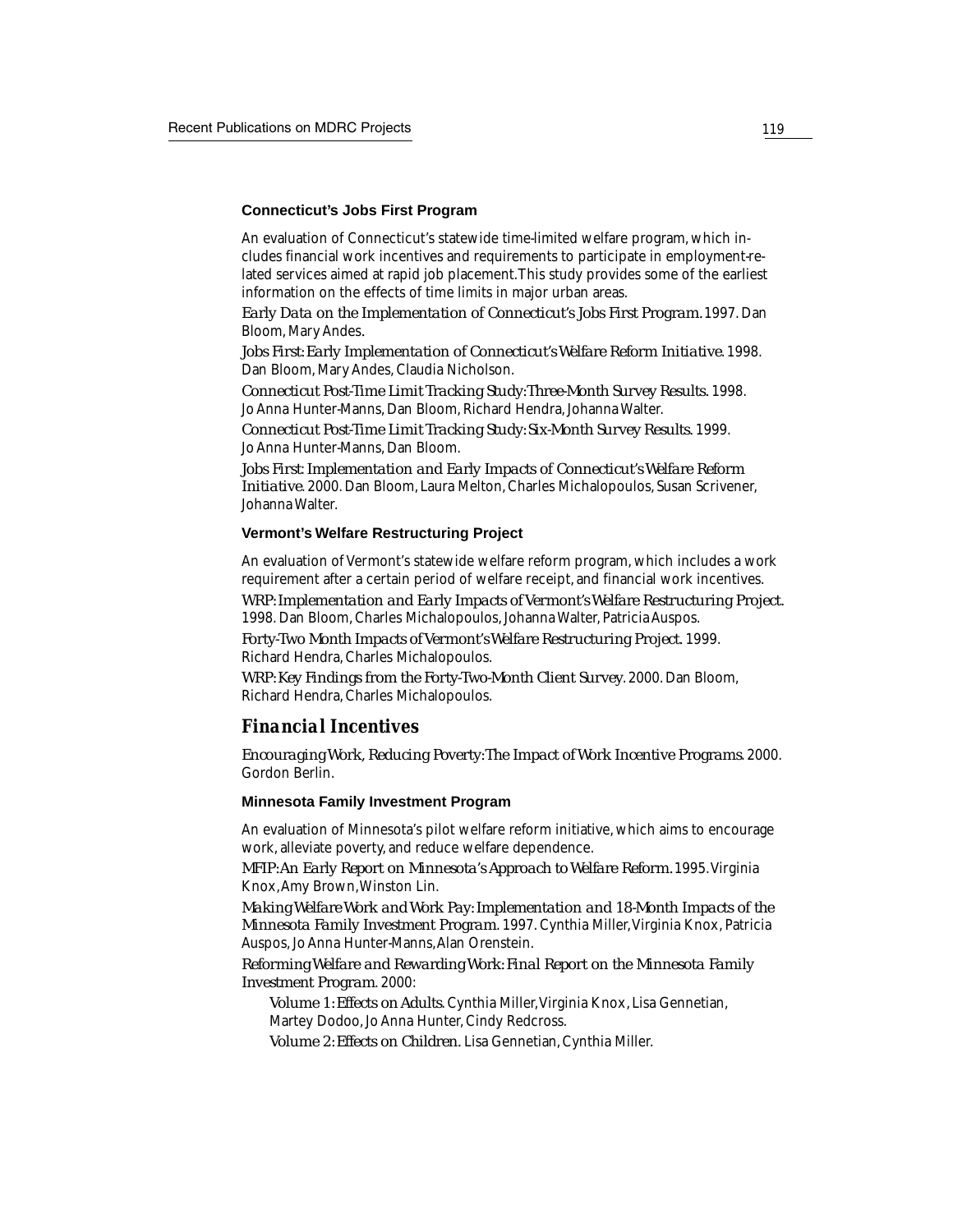*Reforming Welfare and Rewarding Work: A Summary of the Final Report on the Minnesota Family Investment Program*. 2000. Virginia Knox, Cynthia Miller, Lisa Gennetian.

*Final Report on the Implementation and Impacts of the Minnesota Family Investment Program in Ramsey County*. 2000. Patricia Auspos, Cynthia Miller, Jo Anna Hunter.

#### **New Hope Project**

A test of a community-based, work-focused antipoverty program and welfare alternative operating in Milwaukee.

*The New Hope Offer: Participants in the New Hope Demonstration Discuss Work, Family, and Self-Sufficiency.* 1996. Dudley Benoit.

*Creating New Hope: Implementation of a Program to Reduce Poverty and Reform Welfare.* 1997. Thomas Brock, Fred Doolittle, Veronica Fellerath, Michael Wiseman.

*Who Got New Hope?* 1997. Michael Wiseman.

*An Early Look at Community Service Jobs in the New Hope Demonstration.* 1998. Susan Poglinco, Julian Brash, Robert Granger.

*New Hope for People with Low Incomes: Two-Year Results of a Program to Reduce Poverty and Reform Welfare.* 1999. Johannes Bos, Aletha Huston, Robert Granger, Greg Duncan, Thomas Brock, Vonnie McLoyd.

#### **Canada's Self-Sufficiency Project**

A test of the effectiveness of a temporary earnings supplement on the employment and welfare receipt of public assistance recipients. Reports on the Self-Sufficiency Project are available from: Social Research and Demonstration Corporation (SRDC), 275 Slater St., Suite 900, Ottawa, Ontario K1P 5H9, Canada. Tel.: 613-237-4311; Fax: 613-237-5045. In the United States, the reports are also available from MDRC.

*Creating an Alternative to Welfare: First-Year Findings on the Implementation, Welfare Impacts, and Costs of the Self-Sufficiency Project* (Social Research and Demonstration Corporation [SRDC]). 1995. Tod Mijanovich, David Long.

*The Struggle for Self-Sufficiency: Participants in the Self-Sufficiency Project Talk About Work, Welfare, and Their Futures* (SRDC). 1995. Wendy Bancroft, Sheila Currie Vernon.

*Do Financial Incentives Encourage Welfare Recipients to Work? Initial 18-Month Findings from the Self-Sufficiency Project* (SRDC). 1996. David Card, Philip Robins. *When Work Pays Better Than Welfare: A Summary of the Self-Sufficiency Project's Implementation, Focus Group, and Initial 18-Month Impact Reports* (SRDC). 1996. *How Important Are "Entry Effects" in Financial Incentive Programs for Welfare Recipients? Experimental Evidence from the Self-Sufficiency Project* (SRDC). 1997. David Card, Philip Robins, Winston Lin.

*Do Work Incentives Have Unintended Consequences? Measuring "Entry Effects" in the Self-Sufficiency Project* (SRDC)*.* 1998. Gordon Berlin, Wendy Bancroft, David Card, Winston Lin, Philip Robins.

*When Financial Incentives Encourage Work: Complete 18-Month Findings from the Self-Sufficiency Project* (SRDC). 1998. Winston Lin, Philip Robins, David Card, Kristen Harknett, Susanna Lui-Gurr.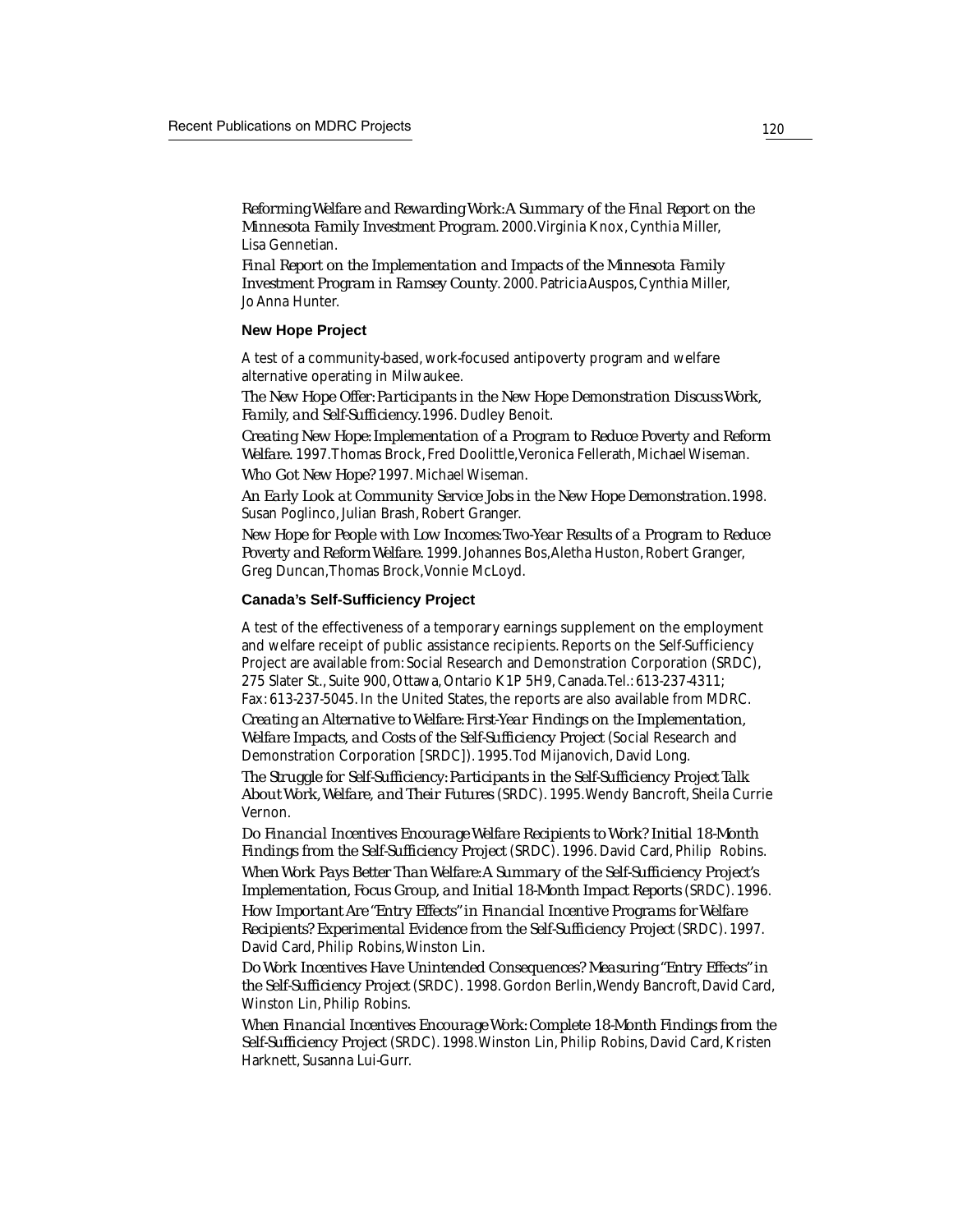*Does SSP Plus Increase Employment? The Effect of Adding Services to the Self-Sufficiency Project's Financial Incentives* (SRDC). 1999. Gail Quets, Philip Robins, Elsie Pan, Charles Michalopoulos, David Card.

*When Financial Work Incentives Pay for Themselves: Early Findings from the Self-Sufficiency Project's Applicant Study* (SRDC). 1999. Charles Michalopoulos, Philip Robins, David Card.

*Financial Work Incentive on Employment and Income* (SRDC). 2000. Charles Michalopoulos, David Card, Lisa Gennetian, Kristen Harknett, Philip K. Robins.

*The Self-Sufficiency Project at 36 Months: Effects on Children of a Program That Increased Parental Employment and Income* (SRDC). 2000. Pamela Morris, Charles Michalopoulos.

## *Mandatory Welfare Employment Programs*

**National Evaluation of Welfare-to-Work Strategies**

Conceived and sponsored by the U.S. Department of Health and Human Services, with support from the U.S. Department of Education, this is the largest-scale evaluation ever conducted of different strategies for moving people from welfare to employment.

*Adult Education for People on AFDC: A Synthesis of Research* (U.S. Department of Education [ED]/U.S. Department of Health and Human Services [HHS]). 1995. Edward Pauly.

*Early Findings on Program Impacts in Three Sites* (HHS/ED)*.* 1995. Stephen Freedman, Daniel Friedlander.

*Five Years After: The Long-Term Effects of Welfare-to-Work Programs* (Russell Sage Foundation). 1995. Daniel Friedlander, Gary Burtless.

*Monthly Participation Rates in Three Sites and Factors Affecting Participation Levels in Welfare-to-Work Programs* (HHS/ED). 1995. Gayle Hamilton.

*Changing to a Work First Strategy: Lessons from Los Angeles County's GAIN Program for Welfare Recipients.* 1997*.* Evan Weissman.

*Evaluating Two Welfare-to-Work Program Approaches: Two-Year Findings on the Labor Force Attachment and Human Capital Development Programs in Three Sites* (HHS/ED). 1997. Gayle Hamilton, Thomas Brock, Mary Farrell, Daniel Friedlander, Kristen Harknett.

*Work First: How to Implement an Employment-Focused Approach to Welfare Reform.* 1997. Amy Brown.

*Implementation, Participation Patterns, Costs, and Two-Year Impacts of the Portland (Oregon) Welfare-to-Work Program* (HHS/ED). 1998. Susan Scrivener, Gayle Hamilton, Mary Farrell, Stephen Freedman, Daniel Friedlander, Marisa Mitchell, Jodi Nudelman, Christine Schwartz.

*Do Mandatory Welfare-to-Work Programs Affect the Well-Being of Children? A Synthesis of Child Research Conducted as Part of the National Evaluation of Welfare-to-Work Strategies* (HHS/ED). 2000. Gayle Hamilton.

*Evaluating Alternative Welfare-to-Work Approaches: Two-Year Impacts for Eleven Programs* (HHS/ED). 2000. Stephen Freedman, Daniel Friedlander, Gayle Hamilton, JoAnn Rock, Marisa Mitchell, Jodi Nudelman, Amanda Schweder, Laura Storto.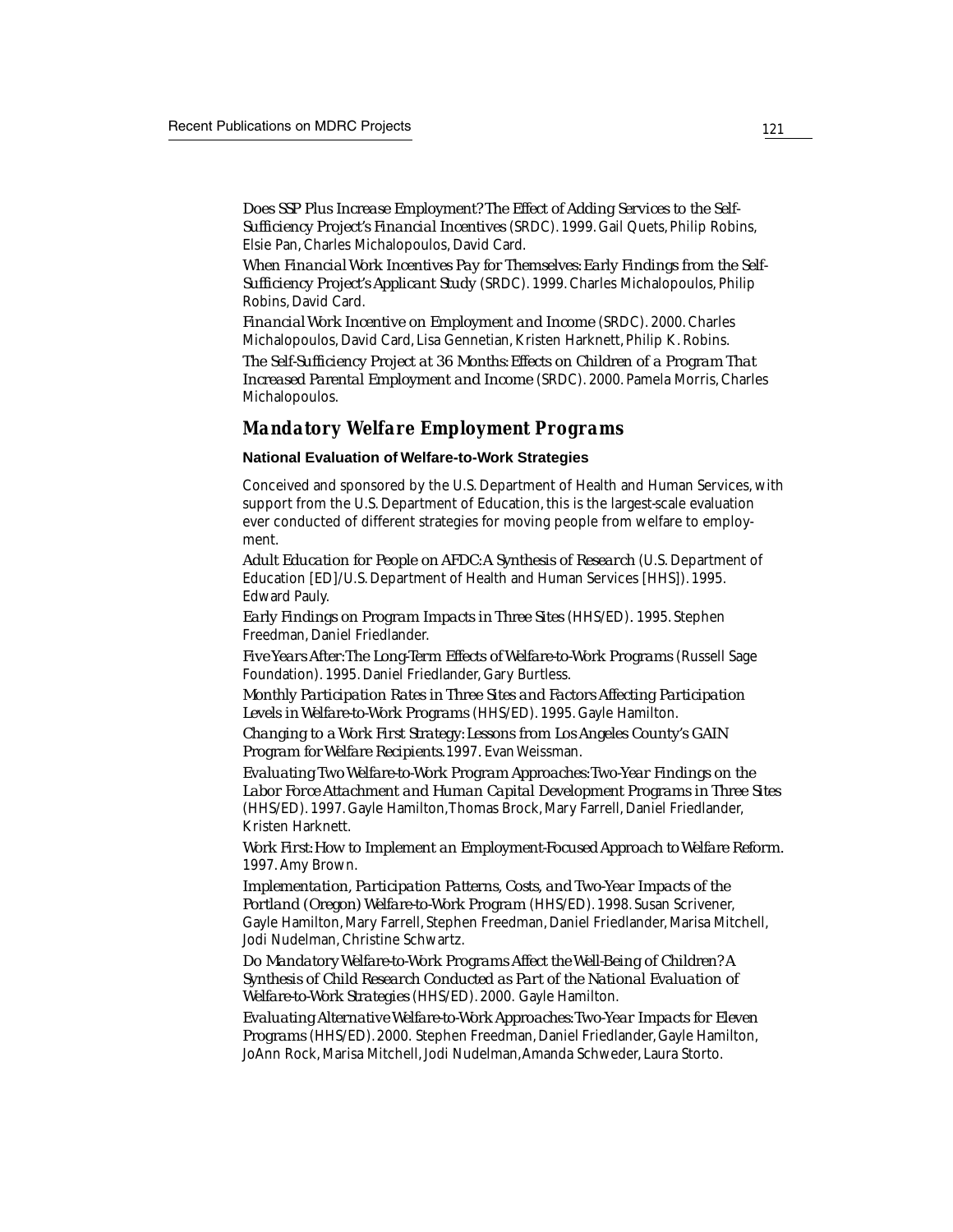*Impacts on Young Children and Their Families Two Years After Enrollment: Findings from the Child Outcomes Study* (HHS/ED). 2000. Sharon McGroder, Martha Zaslow, Kristin Moore, Suzanne LeMenestrel.

*What Works Best for Whom: Impacts of 20 Welfare-to-Work Programs by Subgroup* (HHS/ED). 2000. Charles Michalopoulos, Christine Schwartz.

*Four Year Impacts of Ten Programs on Employment Stability and Earnings Growth*. (HHS/ED). 2000. Stephen Freedman. Available from the U.S. Department of Health and Human Services and on www.mdrc.org.

*The Experiences of Welfare Recipients Who Find Jobs* (HHS/ED). 2000. Karin Martinson. Available from the U.S. Department of Health and Human Services and on www.mdrc.org.

### **Los Angeles's Jobs-First GAIN Program**

An evaluation of Los Angeles's refocused GAIN (welfare-to-work) program, which emphasizes rapid employment. This is the first in-depth study of a full-scale "work first" program in one of the nation's largest urban areas.

*Changing to a Work First Strategy: Lessons from Los Angeles County's GAIN Program for Welfare Recipients.* 1997. Evan Weissman.

*The Los Angeles Jobs-First GAIN Evaluation: Preliminary Findings on Participation Patterns and First-Year Impacts.* 1998. Stephen Freedman, Marisa Mitchell, David Navarro.

*The Los Angeles Jobs-First GAIN Evaluation: First-Year Findings on Participation Patterns and Impacts.* 1999. Stephen Freedman, Marisa Mitchell, David Navarro.

*The Los Angeles Jobs-First GAIN Evaluation: Final Report on a Work First Program in a Major Urban Center.* 2000. Stephen Freedman, Jean Knab, Lisa Gennetian, David Navarro.

#### **Teen Parents on Welfare**

*Teenage Parent Programs: A Synthesis of the Long-Term Effects of the New Chance Demonstration, Ohio's Learning, Earning, and Parenting (LEAP) Program, and the Teenage Parent Demonstration (TPD).* 1998. Robert Granger, Rachel Cytron.

#### **Ohio's LEAP Program**

An evaluation of Ohio's Learning, Earning, and Parenting (LEAP) Program, which uses financial incentives to encourage teenage parents on welfare to stay in or return to school.

*LEAP: Final Report on Ohio's Welfare Initiative to Improve School Attendance Among Teenage Parents.* 1997. Johannes Bos, Veronica Fellerath*.*

#### **New Chance Demonstration**

A test of a comprehensive program of services that seeks to improve the economic status and general well-being of a group of highly disadvantaged young women and their children.

*New Chance: Final Report on a Comprehensive Program for Young Mothers in Poverty and Their Children.* 1997. Janet Quint, Johannes Bos, Denise Polit.

*Parenting Behavior in a Sample of Young Mothers in Poverty: Results of the New Chance Observational Study*. 1998. Martha Zaslow, Carolyn Eldred, editors.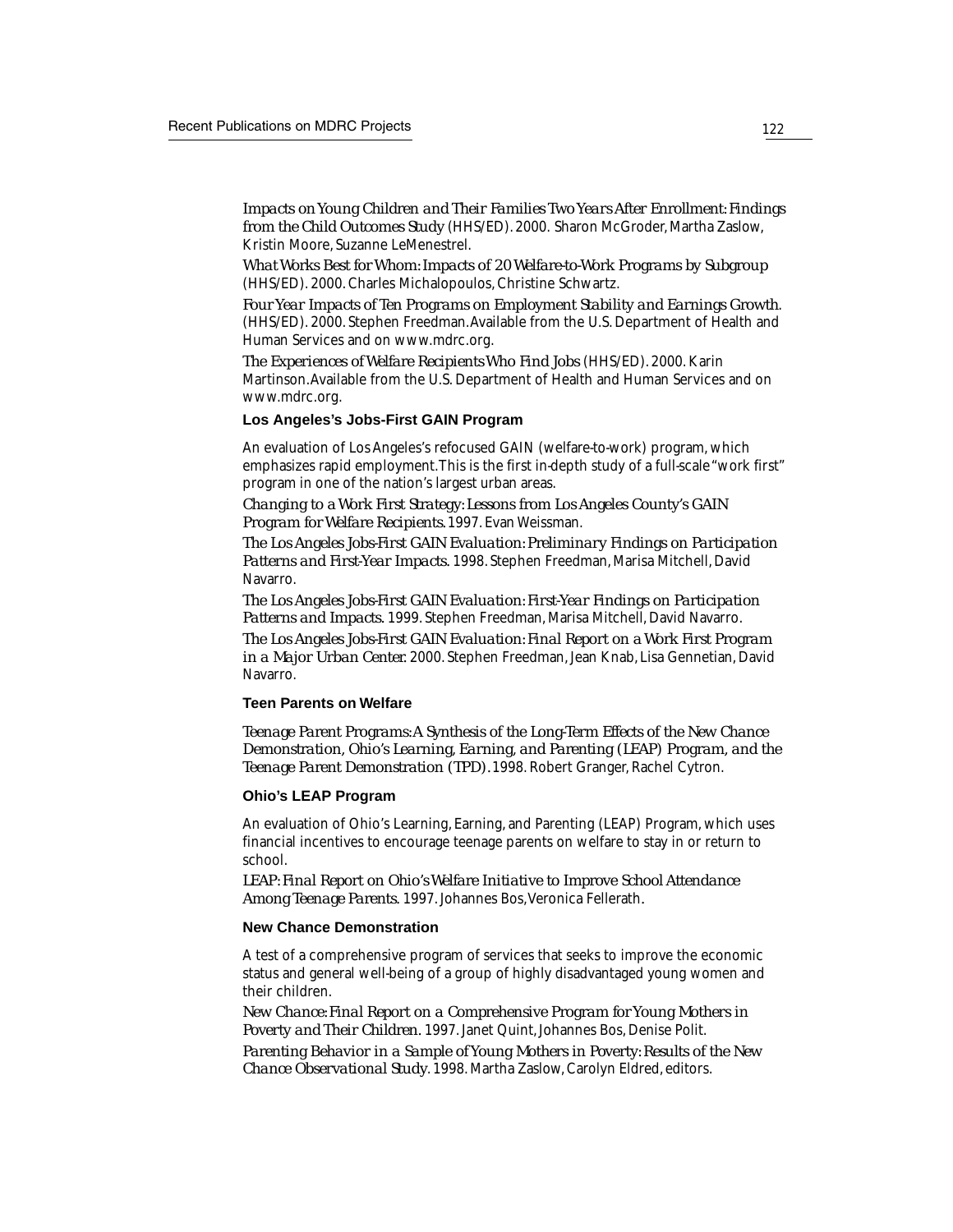## *Focusing on Fathers*

#### **Parents' Fair Share Demonstration**

A demonstration for unemployed noncustodial parents (usually fathers) of children on welfare. PFS aims to improve the men's employment and earnings, reduce child poverty by increasing child support payments, and assist the fathers in playing a broader constructive role in their children's lives.

*Low-Income Parents and the Parents' Fair Share Demonstration.* 1996. Earl Johnson, Fred Doolittle.

*Working with Low-Income Cases: Lessons for the Child Support Enforcement System from Parents' Fair Share*. 1998. Fred Doolittle, Suzanne Lynn.

*Building Opportunities, Enforcing Obligations: Implementation and Interim Impacts of Parents' Fair Share*. 1998. Fred Doolittle, Virginia Knox, Cynthia Miller, Sharon Rowser.

*Fathers' Fair Share: Helping Poor Men Manage Child Support and Fatherhood* (Russell Sage Foundation). 1999. Earl Johnson, Ann Levine, Fred Doolittle.

*Parenting and Providing: The Impact of Parents' Fair Share on Paternal Involvement*. 2000. Virginia Knox, Cindy Redcross.

*Working and Earning*: *The Impact of Parents' Fair Share on Low-Income Fathers' Employment.* 2000. John M. Martinez, Cynthia Miller.

*The Responsible Fatherhood Curriculum*. 2000. Eileen Hayes, with Kay Sherwood.

## *Other*

*Can They All Work? A Study of the Employment Potential of Welfare Recipients in a Welfare-to-Work Program.* 1995. James Riccio, Stephen Freedman.

*Florida's Project Independence: Benefits, Costs, and Two-Year Impacts of Florida's JOBS Program*. 1995. James Kemple, Daniel Friedlander, Veronica Fellerath.

*From Welfare to Work Among Lone Parents in Britain: Lessons for America.* 1996. James Riccio.

# **Education Reform**

#### **Career Academies**

The largest and most comprehensive evaluation of a school-to-work initiative, this study examines a promising approach to high school restructuring and the school-towork transition.

*Career Academies: Early Implementation Lessons from a 10-Site Evaluation.* 1996. James Kemple, JoAnn Leah Rock.

*Career Academies: Communities of Support for Students and Teachers — Emerging Findings from a 10-Site Evaluation*. 1997. James Kemple.

*Career Academies: Building Career Awareness and Work-Based Learning Activities Through Employer Partnerships*. 1999. James Kemple, Susan Poglinco, Jason Snipes.

*Career Academies: Impacts on Students' Engagement and Performance in High School*. 2000. James Kemple, Jason Snipes.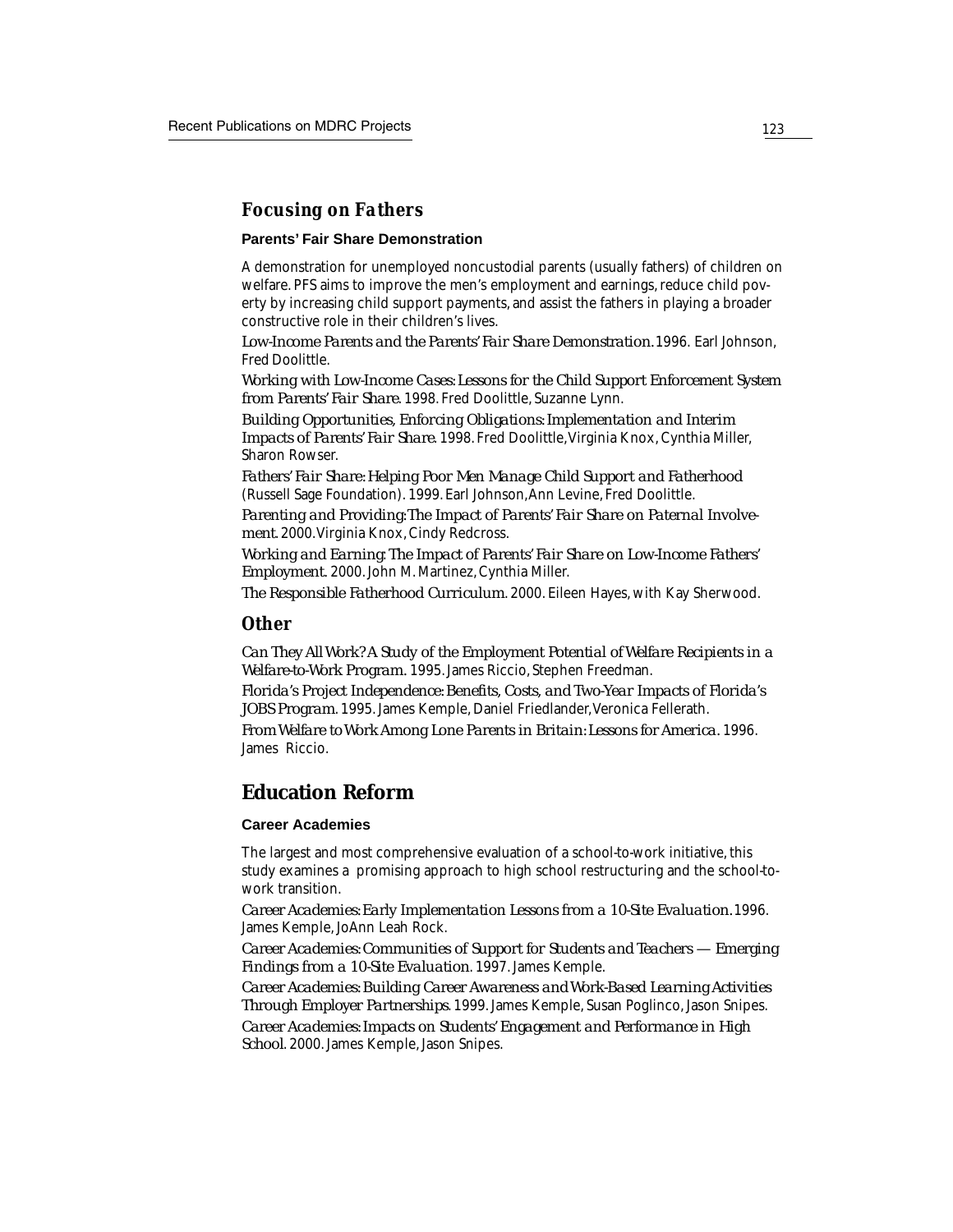#### **Project GRAD**

This evaluation examines Project GRAD, an education initiative targeted at urban schools and combining a number of proven or promising reforms. *Building the Foundation for Improved Student Performance: The Pre-Curricular*

*Phase of Project GRAD Newark.* 2000. Sandra Ham, Fred C. Doolittle, Glee Ivory Holton.

#### **LILAA Initiative**

This study of the Literacy in Libraries Across America (LILAA) initiative explores the efforts of five adult literacy programs in public libraries to improve learner persistence. *So I Made Up My Mind: Introducing a Study of Adult Learner Persistence in Library Literacy Programs.* 2000. John T. Comings, Sondra Cuban.

#### **Project Transition**

A demonstration program that tested a combination of school-based strategies to facilitate students' transition from middle school to high school.

*Project Transition: Testing an Intervention to Help High School Freshmen Succeed.* 1999*.* Janet Quint, Cynthia Miller, Jennifer Pastor, Rachel Cytron.

#### **Equity 2000**

Equity 2000 is a nationwide initiative sponsored by the College Board to improve lowincome students' access to college. The MDRC paper examines the implementation of Equity 2000 in Milwaukee Public Schools.

*Getting to the Right Algebra: The Equity 2000 Initiative in Milwaukee Public Schools.* 1999. Sandra Ham, Erica Walker.

#### **School-to-Work Project**

A study of innovative programs that help students make the transition from school to work or careers.

*Home-Grown Lessons: Innovative Programs Linking School and Work* (Jossey-Bass Publishers). 1995. Edward Pauly, Hilary Kopp, Joshua Haimson.

*Home-Grown Progress: The Evolution of Innovative School-to-Work Programs.* 1997. Rachel Pedraza, Edward Pauly, Hilary Kopp.

# **Employment and Community Initiatives**

### **Connections to Work Project**

A study of local efforts to increase competition in the choice of providers of employment services for welfare recipients and other low-income populations. The project also provides assistance to cutting-edge local initiatives aimed at helping such people access and secure jobs.

*Tulsa's IndEx Program: A Business-Led Initiative for Welfare Reform and Economic Development*. 1997. Maria Buck.

*Washington Works: Sustaining a Vision of Welfare Reform Based on Personal Change, Work Preparation, and Employer Involvement.* 1998. Susan Gooden.

*Cost Analysis Step by Step: A How-to Guide for Planners and Providers of Welfareto-Work and Other Employment and Training Programs.* 1998. David Greenberg, Ute Appenzeller.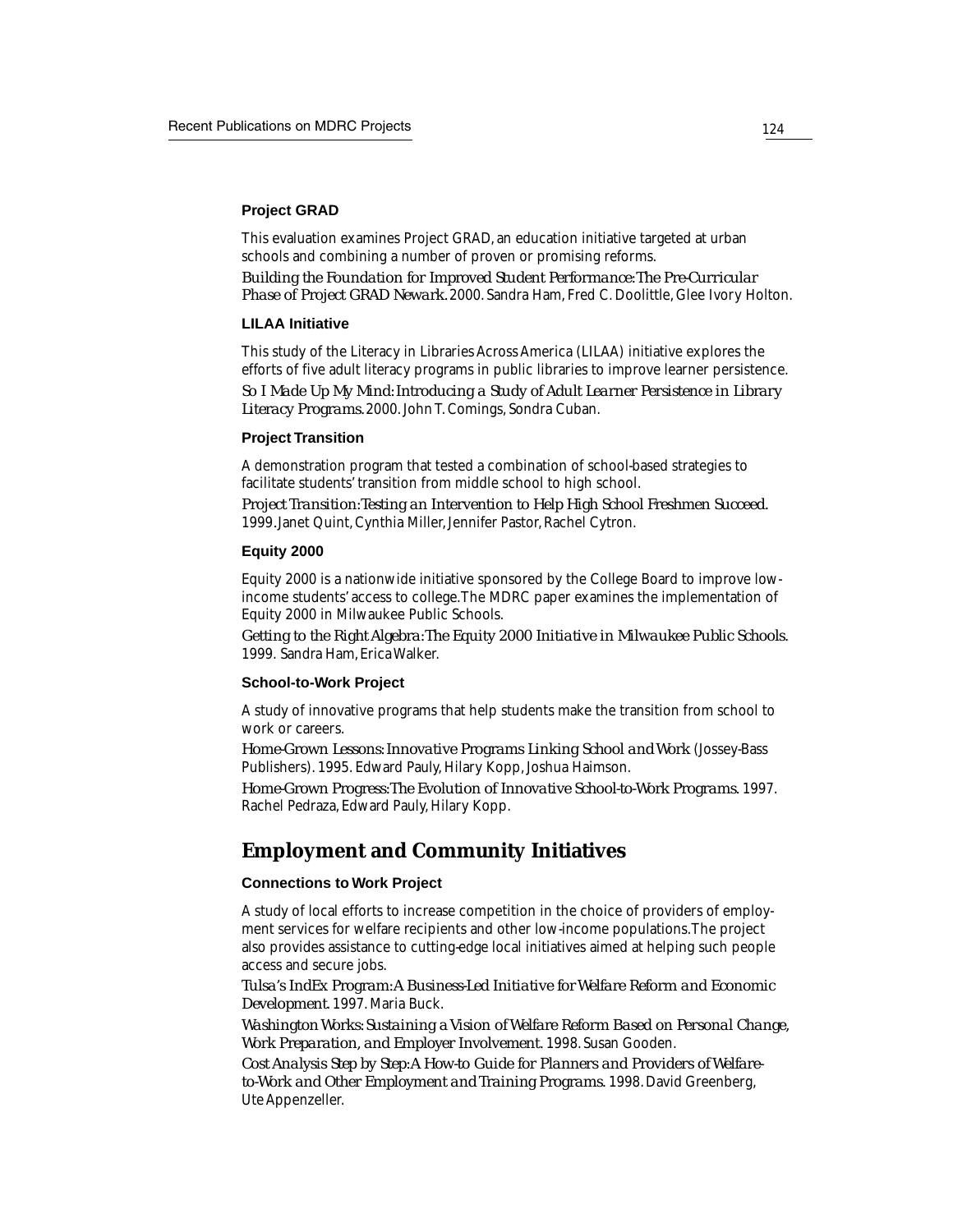*Designing and Administering a Wage-Paying Community Service Employment Program Under TANF: Some Considerations and Choices.* 1999. Kay Sherwood. *San Francisco Works: Toward an Employer-Led Approach to Welfare Reform and Workforce Development*. 2000. Steven Bliss.

#### **Jobs-Plus Initiative**

A multi-site effort to greatly increase employment among public housing residents.

*A Research Framework for Evaluating Jobs-Plus, a Saturation and Place-Based Employment Initiative for Public Housing Residents*. 1998. James Riccio. *Mobilizing Public Housing Communities for Work: Origins and Early Accomplish-*

*ments of the Jobs-Plus Demonstration.* 1999. James Riccio.

*Building a Convincing Test of a Public Housing Employment Program Using Non-Experimental Methods: Planning for the Jobs-Plus Demonstration.* 1999. Howard Bloom.

*Jobs-Plus Site-by-Site: An Early Look at Program Implementation*. 2000. Edited by Susan Philipson Bloom with Susan Blank.

#### **Section 3 Public Housing Study**

An examination of the effectiveness of Section 3 of the 1968 Housing and Urban Development Act in affording employment opportunities for public housing residents.

*Lessons from the Field on the Implementation of Section 3* (U.S. Department of Housing and Urban Development). 1996. Maxine Bailey, Suzanne Lynn.

#### **Canada's Earnings Supplement Project**

A test of an innovative financial incentive intended to expedite the reemployment of displaced workers and encourage full-year work by seasonal or part-year workers, thereby also reducing receipt of Unemployment Insurance.

*Implementing the Earnings Supplement Project: A Test of a Re-employment Incentive* (Social Research and Demonstration Corporation). 1997. Howard Bloom, Barbara Fink, Susanna Lui-Gurr, Wendy Bancroft, Doug Tattrie.

*Testing a Re-employment Incentive for Displaced Workers: The Earnings Supplement Project.* 1999. Howard Bloom, Saul Schwartz, Susanna Lui-Gurr, Suk-Won Lee.

# **MDRC Working Papers on Research Methodology**

A new series of papers that explore alternative methods of examining the implementation and impacts of programs and policies.

*Building a Convincing Test of a Public Housing Employment Program Using Non-Experimental Methods: Planning for the Jobs-Plus Demonstration.* 1999. Howard Bloom.

*Estimating Program Impacts on Student Achievement Using "Short" Interrupted Time Series.* 1999. Howard Bloom.

*Using Cluster Random Assignment to Measure Program Impacts: Statistical Implications for the Evaluation of Education Programs*. 1999. Howard Bloom, Johannes Bos, Suk-Won Lee.